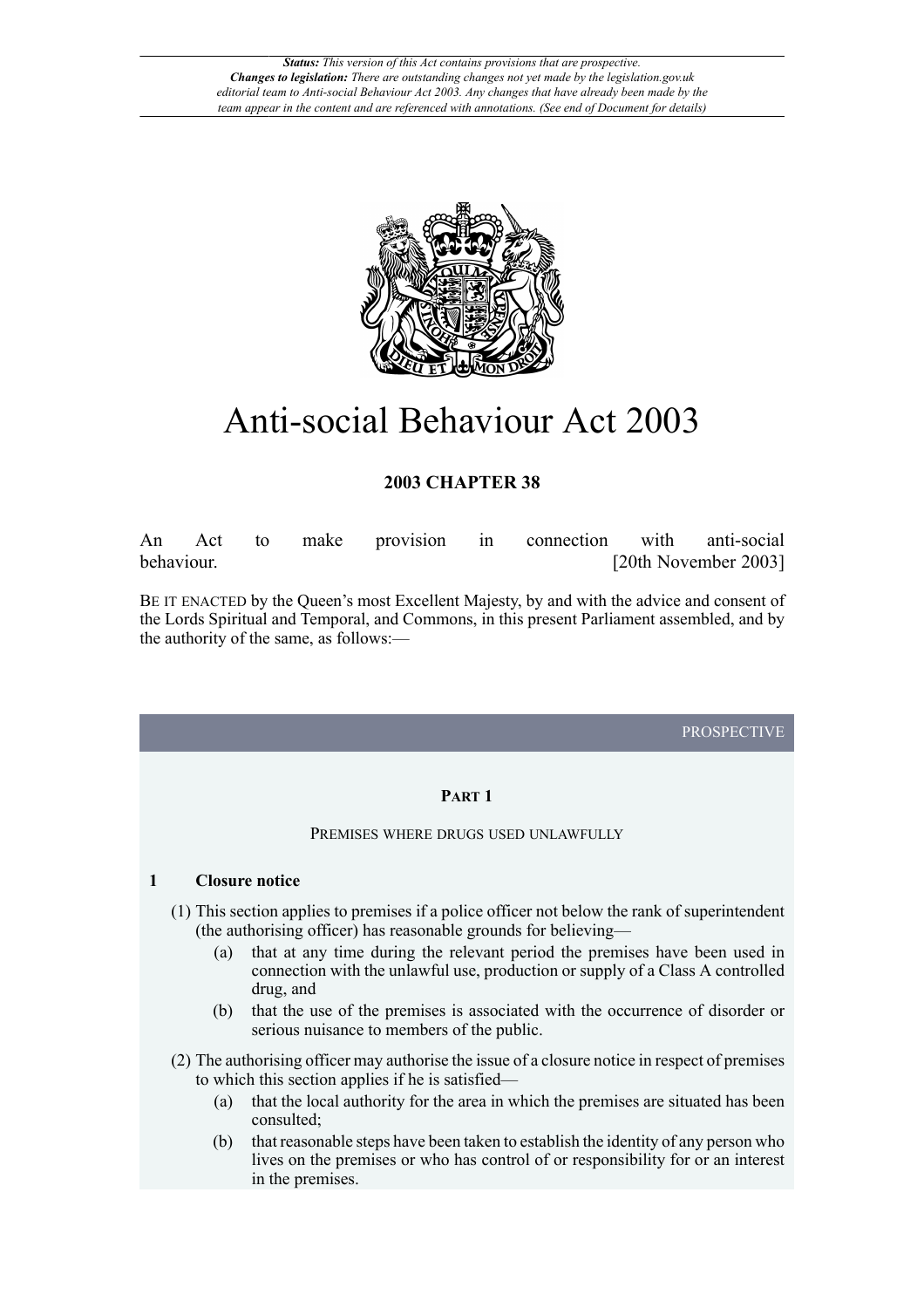- (3) An authorisation under subsection (2) may be given orally or in writing, but if it is given orally the authorising officer must confirm it in writing as soon as it is practicable.
- (4) A closure notice must—
	- (a) give notice that an application will be made under section 2 for the closure of the premises;
	- (b) state that access to the premises by any person other than a person who habitually resides in the premises or the owner of the premises is prohibited;
	- (c) specify the date and time when and the place at which the application will be heard;
	- (d) explain the effects of an order made in pursuance of section 2;
	- (e) state that failure to comply with the notice amounts to an offence;
	- (f) give information about relevant advice providers.
- (5) The closure notice must be served by a constable.
- (6) Service is effected by—
	- (a) fixing a copy of the notice to at least one prominent place on the premises,
	- (b) fixing a copy of the notice to each normal means of access to the premises,
	- (c) fixing a copy of the notice to any outbuildings which appear to the constable to be used with or as part of the premises,
	- (d) giving a copy of the notice to at least one person who appears to the constable to have control of or responsibility for the premises, and
	- (e) giving a copy of the notice to the persons identified in pursuance of subsection  $(2)(b)$  and to any other person appearing to the constable to be a person of a description mentioned in that subsection.
- (7) The closure notice must also be served on any person who occupies any other part of the building or other structure in which the premises are situated if the constable reasonably believes at the time of serving the notice under subsection (6) that the person's access to the other part of the building or structure will be impeded if a closure order is made under section 2.
- (8) It is immaterial whether any person has been convicted of an offence relating to the use, production or supply of a controlled drug.
- (9) The Secretary of State may by regulations specify premises or descriptions of premises to which this section does not apply.
- (10) The relevant period is the period of three months ending with the day on which the authorising officer considers whether to authorise the issue of a closure notice in respect of the premises.
- (11) Information about relevant advice providers is information about the names of and means of contacting persons and organisations in the area that provide advice about housing and legal matters.

## **2 Closure order**

(1) If a closure notice has been issued under section 1 a constable must apply under this section to a magistrates' court for the making of a closure order.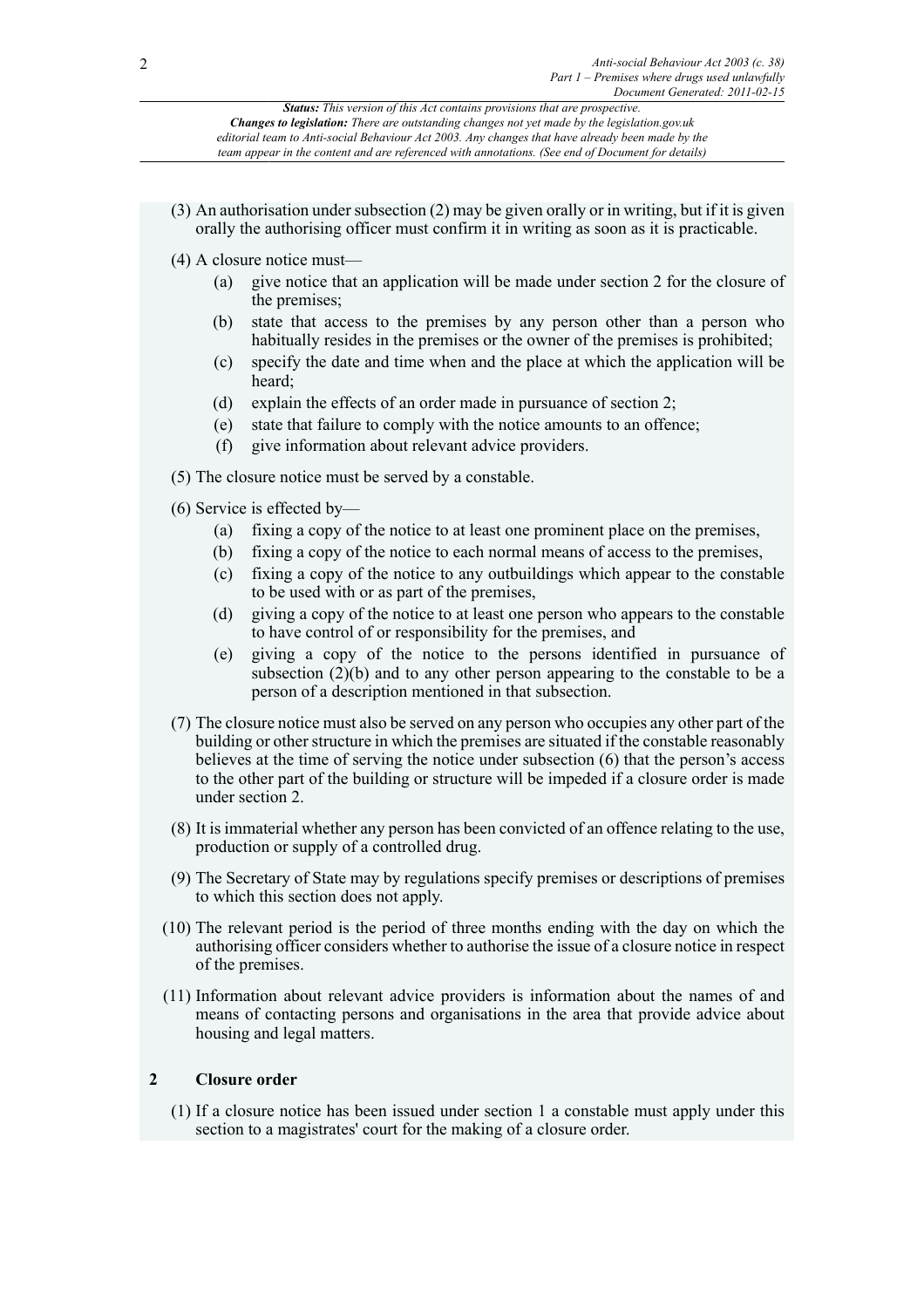- (2) The application must be heard by the magistrates' court not later than 48 hours after the notice was served in pursuance of section 1(6)(a).
- (3) The magistrates' court may make a closure order if and only if it is satisfied that each of the following paragraphs applies—
	- (a) the premises in respect of which the closure notice was issued have been used in connection with the unlawful use, production or supply of a Class A controlled drug;
	- (b) the use of the premises is associated with the occurrence of disorder or serious nuisance to members of the public;
	- (c) the making of the order is necessary to prevent the occurrence of such disorder or serious nuisance for the period specified in the order.
- (4) A closure order is an order that the premises in respect of which the order is made are closed to all persons for such period (not exceeding three months) as the court decides.
- (5) But the order may include such provision as the court thinks appropriate relating to access to any part of the building or structure of which the premises form part.
- (6) The magistrates' court may adjourn the hearing on the application for a period of not more than 14 days to enable—
	- (a) the occupier of the premises,
	- (b) the person who has control of or responsibility for the premises, or
	- (c) any other person with an interest in the premises,

to show why a closure order should not be made.

- (7) If the magistrates' court adjourns the hearing under subsection (6) it may order that the closure notice continues in effect until the end of the period of the adjournment.
- (8) A closure order may be made in respect of all or any part of the premises in respect of which the closure notice was issued.
- (9) It is immaterial whether any person has been convicted of an offence relating to the use, production or supply of a controlled drug.

#### **3 Closure order: enforcement**

- (1) This section applies if a magistrates' court makes an order under section 2.
- (2) A constable or an authorised person may—
	- (a) enter the premises in respect of which the order is made;
	- (b) do anything reasonably necessary to secure the premises against entry by any person.
- (3) A person acting under subsection (2) may use reasonable force.
- (4) But a constable or authorised person seeking to enter the premises for the purposes of subsection (2) must, if required to do so by or on behalf of the owner, occupier or other person in charge of the premises, produce evidence of his identity and authority before entering the premises.
- (5) A constable or authorised person may also enter the premises at any time while the order has effect for the purpose of carrying out essential maintenance of or repairs to the premises.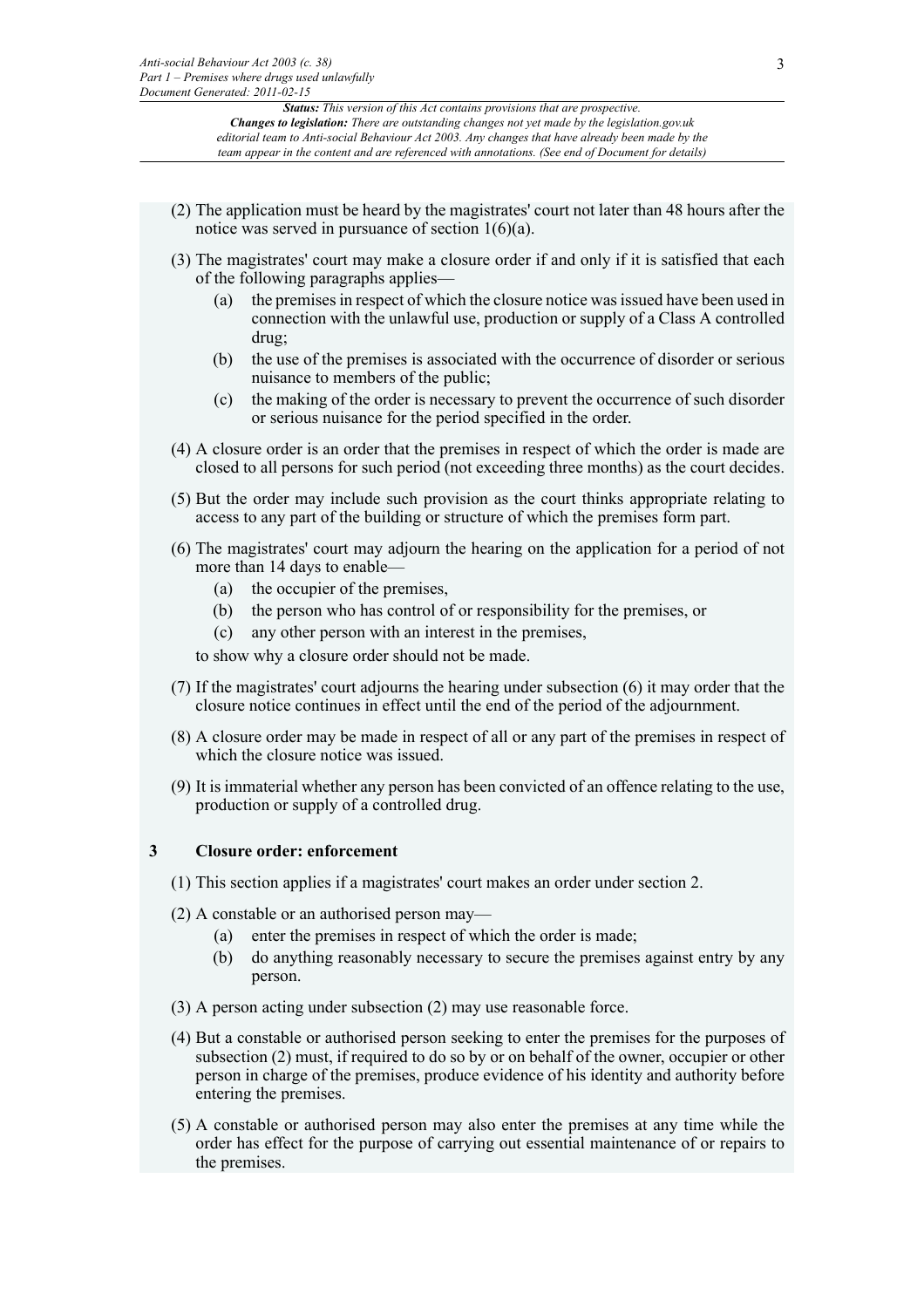(6) In this section and in section 4 an authorised person is a person authorised by the chief officer of police for the area in which the premises are situated.

## **4 Closure of premises: offences**

- (1) A person commits an offence if he remains on or enters premises in contravention of a closure notice.
- (2) A person commits an offence if—
	- (a) he obstructs a constable or an authorised person acting under section 1(6) or  $3(2)$ ,
	- (b) he remains on premises in respect of which a closure order has been made, or
	- (c) he enters the premises.
- (3) A person guilty of an offence under this section is liable on summary conviction—
	- (a) to imprisonment for a period not exceeding six months, or
	- (b) to a fine not exceeding level 5 on the standard scale,

or to both such imprisonment and fine.

- (4) But a person does not commit an offence under subsection (1) or subsection (2)(b) or (c) if he has a reasonable excuse for entering or being on the premises (as the case may be).
- (5) A constable in uniform may arrest a person he reasonably suspects of committing or having committed an offence under this section.

## **5 Extension and discharge of closure order**

- (1) At any time before the end of the period for which a closure order is made or extended a constable may make a complaint to an appropriate justice of the peace for an extension or further extension of the period for which it has effect.
- (2) But a complaint must not be made unless it is authorised by a police officer not below the rank of superintendent—
	- (a) who has reasonable grounds for believing that it is necessary to extend the period for which the closure order has effect for the purpose of preventing the occurrence of disorder or serious nuisance to members of the public, and
	- (b) who is satisfied that the local authority has been consulted about the intention to make the complaint.
- (3) If a complaint is made to a justice of the peace under subsection (1) the justice may issue a summons directed to—
	- (a) the persons on whom the closure notice relating to the closed premises was served under subsection  $(6)(d)$  or  $(e)$  or  $(7)$  of section 1;
	- (b) any other person who appears to the justice to have an interest in the closed premises but on whom the closure notice was not served,

requiring such person to appear before the magistrates' court to answer to the complaint.

- (4) If the court is satisfied that the order is necessary to prevent the occurrence of disorder or serious nuisance for a further period it may extend the period for which the order has effect by a period not exceeding three months.
- (5) But a closure order must not have effect for more than six months.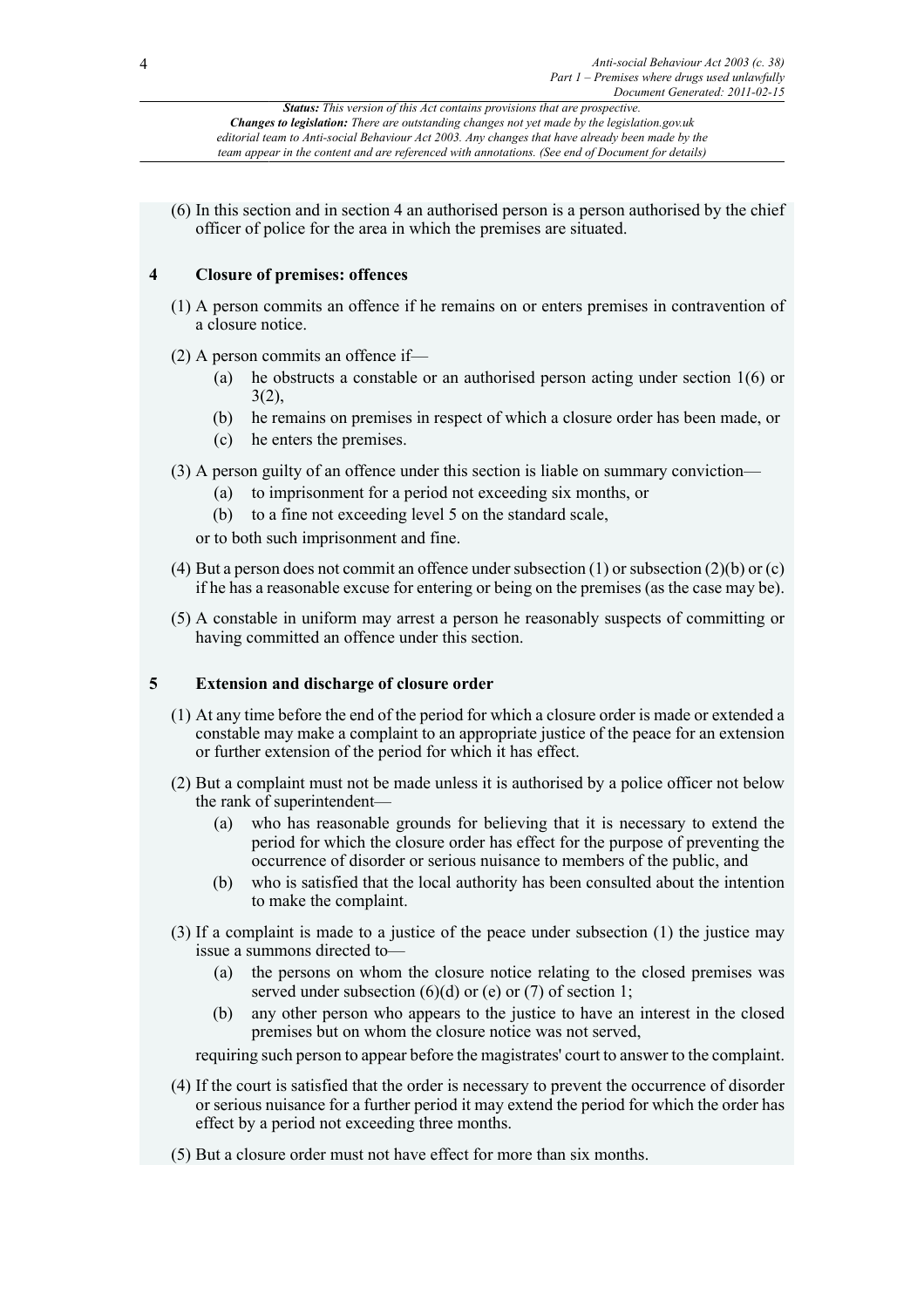- (6) Any of the following persons may make a complaint to an appropriate justice of the peace for an order that a closure order is discharged—
	- (a) a constable;
	- (b) the local authority;
	- (c) a person on whom the closure notice relating to the closed premises was served under subsection  $(6)(d)$  or  $(e)$  or  $(7)$  of section 1;
	- (d) a person who has an interest in the closed premises but on whom the closure notice was not served.
- (7) If a complaint is made under subsection (6) by a person other than a constable the justice may issue a summons directed to such constable as he thinks appropriate requiring the constable to appear before the magistrates' court to answer to the complaint.
- (8) The court must not make an order discharging a closure order unless it is satisfied that the closure order is no longer necessary to prevent the occurrence of disorder or serious nuisance to members of the public.
- (9) If a summons is issued in accordance with subsection (3) or (7), a notice stating the date, time and place at which the complaint will be heard must be served on—
	- (a) the persons to whom the summons is directed if it is issued under subsection  $(3)$ ;
	- (b) the persons mentioned in subsection  $(6)(c)$  and  $(d)$  (except the complainant) if the summons is issued under subsection (7);
	- (c) such constable as the justice thinks appropriate (unless he is the complainant);
	- (d) the local authority (unless they are the complainant).
- (10) An appropriate justice of the peace is a justice of the peace acting for the petty sessions area in which the premises in respect of which a closure order is made are situated.

## **6 Appeals**

- (1) This section applies to—
	- (a) an order under section 2 or 5;
	- (b) a decision by a court not to make an order under either of those sections.
- (2) An appeal against an order or decision to which this section applies must be brought to the Crown Court before the end of the period of 21 days beginning with the day on which the order or decision is made.
- (3) An appeal against an order under section 2 or 5(4) may be brought by—
	- (a) a person on whom the closure notice relating to the closed premises was served under section  $1(6)(d)$  or (e);
	- (b) a person who has an interest in the closed premises but on whom the closure notice was not served.
- (4) An appeal against the decision of a court not to make such an order may be brought by—
	- (a) a constable;
	- (b) the local authority.
- (5) On an appeal under this section the Crown Court may make such order as it thinks appropriate.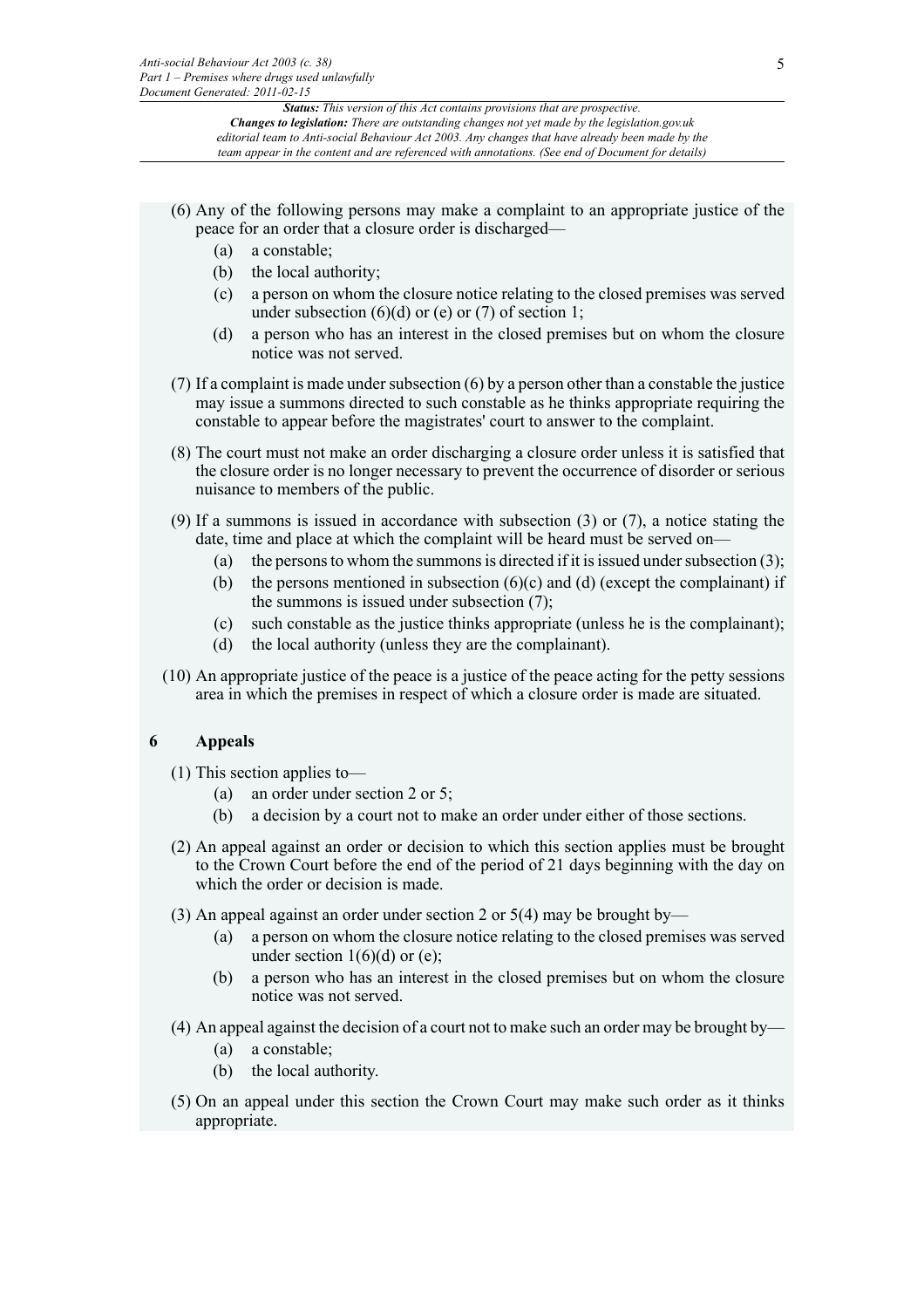## **7 Access to other premises**

- (1) This section applies to any person who occupies or owns any part of a building or structure—
	- (a) in which closed premises are situated, and
	- (b) in respect of which the closure order does not have effect.
- (2) A person to whom this section applies may at any time while a closure order has effect apply to—
	- (a) the magistrates' court in respect of an order made under section 2 or 5;
	- (b) the Crown Court in respect of an order made under section 6.
- (3) If an application is made under this section notice of the date, time and place of the hearing to consider the application must be given to every person mentioned in section  $5(6)$ .
- (4) On an application under this section the court may make such order as it thinks appropriate in relation to access to any part of a building or structure in which closed premises are situated.
- (5) It is immaterial whether any provision has been made as mentioned in section 2(5).

#### **8 Reimbursement of costs**

- (1) A police authority or a local authority which incurs expenditure for the purpose of clearing, securing or maintaining the premises in respect of which a closure order has effect may apply to the court which made the order for an order under this section.
- (2) On an application under this section the court may make such order as it thinks appropriate in the circumstances for the reimbursement (in full or in part) by the owner of the premises of the expenditure mentioned in subsection (1).
- (3) But an application for an order under this section must not be entertained unless it is made not later than the end of the period of three months starting with the day the closure order ceases to have effect.
- (4) An application under this section must be served on—
	- (a) the police authority for the area in which the premises are situated if the application is made by the local authority;
	- (b) the local authority if the application is made by a police authority;
	- (c) the owner of the premises.

#### **9 Exemption from liability for certain damages**

- (1) A constable is not liable for relevant damages in respect of anything done or omitted to be done by him in the performance or purported performance of his functions under this Part.
- (2) A chief officer of police is not liable for relevant damages in respect of anything done or omitted to be done by a constable under his direction or control in the performance or purported performance of the constable's functions under this Part.
- (3) Subsections (1) and (2) do not apply—
	- (a) if the act or omission is shown to have been in bad faith;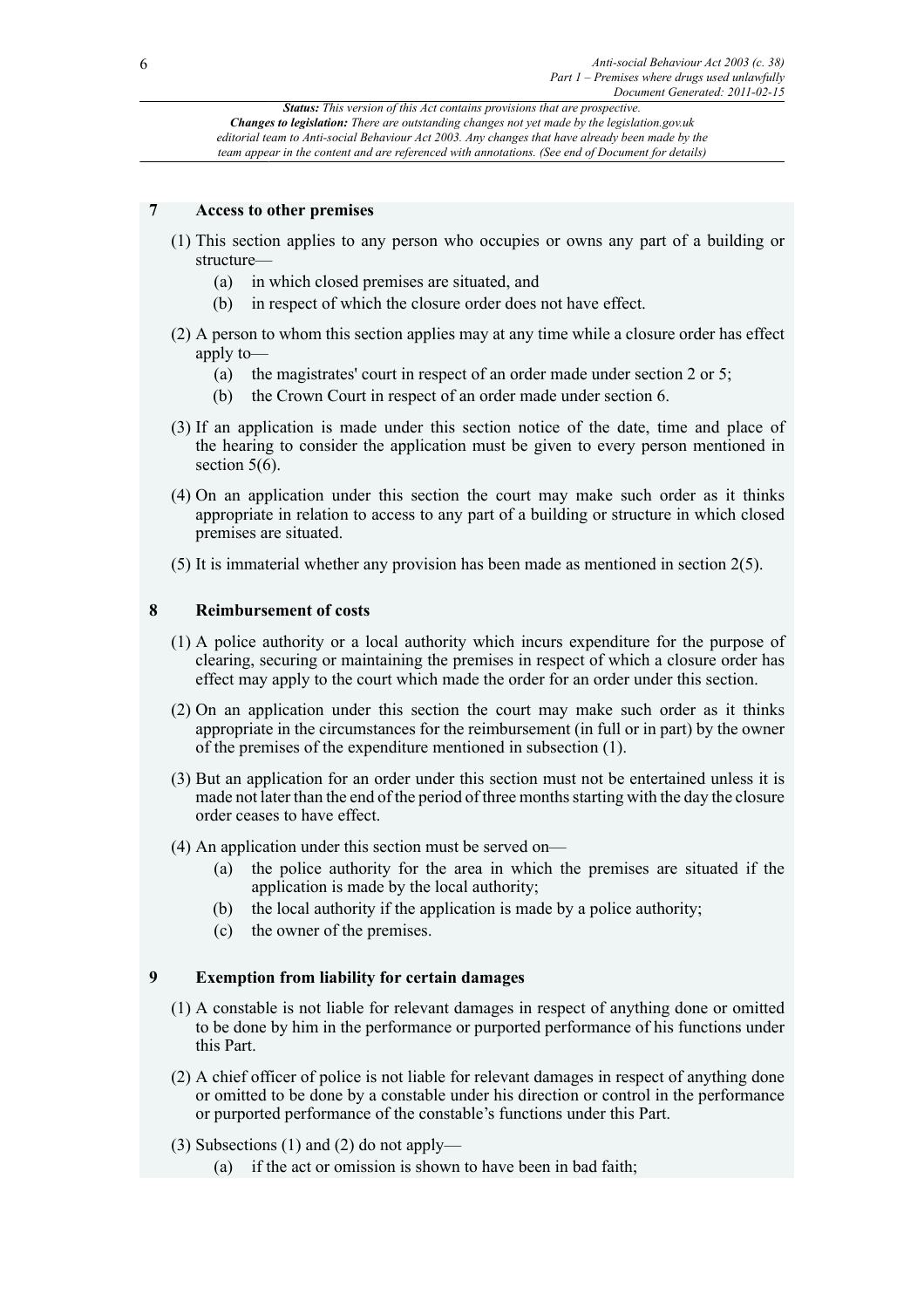- (b) so as to prevent an award of damages made in respect of an act or omission on the ground that the act or omission was unlawful by virtue of section  $6(1)$  of the Human Rights Act 1998 (c. 42).
- (4) This section does not affect any other exemption from liability for damages (whether at common law or otherwise).
- (5) Relevant damages are damages in proceedings for judicial review or for the tort of negligence or misfeasance in public duty.

## **10 Compensation**

- (1) This section applies to any person who incurs financial loss in consequence of—
	- (a) the issue of a closure notice, or
	- (b) a closure order having effect.
- (2) A person to whom this section applies may apply to—
	- (a) the magistrates' court which considered the application for a closure order;
	- (b) the Crown Court if the closure order was made or extended by an order made by that Court on an appeal under section 6.
- (3) An application under this section must not be entertained unless it is made not later than the end of the period of three months starting with whichever is the later of—
	- (a) the day the court decides not to make a closure order;
	- (b) the day the Crown Court dismisses an appeal against a decision not to make a closure order;
	- (c) the day a closure order ceases to have effect.
- (4) On an application under this section the court may order the payment of compensation out of central funds if it is satisfied—
	- (a) that the person had no connection with the use of the premises as mentioned in section  $1(1)$ ,
	- (b) if the person is the owner or occupier of the premises, that he took reasonable steps to prevent the use,
	- (c) that the person has incurred financial loss as mentioned in subsection (1), and
	- (d) having regard to all the circumstances it is appropriate to order payment of compensation in respect of that loss.
- (5) Central funds has the same meaning as in enactments providing for the payment of costs.

#### **11 Interpretation**

- (1) References to a controlled drug and (however expressed) to the production or supply of a controlled drug must be construed in accordance with the Misuse of Drugs Act 1971 (c. 38).
- (2) A Class A controlled drug is a controlled drug which is a Class A drug within the meaning of section 2 of that Act.
- (3) Premises includes—
	- (a) any land or other place (whether enclosed or not);
	- (b) any outbuildings which are or are used as part of the premises.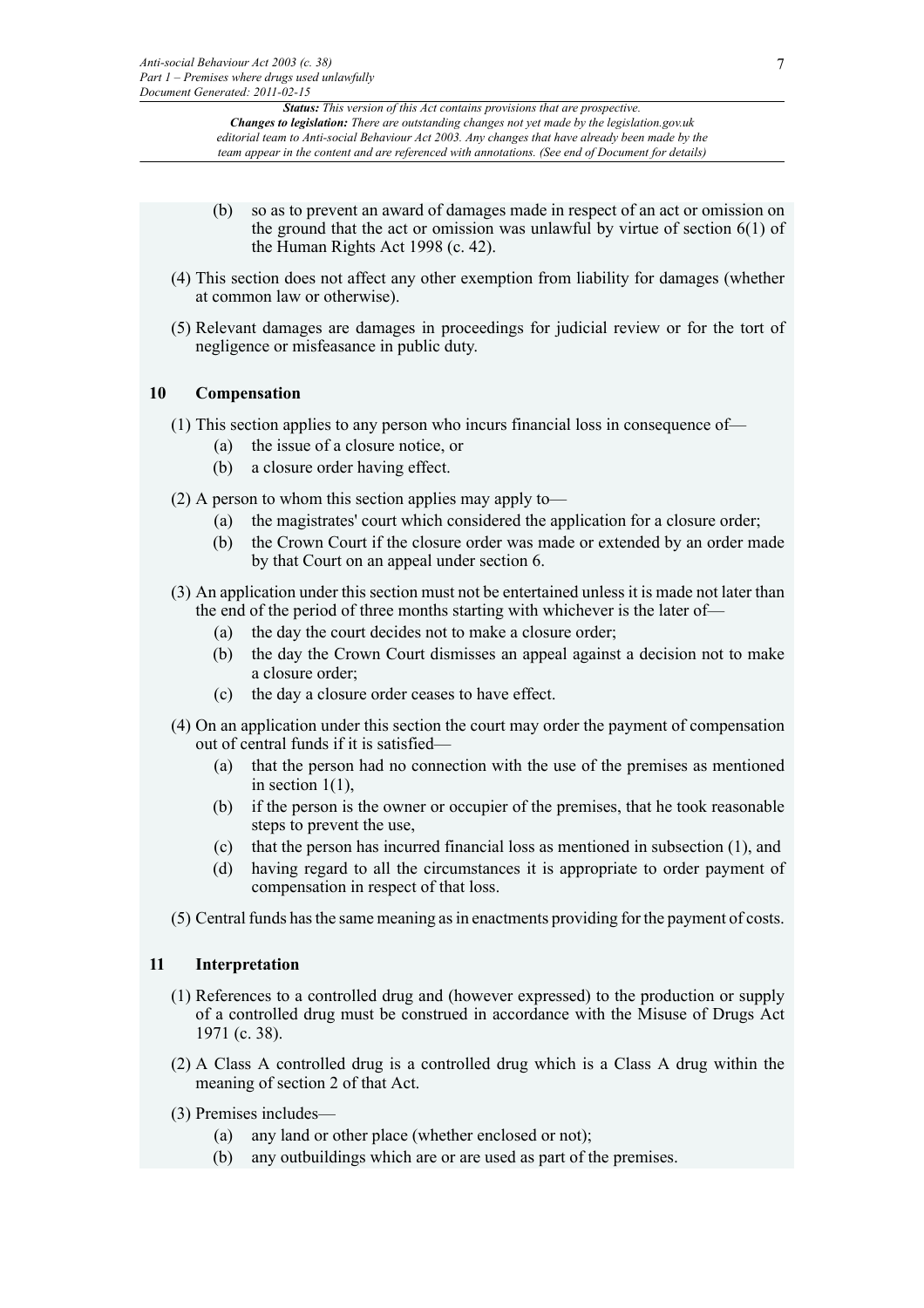- (4) A closure notice is a notice issued under section 1.
- (5) A closure order is—
	- (a) an order made under section 2;
	- (b) an order extended under section 5;
	- (c) an order made or extended under section 6 which has the like effect as an order made or extended under section 2 or 5 (as the case may be).
- (6) Each of the following is a local authority in relation to England—
	- (a) a district council;
	- (b) a London borough council;
	- (c) a county council for an area for which there is no district council;
	- (d) the Common Council of the City of London in its capacity as a local authority;
	- (e) the Council of the Isles of Scilly.
- (7) Each of the following is a local authority in relation to Wales—
	- (a) a county council;
	- (b) a county borough council.
- (8) References to a local authority are to the local authority for the area in which premises—
	- (a) to which a closure notice applies are situated;
	- (b) in respect of which a closure order has effect are situated.
- (9) Closed premises are premises in respect of which a closure order has effect.
- (10) A person is the owner of premises if either of the following paragraphs applies to him—
	- (a) he is a person (other than a mortgagee not in possession) who is for the time being entitled to dispose of the fee simple in the premises, whether in possession or in reversion;
	- (b) he is a person who holds or is entitled to the rents and profits of the premises under a lease which (when granted) was for a term of not less than three years.
- (11) This section applies for the purposes of this Part.

## **PROSPECTIVE**

## **PART 2**

#### **HOUSING**

#### **12 Anti-social behaviour: landlords' policies and procedures**

(1) In Part 8 of the Housing Act 1996 (c. 52) before section 219 (power of Secretary of State to give directions as to certain charges by social landlords) there is inserted the following section—

#### "**218A Anti-social behaviour: landlords' policies and procedures**

(1) This section applies to the following landlords—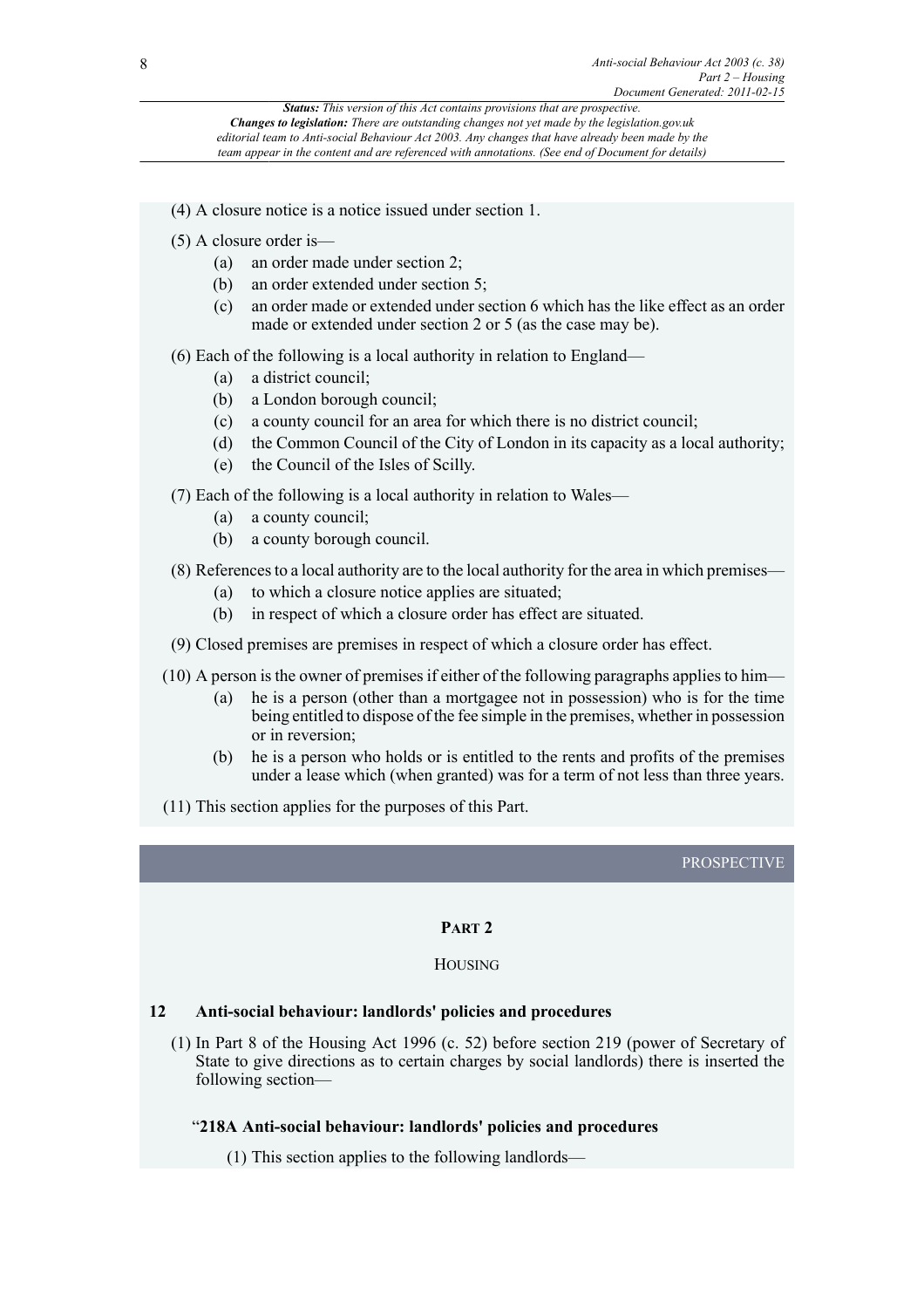*Status: This version of this Act contains provisions that are prospective. Changes to legislation: There are outstanding changes not yet made by the legislation.gov.uk*

*editorial team to Anti-social Behaviour Act 2003. Any changes that have already been made by the team appear in the content and are referenced with annotations. (See end of Document for details)*

- (a) a local housing authority;
- (b) a housing action trust;
- (c) a registered social landlord.
- (2) The landlord must prepare—
	- (a) a policy in relation to anti-social behaviour;
	- (b) procedures for dealing with occurrences of anti-social behaviour.
- (3) The landlord must not later than 6 months after the commencement of section 12 of the Anti-social Behaviour Act 2003 publish a statement of the policy and procedures prepared under subsection (2).
- (4) The landlord must from time to time keep the policy and procedures under review and, when it thinks appropriate, publish a revised statement.
- (5) A copy of a statement published under subsection (3) or  $(4)$ 
	- (a) must be available for inspection at all reasonable hours at the landlord's principal office;
	- (b) must be provided on payment of a reasonable fee to any person who requests it.
- (6) The landlord must also—
	- (a) prepare a summary of its current policy and procedures;
	- (b) provide without charge a copy of the summary to any person who requests it.
- (7) In preparing and reviewing the policy and procedures the landlord must have regard to guidance issued—
	- (a) by the Secretary of State in the case of a local housing authority or a housing action trust;
	- (b) by the Relevant Authority under section 36 in the case of a registered social landlord.
- (8) Anti-social behaviour is any conduct to which section 153A or 153B applies.
- (9) Relevant Authority has the same meaning as in Part 1."
- (2) In section 36(2) of that Act (functions of the Housing Corporation relating to guidance and corresponding functions relating to Wales) after paragraph (h) there is inserted the following paragraph—
	- "(i) the policy and procedures a landlord is required under section 218A to prepare and from time to time revise in connection with anti-social behaviour."

#### **13 Injunctions against anti-social behaviour on application of certain social landlords**

- (1) The Housing Act 1996 (c. 52) is amended as follows.
- (2) Sections 152 (power to grant injunctions against anti-social behaviour) and 153 (power of arrest for breach of certain injunctions against anti-social behaviour) are omitted.
- (3) Before section 154 (power of arrest in ex parte applications) there are inserted the following sections—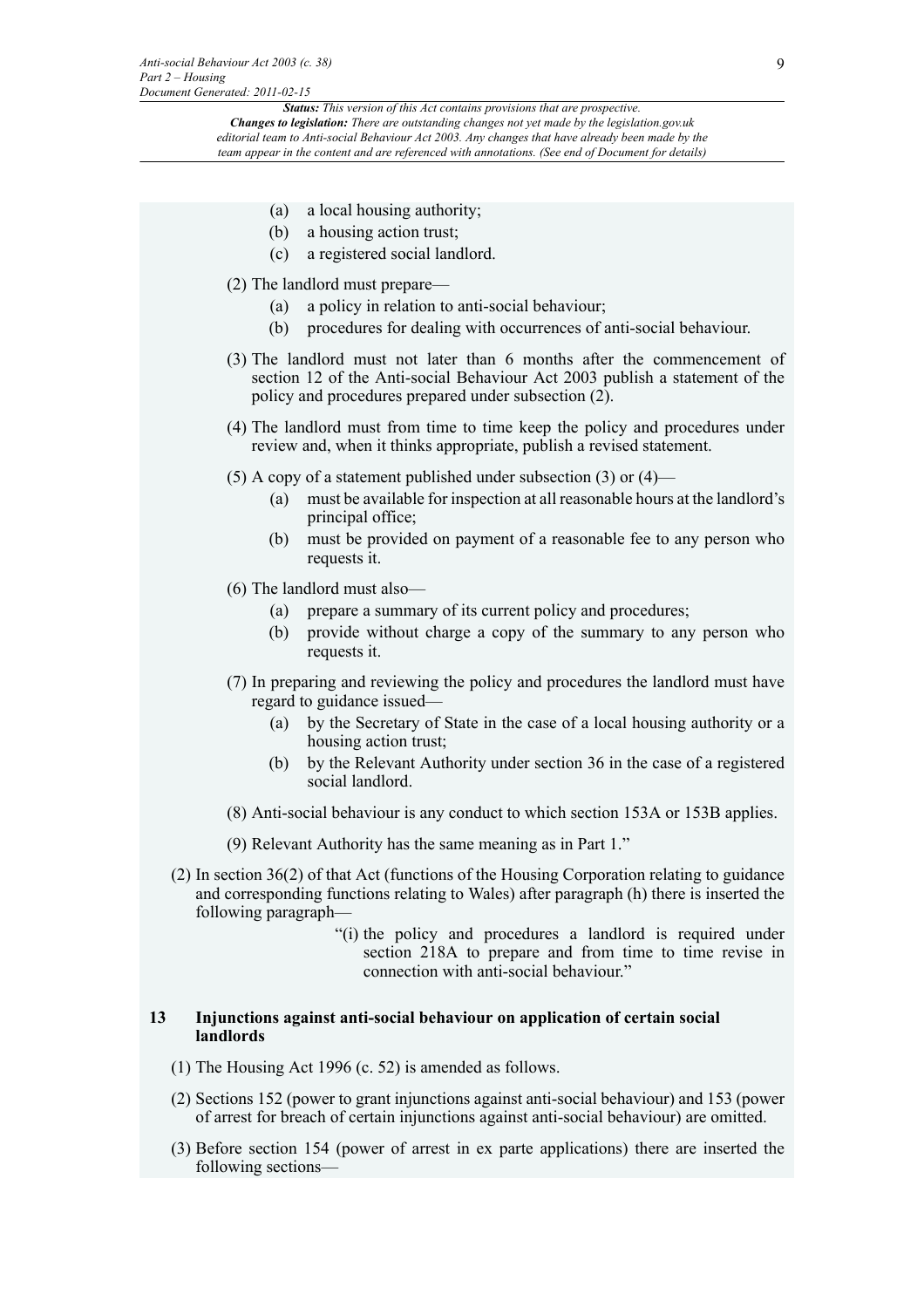#### "**153A Anti-social behaviour injunction**

- (1) This section applies to conduct—
	- (a) which is capable of causing nuisance or annoyance to any person, and
	- (b) which directly or indirectly relates to or affects the housing management functions of a relevant landlord.
- (2) The court on the application of a relevant landlord may grant an injunction (an anti-social behaviour injunction) if each of the following two conditions is satisfied.
- (3) The first condition is that the person against whom the injunction is sought is engaging, has engaged or threatens to engage in conduct to which this section applies.
- (4) The second condition is that the conduct is capable of causing nuisance or annoyance to any of the following—
	- (a) a person with a right (of whatever description) to reside in or occupy housing accommodation owned or managed by the relevant landlord;
	- (b) a person with a right (of whatever description) to reside in or occupy other housing accommodation in the neighbourhood of housing accommodation mentioned in paragraph (a);
	- (c) a person engaged in lawful activity in or in the neighbourhood of housing accommodation mentioned in paragraph (a);
	- (d) a person employed (whether or not by the relevant landlord) in connection with the exercise of the relevant landlord's housing management functions.
- (5) It is immaterial where conduct to which this section applies occurs.
- (6) An anti-social behaviour injunction prohibits the person in respect of whom it is granted from engaging in conduct to which this section applies.

#### **153B Injunction against unlawful use of premises**

- (1) This section applies to conduct which consists of or involves using or threatening to use housing accommodation owned or managed by a relevant landlord for an unlawful purpose.
- (2) The court on the application of the relevant landlord may grant an injunction prohibiting the person in respect of whom the injunction is granted from engaging in conduct to which this section applies.

#### **153C Injunctions: exclusion order and power of arrest**

- (1) This section applies if the court grants an injunction under subsection (2) of section 153A or 153B and it thinks that either of the following paragraphs applies—
	- (a) the conduct consists of or includes the use or threatened use of violence;
	- (b) there is a significant risk of harm to a person mentioned in section  $153A(4)$ .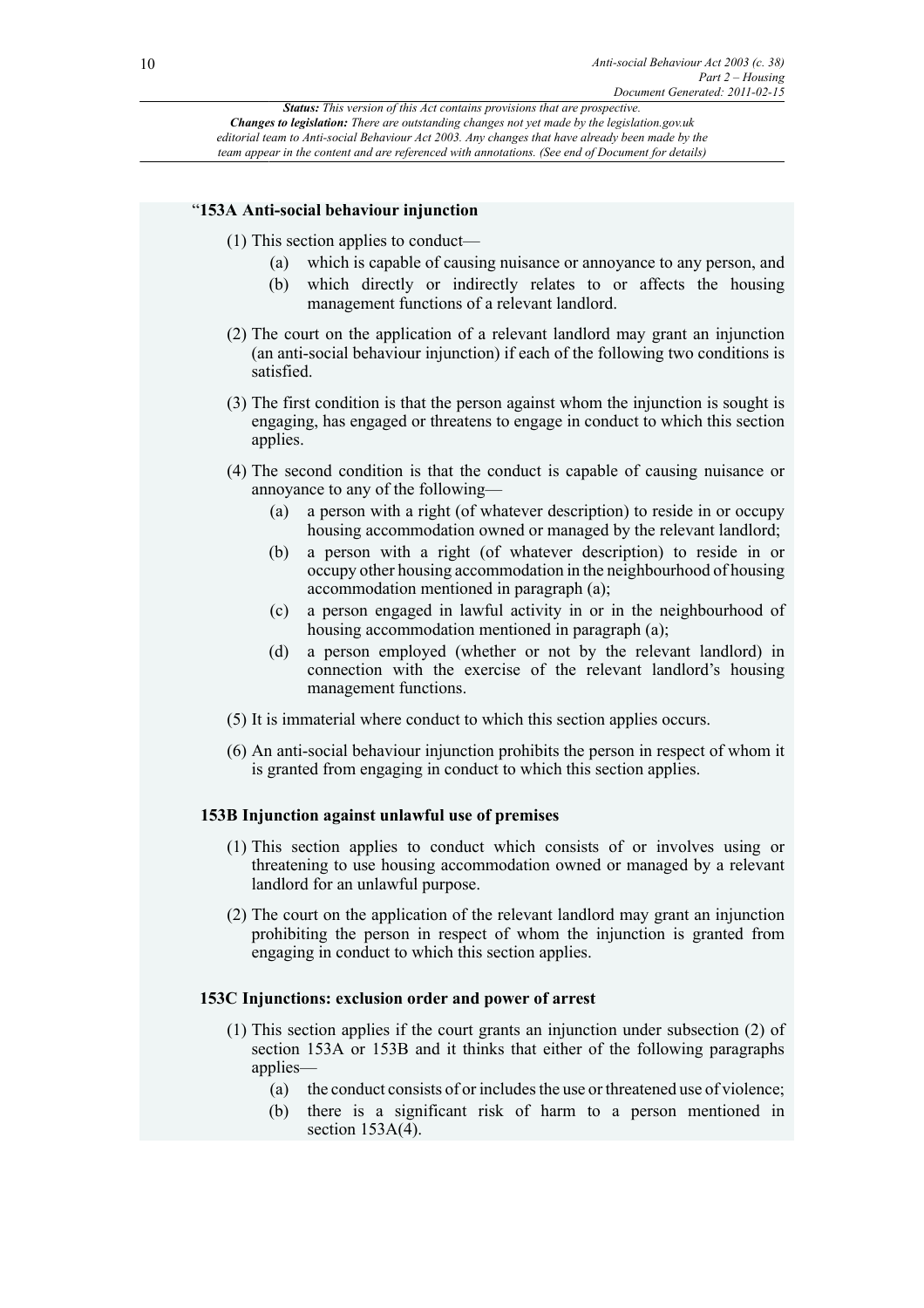- (2) The court may include in the injunction a provision prohibiting the person in respect of whom it is granted from entering or being in—
	- (a) any premises specified in the injunction;
	- (b) any area specified in the injunction.
- (3) The court may attach a power of arrest to any provision of the injunction.

## **153D Injunction against breach of tenancy agreement**

- (1) This section applies if a relevant landlord applies for an injunction against a tenant in respect of the breach or anticipated breach of a tenancy agreement on the grounds that the tenant—
	- (a) is engaging or threatening to engage in conduct that is capable of causing nuisance or annoyance to any person, or
	- (b) is allowing, inciting or encouraging any other person to engage or threaten to engage in such conduct.
- (2) The court may proceed under subsection (3) or (4) if it is satisfied—
	- (a) that the conduct includes the use or threatened use of violence, or
	- (b) that there is a significant risk of harm to any person.
- (3) The court may include in the injunction a provision prohibiting the person in respect of whom it is granted from entering or being in—
	- (a) any premises specified in the injunction;
	- (b) any area specified in the injunction.
- (4) The court may attach a power of arrest to any provision of the injunction.
- (5) Tenancy agreement includes any agreement for the occupation of residential accommodation owned or managed by a relevant landlord.

## **153E Injunctions: supplementary**

- (1) This section applies for the purposes of sections 153A to 153D.
- (2) An injunction may—
	- (a) be made for a specified period or until varied or discharged;
	- (b) have the effect of excluding a person from his normal place of residence.
- (3) An injunction may be varied or discharged by the court on an application by—
	- (a) the person in respect of whom it is made;
	- (b) the relevant landlord.
- (4) If the court thinks it just and convenient it may grant or vary an injunction without the respondent having been given such notice as is otherwise required by rules of court.
- (5) If the court acts under subsection (4) it must give the person against whom the injunction is made an opportunity to make representations in relation to the injunction as soon as it is practicable for him to do so.
- (6) The court is the High Court or a county court.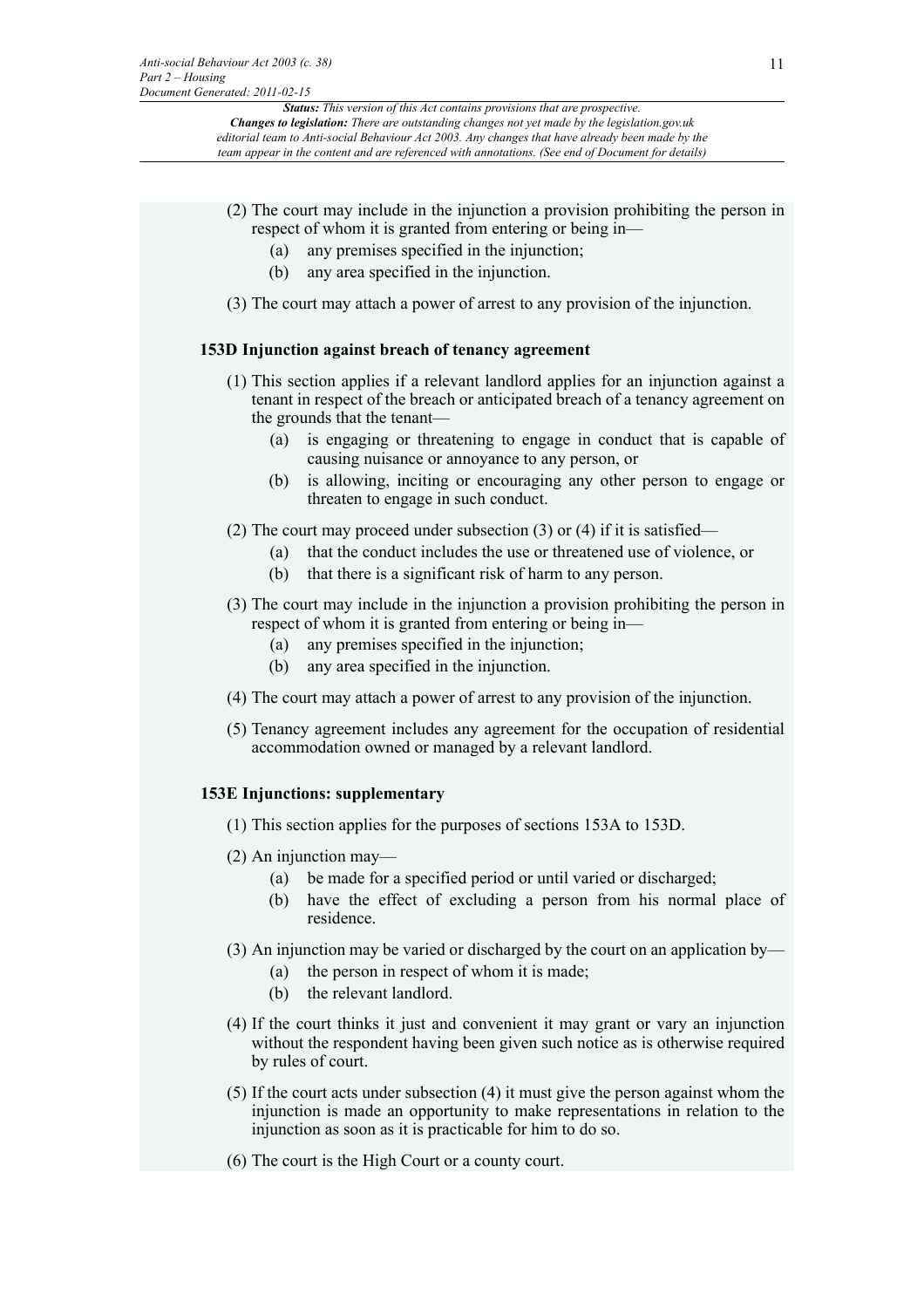*Status: This version of this Act contains provisions that are prospective. Changes to legislation: There are outstanding changes not yet made by the legislation.gov.uk*

*editorial team to Anti-social Behaviour Act 2003. Any changes that have already been made by the team appear in the content and are referenced with annotations. (See end of Document for details)*

- (7) Each of the following is a relevant landlord—
	- (a) a housing action trust;
	- (b) a local authority (within the meaning of the Housing Act 1985);
	- (c) a registered social landlord.
- (8) A charitable housing trust which is not a registered social landlord is also a relevant landlord for the purposes of section 153D.
- (9) Housing accommodation includes—
	- (a) flats, lodging-houses and hostels;
	- (b) any yard, garden, outhouses and appurtenances belonging to the accommodation or usually enjoyed with it;
	- (c) in relation to a neighbourhood, the whole of the housing accommodation owned or managed by a relevant landlord in the neighbourhood and any common areas used in connection with the accommodation.
- (10) A landlord owns housing accommodation if either of the following paragraphs applies to him—
	- (a) he is a person (other than a mortgagee not in possession) who is for the time being entitled to dispose of the fee simple in the premises, whether in possession or in reversion;
	- (b) he is a person who holds or is entitled to the rents and profits of the premises under a lease which (when granted) was for a term of not less than three years.
- (11) The housing management functions of a relevant landlord include—
	- (a) functions conferred by or under any enactment;
	- (b) the powers and duties of the landlord as the holder of an estate or interest in housing accommodation.
- (12) Harm includes serious ill-treatment or abuse (whether physical or not)."
- (4) In section 154—
	- (a) in subsection (1) for "section  $152(6)$  or section  $153$ " there is substituted " section 153C(3) or 153D(4)";
	- (b) in subsection (1)(b) for "152(1)(a) or section 153(5)(a)" there is substituted section  $153A(4)$ ".
- (5) In section 155—
	- (a) in subsection (1) for "section  $152(6)$  or section  $153$ " there is substituted " section  $153C(3)$  or  $153D(4)$ ";
	- (b) in subsection (3) for "section  $152(6)$  or section  $153$ " there is substituted " section 153C(3) or 153D(4)".
- (6) In section 157—
	- (a) in subsection (1) for "section  $152(6)$  or section  $153$ " there is substituted " section 153C(3) or 153D(4)";
	- (b) in subsection (3) for "section 152(6) or section 153" there is substituted " section 153C(3) or 153D(4)".
- (7) In section 158—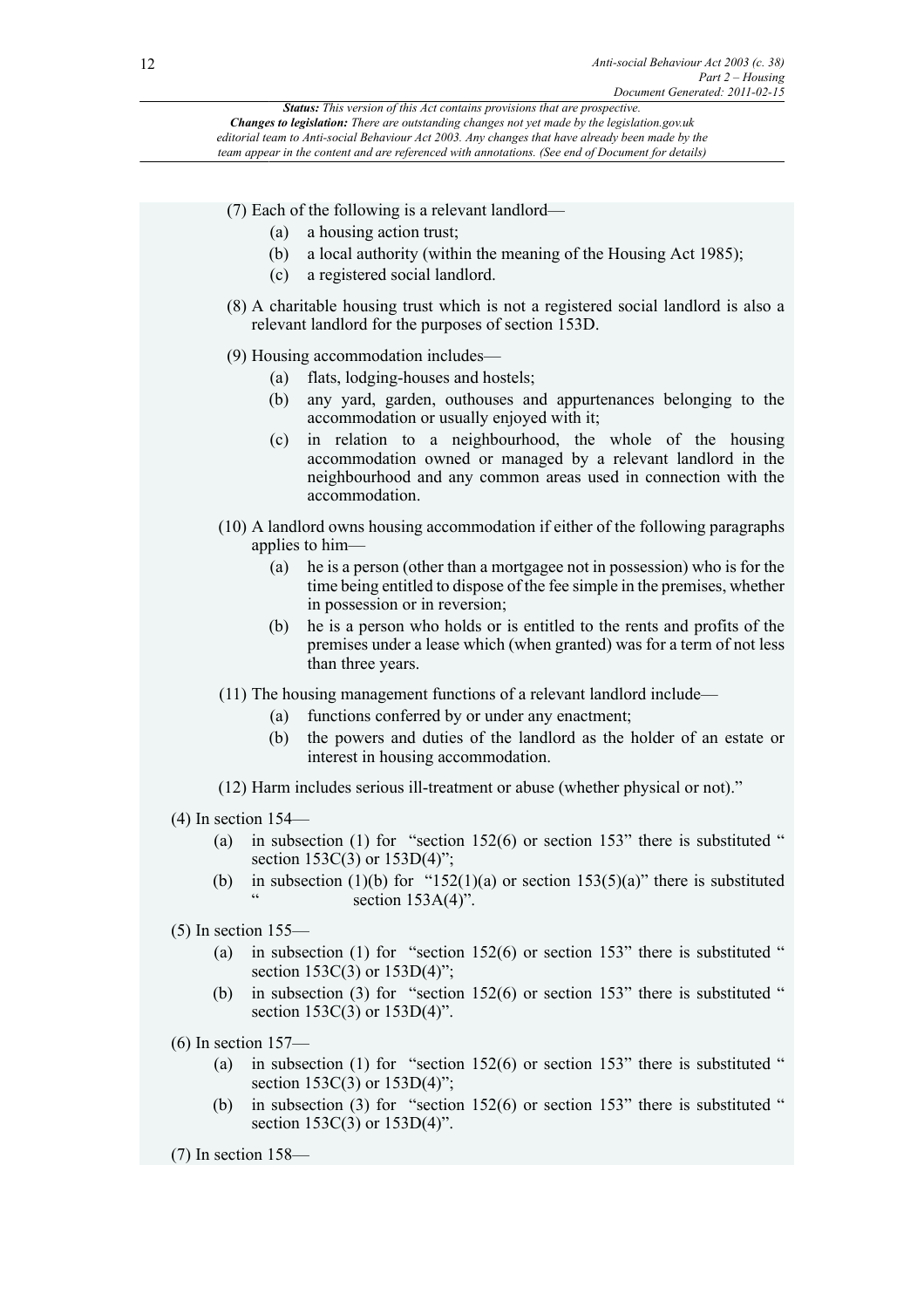- (a) in subsection (1) the entries relating to "child", "harm", "health" and "illtreatment" are omitted;
- (b) subsection (2) is omitted.

## **14 Security of tenure: anti-social behaviour**

- (1) In the Housing Act 1985 (c. 68) section 82 (which makes provision in relation to security of tenure) is amended as follows—
	- (a) in subsection (1) for the words from "of the court" to the end of the subsection there is substituted "neutioned in subsection  $(1A)$ ": mentioned in subsection  $(1A)$ ";
	- (b) after subsection (1) there is inserted the following subsection—

"(1A) These are the orders—

- (a) an order of the court for the possession of the dwelling-house;
- (b) an order under subsection (3);
- (c) a demotion order under section 82A."
- (2) After section 82 of that Act there is inserted the following section—

## "**82A Demotion because of anti-social behaviour**

- (1) This section applies to a secure tenancy if the landlord is—
	- (a) a local housing authority;
	- (b) a housing action trust;
	- (c) a registered social landlord.
- (2) The landlord may apply to a county court for a demotion order.
- (3) A demotion order has the following effect—
	- (a) the secure tenancy is terminated with effect from the date specified in the order;
	- (b) if the tenant remains in occupation of the dwelling-house after that date a demoted tenancy is created with effect from that date;
	- (c) it is a term of the demoted tenancy that any arrears of rent payable at the termination of the secure tenancy become payable under the demoted tenancy;
	- (d) it is also a term of the demoted tenancy that any rent paid in advance or overpaid at the termination of the secure tenancy is credited to the tenant's liability to pay rent under the demoted tenancy.
- (4) The court must not make a demotion order unless it is satisfied—
	- (a) that the tenant or a person residing in or visiting the dwelling-house has engaged or has threatened to engage in conduct to which section 153A or 153B of the Housing Act 1996 (anti-social behaviour or use of premises for unlawful purposes) applies, and
	- (b) that it is reasonable to make the order.
- (5) Each of the following has effect in respect of a demoted tenancy at the time it is created by virtue of an order under this section as it has effect in relation to the secure tenancy at the time it is terminated by virtue of the order—
	- (a) the parties to the tenancy;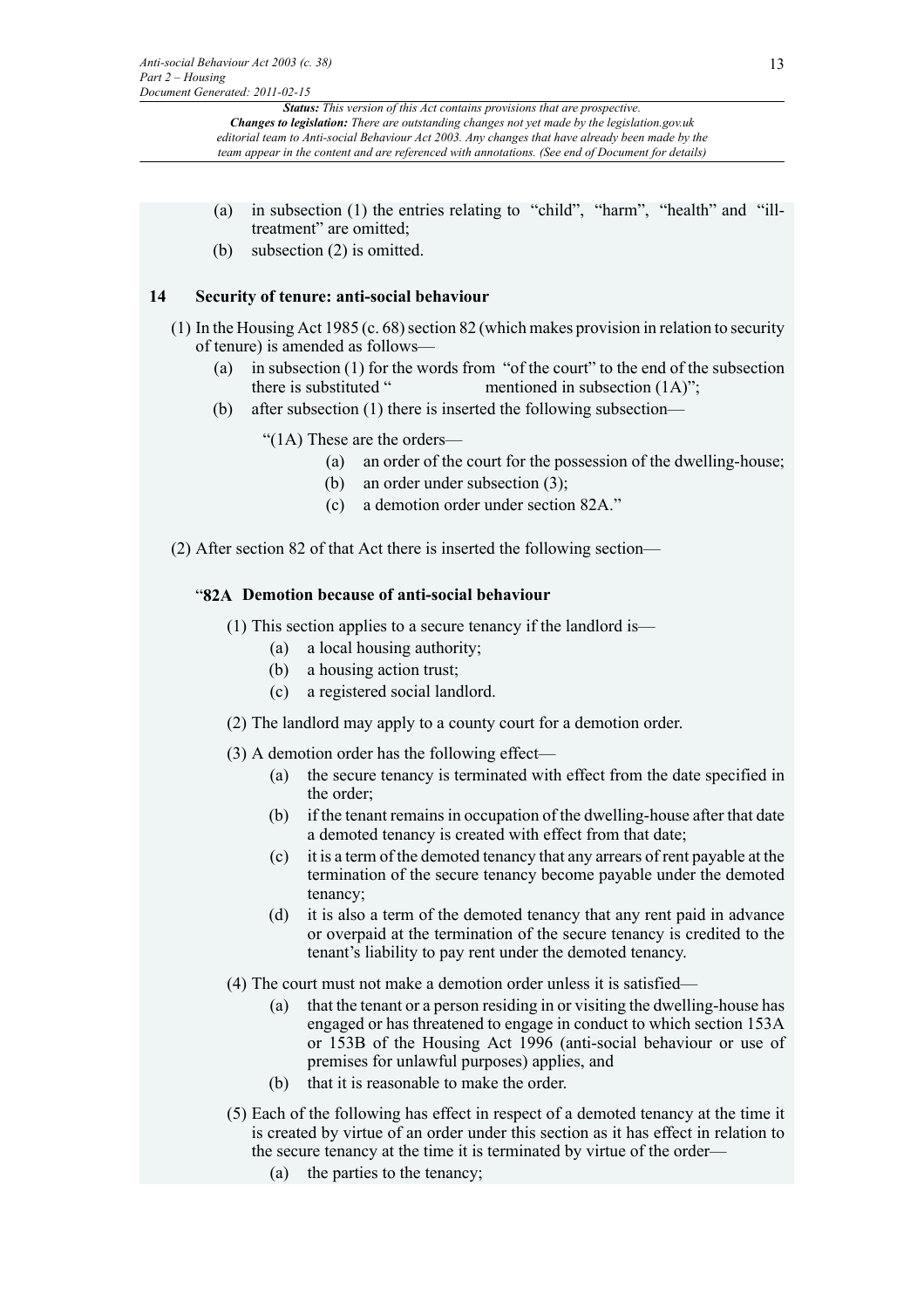- (b) the period of the tenancy;
	- (c) the amount of the rent;
	- (d) the dates on which the rent is payable.
- (6) Subsection (5)(b) does not apply if the secure tenancy was for a fixed term and in such a case the demoted tenancy is a weekly periodic tenancy.
- (7) If the landlord of the demoted tenancy serves on the tenant a statement of any other express terms of the secure tenancy which are to apply to the demoted tenancy such terms are also terms of the demoted tenancy.
- (8) For the purposes of this section a demoted tenancy is—
	- (a) a tenancy to which section 143A of the Housing Act 1996 applies if the landlord of the secure tenancy is a local housing authority or a housing action trust;
	- (b) a tenancy to which section 20B of the Housing Act 1988 applies if the landlord of the secure tenancy is a registered social landlord."
- (3) Section 83 of that Act is amended as follows—
	- (a) in subsection (1) for the words from "the possession" to the second "tenancy" substitute " an order mentioned in section  $82(1A)$ ": an order mentioned in section  $82(1A)$ ";
	- (b) in subsection (2)(b) for the words from "an order" to "tenancy" substitute the order":
	- (c) after subsection (4) insert—

"(4A) If the proceedings are for a demotion order under section 82A the notice —

- (a) must specify the date after which the proceedings may be begun;
- (b) ceases to be in force twelve months after the date so specified.";
- (d) in subsection (5) for "or (4)" substitute "  $(4)$  or  $(4A)$ ".
- (4) In the Housing Act 1988 (c. 50) after section 6 (which makes provision about fixing the terms of a statutory periodic tenancy) there is inserted the following section—

## "**6A Demotion because of anti-social behaviour**

- (1) This section applies to an assured tenancy if the landlord is a registered social landlord.
- (2) The landlord may apply to a county court for a demotion order.
- (3) A demotion order has the following effect—
	- (a) the assured tenancy is terminated with effect from the date specified in the order;
	- (b) if the tenant remains in occupation of the dwelling-house after that date a demoted tenancy is created with effect from that date;
	- (c) it is a term of the demoted tenancy that any arrears of rent payable at the termination of the assured tenancy become payable under the demoted tenancy;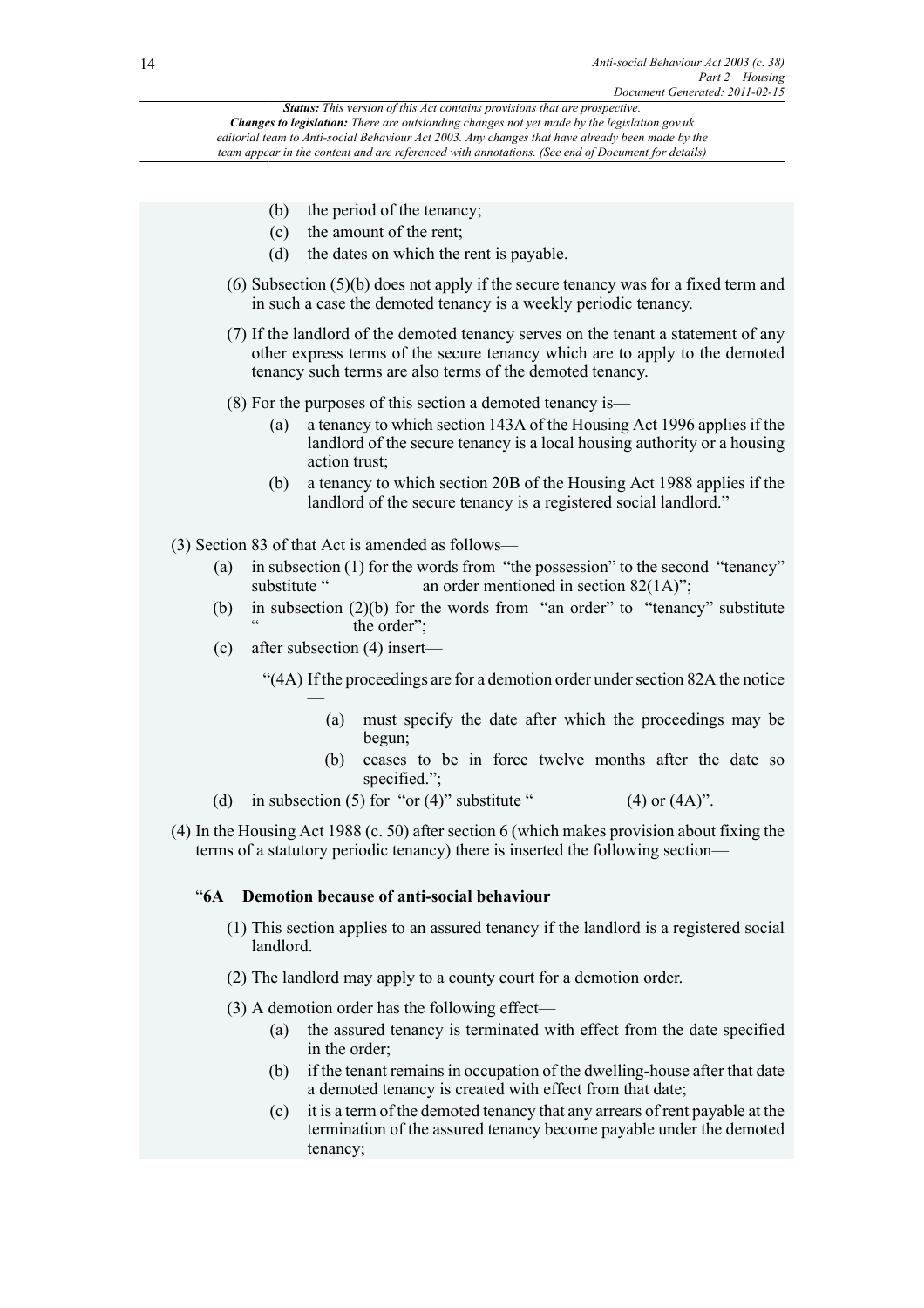- (d) it is also a term of the demoted tenancy that any rent paid in advance or overpaid at the termination of the assured tenancy is credited to the tenant's liability to pay rent under the demoted tenancy.
- (4) The court must not make a demotion order unless it is satisfied—
	- (a) that the tenant or a person residing in or visiting the dwelling-house has engaged or has threatened to engage in conduct to which section 153A or 153B of the Housing Act 1996 (anti-social behaviour or use of premises for unlawful purposes) applies, and
	- (b) that it is reasonable to make the order.
- (5) The court must not entertain proceedings for a demotion order unless—
	- (a) the landlord has served on the tenant a notice under subsection (6), or
	- (b) the court thinks it is just and equitable to dispense with the requirement of the notice.
- (6) The notice must—
	- (a) give particulars of the conduct in respect of which the order is sought;
	- (b) state that the proceedings will not begin before the date specified in the notice;
	- (c) state that the proceedings will not begin after the end of the period of twelve months beginning with the date of service of the notice.
- (7) The date specified for the purposes of subsection (6)(b) must not be before the end of the period of two weeks beginning with the date of service of the notice.
- (8) Each of the following has effect in respect of a demoted tenancy at the time it is created by virtue of an order under this section as it has effect in relation to the assured tenancy at the time it is terminated by virtue of the order—
	- (a) the parties to the tenancy;
	- (b) the period of the tenancy;
	- (c) the amount of the rent;
	- (d) the dates on which the rent is payable.
- (9) Subsection (8)(b) does not apply if the assured tenancy was for a fixed term and in such a case the demoted tenancy is a weekly periodic tenancy.
- (10) If the landlord of the demoted tenancy serves on the tenant a statement of any other express terms of the assured tenancy which are to apply to the demoted tenancy such terms are also terms of the demoted tenancy.
- (11) For the purposes of this section a demoted tenancy is a tenancy to which section 20B of the Housing Act 1988 applies."
- (5) Schedule 1 amends the Housing Act 1996 (c. 52) and the Housing Act 1985 (c. 68).

#### **15 Demoted assured shorthold tenancies**

(1) In the Housing Act 1988 (c. 50) after section 20A (duty of landlord to provide statement of terms for certain tenancies) there is inserted the following section—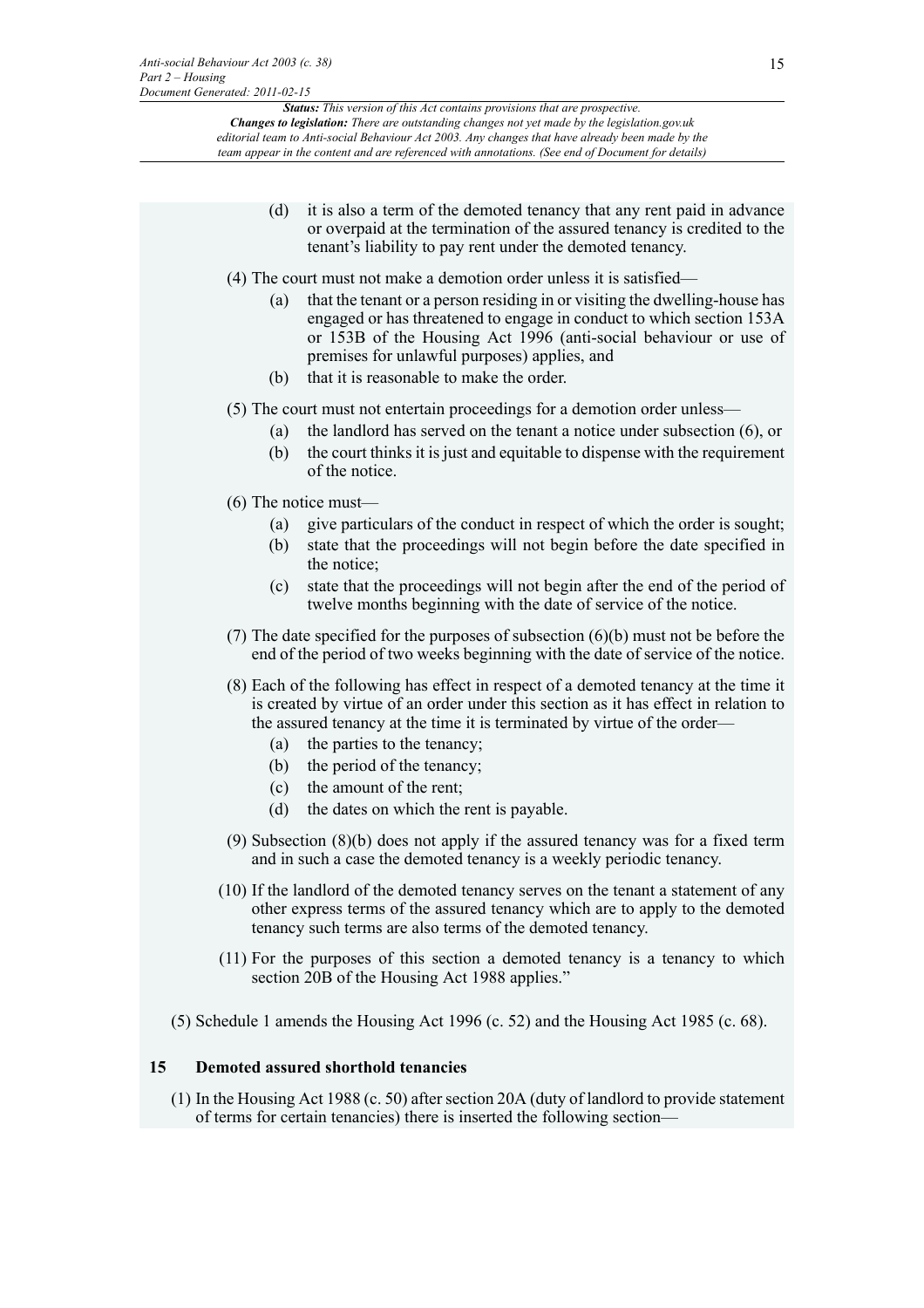#### "**20B Demoted assured shorthold tenancies**

- (1) An assured tenancy is an assured shorthold tenancy to which this section applies (a demoted assured shorthold tenancy) if—
	- (a) the tenancy is created by virtue of an order of the court under section 82A of the Housing Act 1985 or section 6A of this Act (a demotion order), and
	- (b) the landlord is a registered social landlord.
- (2) At the end of the period of one year starting with the day when the demotion order takes effect a demoted assured shorthold tenancy ceases to be an assured shorthold tenancy unless subsection (3) applies.
- (3) This subsection applies if before the end of the period mentioned in subsection (2) the landlord gives notice of proceedings for possession of the dwelling house.
- (4) If subsection (3) applies the tenancy continues to be a demoted assured shorthold tenancy until the end of the period mentioned in subsection (2) or (if later) until one of the following occurs—
	- (a) the notice of proceedings for possession is withdrawn;
	- (b) the proceedings are determined in favour of the tenant;
	- (c) the period of six months beginning with the date on which the notice is given ends and no proceedings for possession have been brought.
- (5) Registered social landlord has the same meaning as in Part 1 of the Housing Act 1996."
- (2) In section 21 of that Act (recovery of possession on expiry or termination of assured shorthold tenancy) after subsection (5) there is inserted the following subsection—
	- "(5A) Subsection (5) above does not apply to an assured shorthold tenancy to which section 20B (demoted assured shorthold tenancies) applies."
- (3) In Schedule 2A to that Act (assured tenancies which are not shorthold tenancies) after paragraph 5 (former secure tenancies) there is inserted the following paragraph—
	- 5A An assured tenancy which ceases to be an assured shorthold tenancy by virtue of section 20B(2) or (4)."

#### **16 Proceedings for possession: anti-social behaviour**

(1) In the Housing Act 1985 (c. 68) after section 85 (which extends the court's discretion in certain proceedings for possession) there is inserted the following section—

#### "**85A Proceedings for possession: anti-social behaviour**

(1) This section applies if the court is considering under section 84(2)(a) whether it is reasonable to make an order for possession on ground 2 set out in Part 1 of Schedule 2 (conduct of tenant or other person).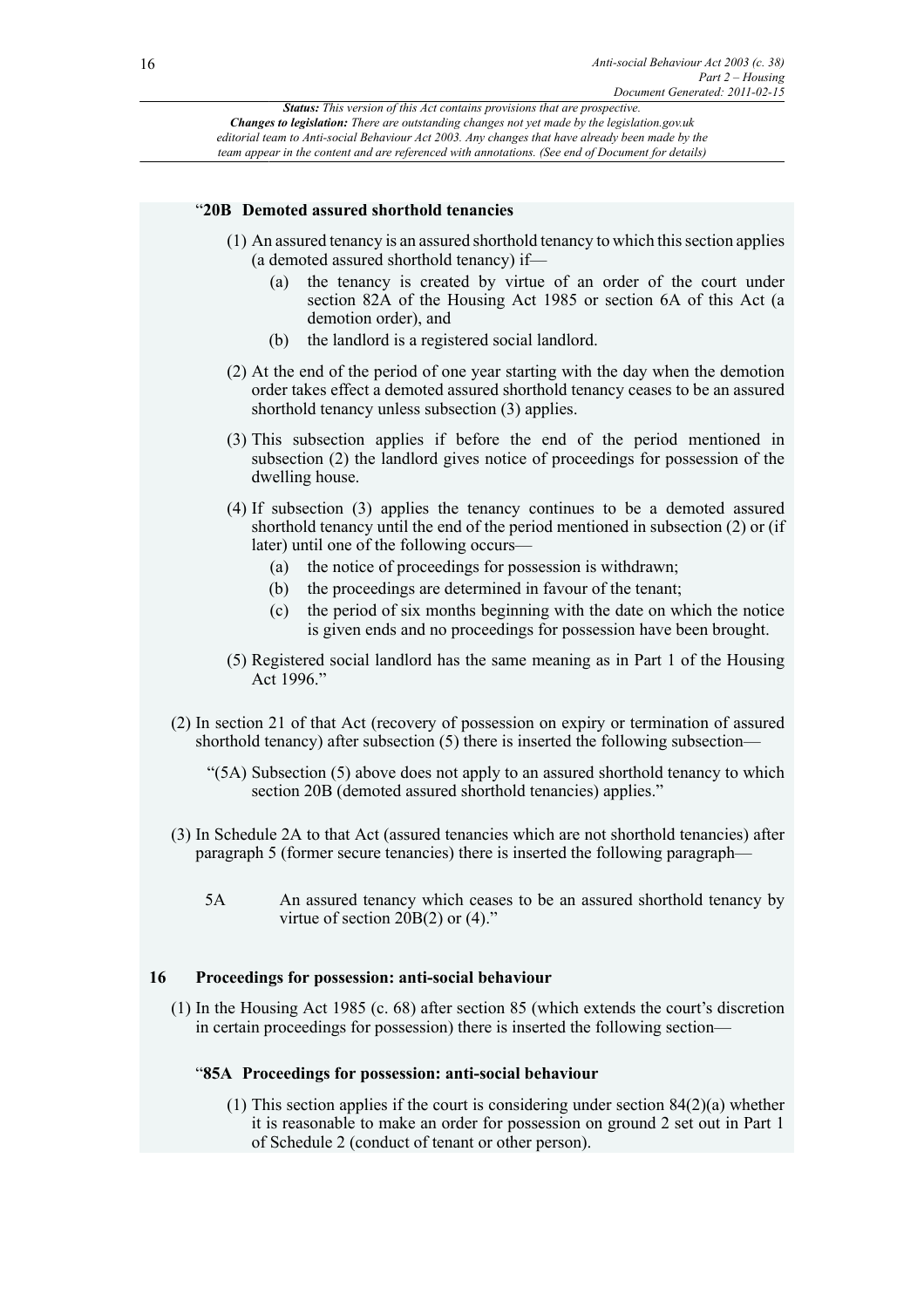(2) The court must consider, in particular—

- (a) the effect that the nuisance or annoyance has had on persons other than the person against whom the order is sought;
- (b) any continuing effect the nuisance or annoyance is likely to have on such persons;
- (c) the effect that the nuisance or annoyance would be likely to have on such persons if the conduct is repeated."
- (2) In the Housing Act 1988 (c. 50) after section 9 (which extends the court's discretion in certain proceedings for possession) there is inserted the following section—

#### "**9A Proceedings for possession: anti-social behaviour**

- (1) This section applies if the court is considering under section 7(4) whether it is reasonable to make an order for possession on ground 14 set out in Part 2 of Schedule 2 (conduct of tenant or other person).
- (2) The court must consider, in particular—
	- (a) the effect that the nuisance or annoyance has had on persons other than the person against whom the order is sought;
	- (b) any continuing effect the nuisance or annoyance is likely to have on such persons;
	- (c) the effect that the nuisance or annoyance would be likely to have on such persons if the conduct is repeated."

#### **17 Devolution: Wales**

In Schedule 1 to the National Assembly for Wales (Transfer of Functions) Order 1999 (S.I. 1999/672) references to the following Acts are to be treated as references to those Acts as amended by virtue of this Part—

- (a) the Housing Act 1985;
- (b) the Housing Act 1988;
- (c) the Housing Act 1996 (c. 52).

#### PROSPECTIVE

#### **PART 3**

#### PARENTAL RESPONSIBILITIES

Parenting orders under the 1998 Act

#### **18 Parenting orders under the 1998 Act**

- (1) Section 8 of the Crime and Disorder Act 1998 (c. 37) is amended as follows.
- (2) For subsections (4) and (5) substitute—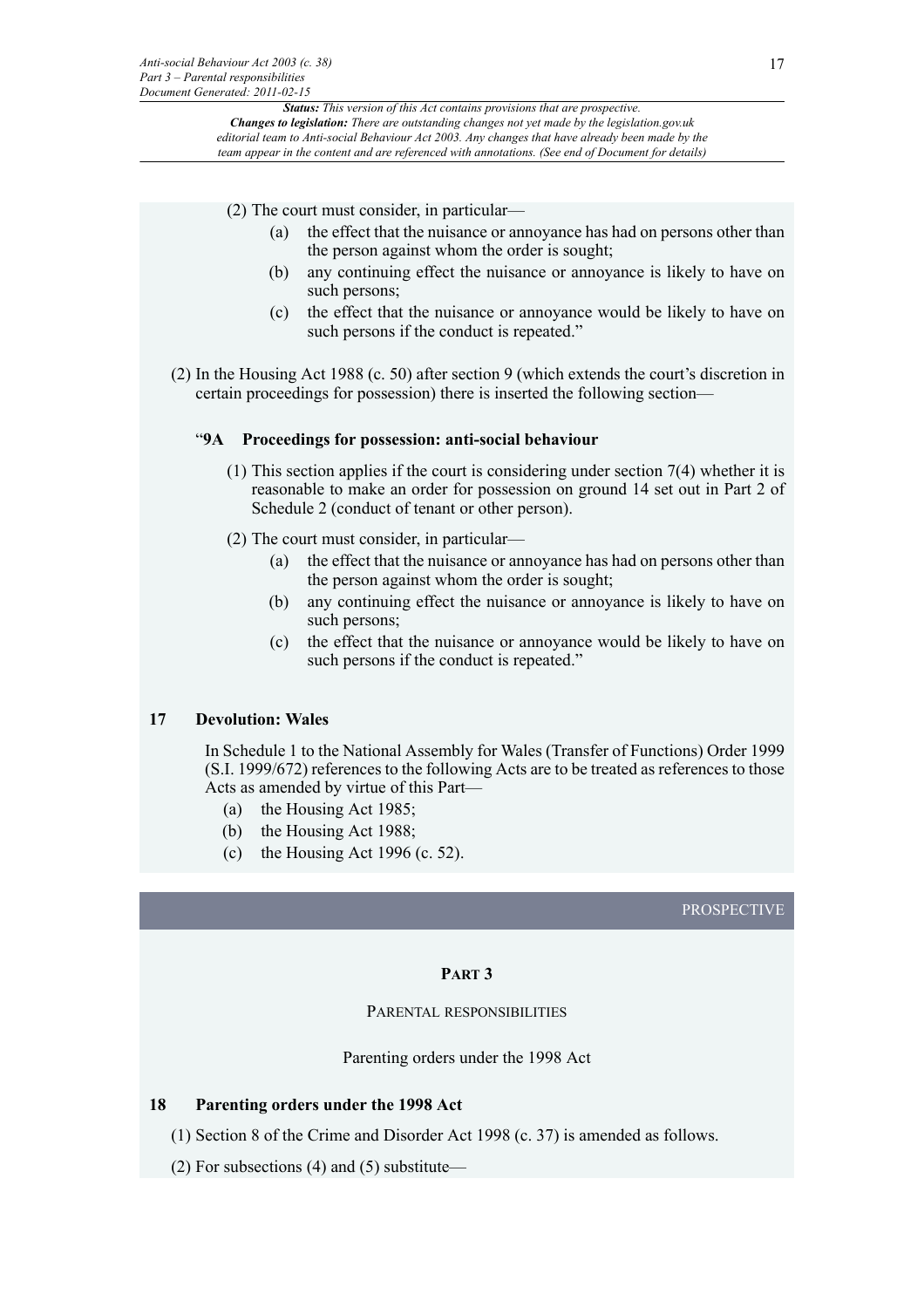"(4) A parenting order is an order which requires the parent—

- (a) to comply, for a period not exceeding twelve months, with such requirements as are specified in the order, and
- (b) subject to subsection (5) below, to attend, for a concurrent period not exceeding three months, such counselling or guidance programme as may be specified in directions given by the responsible officer.
- (5) A parenting order may, but need not, include such a requirement as is mentioned in subsection (4)(b) above in any case where a parenting order under this section or any other enactment has been made in respect of the parent on a previous occasion."

## (3) After subsection (7) insert—

- "(7A) A counselling or guidance programme which a parent is required to attend by virtue of subsection (4)(b) above may be or include a residential course but only if the court is satisfied—
	- (a) that the attendance of the parent at a residential course is likely to be more effective than his attendance at a non-residential course in preventing any such repetition or, as the case may be, the commission of any such further offence, and
	- (b) that any interference with family life which is likely to result from the attendance of the parent at a residential course is proportionate in all the circumstances."

Truancy and exclusion from school

## **19 Parenting contracts in cases of exclusion from school or truancy**

- (1) This section applies where a pupil has been excluded on disciplinary grounds from a relevant school for a fixed period or permanently.
- (2) This section also applies where a child of compulsory school age has failed to attend regularly at a relevant school at which he is a registered pupil.
- (3) A local education authority or the governing body of a relevant school may enter into a parenting contract with a parent of the pupil or child.
- (4) A parenting contract is a document which contains—
	- (a) a statement by the parent that he agrees to comply with such requirements as may be specified in the document for such period as may be so specified, and
	- (b) a statement by the local education authority or governing body that it agrees to provide support to the parent for the purpose of complying with those requirements.
- (5) The requirements mentioned in subsection (4) may include (in particular) a requirement to attend a counselling or guidance programme.
- (6) The purpose of the requirements mentioned in subsection (4)—
	- (a) in a case falling within subsection (1), is to improve the behaviour of the pupil,
	- (b) in a case falling within subsection (2), is to ensure that the child attends regularly at the relevant school at which he is a registered pupil.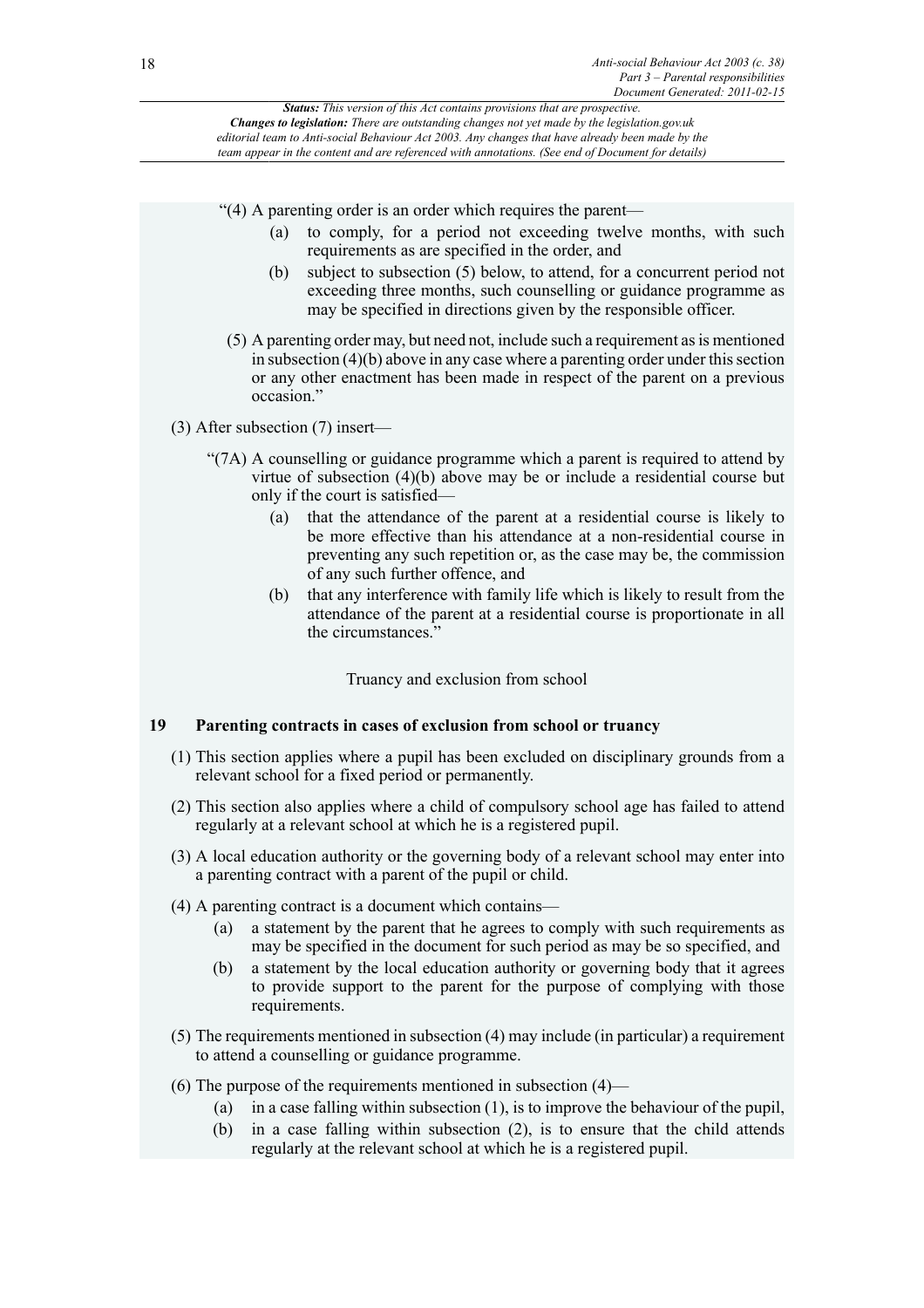- (7) A parenting contract must be signed by the parent and signed on behalf of the local education authority or governing body.
- (8) A parenting contract does not create any obligations in respect of whose breach any liability arises in contract or in tort.
- (9) Local education authorities and governing bodies of relevant schools must, in carrying out their functions in relation to parenting contracts, have regard to any guidance which is issued by the appropriate person from time to time for that purpose.

#### **20 Parenting orders in cases of exclusion from school**

- (1) This section applies where—
	- (a) a pupil has been excluded on disciplinary grounds from a relevant school for a fixed period or permanently, and
	- (b) such conditions as may be prescribed in regulations made by the appropriate person are satisfied.
- (2) A local education authority may apply to a magistrates' court for a parenting order in respect of a parent of the pupil.
- (3) If such an application is made, the court may make a parenting order in respect of a parent of the pupil if it is satisfied that making the order would be desirable in the interests of improving the behaviour of the pupil.
- (4) A parenting order is an order which requires the parent—
	- (a) to comply, for a period not exceeding twelve months, with such requirements as are specified in the order, and
	- (b) subject to subsection (5), to attend, for a concurrent period not exceeding three months, such counselling or guidance programme as may be specified in directions given by the responsible officer.
- (5) A parenting order under this section may, but need not, include a requirement mentioned in subsection (4)(b) in any case where a parenting order under this section or any other enactment has been made in respect of the parent on a previous occasion.
- (6) A counselling or guidance programme which a parent is required to attend by virtue of subsection (4)(b) may be or include a residential course but only if the court is satisfied that the following two conditions are fulfilled.
- (7) The first condition is that the attendance of the parent at a residential course is likely to be more effective than his attendance at a non-residential course in improving the behaviour of the pupil.
- (8) The second condition is that any interference with family life which is likely to result from the attendance of the parent at a residential course is proportionate in all the circumstances.

#### **21 Parenting orders: supplemental**

- (1) In deciding whether to make a parenting order under section 20, a court must take into account (amongst other things)—
	- (a) any refusal by the parent to enter into a parenting contract under section 19 in respect of the pupil in a case falling within subsection (1) of that section, or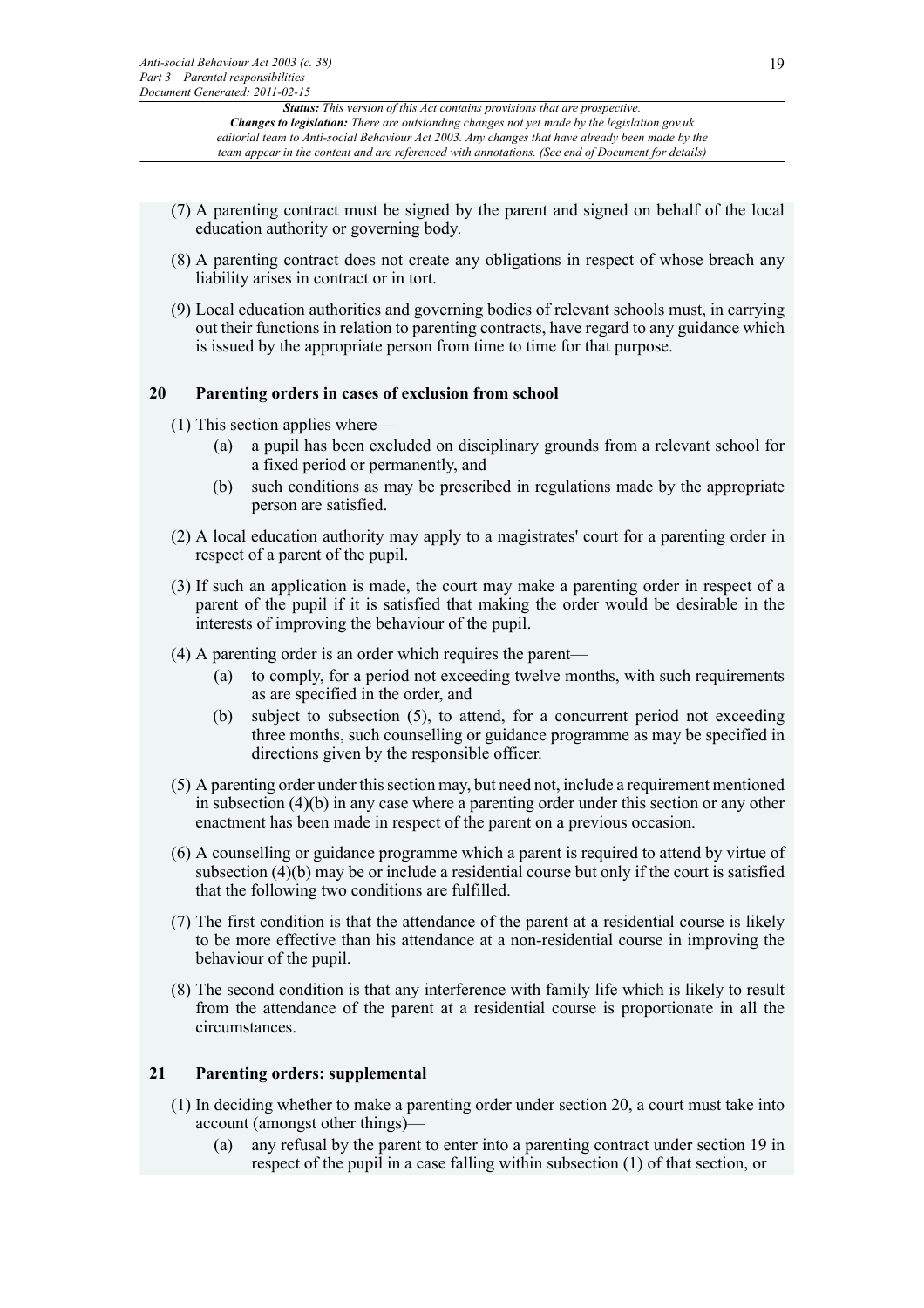- (b) if the parent has entered into such a parenting contract, any failure by the parent to comply with the requirements specified in the contract.
- (2) Before making a parenting order under section 20 in the case of a pupil under the age of 16, a court must obtain and consider information about the pupil's family circumstances and the likely effect of the order on those circumstances.
- (3) Subsections (3) to (7) of section 9 of the Crime and Disorder Act 1998 (c. 37) (supplemental provisions about parenting orders) are to apply in relation to a parenting order under section 20 as they apply in relation to a parenting order under section 8 of that Act.
- (4) The appropriate person may by regulations make provision as to how the costs associated with the requirements of parenting orders under section 20 (including the costs of providing counselling or guidance programmes) are to be borne.
- (5) Local education authorities, head teachers and responsible officers must, in carrying out their functions in relation to parenting orders, have regard to any guidance which is issued by the appropriate person from time to time for that purpose.

## **22 Parenting orders: appeals**

- (1) An appeal lies to the Crown Court against the making of a parenting order under section 20.
- (2) Subsections (2) and (3) of section 10 of the Crime and Disorder Act 1998 (appeals against parenting orders) are to apply in relation to an appeal under this section as they apply in relation to an appeal under subsection (1)(b) of that section.

## **23 Penalty notices for parents in cases of truancy**

(1) After section 444 of the Education Act 1996 (c. 56) (failure to secure regular attendance at school of registered pupil) insert—

## "**444A Penalty notice in respect of failure to secure regular attendance at school of registered pupil**

(1) Where an authorised officer has reason to believe—

- (a) that a person has committed an offence under section 444(1), and
- (b) that the school to which the offence relates is a relevant school in England,

he may give the person a penalty notice in respect of the offence.

- (2) A penalty notice is a notice offering a person the opportunity of discharging any liability to conviction for the offence under section 444(1) to which the notice relates by payment of a penalty in accordance with the notice.
- (3) Where a person is given a penalty notice, proceedings for the offence to which the notice relates (or an offence under section 444(1A) arising out of the same circumstances) may not be instituted before the end of such period as may be prescribed.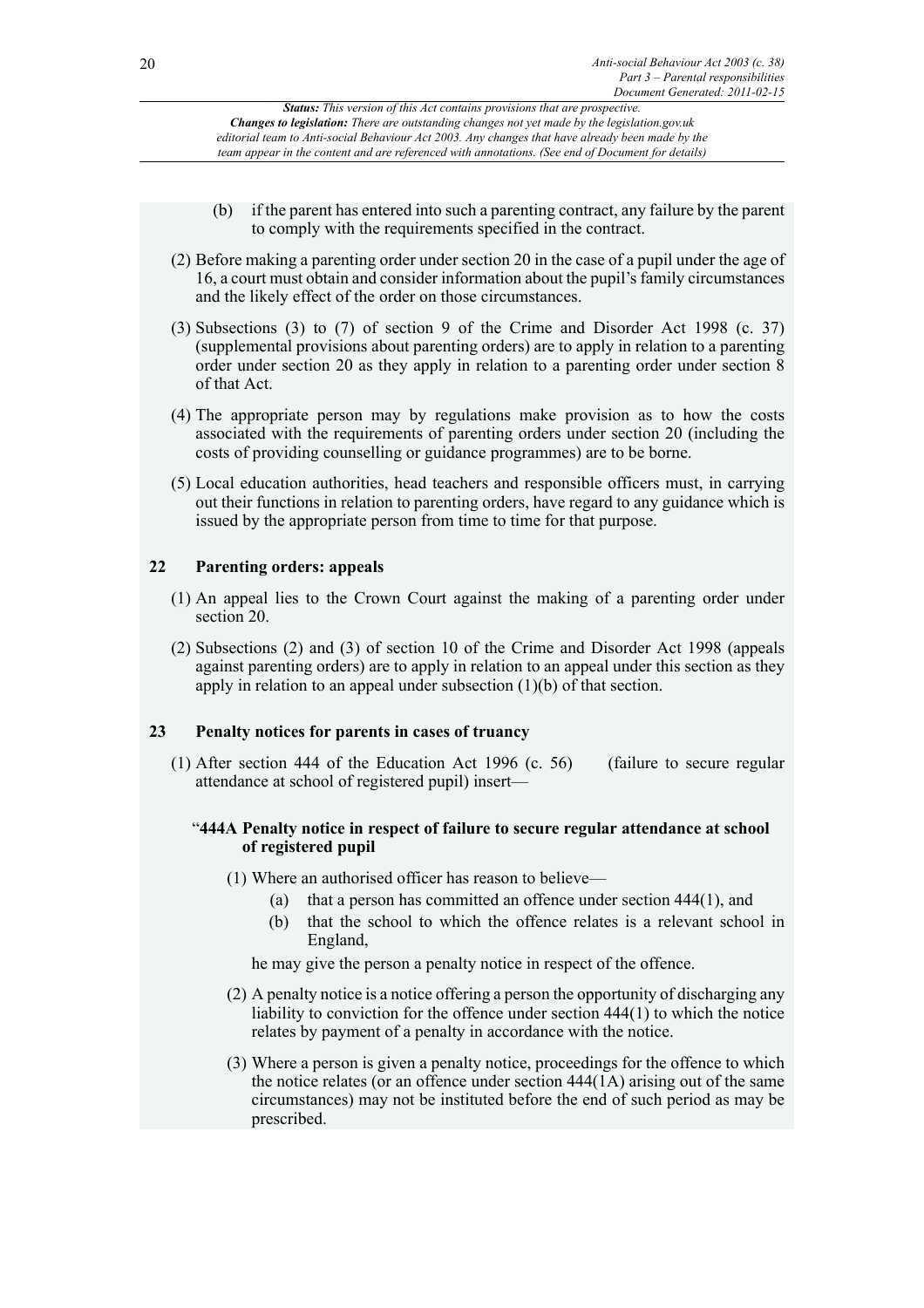- (4) Where a person is given a penalty notice, he cannot be convicted of the offence to which the notice relates (or an offence under section 444(1A) arising out of the same circumstances) if he pays a penalty in accordance with the notice.
- (5) Penalties under this section shall be payable to local education authorities in England.
- (6) Sums received by a local education authority under this section may be used by the authority for the purposes of any of its functions which may be specified in regulations.

#### **444B Penalty notices: supplemental**

- (1) Regulations may make—
	- (a) provision as to the form and content of penalty notices,
	- (b) provision as to the monetary amount of any penalty and the time by which it is to be paid,
	- (c) provision for determining the local education authority to which a penalty is payable,
	- (d) provision as to the methods by which penalties may be paid,
	- (e) provision as to the records which are to be kept in relation to penalty notices,
	- (f) provision as to the persons who may be authorised by a local education authority or a head teacher to give penalty notices,
	- (g) provision limiting the circumstances in which authorised officers of a prescribed description may give penalty notices,
	- (h) provision for or in connection with the withdrawal, in prescribed circumstances, of a penalty notice, including—
		- (i) repayment of any amount paid by way of penalty under a penalty notice which is withdrawn, and
		- (ii) prohibition of the institution or continuation of proceedings for the offence to which the withdrawn notice relates (and any offence under section 444(1A) arising out of the same circumstances),
	- (i) provision for a certificate—
		- (i) purporting to be signed by or on behalf of a prescribed person, and
		- (ii) stating that payment of any amount paid by way of penalty was or, as the case may be, was not received on or before a date specified in the certificate,

to be received in evidence of the matters so stated,

- (j) provision as to the action to be taken if a penalty is not paid in accordance with a penalty notice,
- (k) provision for or in connection with the preparation of codes of conduct in relation to the giving of penalty notices,
- (l) such other provision in relation to penalties or penalty notices as the Secretary of State thinks necessary or expedient.
- (2) Without prejudice to the generality of subsection (1) or section 569(4), regulations under subsection (1)(b) may make provision for penalties of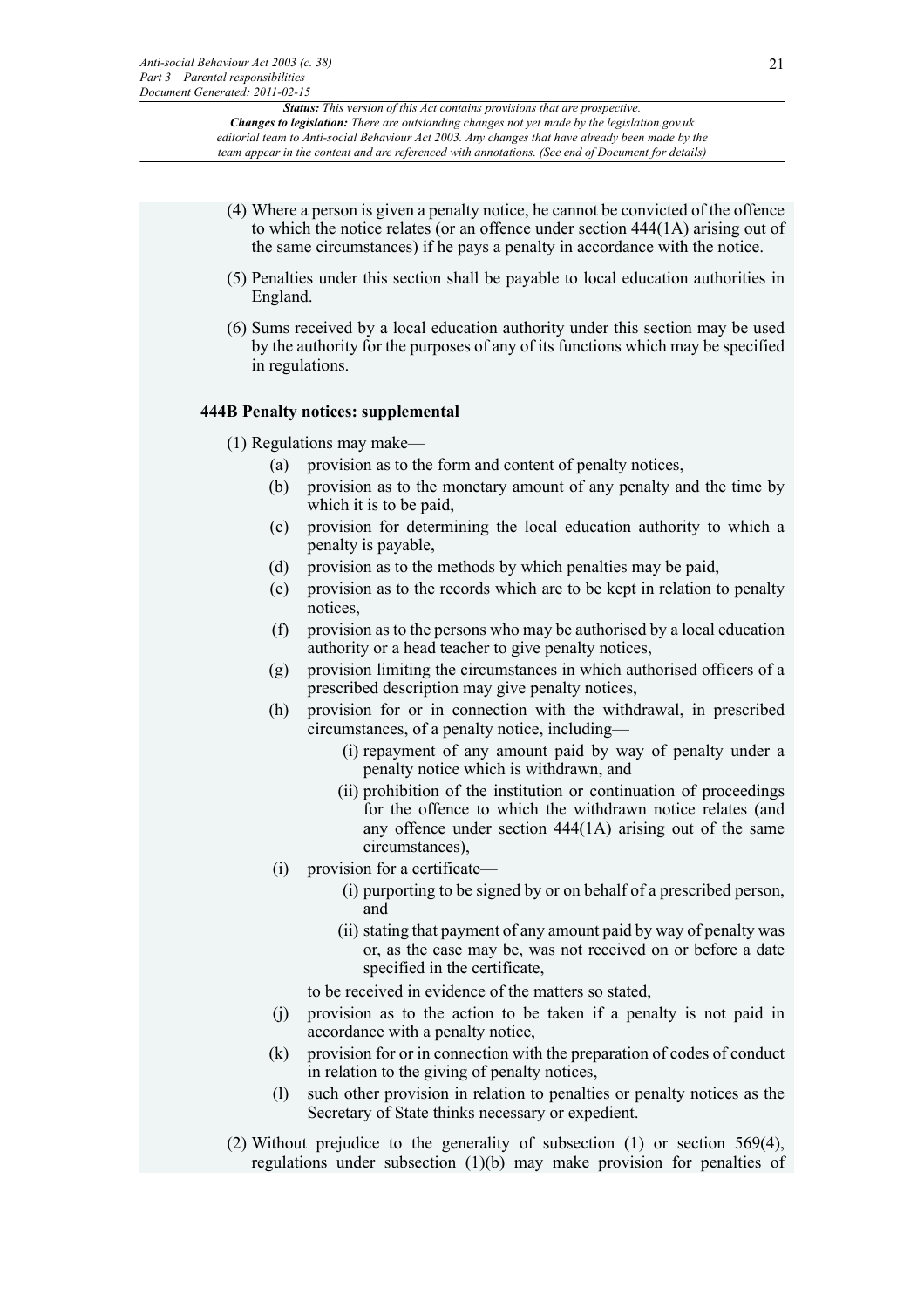different amounts to be payable in different cases or circumstances (including provision for the penalty payable under a penalty notice to differ according to the time by which it is paid).

- (3) Local education authorities, head teachers and authorised officers shall, in carrying out their functions in relation to penalty notices, have regard to any guidance which is published by the Secretary of State from time to time in relation to penalty notices.
- (4) In this section and section 444A—

"authorised officer" means—

- (a) a constable,
- (b) an officer of a local education authority in England who is authorised by the authority to give penalty notices, or
- (c) an authorised staff member,

"authorised staff member" means—

- (a) a head teacher of a relevant school in England, or
- (b) a member of the staff of a relevant school in England who is authorised by the head teacher of the school to give penalty notices,
	- "penalty" means a penalty under a penalty notice,
	- "penalty notice" has the meaning given by section 444A(2),
	- "relevant school" means—
- (a) a maintained school,
- (b) a pupil referral unit,
- (c) an Academy,
- (d) a city technology college, or
- (e) a city college for the technology of the arts."
- (2) In section 572 of that Act (service of notices and other documents) for "served on any person may be served" substitute " served on, or given to, any person may be served or given".
- (3) In paragraph 1(2) of Schedule 4 to the Police Reform Act 2002 (c. 30) (powers of community support officers to issue fixed penalty notices) after paragraph (a) insert—
	- "(aa) the power of a constable to give a penalty notice under section 444A of the Education Act 1996 (penalty notice in respect of failure to secure regular attendance at school of registered pupil);".
- (4) After paragraph 1(3) of that Schedule insert—
	- "(4) In its application to an offence which is an offence by reference to which a notice may be given to a person in exercise of the power mentioned in sub-paragraph  $(2)(aa)$ , sub-paragraph  $(1)$  shall have effect as if for the words from "who he has reason to believe" to the end there were substituted "in the relevant police area who he has reason to believe has committed a relevant fixed penalty offence"."
- (5) In paragraph 2 of that Schedule (power to detain etc) after sub-paragraph (6) insert—
	- "(7) In its application to an offence which is an offence by reference to which a notice may be given to a person in exercise of the power mentioned in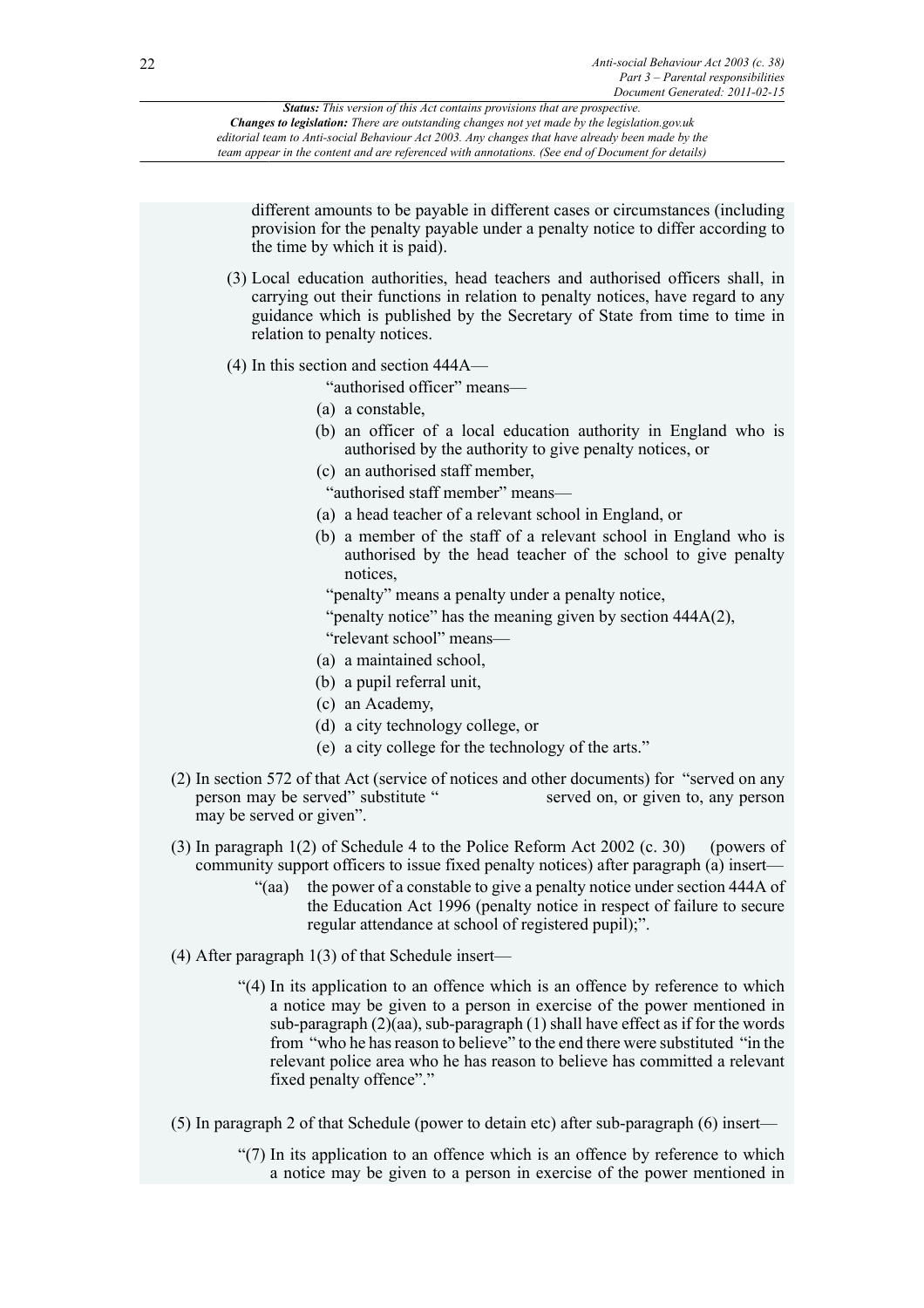> paragraph 1(2)(aa), sub-paragraph (2) of this paragraph shall have effect as if for the words "has committed a relevant offence in the relevant police area" there were substituted "in the relevant police area has committed a relevant offence"."

- (6) In paragraph 1(2) of Schedule 5 to that Act (powers of accredited persons to issue fixed penalty notices) before paragraph (b) insert—
	- "(ab) the power of a constable to give a penalty notice under section 444A of the Education Act 1996 (penalty notice in respect of failure to secure regular attendance at school of registered pupil);".
- (7) After paragraph 1(3) of that Schedule insert—
	- "(4) In its application to an offence which is an offence by reference to which a notice may be given to a person in exercise of the power mentioned in sub-paragraph  $(2)(ab)$ , sub-paragraph  $(1)$  shall have effect as if for the words from "who he has reason to believe" to the end there were substituted "in the relevant police area who he has reason to believe has committed or is committing a relevant fixed penalty offence"."
- (8) In paragraph 2 of that Schedule (power to require giving of name and address) after sub-paragraph (3) insert—
	- "(4) In its application to an offence which is an offence by reference to which a notice may be given to a person in exercise of the power mentioned in paragraph  $1(2)(ab)$ , sub-paragraph  $(1)$  of this paragraph shall have effect as if for the words "has committed a relevant offence in the relevant police area" there were substituted "in the relevant police area has committed a relevant offence".'
- (9) The National Assembly for Wales may by order amend sections 444A and 444B of the Education Act 1996 (c. 56) by removing the words "in England" in each place where they occur.
- (10) Where an order is made under subsection (9), any functions of the Secretary of State under sections 444A and 444B of the Education Act 1996 which by virtue of the order become exercisable in relation to Wales are to be treated as if they had been transferred to the National Assembly for Wales by an Order in Council under section 22 of the Government of Wales Act 1998 (c. 38).

#### **24 Interpretation**

In this section and sections 19 to 21—

- "the appropriate person" means—
- (a) in relation to England, the Secretary of State, and
- (b) in relation to Wales, the National Assembly for Wales,

"child of compulsory school age" has the same meaning as in the 1996 Act, and "child" is to be construed accordingly,

"head teacher" includes acting head teacher, teacher in charge and acting teacher in charge,

"local education authority" has the same meaning as in the 1996 Act,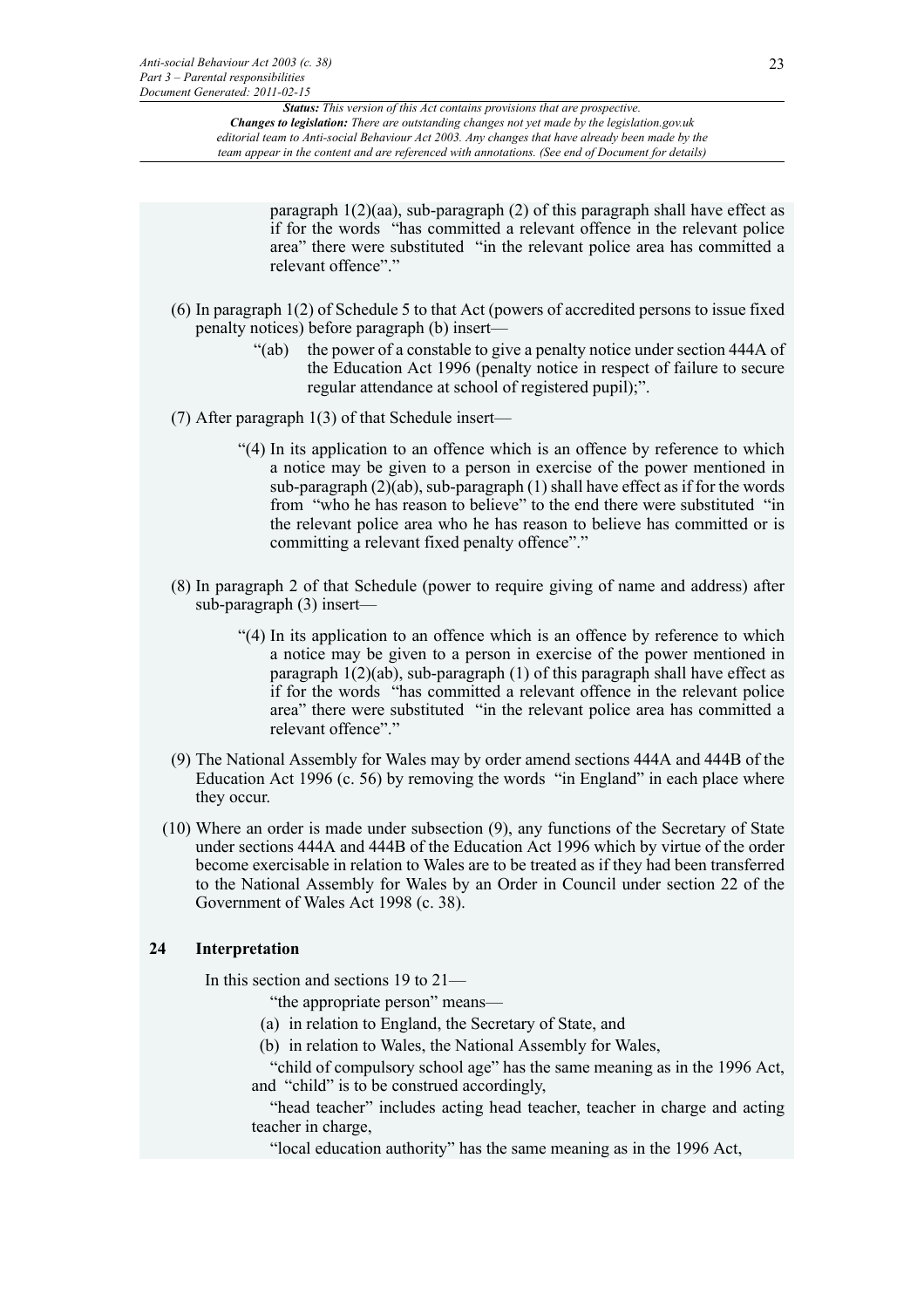| <b>Status:</b> This version of this Act contains provisions that are prospective.                   |
|-----------------------------------------------------------------------------------------------------|
| <b>Changes to legislation:</b> There are outstanding changes not yet made by the legislation.gov.uk |
| editorial team to Anti-social Behaviour Act 2003. Any changes that have already been made by the    |
| team appear in the content and are referenced with annotations. (See end of Document for details)   |
|                                                                                                     |

"parent", in relation to a pupil or child, is to be construed in accordance with section 576 of the 1996 Act, but does not include a person who is not an individual,

"pupil" is to be construed in accordance with section  $3(1)$  and  $(1A)$  of the 1996 Act,

"registered pupil" has the meaning given by section 434(5) of the 1996 Act, "relevant school" means—

- (a) a qualifying school as defined in section 1(3) of the Education Act 2002 (c. 32), or
- (b) a pupil referral unit as defined in section 19(2) of the 1996 Act,

"responsible officer", in relation to a parenting order, means one of the following who is specified in the order, namely—

- (a) an officer of a local education authority, and
- (b) a head teacher or a person nominated by a head teacher,

but a person falling within paragraph (b) may not be specified in the order without his consent,

"the 1996 Act" means the Education Act 1996 (c. 56).

Criminal conduct and anti-social behaviour

## **25 Parenting contracts in respect of criminal conduct and anti-social behaviour**

- (1) This section applies where a child or young person has been referred to a youth offending team.
- (2) The youth offending team may enter into a parenting contract with a parent of the child or young person if a member of that team has reason to believe that the child or young person has engaged, or is likely to engage, in criminal conduct or anti-social behaviour.
- (3) A parenting contract is a document which contains—
	- (a) a statement by the parent that he agrees to comply with such requirements as may be specified in the document for such period as may be so specified, and
	- (b) a statement by the youth offending team that it agrees to provide support to the parent for the purpose of complying with those requirements.
- (4) The requirements mentioned in subsection (3)(a) may include (in particular) a requirement to attend a counselling or guidance programme.
- (5) The purpose of the requirements mentioned in subsection  $(3)(a)$  is to prevent the child or young person from engaging in criminal conduct or anti-social behaviour or further criminal conduct or further anti-social behaviour.
- (6) A parenting contract must be signed by the parent and signed on behalf of the youth offending team.
- (7) A parenting contract does not create any obligations in respect of whose breach any liability arises in contract or in tort.
- (8) Youth offending teams must, in carrying out their functions in relation to parenting contracts, have regard to any guidance which is issued by the Secretary of State from time to time for that purpose.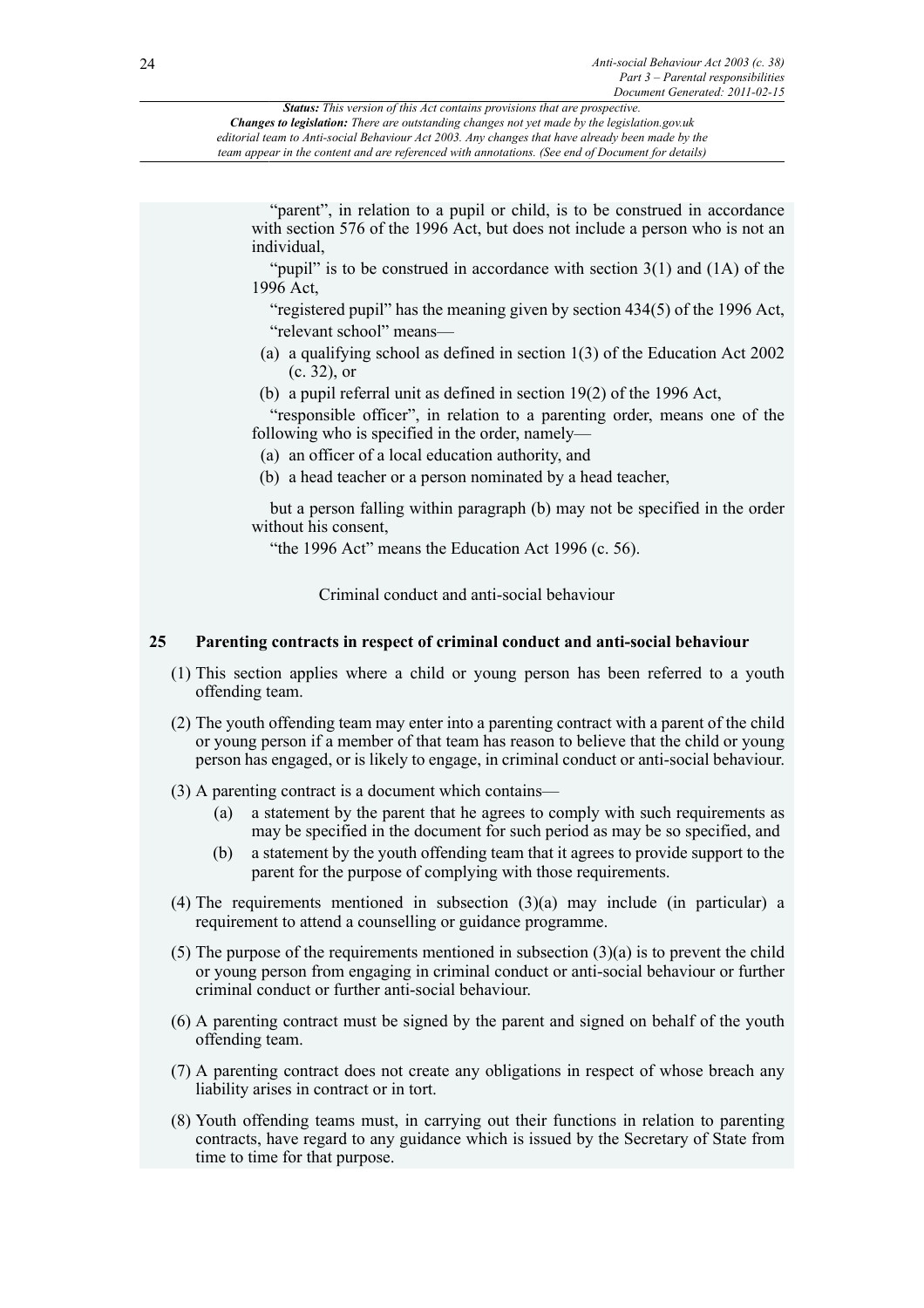#### **26 Parenting orders in respect of criminal conduct and anti-social behaviour**

- (1) This section applies where a child or young person has been referred to a youth offending team.
- (2) A member of the youth offending team may apply to a magistrates' court for a parenting order in respect of a parent of the child or young person.
- (3) If such an application is made, the court may make a parenting order in respect of a parent of the child or young person if it is satisfied—
	- (a) that the child or young person has engaged in criminal conduct or anti-social behaviour, and
	- (b) that making the order would be desirable in the interests of preventing the child or young person from engaging in further criminal conduct or further anti-social behaviour.
- (4) A parenting order is an order which requires the parent—
	- (a) to comply, for a period not exceeding twelve months, with such requirements as are specified in the order, and
	- (b) subject to subsection (5), to attend, for a concurrent period not exceeding three months, such counselling or guidance programme as may be specified in directions given by the responsible officer.
- (5) A parenting order under this section may, but need not, include a requirement mentioned in subsection (4)(b) in any case where a parenting order under this section or any other enactment has been made in respect of the parent on a previous occasion.
- (6) A counselling or guidance programme which a parent is required to attend by virtue of subsection (4)(b) may be or include a residential course but only if the court is satisfied that the following two conditions are fulfilled.
- (7) The first condition is that the attendance of the parent at a residential course is likely to be more effective than his attendance at a non-residential course in preventing the child or young person from engaging in further criminal conduct or further anti-social behaviour.
- (8) The second condition is that any interference with family life which is likely to result from the attendance of the parent at a residential course is proportionate in all the circumstances.

#### **27 Parenting orders: supplemental**

- (1) In deciding whether to make a parenting order under section 26, a court must take into account (amongst other things)—
	- (a) any refusal by the parent to enter into a parenting contract under section 25 in respect of the child or young person, or
	- (b) if the parent has entered into such a parenting contract, any failure by the parent to comply with the requirements specified in the contract.
- (2) Before making a parenting order under section 26 in the case of a child or a young person under the age of 16, a court must obtain and consider information about the child or young person's family circumstances and the likely effect of the order on those circumstances.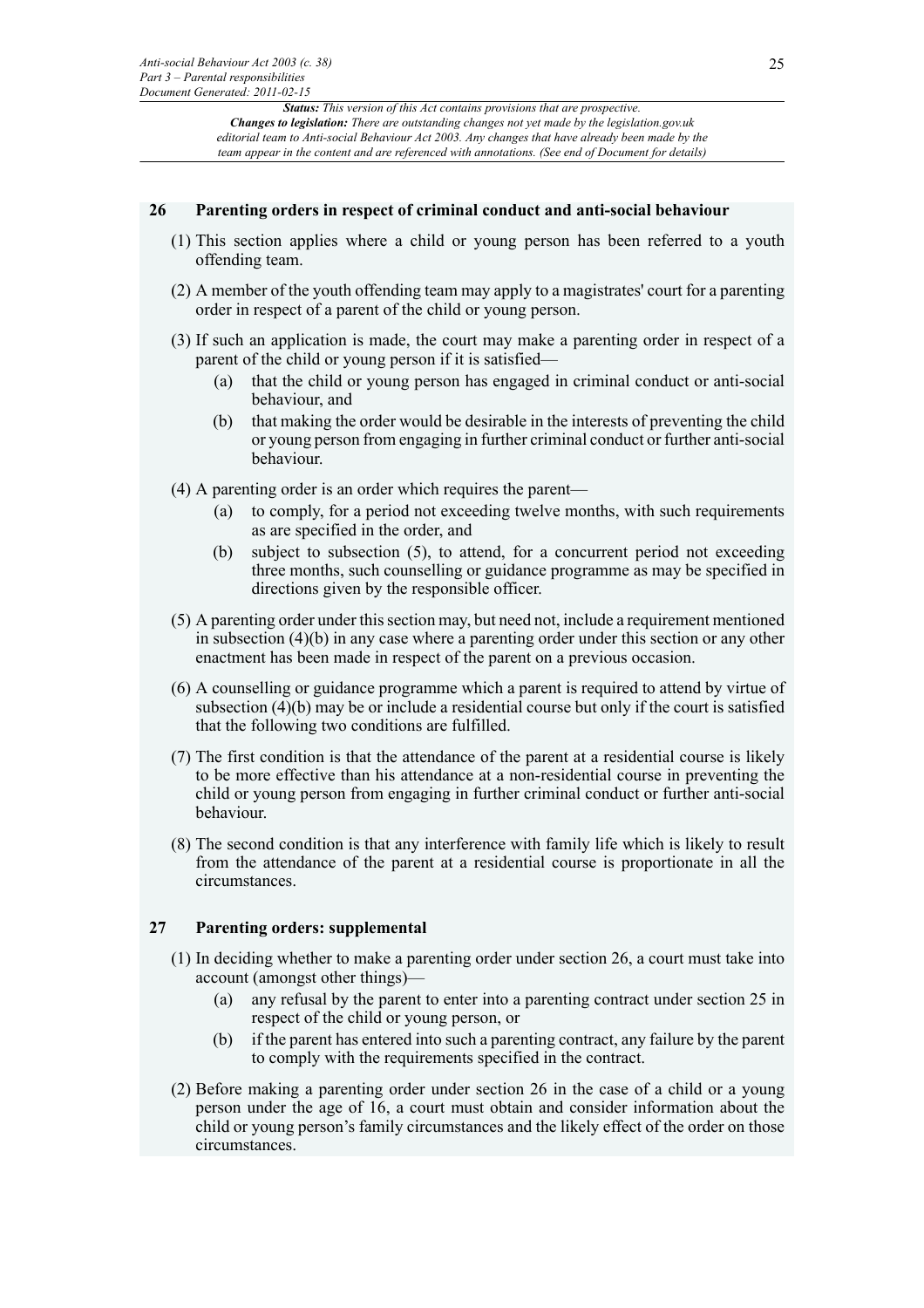- (3) Subsections (3) to (7) of section 9 of the 1998 Act (supplemental provisions about parenting orders) are to apply in relation to a parenting order under section 26 as they apply in relation to a parenting order under section 8 of that Act.
- (4) Members of youth offending teams and responsible officers must, in carrying out their functions in relation to parenting orders, have regard to any guidance which is issued by the Secretary of State from time to time for that purpose.

## **28 Parenting orders: appeals**

- (1) An appeal lies to the Crown Court against the making of a parenting order under section 26.
- (2) Subsections (2) and (3) of section 10 of the 1998 Act (appeals against parenting orders) are to apply in relation to an appeal under this section as they apply in relation to an appeal under subsection (1)(b) of that section.

## **29 Interpretation and consequential amendment**

(1) In this section and sections 25 to 28—

"anti-social behaviour" means behaviour by a person which causes or is likely to cause harassment, alarm or distress to one or more other persons not of the same household as the person,

"child" has the same meaning as in the 1998 Act,

"criminal conduct" means conduct which—

- (a) constitutes a criminal offence, or
- (b) in the case of conduct by a person under the age of 10, would constitute a criminal offence if that person were not under that age,

"guardian" has the same meaning as in the Children and Young Persons Act 1933 (c. 12),

"parent" includes guardian,

"responsible officer", in relation to a parenting order, means a member of a youth offending team who is specified in the order,

"the 1998 Act" means the Crime and Disorder Act 1998 (c. 37),

"young person" has the same meaning as in the 1998 Act,

"youth offending team" means a team established under section 39 of the 1998 Act.

- (2) In section 38(4) of the 1998 Act (meaning of "youth justice services") after paragraph (e) insert—
	- "(ee) the performance by youth offending teams and members of youth offending teams of functions under sections 25 to 27 of the Anti-social Behaviour Act 2003;".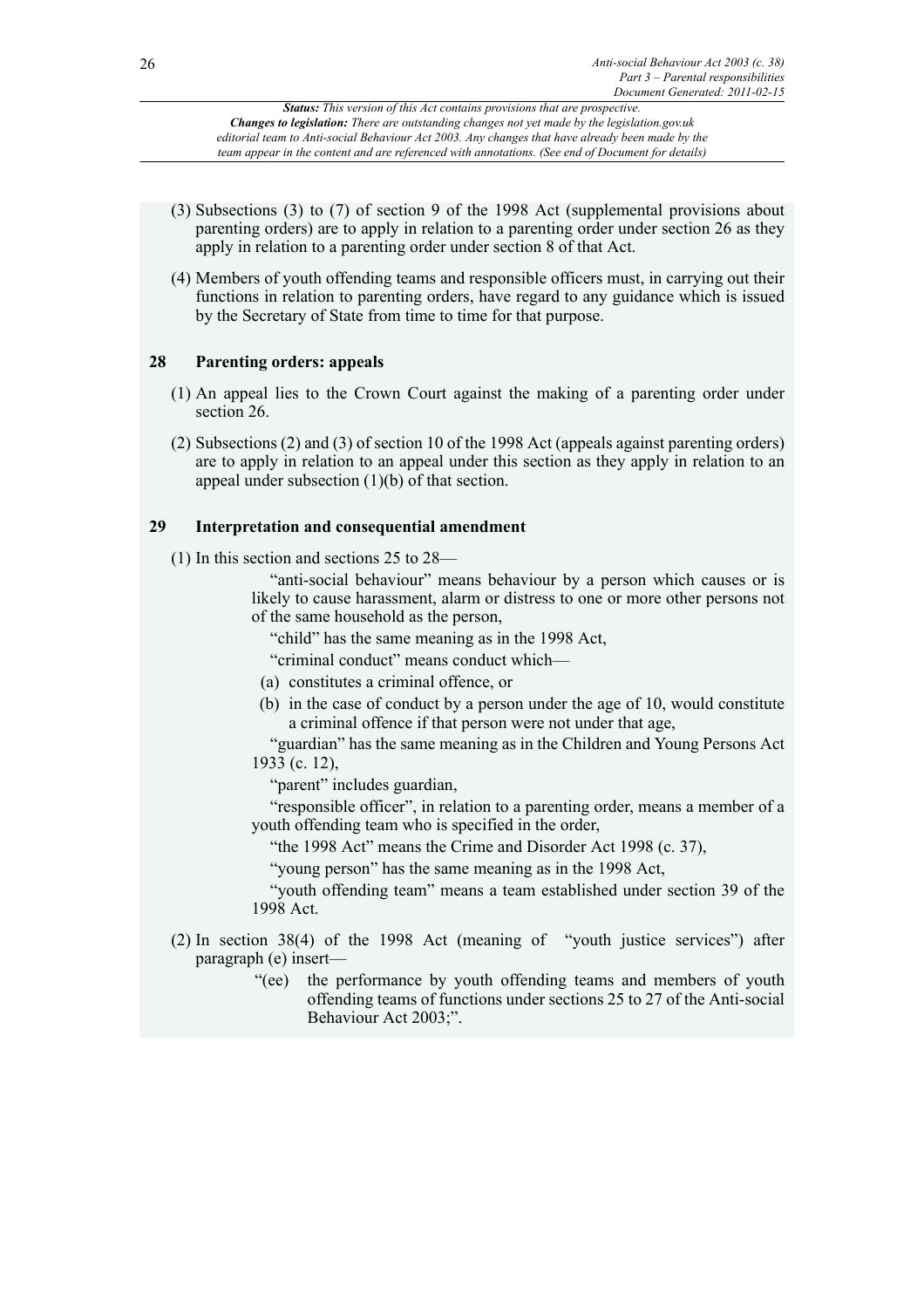PROSPECTIVE

#### **PART 4**

#### DISPERSAL OF GROUPS ETC.

## **30 Dispersal of groups and removal of persons under 16 to their place of residence**

- (1) This section applies where a relevant officer has reasonable grounds for believing—
	- (a) that any members of the public have been intimidated, harassed, alarmed or distressed as a result of the presence or behaviour of groups of two or more persons in public places in any locality in his police area (the "relevant locality"), and
	- (b) that anti-social behaviour is a significant and persistent problem in the relevant locality.
- (2) The relevant officer may give an authorisation that the powers conferred on a constable in uniform by subsections (3) to (6) are to be exercisable for a period specified in the authorisation which does not exceed 6 months.
- (3) Subsection (4) applies if a constable in uniform has reasonable grounds for believing that the presence or behaviour of a group of two or more persons in any public place in the relevant locality has resulted, or is likely to result, in any members of the public being intimidated, harassed, alarmed or distressed.
- (4) The constable may give one or more of the following directions, namely—
	- (a) a direction requiring the persons in the group to disperse (either immediately or by such time as he may specify and in such way as he may specify),
	- (b) a direction requiring any of those persons whose place of residence is not within the relevant locality to leave the relevant locality or any part of the relevant locality (either immediately or by such time as he may specify and in such way as he may specify), and
	- (c) a direction prohibiting any of those persons whose place of residence is not within the relevant locality from returning to the relevant locality or any part of the relevant locality for such period (not exceeding 24 hours) from the giving of the direction as he may specify;
	- but this subsection is subject to subsection (5).
- (5) A direction under subsection (4) may not be given in respect of a group of persons—
	- (a) who are engaged in conduct which is lawful under section 220 of the Trade Union and Labour Relations (Consolidation) Act 1992 (c. 52), or
	- (b) who are taking part in a public procession of the kind mentioned in section 11(1) of the Public Order Act 1986 (c. 64) in respect of which—
		- (i) written notice has been given in accordance with section 11 of that Act, or
		- (ii) such notice is not required to be given as provided by subsections (1) and (2) of that section.
- (6) If, between the hours of 9pm and 6am, a constable in uniform finds a person in any public place in the relevant locality who he has reasonable grounds for believing—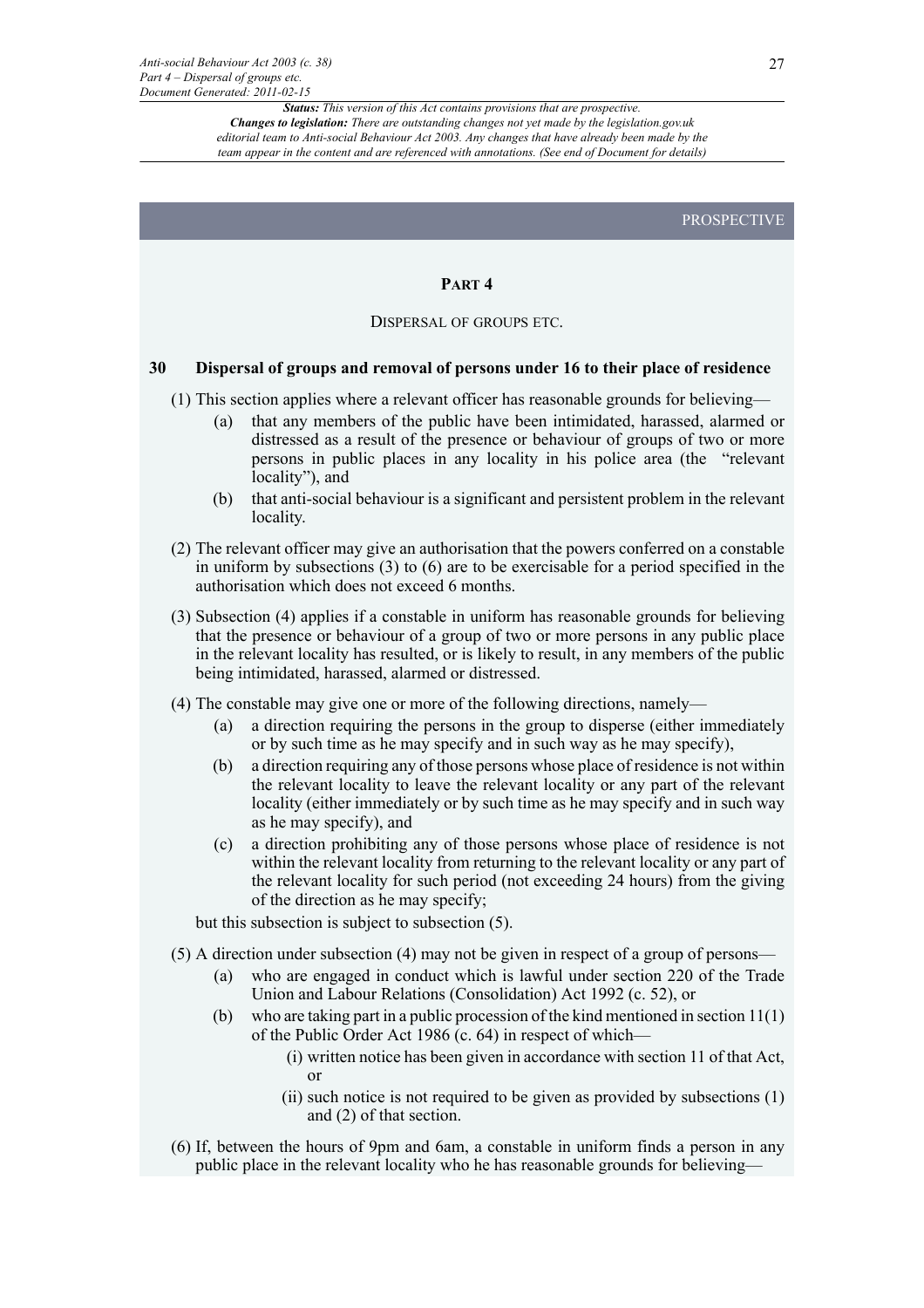- (a) is under the age of 16, and
- (b) is not under the effective control of a parent or a responsible person aged 18 or over,

he may remove the person to the person's place of residence unless he has reasonable grounds for believing that the person would, if removed to that place, be likely to suffer significant harm.

(7) In this section any reference to the presence or behaviour of a group of persons is to be read as including a reference to the presence or behaviour of any one or more of the persons in the group.

## **31 Authorisations: supplemental**

- (1) An authorisation—
	- (a) must be in writing,
	- (b) must be signed by the relevant officer giving it, and
	- (c) must specify—
		- (i) the relevant locality,
		- (ii) the grounds on which the authorisation is given, and
		- (iii) the period during which the powers conferred by section  $30(3)$  to  $(6)$ are exercisable.
- (2) An authorisation may not be given without the consent of the local authority or each local authority whose area includes the whole or part of the relevant locality.
- (3) Publicity must be given to an authorisation by either or both of the following methods—
	- (a) publishing an authorisation notice in a newspaper circulating in the relevant locality,
	- (b) posting an authorisation notice in some conspicuous place or places within the relevant locality.
- (4) An "authorisation notice" is a notice which—
	- (a) states the authorisation has been given,
	- (b) specifies the relevant locality, and
	- (c) specifies the period during which the powers conferred by section 30(3) to (6) are exercisable.
- (5) Subsection (3) must be complied with before the beginning of the period mentioned in subsection  $(4)(c)$ .
- (6) An authorisation may be withdrawn by—
	- (a) the relevant officer who gave it, or
	- (b) any other relevant officer whose police area includes the relevant locality and whose rank is the same as or higher than that of the relevant officer mentioned in paragraph (a).
- (7) Before the withdrawal of an authorisation, consultation must take place with any local authority whose area includes the whole or part of the relevant locality.
- (8) The withdrawal of an authorisation does not affect the exercise of any power pursuant to that authorisation which occurred prior to its withdrawal.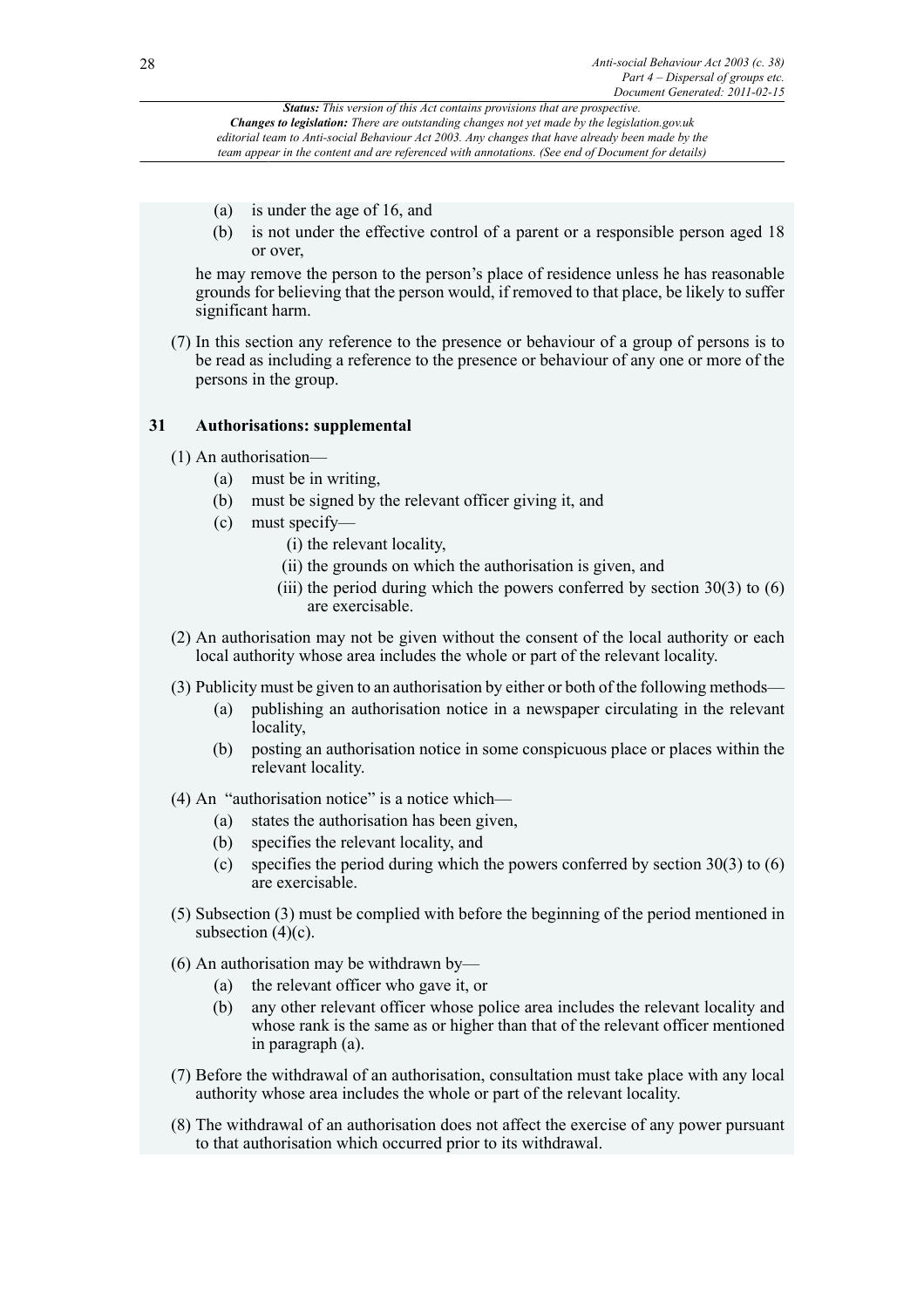- (9) The giving or withdrawal of an authorisation does not prevent the giving of a further authorisation in respect of a locality which includes the whole or any part of the relevant locality to which the earlier authorisation relates.
- (10) In this section "authorisation" means an authorisation under section 30.

## **32 Powers under section 30: supplemental**

- (1) A direction under section 30(4)—
	- (a) may be given orally,
	- (b) may be given to any person individually or to two or more persons together, and
	- (c) may be withdrawn or varied by the person who gave it.
- (2) A person who knowingly contravenes a direction given to him under section 30(4) commits an offence and is liable on summary conviction to—
	- (a) a fine not exceeding level 4 on the standard scale, or
	- (b) imprisonment for a term not exceeding 3 months,

or to both.

- (3) A constable in uniform may arrest without warrant any person he reasonably suspects has committed an offence under subsection (2).
- (4) Where the power under section 30(6) is exercised, any local authority whose area includes the whole or part of the relevant locality must be notified of that fact.

#### **33 Powers of community support officers**

- (1) Part 1 of Schedule 4 to the Police Reform Act 2002 (c. 30) (powers of community support officers) is amended as follows.
- (2) In paragraph 2 (power to detain etc) after sub-paragraph  $(6)(a)$  insert—
	- "(aa) an offence under section  $32(2)$  of the Anti-social Behaviour Act 2003; or".
- (3) After paragraph 4 insert—

## **4A** *"Power to disperse groups and remove young persons to their place of residence*

Where a designation applies this paragraph to any person, that person shall, within the relevant police area, have the powers which, by virtue of an authorisation under section 30 of the Anti-social Behaviour Act 2003, are conferred on a constable in uniform by section 30(3) to (6) of that Act (power to disperse groups and remove persons under 16 to their place of residence).

#### **4B** *Power to disperse groups and remove young persons to their place of residence*

(1) Where a designation applies this paragraph to any person, that person shall, within the relevant police area, have the power of a constable under section 15(3) of the Crime and Disorder Act 1998 (power to remove child to their place of residence).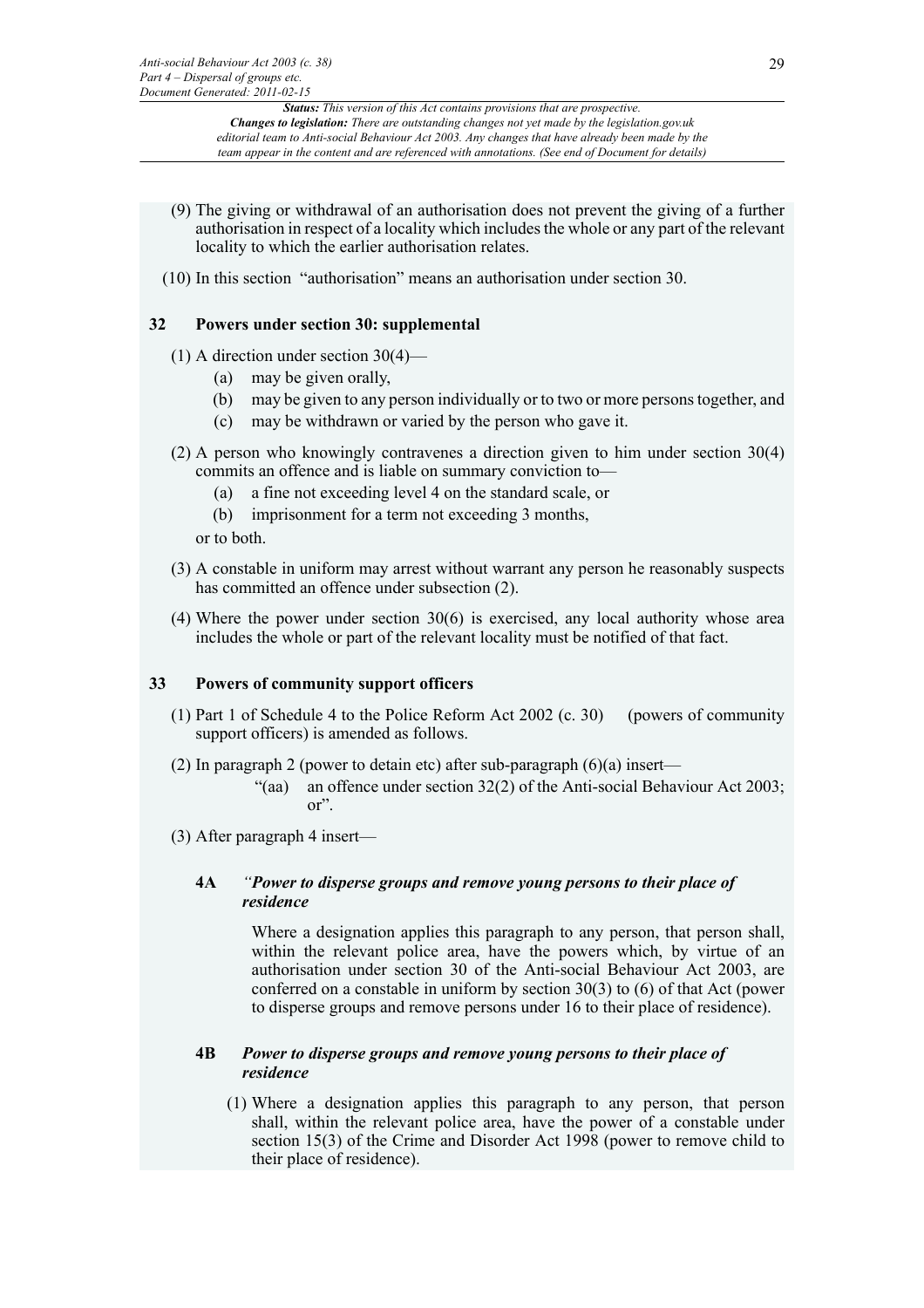- (2) Section 15(1) of that Act shall have effect in relation to the exercise of that power by that person as if the reference to a constable in that section were a reference to that person.
- (3) Where that person exercises that power, the duty in section 15(2) of that Act (duty to inform local authority of contravention of curfew notice) is to apply to him as it applies to a constable."

## **34 Code of practice**

- (1) The Secretary of State may issue a code of practice about—
	- (a) the giving or withdrawal of authorisations under section 30, and
	- (b) the exercise of the powers conferred by section  $30(3)$  to (6).
- (2) The Secretary of State may from time to time revise the whole or any part of a code of practice issued under this section.
- (3) The Secretary of State must lay any code of practice issued by him under this section, and any revisions of such a code, before Parliament.
- (4) In giving or withdrawing an authorisation under section 30, a relevant officer must have regard to any code of practice for the time being in force under this section.
- (5) In exercising the powers conferred by section 30(3) to (6), a constable in uniform or community support officer must have regard to any code of practice for the time being in force under this section.
- (6) A code of practice under this section may make different provision for different cases.

## **35 Authorisations by British Transport Police**

- (1) For the purposes of the giving of an authorisation under section 30 by a relevant officer who is an officer of the British Transport Police Force, section 30(1) is to have effect as if for "in his police area" there were substituted "which forms part of property in relation to which he has all the powers and privileges of a constable by virtue of section 31(1)(a) to (f) of the Railways and Transport Safety Act 2003".
- (2) Where such an authorisation is given by such an officer, section  $31(6)(b)$  is to have effect as if for "whose police area includes the relevant locality" there were substituted "who is an officer of the British Transport Police Force".

## **36 Interpretation**

In this Part—

"anti-social behaviour" means behaviour by a person which causes or is likely to cause harassment, alarm or distress to one or more other persons not of the same household as the person,

"local authority" means—

(a) in relation to England, a district council, a county council that is the council for a county in which there are no district councils, a London borough council, the Common Council of the City of London or the Council of the Isles of Scilly,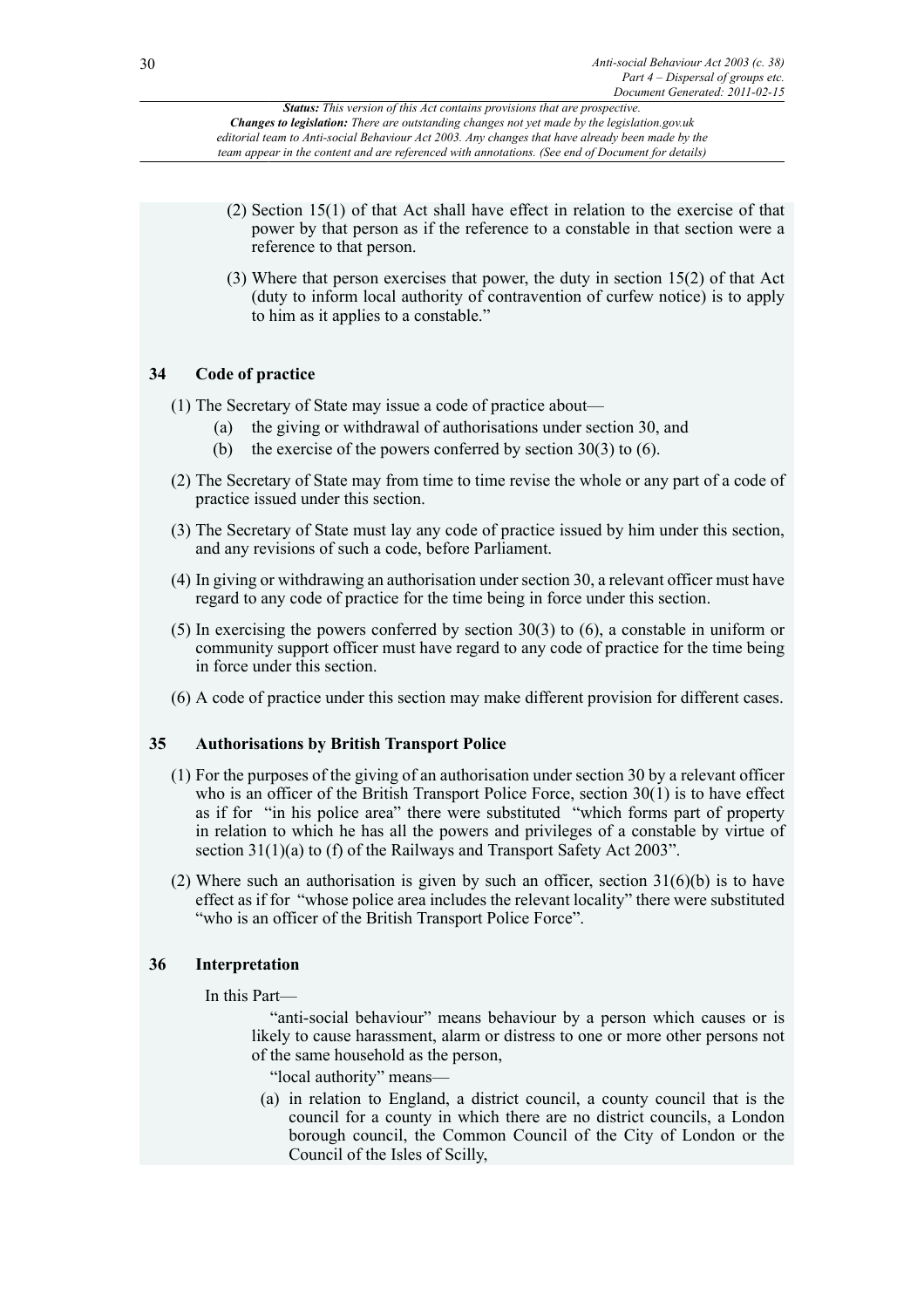- (b) in relation to Wales, a county council or a county borough council, "public place" means—
- (a) any highway, and
- (b) any place to which at the material time the public or any section of the public has access, on payment or otherwise, as of right or by virtue of express or implied permission,

"relevant locality" has the same meaning as in section 30,

"relevant officer" means a police officer of or above the rank of superintendent.

PROSPECTIVE

#### **PART 5**

#### FIREARMS

#### **37 Possession of air weapon or imitation firearm in public place**

- (1) In section 19 of the Firearms Act 1968 (c. 27) (offence to carry firearm in public place) for the words from "a loaded shot gun" to the end of the section substitute—
	- "(a) a loaded shot gun,
	- (b) an air weapon (whether loaded or not),
	- (c) any other firearm (whether loaded or not) together with ammunition suitable for use in that firearm, or
	- (d) an imitation firearm."
- (2) In Part I of Schedule 6 to that Act (punishment) in the entry relating to section 19—
	- (a) in the second column (general nature of offence) for "loaded firearm" substitute firearm or imitation firearm", and
	- (b) in the third column (mode of prosecution) after "not" insert " in the case of an imitation firearm or".
- (3) The following shall be inserted after paragraph 5 of Schedule 1A to the Police and Criminal Evidence Act 1984 (c. 60) (arrestable offences)—
	- 5A An offence under section 19 of the Firearms Act 1968 (carrying firearm or imitation firearm in public place) in respect of an air weapon or imitation firearm."

#### **38 Air weapons: age limits**

- (1) The Firearms Act 1968 shall be amended as follows.
- (2) In section 22 (acquisition and possession of firearms by minors)—
	- (a) in subsection (4) for "fourteen" substitute " seventeen", and
	- (b) omit subsection (5).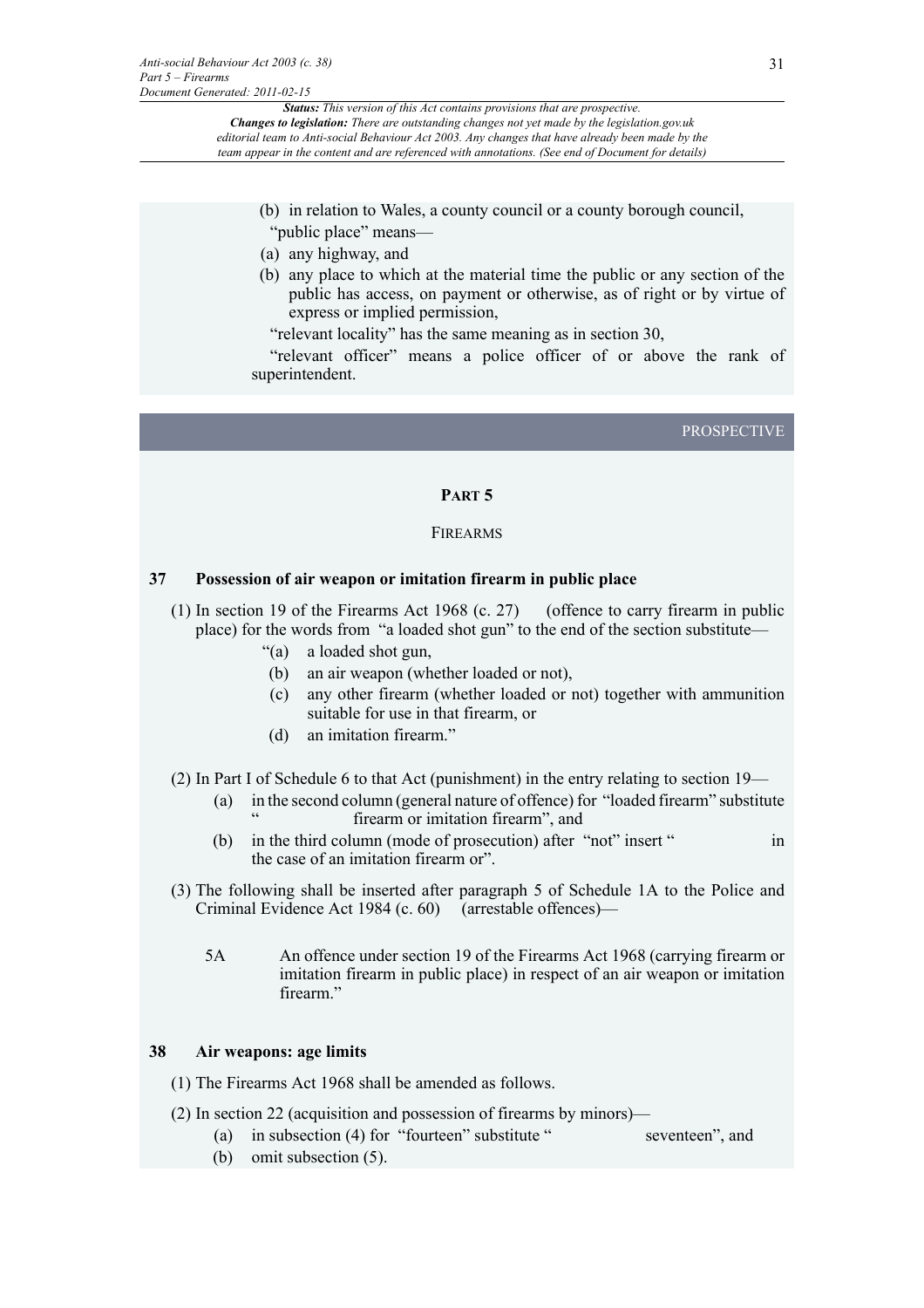| Document Generated: 2011-02-15                                                                                                                                                                                                                                                                                                                                                      |  |  |  |  |  |  |
|-------------------------------------------------------------------------------------------------------------------------------------------------------------------------------------------------------------------------------------------------------------------------------------------------------------------------------------------------------------------------------------|--|--|--|--|--|--|
| Status: This version of this Act contains provisions that are prospective.<br>Changes to legislation: There are outstanding changes not yet made by the legislation.gov.uk<br>editorial team to Anti-social Behaviour Act 2003. Any changes that have already been made by the<br>team appear in the content and are referenced with annotations. (See end of Document for details) |  |  |  |  |  |  |
|                                                                                                                                                                                                                                                                                                                                                                                     |  |  |  |  |  |  |
| (3) In section 23 (the heading to which becomes "Exceptions from s. $22(4)$ ")—<br>in subsection $(2)$ omit "or $(5)$ ", and<br>(a)<br>after subsection (2) insert-<br>(b)                                                                                                                                                                                                          |  |  |  |  |  |  |
| "(3) It is not an offence under section $22(4)$ of this Act for a person of or<br>over the age of fourteen to have with him an air weapon or ammunition<br>on private premises with the consent of the occupier.                                                                                                                                                                    |  |  |  |  |  |  |
| (4) But where a person has with him an air weapon on premises in<br>circumstances where he would be prohibited from having it with him<br>but for subsection (3), it is an offence for him to use it for firing any<br>missile beyond those premises."                                                                                                                              |  |  |  |  |  |  |
| (4) In section 24(4) (offence to give air weapon or ammunition to person under fourteen)                                                                                                                                                                                                                                                                                            |  |  |  |  |  |  |
| in paragraph (a) for "fourteen" substitute "<br>seventeen", and<br>(a)<br>the age of seventeen".<br>in paragraph (b) for "that age" substitute"<br>(b)                                                                                                                                                                                                                              |  |  |  |  |  |  |
| $(5)$ In Part I of Schedule 6 (punishment)—<br>in the entry relating to section $22(4)$ in the second column (general nature of<br>(a)<br>offence) for "14" substitute "<br>$17$ "<br>omit the entry relating to section $22(5)$ ,<br>(b)                                                                                                                                           |  |  |  |  |  |  |
| in the entry relating to section $23(1)$ in the second column for "14" substitute<br>(c)<br>$\zeta$ $\zeta$<br>17"<br>(d)<br>after that entry insert—                                                                                                                                                                                                                               |  |  |  |  |  |  |
|                                                                                                                                                                                                                                                                                                                                                                                     |  |  |  |  |  |  |

| "Section $23(4)$ | Person under<br>17 making<br>improper use<br>of air weapon<br>on private<br>premises. | Summary | A fine of<br>level 3 on the<br>standard scale. | Paragraphs<br>7 and 8 of<br>Part II of this<br>Schedule<br>apply.", |
|------------------|---------------------------------------------------------------------------------------|---------|------------------------------------------------|---------------------------------------------------------------------|
|------------------|---------------------------------------------------------------------------------------|---------|------------------------------------------------|---------------------------------------------------------------------|

and

(e) in the entry relating to section 24(4) in the second column for "14" substitute  $17"$ .

(6) In Part II of that Schedule (supplementary)—

- (a) in paragraph 7 for "22(4) or (5), 23(1)" substitute "  $22(4)$ ,  $23(1)$  or  $(4)$ ", and
- (b) in paragraph 8 for "22(3), (4) or (5), 23(1)" substitute "  $22(3)$ or  $(4)$ ,  $23(1)$  or  $(4)$ ".

# **39 Prohibition of certain air weapons**

(1) The Firearms Act 1968 (c. 27) shall be amended as follows.

(2) In section  $1(3)(b)$  after "air pistol" insert " which does not fall within section 5(1) and which is".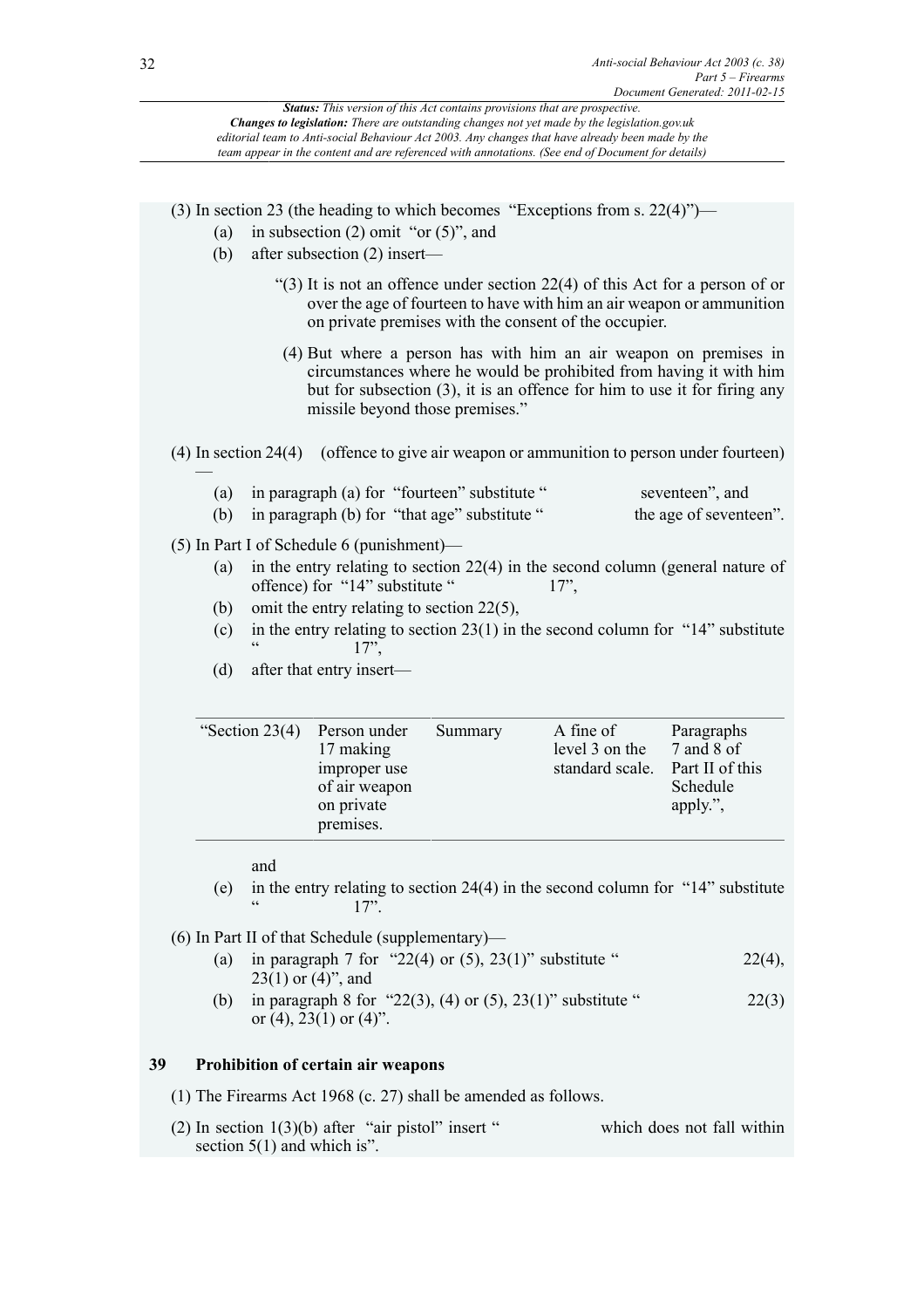- (3) In section 5 (weapons subject to general prohibition) after subsection (1)(ae) insert—
	- "(af) any air rifle, air gun or air pistol which uses, or is designed or adapted for use with, a self-contained gas cartridge system;".
- (4) If at the time when subsection (3) comes into force a person has in his possession an air rifle, air gun or air pistol of the kind described in section 5(1)(af) of the Firearms Act 1968 (inserted by subsection (3) above)—
	- (a) section 5(1) of that Act shall not prevent the person's continued possession of the air rifle, air gun or air pistol,
	- (b) section 1 of that Act shall apply, and
	- (c) a chief officer of police may not refuse to grant or renew, and may not revoke or partially revoke, a firearm certificate under Part II of that Act on the ground that the person does not have a good reason for having the air rifle, air gun or air pistol in his possession.
- (5) But subsection (4)(a) to (c) shall not apply to possession in the circumstances described in section 8 of that Act (authorised dealing).
- (6) In section 1 of the Firearms (Amendment) Act 1988 (c. 45)—
	- (a) in subsection (4), omit the word "or" at the end of paragraph (a) and after paragraph (b) insert—

 $\cdot$  or

- (c) any air rifle, air gun or air pistol which is not for the time being specified in that subsection but appears to him to be specially dangerous,", and
- (b) after subsection (4) insert—
	- "(4A) An order under subsection (4)—
		- (a) may provide for a provision of the principal Act to apply with or without modification or exception in relation to anything added to subsection (1) of section 5 by the order,
		- (b) may impose conditions in respect of any application, modification or exception provided for by the order (which may, in particular, include provision requiring a person to obtain a certificate in accordance with an enactment referred to or applied by the order),
		- (c) may make provision generally or by reference to a particular purpose or circumstance,
		- (d) may confer a function on the Secretary of State or another specified person, and
		- (e) may make transitional, consequential or incidental provision."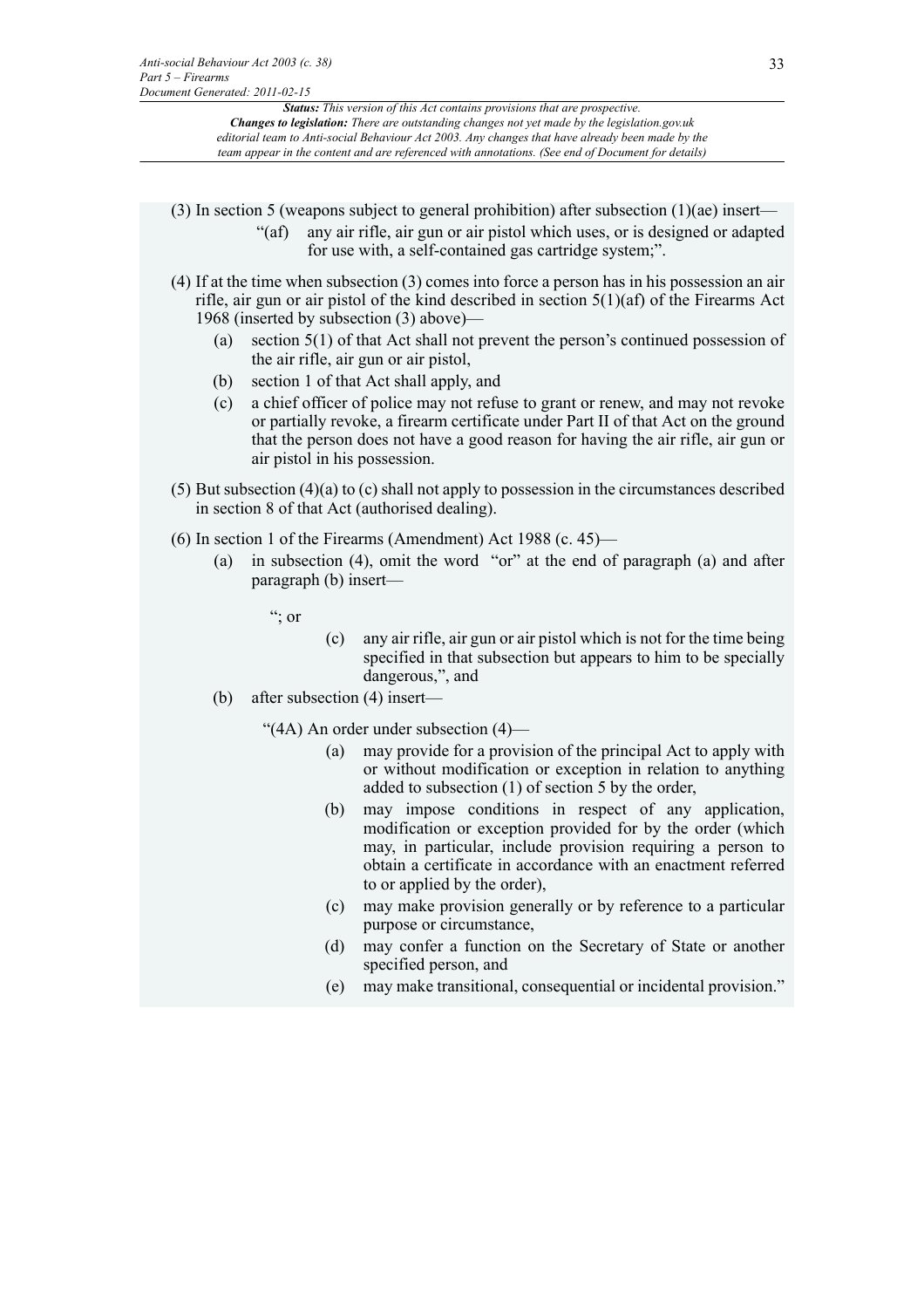#### PROSPECTIVE

#### **PART 6**

#### THE ENVIRONMENT

Noise

#### **40 Closure of noisy premises**

- (1) The chief executive officer of the relevant local authority may make a closure order in relation to premises to which this section applies if he reasonably believes that—
	- (a) a public nuisance is being caused by noise coming from the premises, and
	- (b) the closure of the premises is necessary to prevent that nuisance.
- (2) This section applies to premises if—
	- (a) a premises licence has effect in respect of them, or
	- (b) a temporary event notice has effect in respect of them.
- (3) In this section "closure order" means an order which requires specified premises to be kept closed during a specified period which—
	- (a) does not exceed 24 hours, and
	- (b) begins when a manager of the premises receives written notice of the order.
- (4) A person commits an offence if without reasonable excuse he permits premises to be open in contravention of a closure order.
- (5) A person guilty of an offence under this section shall be liable on summary conviction to—
	- (a) imprisonment for a term not exceeding three months,
	- (b) a fine not exceeding £20,000, or
	- (c) both.

#### **41 Closure of noisy premises: supplemental**

- (1) Where a closure order is made in relation to premises, the chief executive officer of the relevant local authority—
	- (a) may cancel the closure order by notice in writing to a manager of the premises,
	- (b) shall cancel the order as soon as is reasonably practicable if he believes that it is no longer necessary in order to prevent a public nuisance being caused by noise coming from the premises, and
	- (c) shall give notice of the order as soon as is reasonably practicable to the licensing authority for the area in which the premises are situated.
- (2) The chief executive officer of a local authority may authorise an environmental health officer of the authority to exercise a power or duty of the chief executive officer under section 40(1) or under subsection (1) above; and—
	- (a) authority under this subsection may be general or specific, and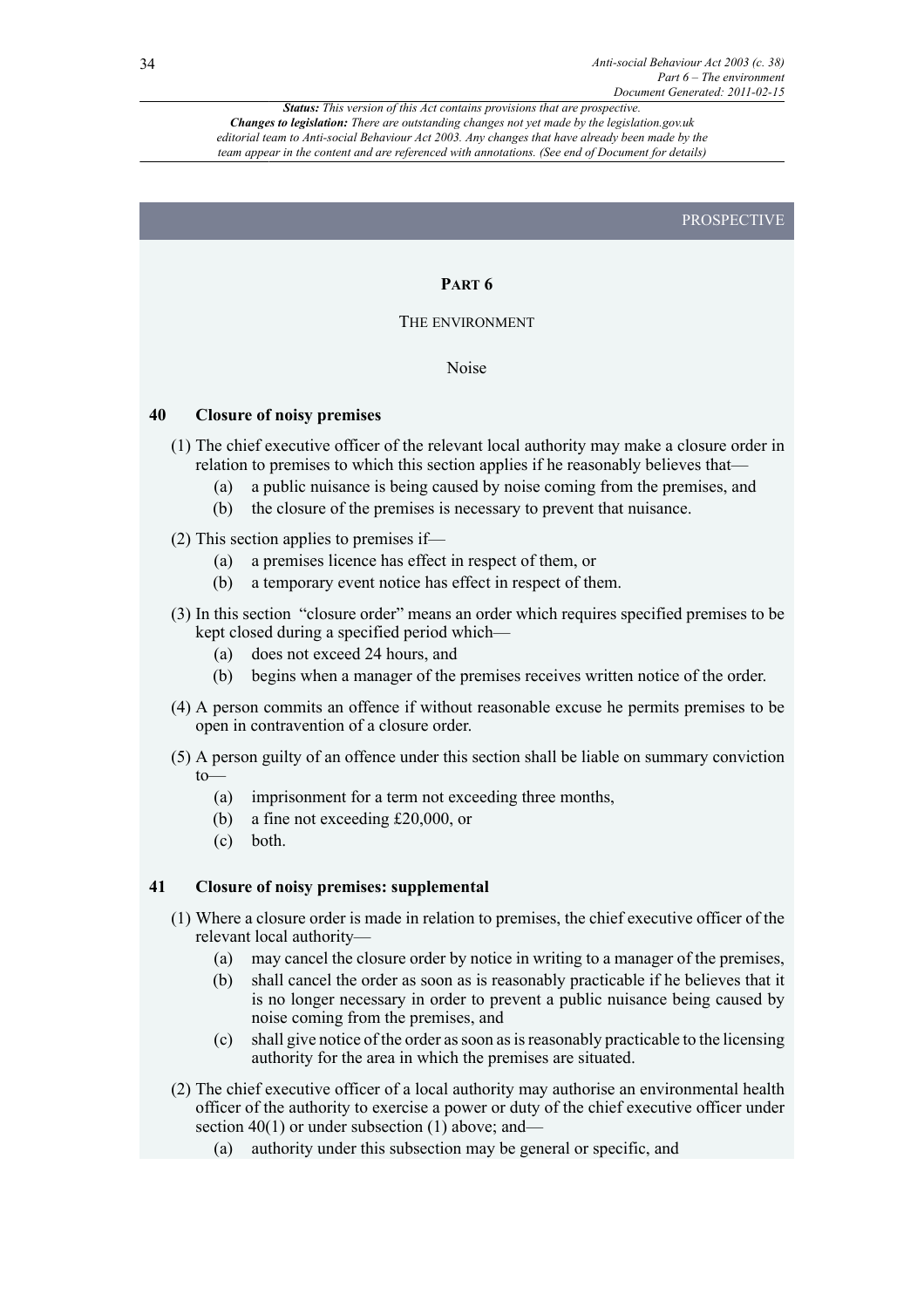(b) a reference in section  $40(1)$  or subsection (1) above to a belief of the chief executive officer includes a reference to a belief of a person authorised under this subsection.

#### (3) In section 40 and this section—

"chief executive officer" of an authority means the head of the paid service of the authority designated under section 4 of the Local Government and Housing Act 1989 (c. 42),

"environmental health officer" of an authority means an officer authorised by the authority for the purpose of exercising a statutory function in relation to pollution of the environment or harm to human health,

"licensing authority" has the same meaning as in the Licensing Act 2003 (c. 17),

"manager" in relation to premises means—

- (a) a person who holds a premises licence in respect of the premises,
- (b) a designated premises supervisor under a premises licence in respect of the premises,
- (c) the premises user in relation to a temporary event notice which has effect in respect of the premises, and
- (d) any other person who works at the premises in a capacity (paid or unpaid) which enables him to close them,

"premises licence" has the same meaning as in the Licensing Act 2003,

"relevant local authority" in relation to premises means an authority which has statutory functions, for the area in which the premises are situated, in relation to minimising or preventing the risk of pollution of the environment or of harm to human health, and

"temporary event notice" has the same meaning as in the Licensing Act 2003 (and is to be treated as having effect in accordance with section 170(6) of that Act).

#### **42 Dealing with noise at night**

- (1) The Noise Act 1996 (c. 37) is amended as follows.
- (2) For section 1 (sections 2 to 9 only apply to area of local authority if authority have so resolved or an order by Secretary of State so provides) substitute—

#### "**1 Application of sections 2 to 9**

Sections 2 to 9 apply to the area of every local authority in England and Wales."

- (3) For section 2(1) (local authority under duty to investigate complaint of noise from dwelling at night) substitute—
	- "(1) A local authority in England and Wales may, if they receive a complaint of the kind mentioned in subsection (2), arrange for an officer of the authority to take reasonable steps to investigate the complaint."
- (4) In section 2(7) (power of local authority to act in relation to dwelling within area of other authority) omit the words from "and accordingly" to the end.
- (5) In section 9 (section 8: supplementary), for subsection (4) substitute—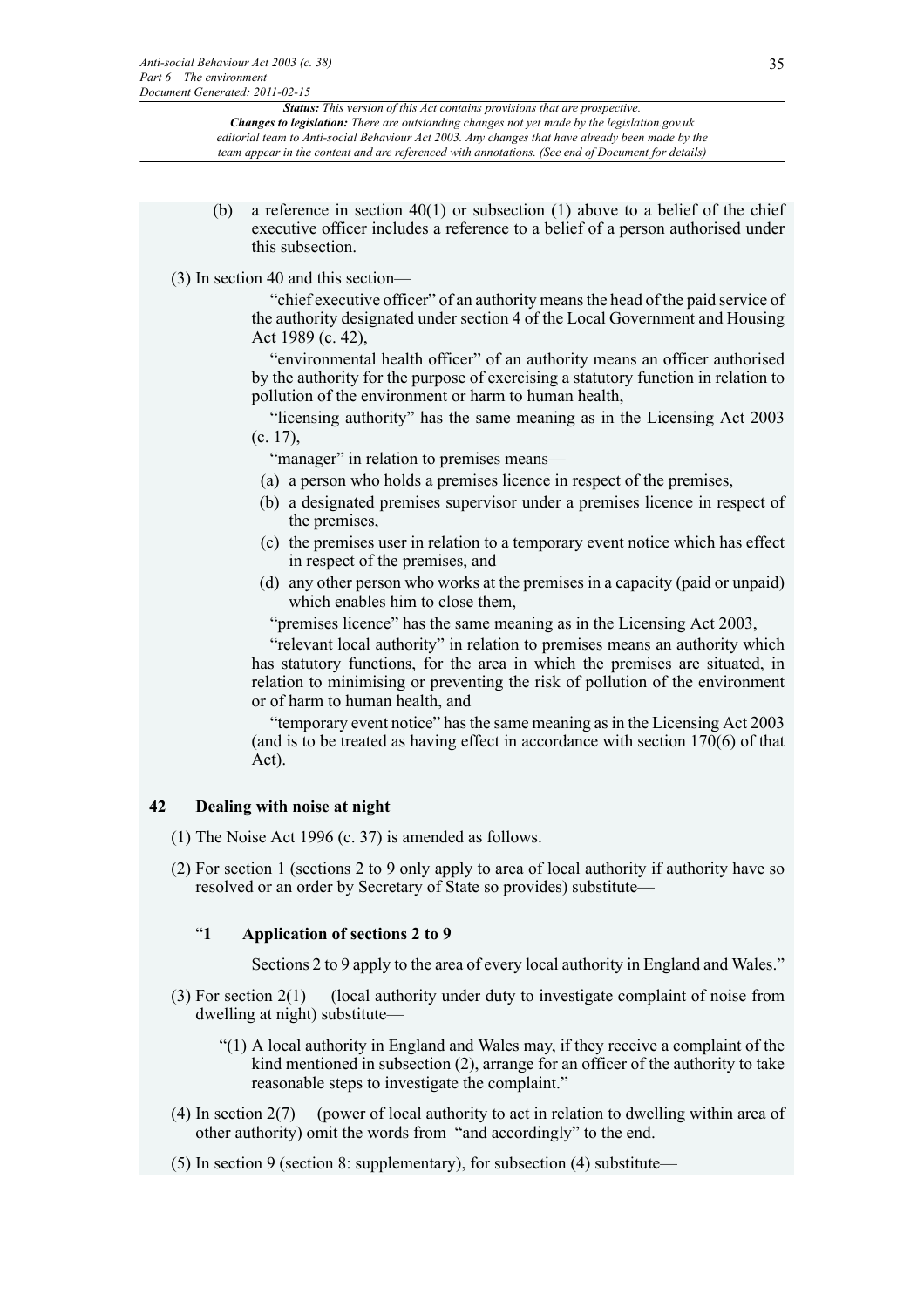

(2) But an authorised officer may not give a notice under subsection (1) if he considers that the commission of the offence—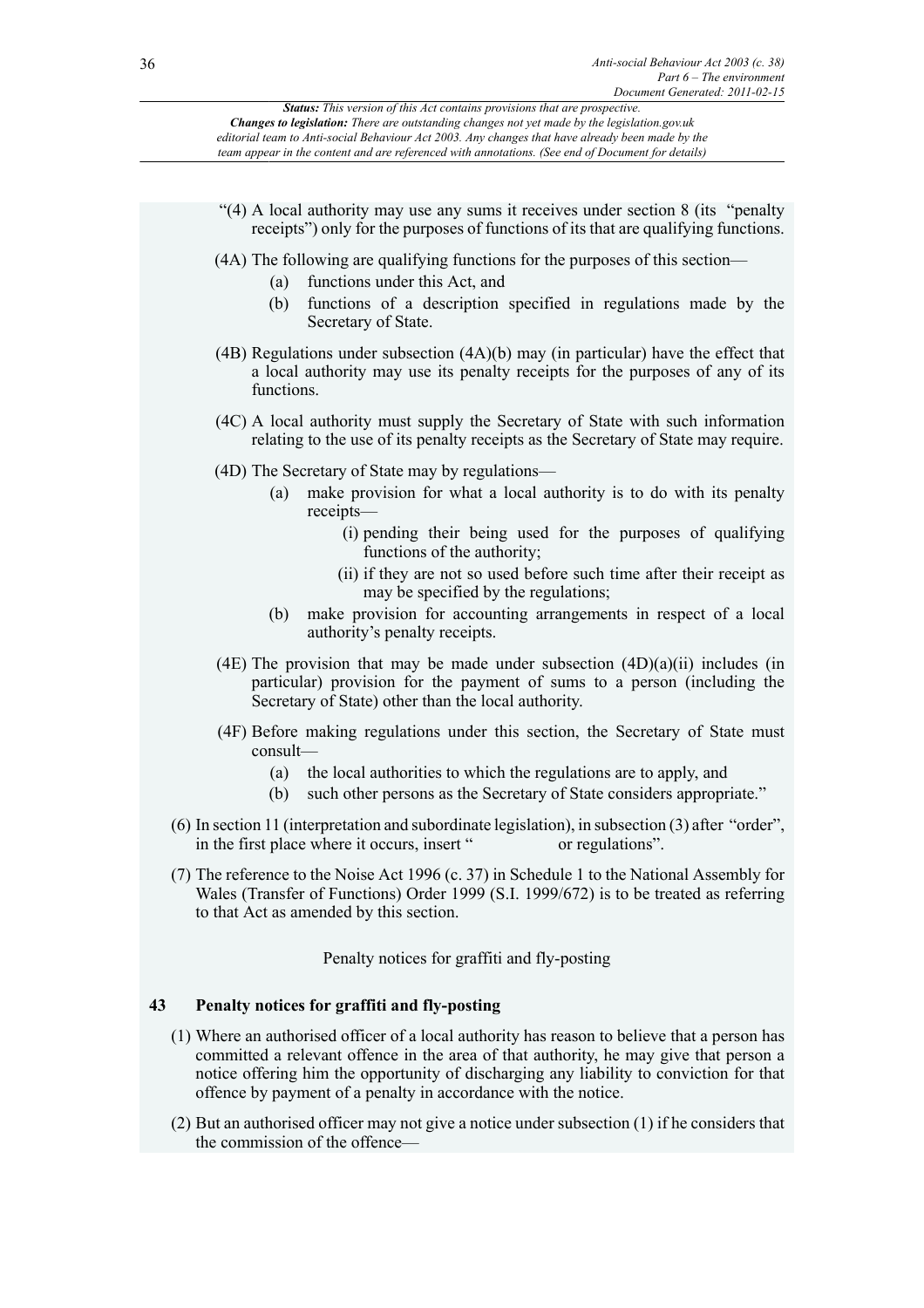- (a) in the case of a relevant offence falling within section  $44(1)(c)$ , also involves the commission of an offence under section 30 of the Crime and Disorder Act 1998 (c. 37), or
- (b) in the case of any other relevant offence, was motivated (wholly or partly) by hostility—
	- (i) towards a person based upon his membership (or presumed membership) of a racial or religious group, or
	- (ii) towards members of a racial or religious group based on their membership of that group.
- (3) In the case of a relevant offence falling within section  $44(1)(f)$ , an authorised officer may not give a notice to a person under subsection (1) in relation to the display of an advertisement unless he has reason to believe that that person personally affixed or placed the advertisement to, against or upon the land or object on which the advertisement is or was displayed.
- (4) Where a person is given a notice under subsection (1) in respect of an offence
	- no proceedings may be instituted for that offence (or any other relevant offence arising out of the same circumstances) before the expiration of the period of fourteen days following the date of the notice, and
	- (b) he may not be convicted of that offence (or any other relevant offence arising out of the same circumstances) if before the expiration of that period he pays the penalty in accordance with the notice.
- (5) A notice under subsection (1) must give such particulars of the circumstances alleged to constitute the offence as are necessary for giving reasonable information of the offence.
- (6) A notice under subsection (1) must also state—
	- (a) the period during which, by virtue of subsection (4), proceedings will not be instituted for the offence,
	- (b) the amount of the penalty, and
	- (c) the person to whom and the address at which the penalty may be paid.
- (7) Without prejudice to payment by any other method, payment of a penalty in pursuance of a notice under subsection (1) may be made by pre-paying and posting a letter containing the amount of the penalty (in cash or otherwise) to the person mentioned in subsection (6)(c) at the address so mentioned.
- (8) Where a letter is sent in accordance with subsection (7) payment is to be regarded as having been made at the time at which that letter would be delivered in the ordinary course of post.
- (9) A notice under subsection (1) must be in such form as the appropriate person may by order prescribe.
- (10) Subject to subsection (11), the penalty payable in pursuance of a notice under subsection (1) is £50.
- (11) The appropriate person may by order substitute a different amount for the amount for the time being specified in subsection (10).

# **44 Meaning of relevant offence**

(1) "Relevant offence" means—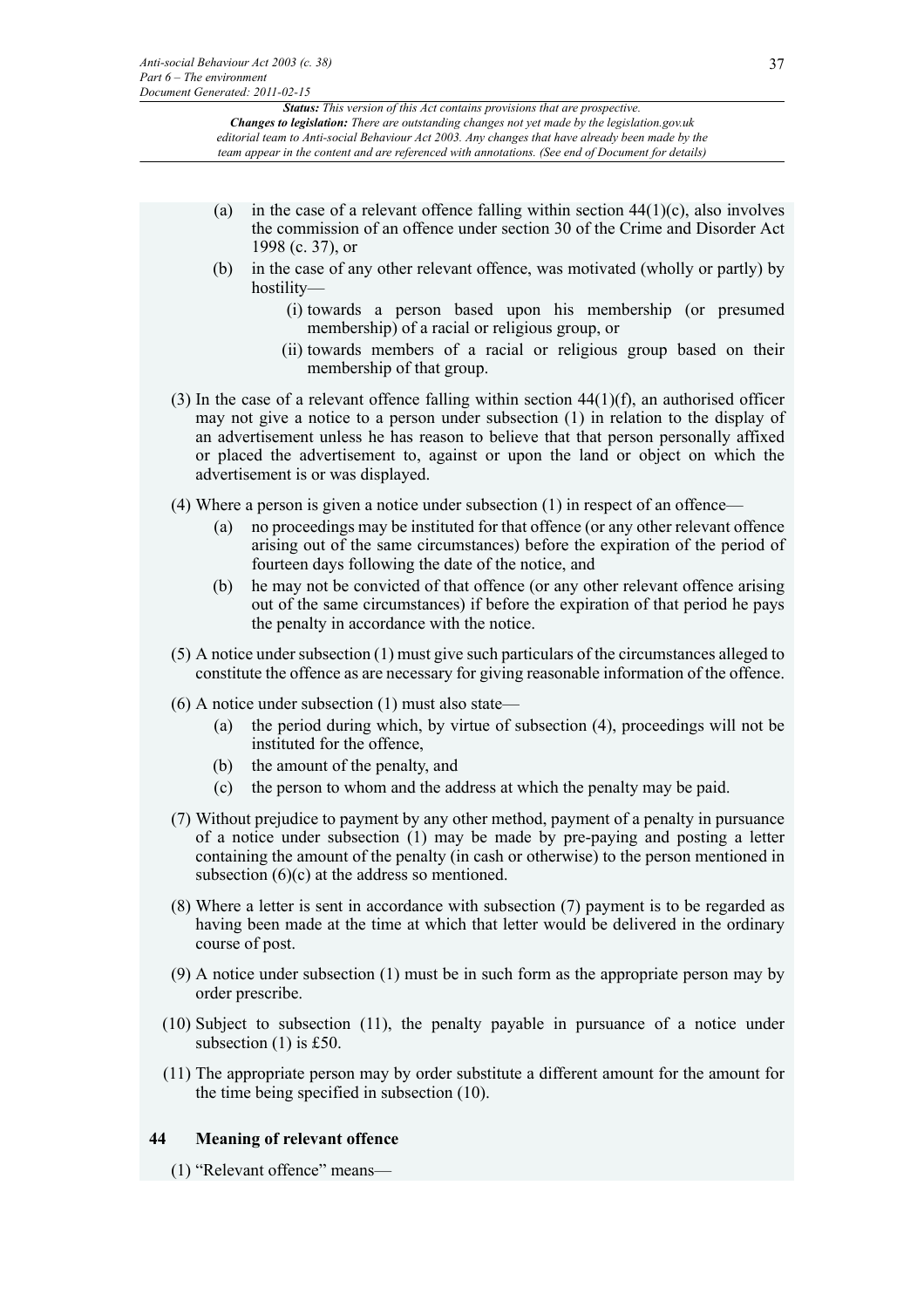|    |     | Document Generated. $2011 - 02 - 13$                                                                                                                                                                                                                                                                                                                                                       |
|----|-----|--------------------------------------------------------------------------------------------------------------------------------------------------------------------------------------------------------------------------------------------------------------------------------------------------------------------------------------------------------------------------------------------|
|    |     | Status: This version of this Act contains provisions that are prospective.<br><b>Changes to legislation:</b> There are outstanding changes not yet made by the legislation.gov.uk<br>editorial team to Anti-social Behaviour Act 2003. Any changes that have already been made by the<br>team appear in the content and are referenced with annotations. (See end of Document for details) |
|    |     |                                                                                                                                                                                                                                                                                                                                                                                            |
|    | (a) | an offence under paragraph 10 of section 54 of the Metropolitan Police Act<br>1839 (c. 47) (affixing posters etc),                                                                                                                                                                                                                                                                         |
|    | (b) | an offence under section 20(1) of the London County Council (General Powers)<br>Act 1954 (defacement of streets with slogans etc),                                                                                                                                                                                                                                                         |
|    | (c) | an offence under section $1(1)$ of the Criminal Damage Act 1971 (c. 48)<br>(damaging property etc) which involves only the painting or writing on, or the<br>soiling, marking or other defacing of, any property by whatever means,                                                                                                                                                        |
|    | (d) | an offence under section $131(2)$ of the Highways Act 1980 (c. 66) (including<br>that provision as applied by section $27(6)$ of the Countryside Act 1968 (c. 41))<br>which involves only an act of obliteration,                                                                                                                                                                          |
|    | (e) | an offence under section $132(1)$ of the Highways Act 1980 (painting or affixing<br>things on structures on the highway etc),                                                                                                                                                                                                                                                              |
|    | (f) | an offence under section 224(3) of the Town and Country Planning Act 1990<br>(c. 8) (displaying advertisement in contravention of regulations).                                                                                                                                                                                                                                            |
|    |     | (2) This section has effect for the purposes of the interpretation of section 43.                                                                                                                                                                                                                                                                                                          |
| 45 |     | <b>Penalty receipts</b>                                                                                                                                                                                                                                                                                                                                                                    |
|    |     | $(1)$ Penalties which are payable in pursuance of notices under section 43 $(1)$ are payable to<br>local authorities.                                                                                                                                                                                                                                                                      |
|    |     | (2) In any proceedings a certificate which—                                                                                                                                                                                                                                                                                                                                                |
|    | (a) | purports to be signed by or on behalf of the person responsible for the financial<br>affairs of a local authority, and                                                                                                                                                                                                                                                                     |
|    | (b) | states that payment of a penalty payable in pursuance of a notice under<br>section $43(1)$ was or was not received by a date specified in the certificate,                                                                                                                                                                                                                                 |
|    |     | is evidence of the facts stated.                                                                                                                                                                                                                                                                                                                                                           |
|    |     | (3) A local authority may use any sums it receives in respect of penalties payable to it in<br>pursuance of notices under section 43(1) (its "penalty receipts") only for the purposes<br>of functions of its that are qualifying functions.                                                                                                                                               |
|    | (a) | (4) The following are qualifying functions for the purposes of this section—<br>functions under section 43, and                                                                                                                                                                                                                                                                            |
|    | (b) | functions of a description specified in regulations made by the appropriate<br>person.                                                                                                                                                                                                                                                                                                     |
|    |     | $(5)$ Regulations under subsection $(4)(b)$ may (in particular) have the effect that a local<br>authority may use its penalty receipts for the purposes of any of its functions.                                                                                                                                                                                                           |
|    |     | (6) A local authority must supply the appropriate person with such information relating to<br>its use of its penalty receipts as the appropriate person may require.                                                                                                                                                                                                                       |
|    |     | (7) The appropriate person may by regulations—                                                                                                                                                                                                                                                                                                                                             |
|    | (a) | make provision for what a local authority is to do with its penalty receipts—<br>(i) pending their being used for the purposes of qualifying functions of<br>the authority;                                                                                                                                                                                                                |
|    |     | (ii) if they are not so used before such time after their receipt as may be<br>specified by the regulations;                                                                                                                                                                                                                                                                               |
|    | (b) | make provision for accounting arrangements in respect of a local authority's<br>penalty receipts.                                                                                                                                                                                                                                                                                          |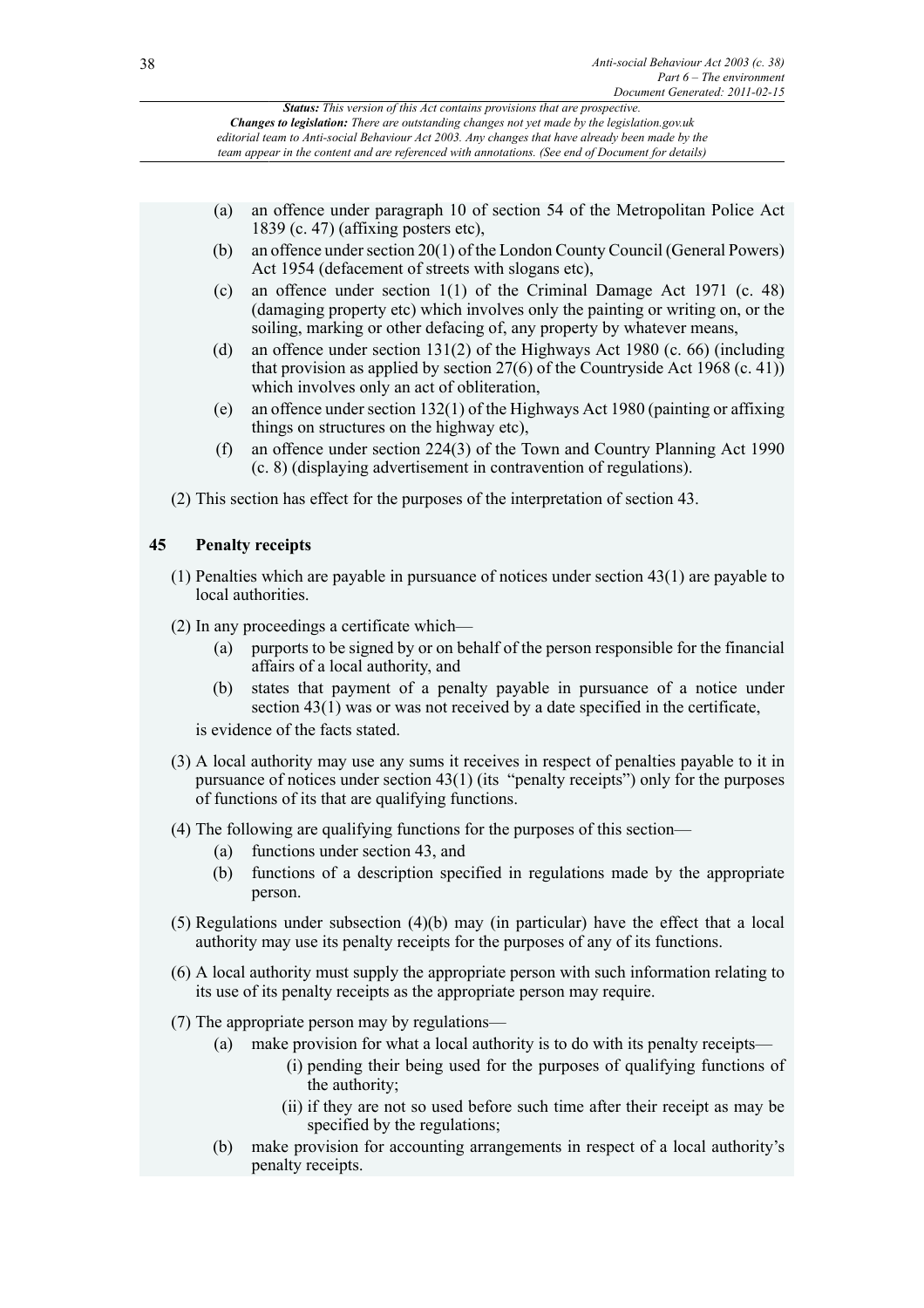- (8) The provision that may be made under subsection  $(7)(a)(ii)$  includes (in particular) provision for the payment of sums to a person (including the appropriate person) other than the local authority.
- (9) Before making regulations under this section, the appropriate person must consult—
	- (a) the local authorities to which the regulations are to apply, and
	- (b) such other persons as the appropriate person considers appropriate.

# **46 Powers of police civilians**

- (1) In paragraph 1 of Schedule 4 to the Police Reform Act 2002 (c. 30) (powers of community support officers to issue fixed penalty notices)
	- at the end of sub-paragraph  $(2)(c)$  omit "and", and
	- (b) after sub-paragraph  $(2)(c)$  insert—
		- "(ca) the power of an authorised officer of a local authority to give a notice under section 43(1) of the Anti-social Behaviour Act 2003 (penalty notices in respect of graffiti or fly-posting); and".
- (2) In paragraph 1 of Schedule 5 to that Act (powers of accredited persons to issue fixed penalty notices)—
	- (a) at the end of sub-paragraph (2)(b) omit "and", and
	- (b) after sub-paragraph (2)(b) insert—
		- "(ba) the power of an authorised officer of a local authority to give a notice under section 43(1) of the Anti-social Behaviour Act 2003 (penalty notices in respect of graffiti or fly-posting); and".

# **47 Interpretation etc**

- (1) In this section and sections 43 and 45—
	- "advertisement" and "land" have the meanings given by section 336(1) of the Town and Country Planning Act 1990 (c. 8),

"appropriate person" means—

- (a) in relation to England, the Secretary of State, and
- (b) in relation to Wales, the National Assembly for Wales,

"authorised officer" means an officer of a local authority who is authorised in writing by the authority for the purpose of giving notices under section 43(1),

"local authority" means an authority in England and Wales which is a litter authority for the purposes of section 88 of the Environmental Protection Act 1990 (c. 43),

"racial group" and "religious group" have the meanings given by section 28(4) and (5) of the Crime and Disorder Act 1998 (c. 37).

- (2) Section 28(2) of the Crime and Disorder Act 1998 is to apply for the purposes of section  $43(2)(b)(i)$  as it applies for the purposes of section  $28(1)(a)$  of that Act.
- (3) The appropriate person may issue guidance—
	- (a) about the exercise of the discretion to give notices under section 43(1), and
	- (b) about the giving of such notices.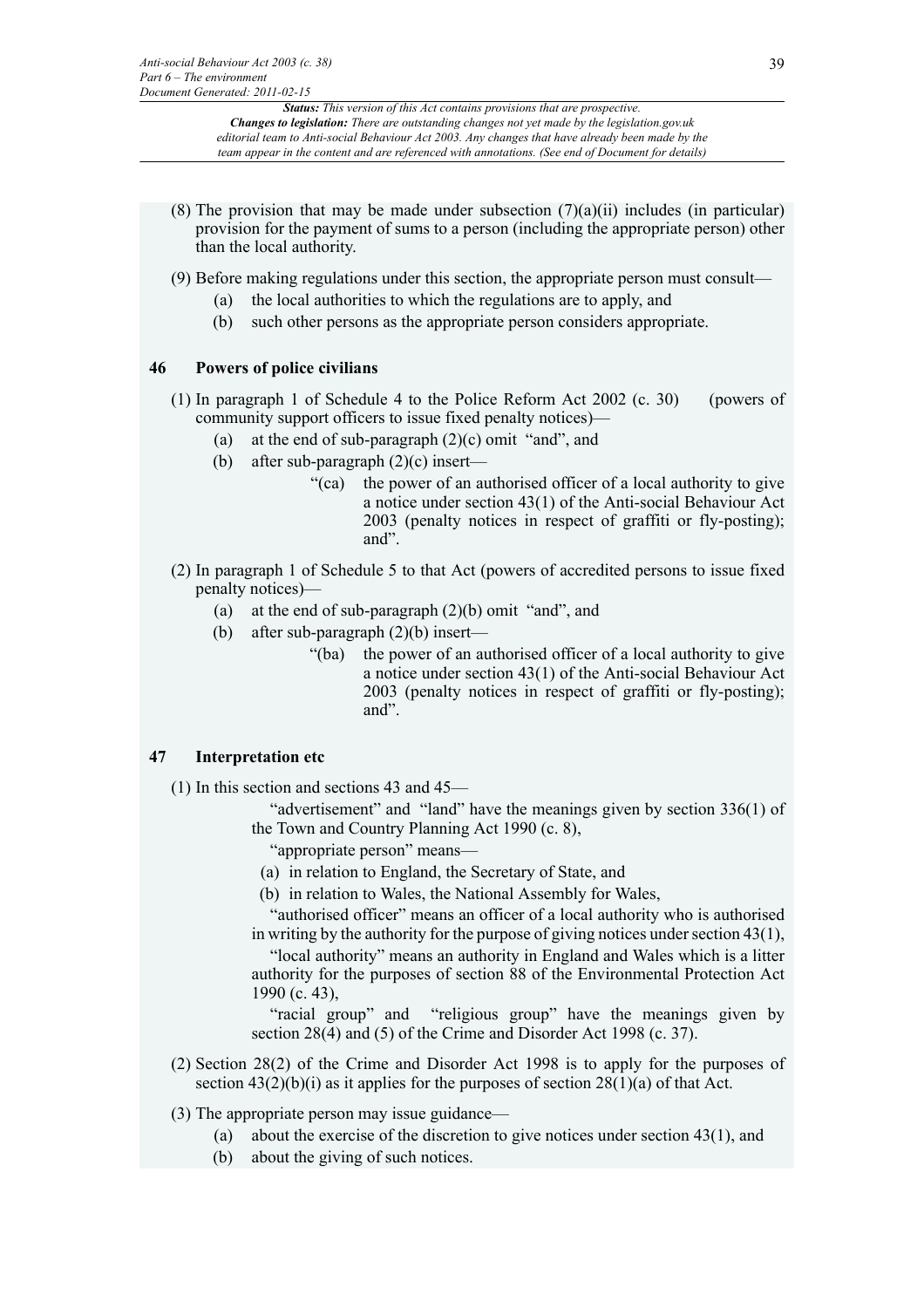# Removal of graffiti

# **48 Graffiti removal notices**

- (1) This section applies where a local authority is satisfied—
	- (a) that a relevant surface in an area has been defaced by graffiti, and
	- (b) that the defacement is detrimental to the amenity of the area or is offensive.
- (2) The authority may serve a notice (a "graffiti removal notice") upon any person who is responsible for the surface imposing the requirement mentioned in subsection (3).
- (3) That requirement is a requirement that the defacement be removed, cleared or otherwise remedied within a period specified in the notice being not less than 28 days beginning with the day on which the notice is served.
- (4) If the requirement mentioned in subsection (3) is not complied with, the authority or any person authorised by the authority may remove, clear or otherwise remedy the defacement.
- (5) In exercising the power under subsection (4) the authority or any person authorised by the authority may enter any land to the extent reasonably necessary for that purpose.
- (6) A graffiti removal notice must explain the effect of subsections (4) and (5) and sections 49 and 51.
- (7) Subject to subsection (8), section 160 of the Environmental Protection Act 1990 (c. 43) has effect in relation to graffiti removal notices as if they were notices within subsection (2) of that section.
- (8) Where after reasonable enquiry a local authority is unable to ascertain the name or proper address of any person who is responsible for a relevant surface, the authority may—
	- (a) affix a graffiti removal notice to the surface, and
	- (b) enter any land to the extent reasonably necessary for that purpose;

and that notice shall be treated as having been served upon a person responsible for the surface.

- (9) In this section a "relevant surface" is any of the following surfaces, whether internal or external or open to the air or not—
	- (a) the surface of any street or of any building, structure, apparatus, plant or other object in or on any street;
	- (b) the surface of any land owned, occupied or controlled by a statutory undertaker or of any building, structure, apparatus, plant or other object in or on any such land;
	- (c) the surface of any land owned, occupied or controlled by an educational institution (including its governing body) or of any building, structure, apparatus, plant or other object in or on any such land.
- (10) But a surface is not a relevant surface unless—
	- (a) in the case of a surface within subsection  $(9)(a)$ , the street is public land;
	- (b) in the case of a surface within subsection  $(9)(b)$  or  $(c)$ 
		- (i) the land is public land,
		- (ii) the surface is visible from public land, or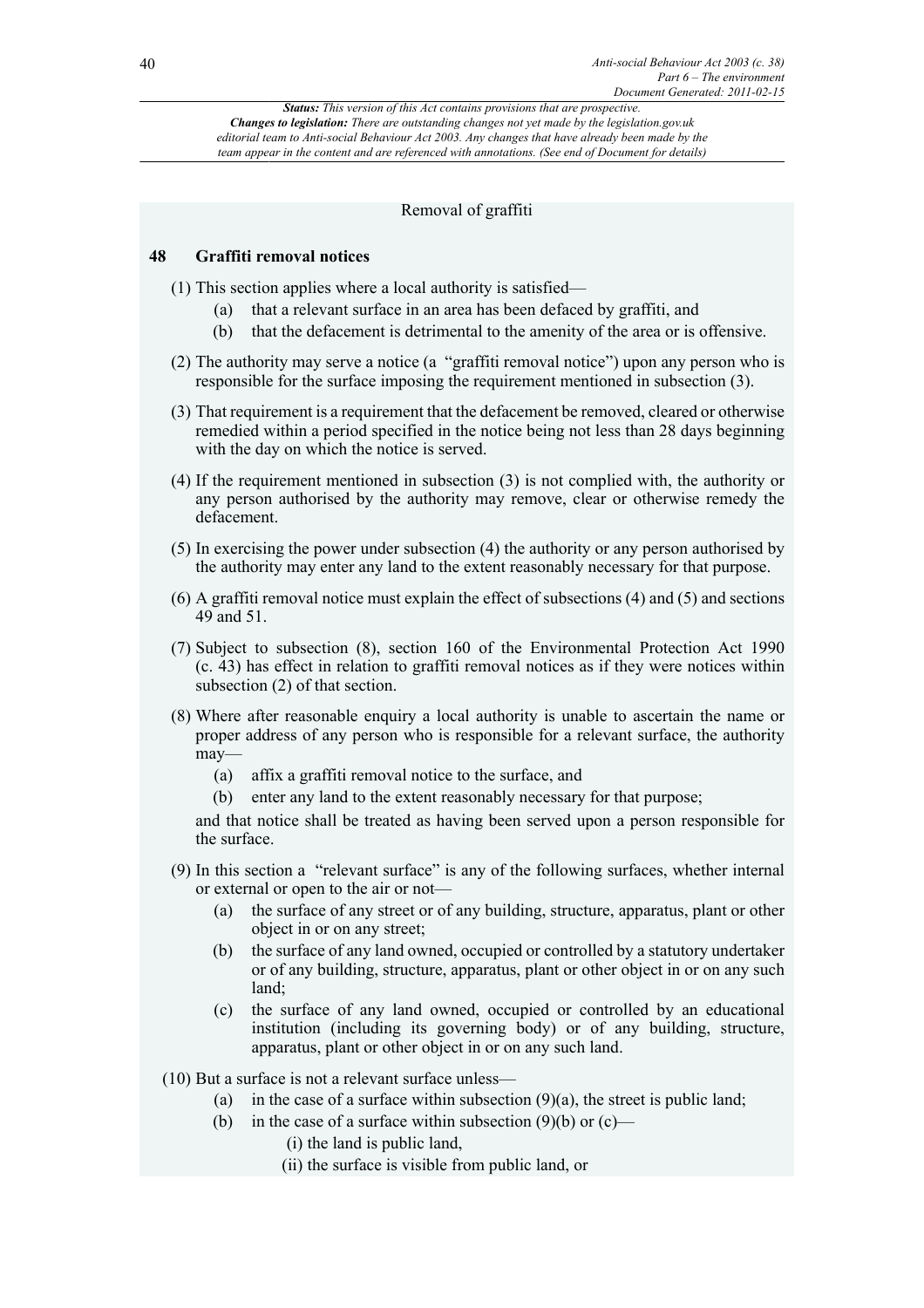> (iii) the surface is otherwise visible to members of the public using the services or facilities of the statutory undertaker or educational institution in question or any other statutory undertaker or educational institution.

# (11) A person is responsible for a relevant surface if—

- (a) where it is the surface of any land (including a street), he owns, leases, occupies, controls, operates or maintains the land, and
- (b) where it is the surface of any other thing mentioned in subsection (9), he owns, leases, occupies, controls, operates or maintains the thing.

### (12) In this section and in sections 49 to 52—

"educational institution" has the meaning given by section 98(2) of the Environmental Protection Act 1990,

"graffiti" includes painting, writing, soiling, marking or other defacing by whatever means,

"graffiti removal notice" has the meaning given by subsection (2),

"local authority" means an authority in England and Wales which is a litter authority for the purposes of section 88 of the Environmental Protection Act 1990 (c. 43),

"proper address" is to be read in accordance with section 160(4) and (5) of the Environmental Protection Act 1990,

"public land" means land to which the public are entitled or permitted to have access with or without payment (including any street to which the public are so entitled or permitted),

"statutory undertaker" has the meaning given by section 98(6) of the Environmental Protection Act 1990,

"street" has the meaning given by section 48(1) of the New Roads and Street Works Act 1991 (c. 22).

### **49 Recovery of expenditure**

- (1) A local authority may recover from the person on whom a graffiti removal notice was served expenditure reasonably incurred in exercise of the power under section 48(4).
- (2) A local authority may not recover expenditure from a person under subsection (1) unless it has served on that person a notice which sets out the amount of, and details of, the expenditure which it proposes to recover.
- (3) Section 160 of the Environmental Protection Act 1990 has effect in relation to notices under subsection (2) as if they were notices within subsection (2) of that section.

### **50 Guidance**

- (1) The Secretary of State must issue guidance to local authorities in England for the purposes of sections 48 and 49.
- (2) The National Assembly for Wales must issue guidance to local authorities in Wales for the purposes of sections 48 and 49.
- (3) A local authority must have regard to any guidance issued to it under this section.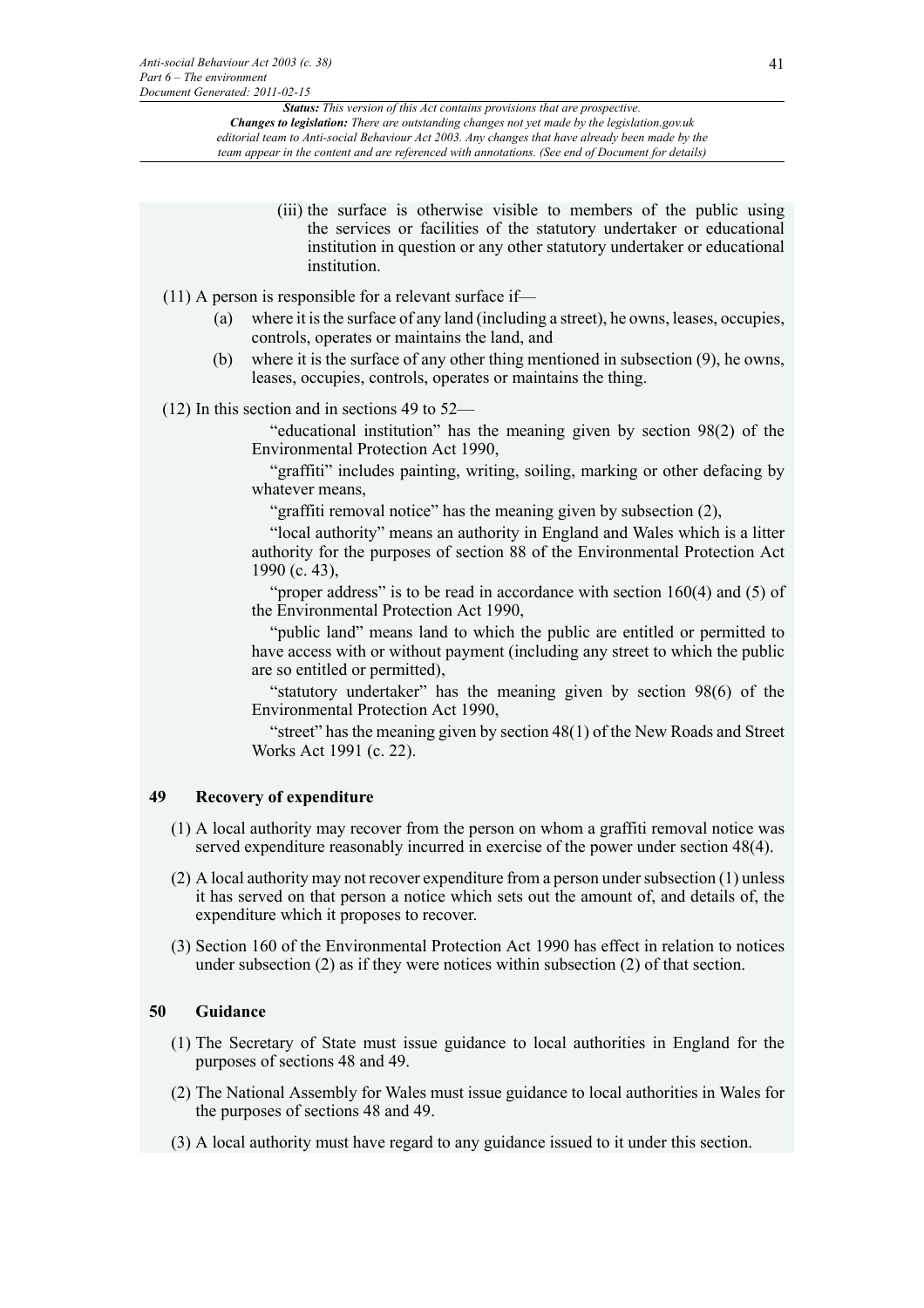# **51 Appeals**

- (1) A person on whom a graffiti removal notice is served may, within the period of 21 days beginning with the day on which it is served, appeal against the notice to a magistrates' court on any of the following grounds.
- (2) They are—
	- (a) that the defacement is neither detrimental to the amenity of the area nor offensive,
	- (b) that there is a material defect or error in, or in connection with, the notice,
	- (c) that the notice should be served on another person.
- (3) Where an appeal under subsection (1) is brought, the graffiti removal notice shall be of no effect pending the final determination or withdrawal of the appeal.
- (4) On the determination of such an appeal, the magistrates' court must do one of the following—
	- (a) quash the notice,
	- (b) modify the notice,
	- (c) dismiss the appeal.
- (5) Where the court modifies the notice or dismisses the appeal, it may extend the period specified in the notice.
- (6) A person on whom a notice under section 49(2) is served may, within the period of 21 days beginning with the day on which it is served, appeal to a magistrates' court on the grounds that the expenditure which the authority is proposing to recover is excessive.
- (7) On the determination of an appeal under subsection (6), the magistrates' court must do either of the following—
	- (a) confirm that the amount which the authority is proposing to recover is reasonable, or
	- (b) substitute a lower amount as the amount which the authority is entitled to recover.

# **52 Exemption from liability in relation to graffiti removal notices**

- (1) None of the persons mentioned in subsection (2) is to have any liability to any person responsible for the relevant surface for damages or otherwise (whether at common law or otherwise) arising out of anything done or omitted to be done in the exercise or purported exercise of—
	- (a) the power under subsection (4) of section 48 (including as provided for in subsection (5) of that section), or
	- (b) the power under subsection (8) of that section.
- (2) Those persons are—
	- (a) in the case of the power mentioned in subsection  $(1)(a)$ 
		- (i) the local authority and any employee of the authority, and
		- (ii) any person authorised by the authority under section 48(4) and the employer or any employee of that person, and
	- (b) in the case of the power mentioned in subsection (1)(b), the local authority and any employee of the authority.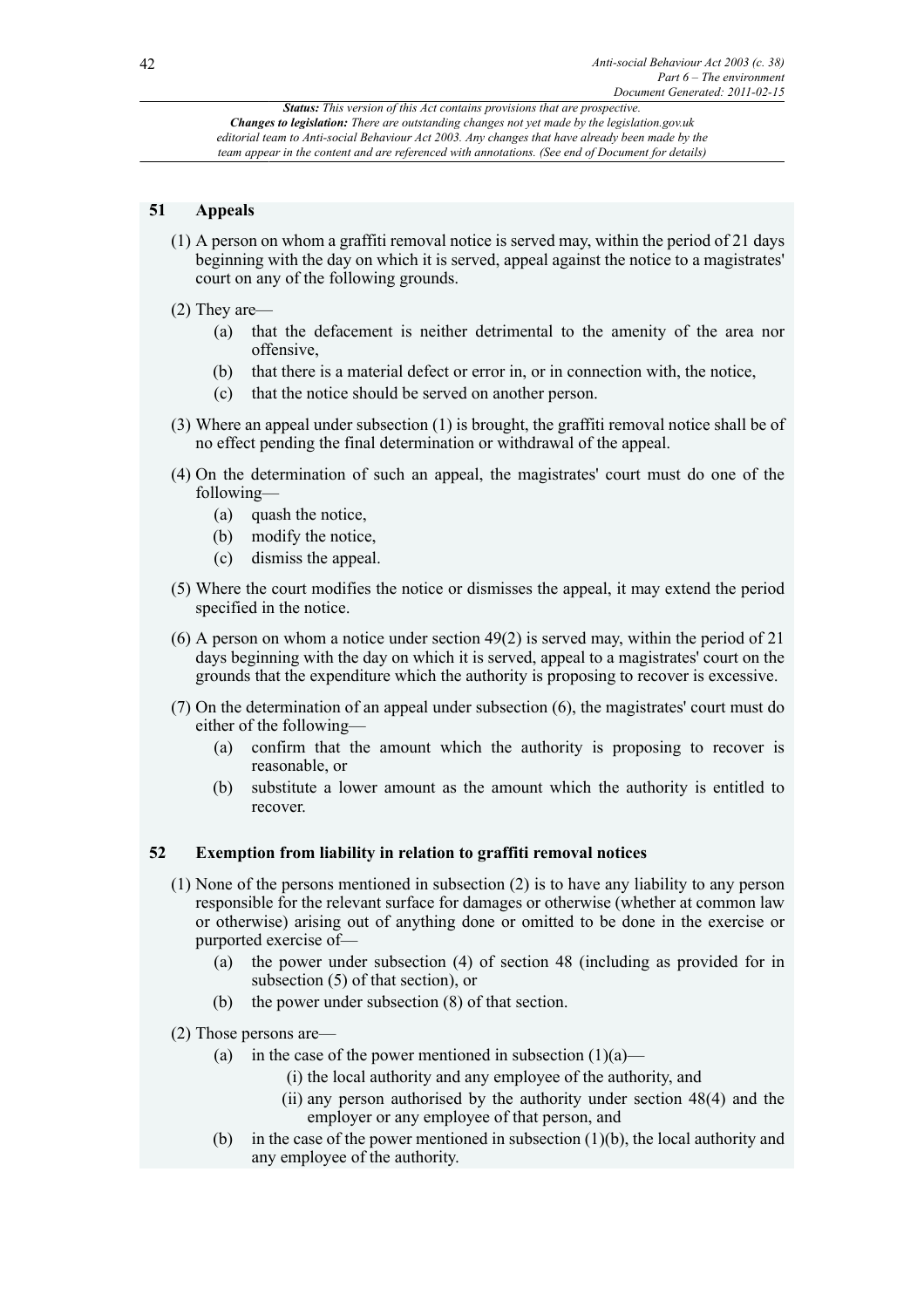(3) Subsection (1) does not apply—

- (a) if the act or omission is shown to have been in bad faith;
- (b) to liability arising out of a failure to exercise due care and attention;
- (c) so as to prevent an award of damages made in respect of an act or omission on the ground that the act or omission was unlawful by virtue of section 6(1) of the Human Rights Act 1998 (c. 42).
- (4) This section does not affect any other exemption from liability (whether at common law or otherwise).
- (5) Section 48(11) is to apply for the purposes of this section as it applies for the purposes of that section.

### Advertisements

# **53 Display of advertisements in contravention of regulations**

In section 224(3) of the Town and Country Planning Act 1990 (c. 8) (offence of displaying advertisement in contravention of regulations) for "level 3", in both places where it occurs, substitute " level 4".

# Aerosol paints

#### **54 Sale of aerosol paint to children**

- (1) A person commits an offence if he sells an aerosol paint container to a person under the age of sixteen.
- (2) In subsection (1) "aerosol paint container" means a device which—
	- (a) contains paint stored under pressure, and
	- (b) is designed to permit the release of the paint as a spray.
- (3) A person guilty of an offence under this section shall be liable on summary conviction to a fine not exceeding level 4 on the standard scale.
- (4) It is a defence for a person charged with an offence under this section in respect of a sale to prove that—
	- (a) he took all reasonable steps to determine the purchaser's age, and
	- (b) he reasonably believed that the purchaser was not under the age of sixteen.
- (5) It is a defence for a person charged with an offence under this section in respect of a sale effected by another person to prove that he (the defendant) took all reasonable steps to avoid the commission of an offence under this section.

Waste and litter

### **55 Unlawfully deposited waste etc**

(1) The Control of Pollution (Amendment) Act 1989 (c. 14) is amended in accordance with subsections  $(2)$  and  $(3)$ .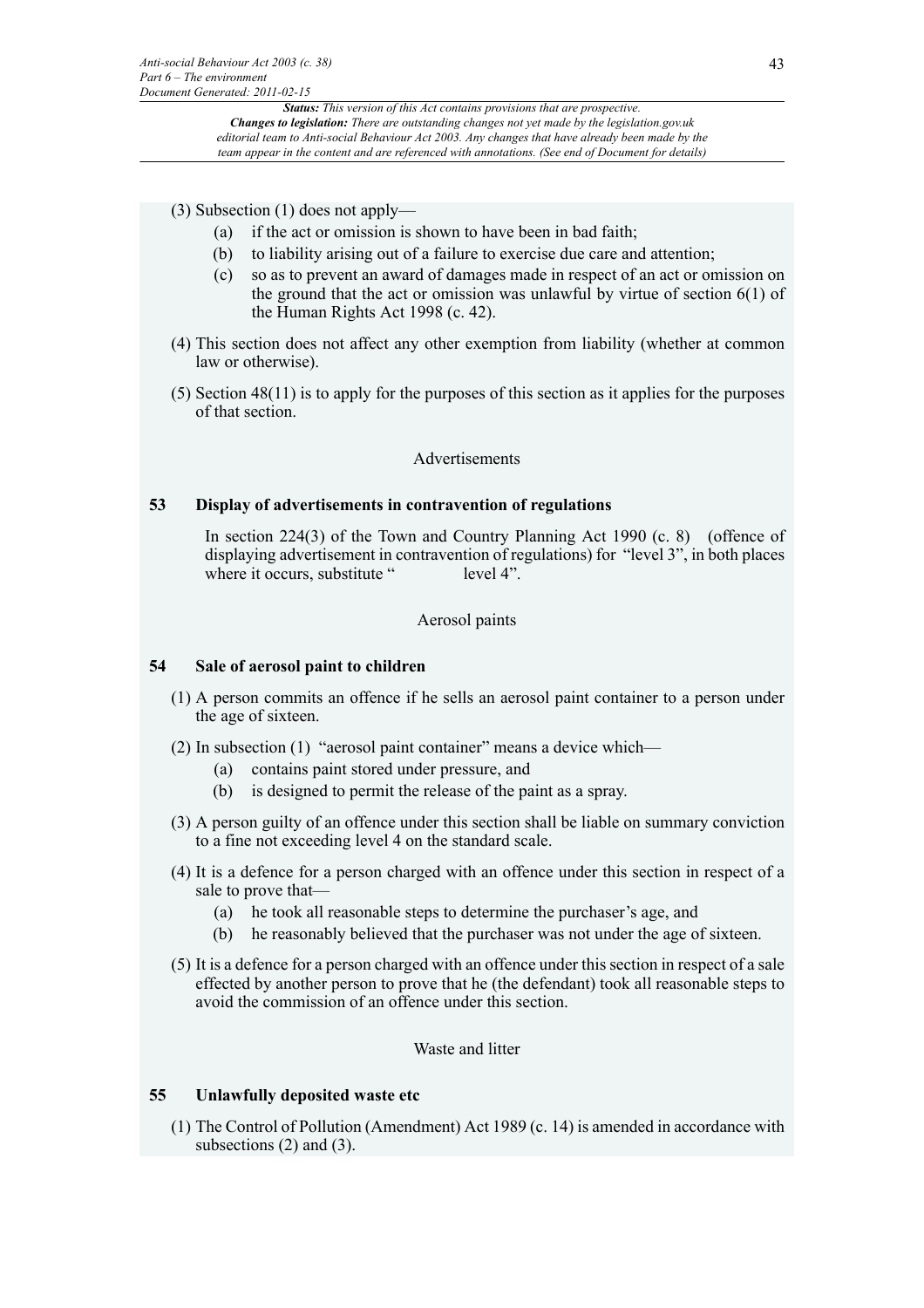- (2) In subsection (1) of section 7 (further enforcement provisions) for "relevant authority" waste regulation authority".
- (3) After subsection (1) of section 9 (interpretation) insert—
	- "(1A) In sections 5 to 7 above "regulation authority" also means a waste collection authority falling within section  $30(3)(a)$ , (b) or (bb) of the Environmental Protection Act 1990."
- (4) After section 59 of the Environmental Protection Act 1990 (c. 43) insert—

# "**59A Directions in relation to exercise of powers under section 59**

- (1) The Secretary of State may issue directions setting out categories of waste to which a waste regulation authority or waste collection authority in England and Wales should give priority for the purposes of exercising its powers under section 59 above.
- (2) Priorities set out in directions under subsection (1) above may be different for different authorities or areas.
- (3) But nothing in this section or in any directions issued under it affects any power of an authority under section 59 above."
- (5) In section 71 of the Environmental Protection Act 1990 (c. 43) (obtaining information from persons and authorities), after subsection (3) insert—
	- "(4) The Secretary of State may, by notice in writing, require a waste regulation authority or waste collection authority in England and Wales to supply to him, or to such other person as may be specified in the notice, such information as may be so specified in respect of—
		- (a) cases where the authority has exercised any powers under section 59 above, and
		- (b) cases where the authority has taken action under any other enactment in respect of any deposit or other disposal of controlled waste in contravention of section 33(1) above."
- (6) Subsection (15) of section 108 of the Environment Act 1995 (c. 25) (powers of enforcing authorities and persons authorised by them) is amended in accordance with subsections  $(7)$  to  $(9)$ .
- (7) In the definition of "enforcing authority" after paragraph (b) insert— "(ba) a waste collection authority;".
- (8) After the definition of "pollution control functions" in relation to the Agency or SEPA insert—

""pollution control functions", in relation to a waste collection authority, means the functions conferred on it by section 59 of the Environmental Protection Act 1990;".

(9) After the definition of "premises" insert—

""waste collection authority" shall be construed in accordance with section 30(3)(a), (b) and (bb) of the Environmental Protection Act 1990."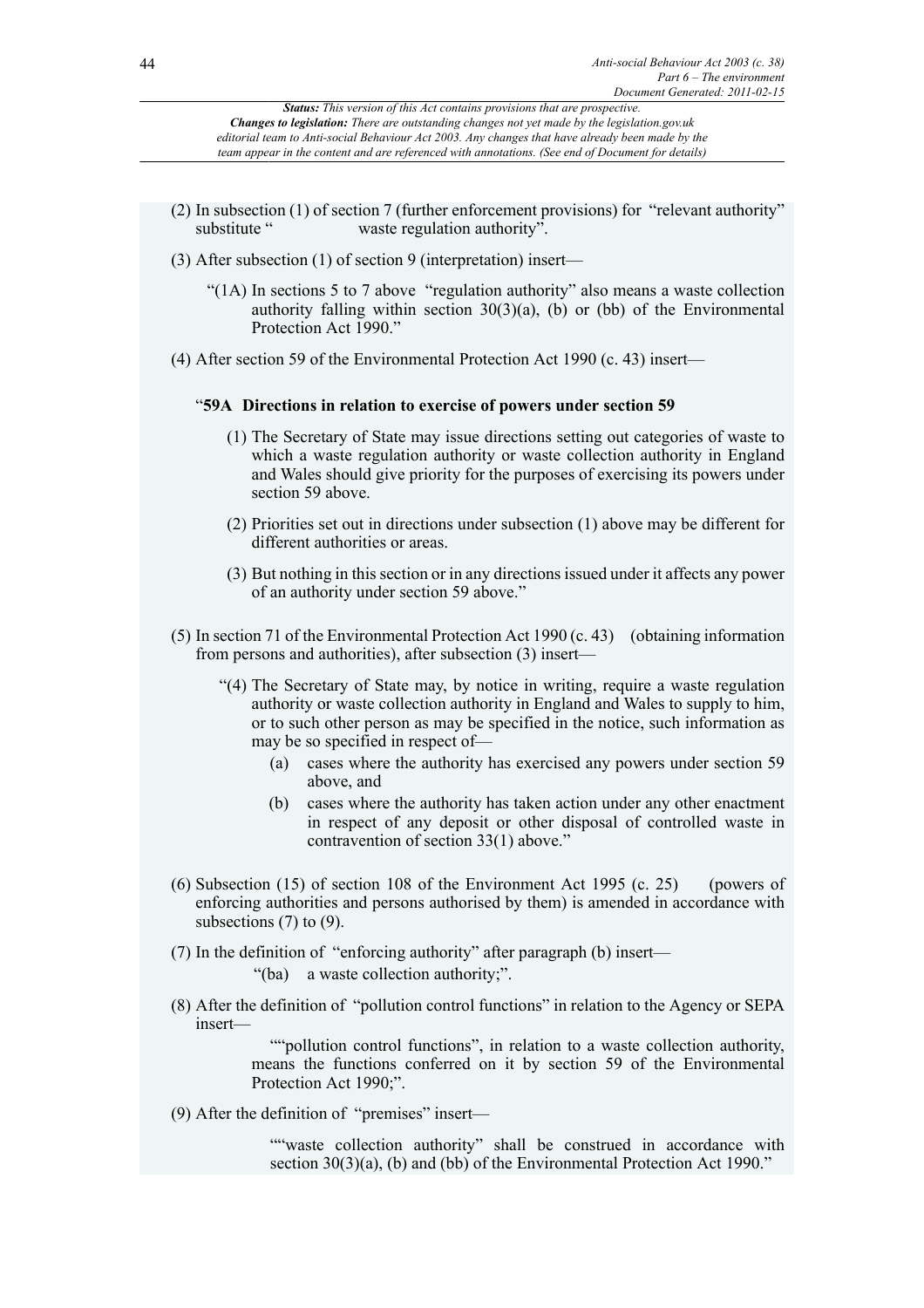(10) The reference to the Environmental Protection Act 1990 in Schedule 1 to the National Assembly for Wales (Transfer of Functions) Order 1999 (S.I. 1999/ 672) is to be treated as referring to that Act as amended by this section.

# **56 Extension of litter authority powers to take remedial action**

- (1) For section 92(10) of the Environmental Protection Act 1990 (restriction on remedial action by litter authorities) substitute—
	- "(10) Subsection (9) above does not apply in relation to any land to which subsection  $(11)$  or  $(12)$  below applies.
	- (11) This subsection applies to any relevant Crown land which is occupied for naval, military or air force purposes.
	- (12) This subsection applies to any relevant land of a statutory undertaker in relation to which the Secretary of State has specified, by order, that it is requisite or expedient that, in the national interest, subsection (9) above should not apply."
- (2) The reference to the Environmental Protection Act 1990 (c. 43) in Schedule 1 to the National Assembly for Wales (Transfer of Functions) Order 1999 (S.I. 1999/ 672) is to be treated as referring to that Act as amended by this section.

PROSPECTIVE

# **PART 7**

### PUBLIC ORDER AND TRESPASS

#### **57 Public assemblies**

In section 16 of the Public Order Act 1986 (c. 64) (which defines "public assembly" for the purposes of the power in section 14 of that Act to impose conditions on public assemblies), in the definition of "public assembly" for "20" substitute " 2".

### **58 Raves**

- (1) Section 63 of the Criminal Justice and Public Order Act 1994 (c. 33) (powers in relation to raves) is amended as follows.
- (2) In subsection (1) for "100" substitute "  $20$ ".
- (3) After subsection (1) insert—

"(1A) This section also applies to a gathering if-

- (a) it is a gathering on land of 20 or more persons who are trespassing on the land; and
- (b) it would be a gathering of a kind mentioned in subsection (1) above if it took place on land in the open air."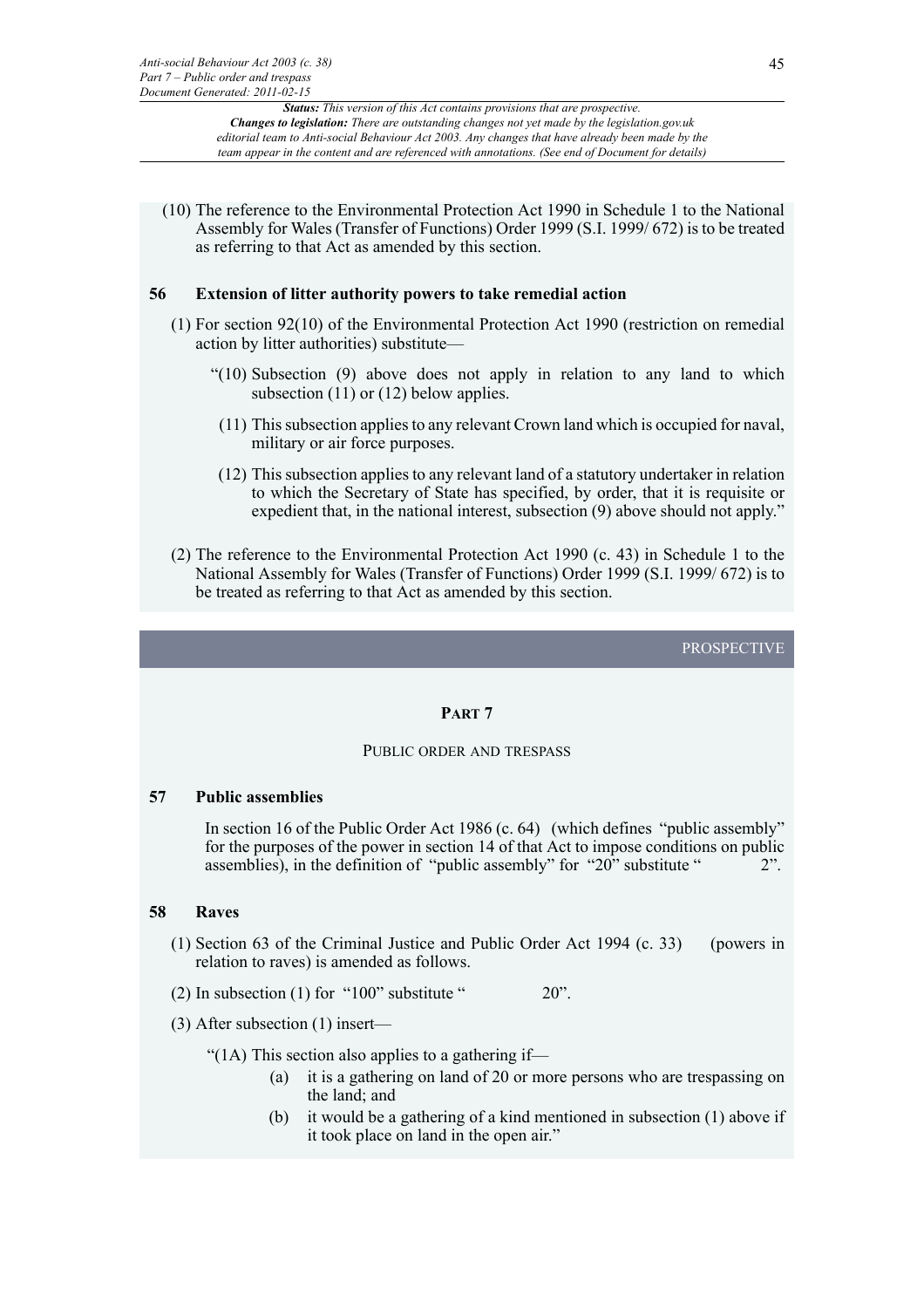- (4) In subsection (2) omit "in the open air".
- (5) In subsection  $(7)$  for "this section" substitute " subsection  $(6)$  above".
- (6) After subsection (7) insert—

"(7A) A person commits an offence if—

- (a) he knows that a direction under subsection (2) above has been given which applies to him, and
- (b) he makes preparations for or attends a gathering to which this section applies within the period of 24 hours starting when the direction was given.
- (7B) A person guilty of an offence under subsection (7A) above is liable on summary conviction to imprisonment for a term not exceeding three months or a fine not exceeding level 4 on the standard scale, or both."

# **59 Aggravated trespass**

- (1) The Criminal Justice and Public Order Act 1994 is amended as follows.
- (2) In section 68 (offence of aggravated trespass), in subsection (1) (which defines the offence by reference to trespass on land in the open air and lawful activity on land in the open air) omit "in the open air" in both places where those words appear.
- (3) In section 69 (powers to remove persons committing or participating in aggravated trespass), in subsection (1) (which confers the power by reference to trespass on land in the open air) omit "in the open air" in both places where those words appear.

# **60 Power to remove trespassers: alternative site available**

After section 62 of the Criminal Justice and Public Order Act 1994 (c. 33) insert—

# "**62A Power to remove trespassers: alternative site available**

- (1) If the senior police officer present at a scene reasonably believes that the conditions in subsection (2) are satisfied in relation to a person and land, he may direct the person—
	- (a) to leave the land;
	- (b) to remove any vehicle and other property he has with him on the land.
- (2) The conditions are—
	- (a) that the person and one or more others ("the trespassers") are trespassing on the land;
	- (b) that the trespassers have between them at least one vehicle on the land;
	- (c) that the trespassers are present on the land with the common purpose of residing there for any period;
	- (d) if it appears to the officer that the person has one or more caravans in his possession or under his control on the land, that there is a suitable pitch on a relevant caravan site for that caravan or each of those caravans;
	- (e) that the occupier of the land or a person acting on his behalf has asked the police to remove the trespassers from the land.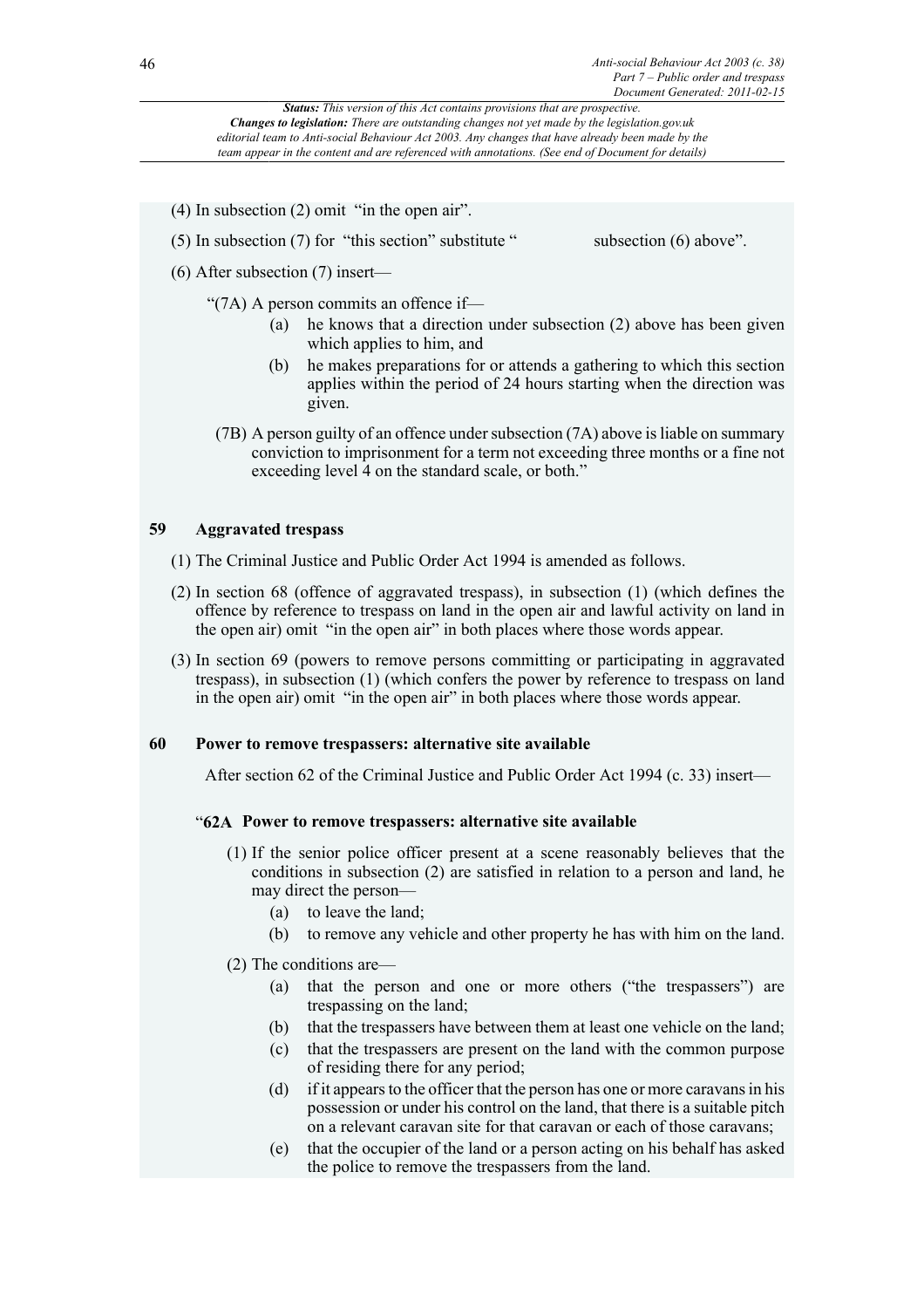- (3) A direction under subsection (1) may be communicated to the person to whom it applies by any constable at the scene.
- (4) Subsection (5) applies if—
	- (a) a police officer proposes to give a direction under subsection (1) in relation to a person and land, and
	- (b) it appears to him that the person has one or more caravans in his possession or under his control on the land.
- (5) The officer must consult every local authority within whose area the land is situated as to whether there is a suitable pitch for the caravan or each of the caravans on a relevant caravan site which is situated in the local authority's area.
- (6) In this section—
	- "caravan" and "caravan site" have the same meanings as in Part 1 of the Caravan Sites and Control of Development Act 1960;

"relevant caravan site" means a caravan site which is—

- (a) situated in the area of a local authority within whose area the land is situated, and
- (b) managed by a relevant site manager; "relevant site manager" means—
- (a) a local authority within whose area the land is situated;
- (b) a registered social landlord;

"registered social landlord" means a body registered as a social landlord under Chapter 1 of Part 1 of the Housing Act 1996.

- (7) The Secretary of State may by order amend the definition of "relevant site manager" in subsection (6) by adding a person or description of person.
- (8) An order under subsection (7) must be made by statutory instrument and is subject to annulment in pursuance of a resolution of either House of Parliament."

# **61 Failure to comply with direction: offences**

After section 62A of the Criminal Justice and Public Order Act 1994 (c. 33) (inserted by section 60) insert—

# "**62B Failure to comply with direction under section 62A: offences**

- (1) A person commits an offence if he knows that a direction under section 62A(1) has been given which applies to him and—
	- (a) he fails to leave the relevant land as soon as reasonably practicable,or
	- (b) he enters any land in the area of the relevant local authority as a trespasser before the end of the relevant period with the intention of residing there.
- (2) The relevant period is the period of 3 months starting with the day on which the direction is given.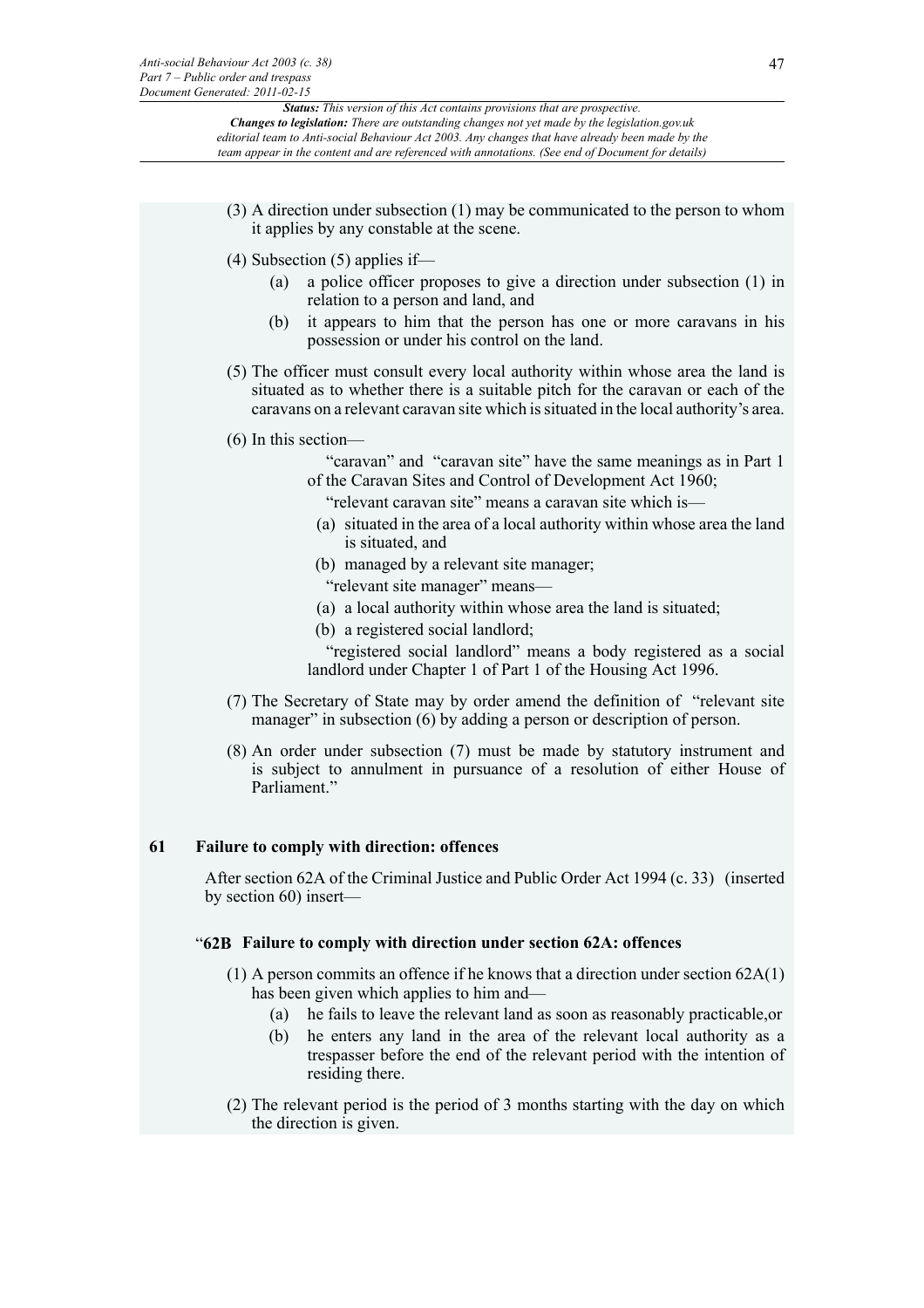

- (3) The constable may seize and remove the vehicle."
- (2) In section  $67(1)$  (retention and charges for seized vehicles) after "section  $62(1)$ " insert " , 62C(3)".

# **63 Common land: modifications**

After section 62C of the Criminal Justice and Public Order Act 1994 (c. 33) (inserted by section 62) insert—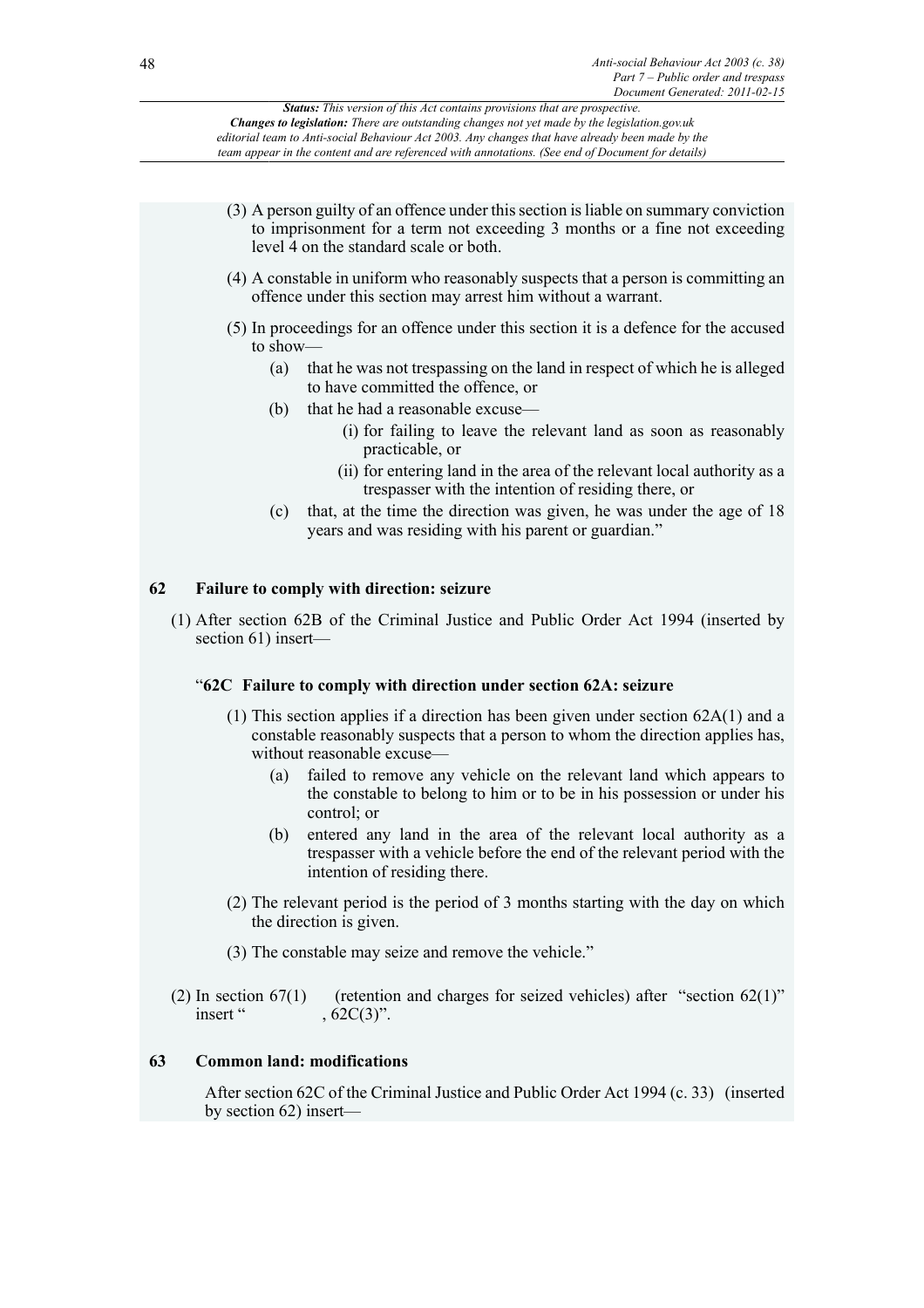### "**62D Common land: modifications**

- (1) In their application to common land sections 62A to 62C have effect with these modifications.
- (2) References to trespassing and trespassers have effect as if they were references to acts, and persons doing acts, which constitute—
	- (a) a trespass as against the occupier, or
	- (b) an infringement of the commoners' rights.
- (3) References to the occupier—
	- (a) in the case of land to which the public has access, include the local authority and any commoner;
	- (b) in any other case, include the commoners or any of them.
- (4) Subsection (1) does not—
	- (a) require action by more than one occupier, or
	- (b) constitute persons trespassers as against any commoner or the local authority if they are permitted to be there by the other occupier.
- (5) In this section "common land", "commoner" and "the local authority" have the meanings given by section 61."

### **64 Interpretation**

After section 62D of the Criminal Justice and Public Order Act 1994 (inserted by section 63) insert—

# "**62E Sections 62A to 62D: interpretation**

- (1) Subsections (2) to (8) apply for the interpretation of sections 62A to 62D and this section.
- (2) "Land" does not include buildings other than—
	- (a) agricultural buildings within the meaning of paragraphs 3 to 8 of Schedule 5 to the Local Government Finance Act 1988, or
	- (b) scheduled monuments within the meaning of the Ancient Monuments and Archaeological Areas Act 1979.
- (3) "Local authority" means—
	- (a) in Greater London, a London borough or the Common Council of the City of London;
	- (b) in England outside Greater London, a county council, a district council or the Council of the Isles of Scilly;
	- (c) in Wales, a county council or a county borough council.
- (4) "Occupier", "trespass", "trespassing" and "trespasser" have the meanings given by section 61 in relation to England and Wales.
- (5) "The relevant land" means the land in respect of which a direction under section  $62A(1)$  is given.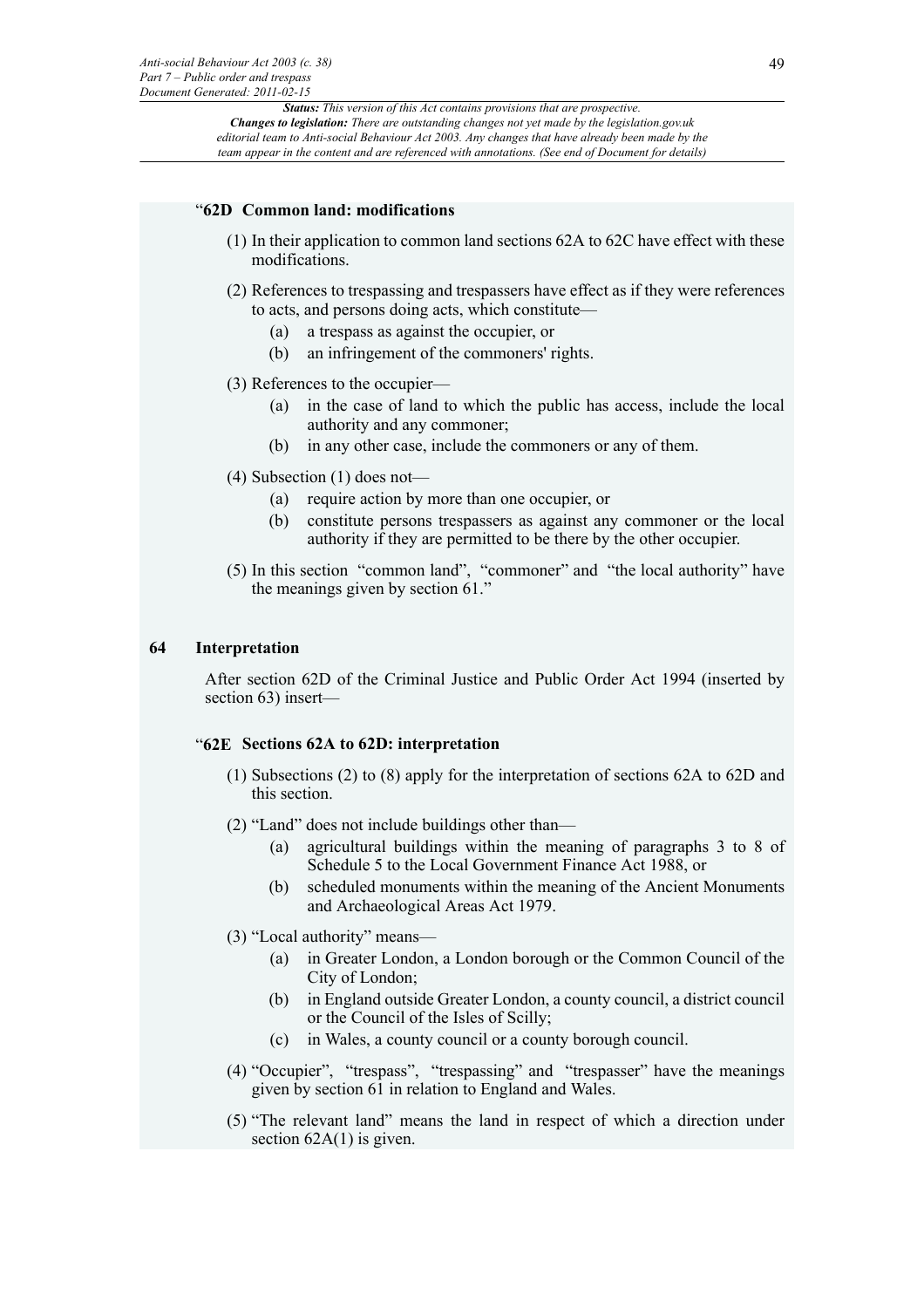(6) "The relevant local authority" means—

- (a) if the relevant land is situated in the area of more than one local authority (but is not in the Isles of Scilly), the district council or county borough council within whose area the relevant land is situated;
- (b) if the relevant land is situated in the Isles of Scilly, the Council of the Isles of Scilly;
- (c) in any other case, the local authority within whose area the relevant land is situated.
- (7) "Vehicle" has the meaning given by section 61.
- (8) A person may be regarded as having a purpose of residing in a place even if he has a home elsewhere."

## PROSPECTIVE

# **PART 8**

## HIGH HEDGES

#### Introductory

### **65 Complaints to which this Part applies**

- (1) This Part applies to a complaint which—
	- (a) is made for the purposes of this Part by an owner or occupier of a domestic property; and
	- (b) alleges that his reasonable enjoyment of that property is being adversely affected by the height of a high hedge situated on land owned or occupied by another person.

(2) This Part also applies to a complaint which—

- (a) is made for the purposes of this Part by an owner of a domestic property that is for the time being unoccupied, and
- (b) alleges that the reasonable enjoyment of that property by a prospective occupier of that property would be adversely affected by the height of a high hedge situated on land owned or occupied by another person,

as it applies to a complaint falling within subsection (1).

- (3) In relation to a complaint falling within subsection (2), references in sections 68 and 69 to the effect of the height of a high hedge on the complainant's reasonable enjoyment of a domestic property shall be read as references to the effect that it would have on the reasonable enjoyment of that property by a prospective occupier of the property.
- (4) This Part does not apply to complaints about the effect of the roots of a high hedge.

(5) In this Part, in relation to a complaint —

"complainant" means—

(a) a person by whom the complaint is made; or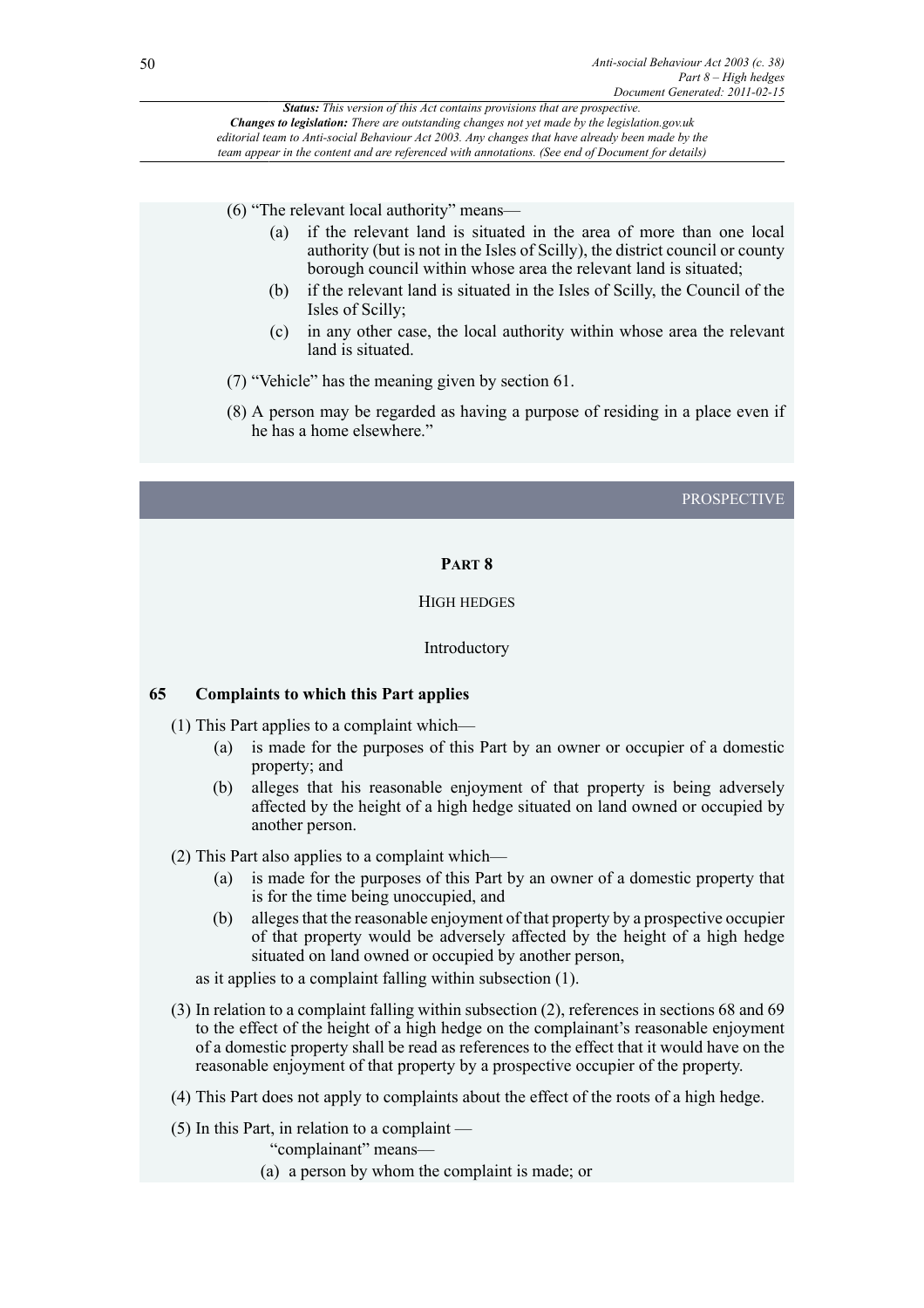(b) if every person who made the complaint ceases to be an owner or occupier of the domestic property specified in the complaint, any other person who is for the time being an owner or occupier of that property;

and references to the complainant include references to one or more of the complainants;

"the neighbouring land" means the land on which the high hedge is situated; and

"the relevant authority" means the local authority in whose area that land is situated.

# **66 High hedges**

- (1) In this Part "high hedge" means so much of a barrier to light or access as—
	- (a) is formed wholly or predominantly by a line of two or more evergreens; and
	- (b) rises to a height of more than two metres above ground level.
- (2) For the purposes of subsection (1) a line of evergreens is not to be regarded as forming a barrier to light or access if the existence of gaps significantly affects its overall effect as such a barrier at heights of more than two metres above ground level.
- (3) In this section "evergreen" means an evergreen tree or shrub or a semi-evergreen tree or shrub.

# **67 Domestic property**

- (1) In this Part "domestic property" means—
	- (a) a dwelling; or
	- (b) a garden or yard which is used and enjoyed wholly or mainly in connection with a dwelling.
- (2) In subsection (1) "dwelling" means any building or part of a building occupied, or intended to be occupied, as a separate dwelling.
- (3) A reference in this Part to a person's reasonable enjoyment of domestic property includes a reference to his reasonable enjoyment of a part of the property.

# Complaints procedure

# **68 Procedure for dealing with complaints**

- (1) This section has effect where a complaint to which this Part applies—
	- (a) is made to the relevant authority; and
	- (b) is accompanied by such fee (if any) as the authority may determine.
- (2) If the authority consider—
	- (a) that the complainant has not taken all reasonable steps to resolve the matters complained of without proceeding by way of such a complaint to the authority, or
	- (b) that the complaint is frivolous or vexatious,

the authority may decide that the complaint should not be proceeded with.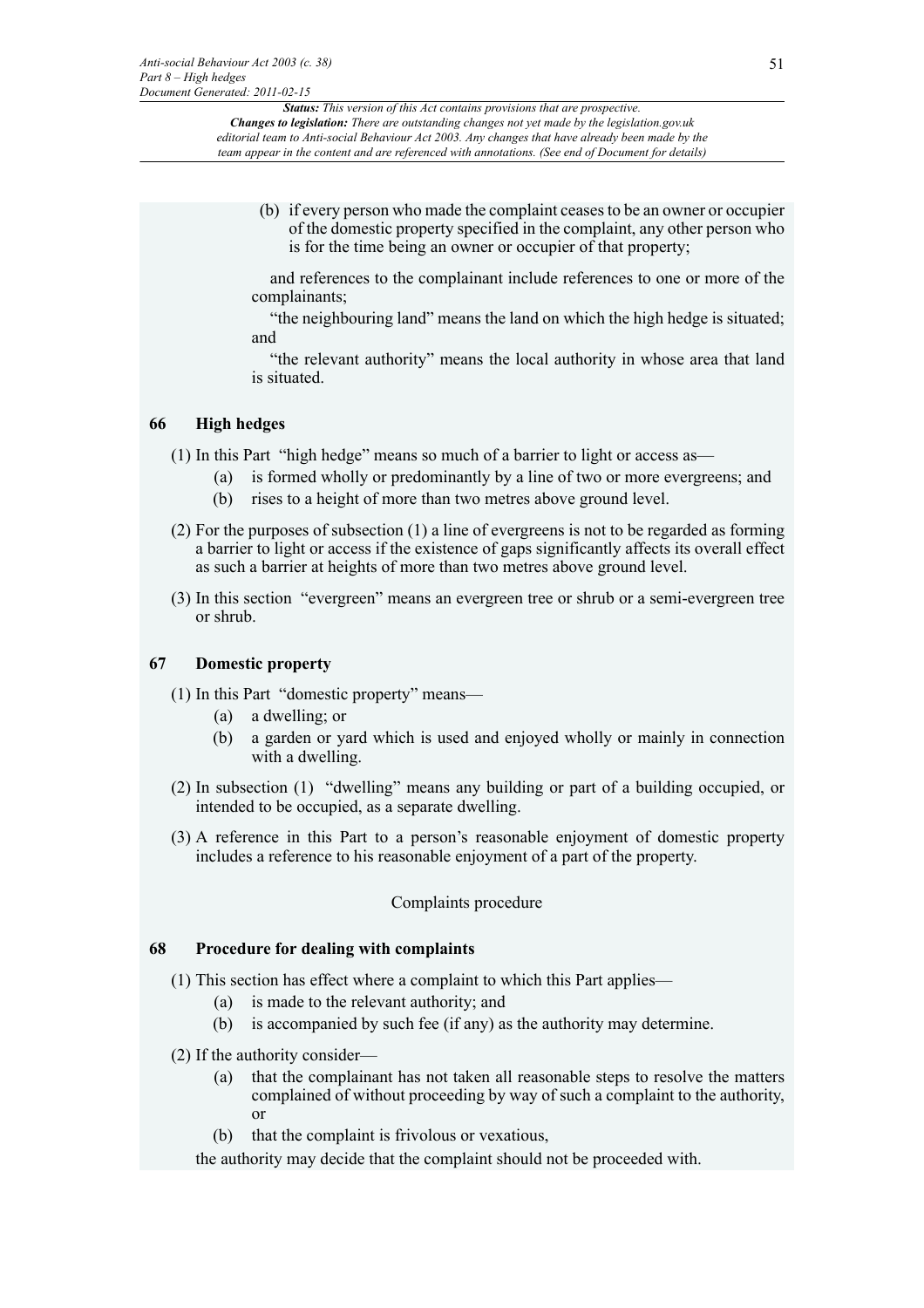(3) If the authority do not so decide, they must decide—

- (a) whether the height of the high hedge specified in the complaint is adversely affecting the complainant's reasonable enjoyment of the domestic property so specified; and
- (b) if so, what action (if any) should be taken in relation to that hedge, in pursuance of a remedial notice under section 69, with a view to remedying the adverse effect or preventing its recurrence.
- (4) If the authority decide under subsection (3) that action should be taken as mentioned in paragraph (b) of that subsection, they must as soon as is reasonably practicable—
	- (a) issue a remedial notice under section 69 implementing their decision;
	- (b) send a copy of that notice to the following persons, namely—
		- (i) every complainant; and
		- (ii) every owner and every occupier of the neighbouring land; and
	- (c) notify each of those persons of the reasons for their decision.
- (5) If the authority—
	- (a) decide that the complaint should not be proceeded with, or
	- (b) decide either or both of the issues specified in subsection (3) otherwise than in the complainant's favour,

they must as soon as is reasonably practicable notify the appropriate person or persons of any such decision and of their reasons for it.

- (6) For the purposes of subsection (5)—
	- (a) every complainant is an appropriate person in relation to a decision falling within paragraph (a) or (b) of that subsection; and
	- (b) every owner and every occupier of the neighbouring land is an appropriate person in relation to a decision falling within paragraph (b) of that subsection.
- (7) A fee determined under subsection (1)(b) must not exceed the amount prescribed in regulations made—
	- (a) in relation to complaints relating to hedges situated in England, by the Secretary of State; and
	- (b) in relation to complaints relating to hedges situated in Wales, by the National Assembly for Wales.
- (8) A fee received by a local authority by virtue of subsection (1)(b) may be refunded by them in such circumstances and to such extent as they may determine.

# **69 Remedial notices**

(1) For the purposes of this Part a remedial notice is a notice—

- (a) issued by the relevant authority in respect of a complaint to which this Part applies; and
- (b) stating the matters mentioned in subsection (2).
- (2) Those matters are—
	- (a) that a complaint has been made to the authority under this Part about a high hedge specified in the notice which is situated on land so specified;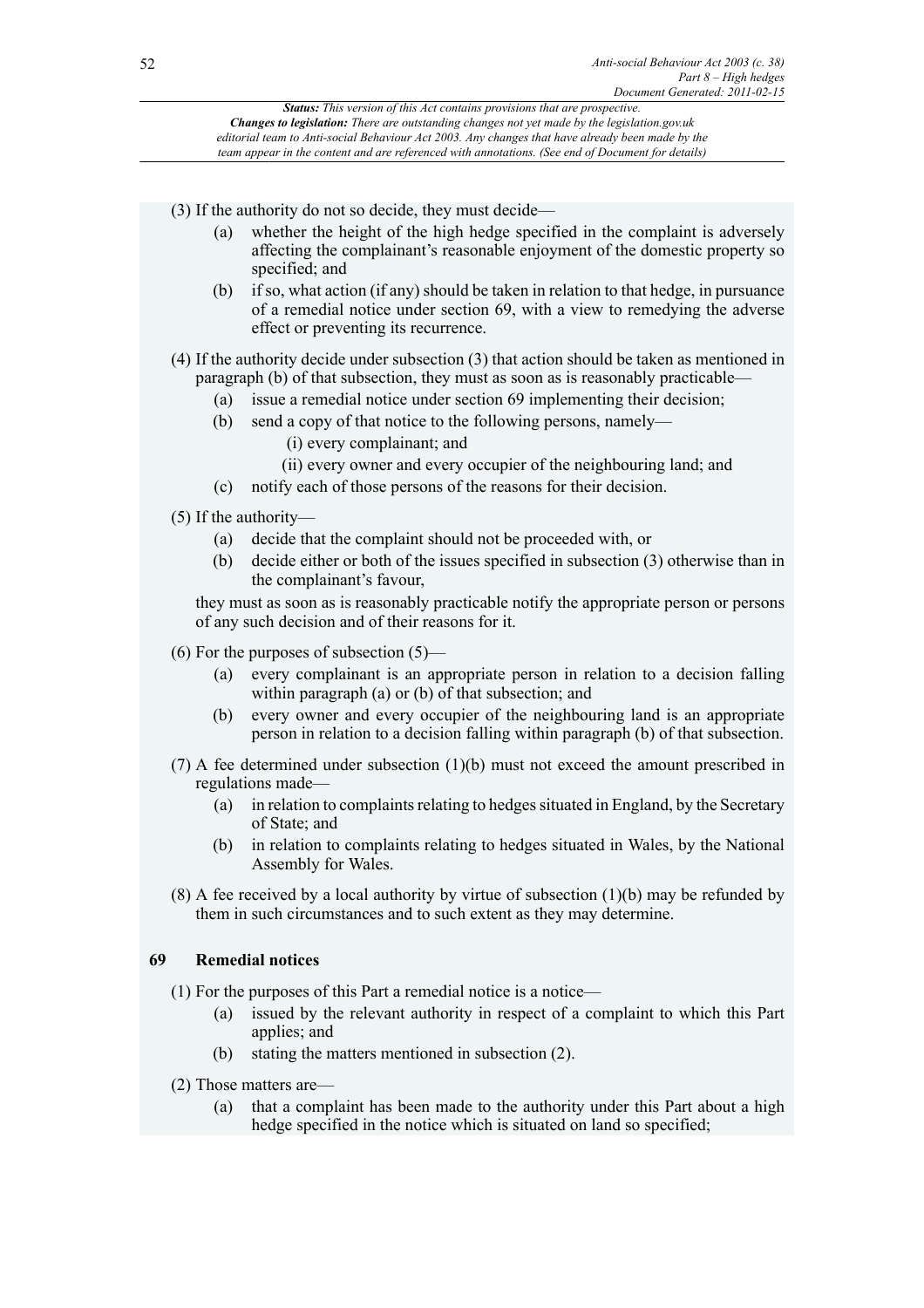- (b) that the authority have decided that the height of that hedge is adversely affecting the complainant's reasonable enjoyment of the domestic property specified in the notice;
- (c) the initial action that must be taken in relation to that hedge before the end of the compliance period;
- (d) any preventative action that they consider must be taken in relation to that hedge at times following the end of that period while the hedge remains on the land; and
- (e) the consequences under sections 75 and 77 of a failure to comply with the notice.

(3) The action specified in a remedial notice is not to require or involve—

- (a) a reduction in the height of the hedge to less than two metres above ground level; or
- (b) the removal of the hedge.

(4) A remedial notice shall take effect on its operative date.

- (5) "The operative date" of a remedial notice is such date (falling at least 28 days after that on which the notice is issued) as is specified in the notice as the date on which it is to take effect.
- (6) "The compliance period" in the case of a remedial notice is such reasonable period as is specified in the notice for the purposes of subsection  $(2)(c)$  as the period within which the action so specified is to be taken; and that period shall begin with the operative date of the notice.
- (7) Subsections (4) to (6) have effect in relation to a remedial notice subject to—
	- (a) the exercise of any power of the relevant authority under section 70; and
	- (b) the operation of sections 71 to 73 in relation to the notice.

(8) While a remedial notice has effect, the notice—

- (a) shall be a local land charge; and
- (b) shall be binding on every person who is for the time being an owner or occupier of the land specified in the notice as the land where the hedge in question is situated.
- (9) In this Part—

"initial action" means remedial action or preventative action, or both;

"remedial action" means action to remedy the adverse effect of the height of the hedge on the complainant's reasonable enjoyment of the domestic property in respect of which the complaint was made; and

"preventative action" means action to prevent the recurrence of the adverse effect.

# **70 Withdrawal or relaxation of requirements of remedial notices**

- (1) The relevant authority may—
	- (a) withdraw a remedial notice issued by them; or
	- (b) waive or relax a requirement of a remedial notice so issued.
- (2) The powers conferred by this section are exercisable both before and after a remedial notice has taken effect.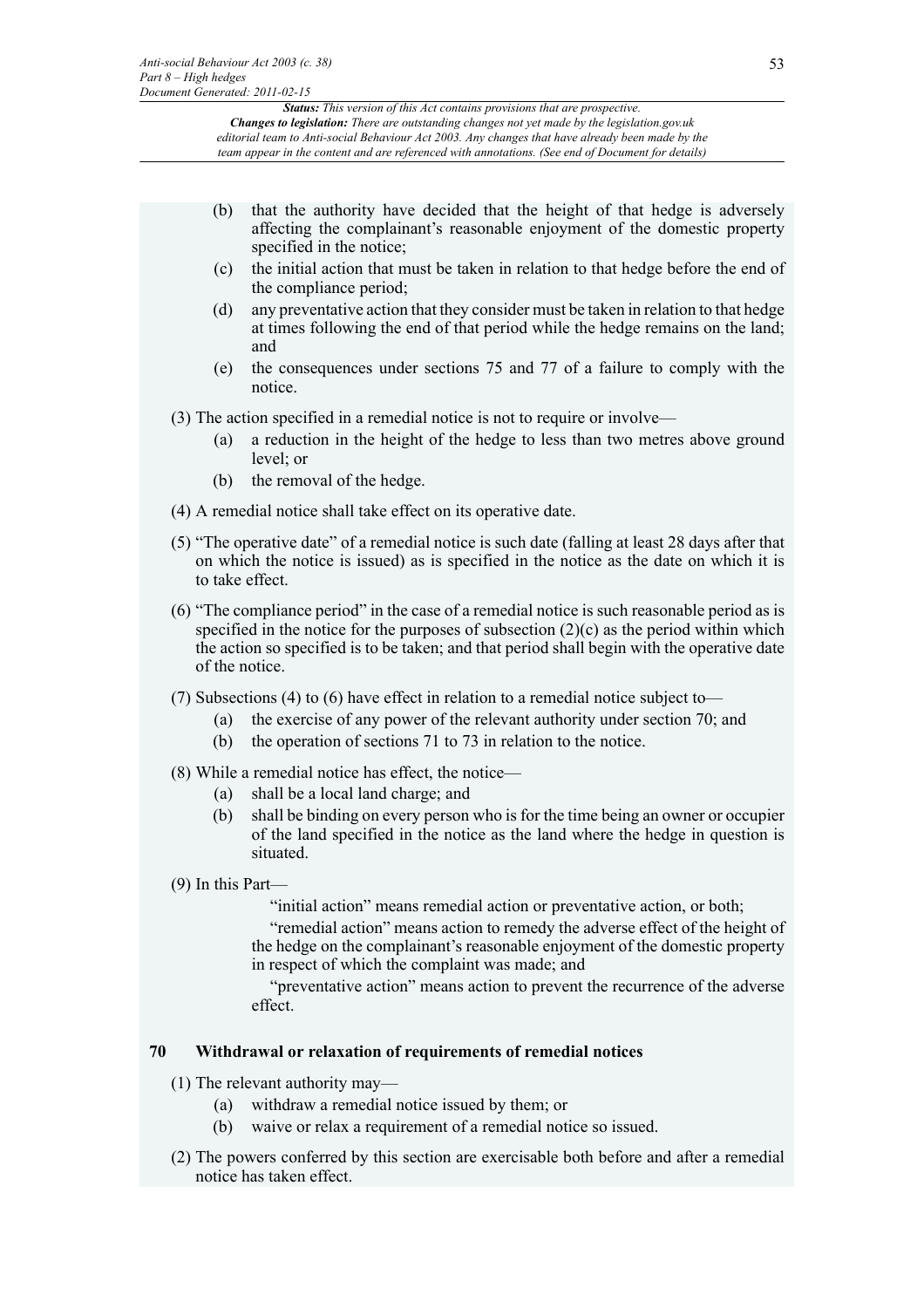- (3) Where the relevant authority exercise the powers conferred by this section, they must give notice of what they have done to—
	- (a) every complainant; and
	- (b) every owner and every occupier of the neighbouring land.
- (4) The withdrawal of a remedial notice does not affect the power of the relevant authority to issue a further remedial notice in respect of the same hedge.

# Appeals

# **71 Appeals against remedial notices and other decisions of relevant authorities**

- (1) Where the relevant authority—
	- (a) issue a remedial notice,
	- (b) withdraw such a notice, or
	- (c) waive or relax the requirements of such a notice,

each of the persons falling within subsection (2) may appeal to the appeal authority against the issue or withdrawal of the notice or (as the case may be) the waiver or relaxation of its requirements.

- (2) Those persons are—
	- (a) every person who is a complainant in relation to the complaint by reference to which the notice was given; and
	- (b) every person who is an owner or occupier of the neighbouring land.
- (3) Where the relevant authority decide either or both of the issues specified in section 68(3) otherwise than in the complainant's favour, the complainant may appeal to the appeal authority against the decision.
- (4) An appeal under this section must be made before—
	- (a) the end of the period of 28 days beginning with the relevant date; or
	- (b) such later time as the appeal authority may allow.
- (5) In subsection (4) "the relevant date"—
	- (a) in the case of an appeal against the issue of a remedial notice, means the date on which the notice was issued; and
	- (b) in the case of any other appeal under this section, means the date of the notification given by the relevant authority under section 68 or 70 of the decision in question.
- (6) Where an appeal is duly made under subsection (1), the notice or (as the case may be) withdrawal, waiver or relaxation in question shall not have effect pending the final determination or withdrawal of the appeal.
- (7) In this Part "the appeal authority" means—
	- (a) in relation to appeals relating to hedges situated in England, the Secretary of State; and
	- (b) in relation to appeals relating to hedges situated in Wales, the National Assembly for Wales.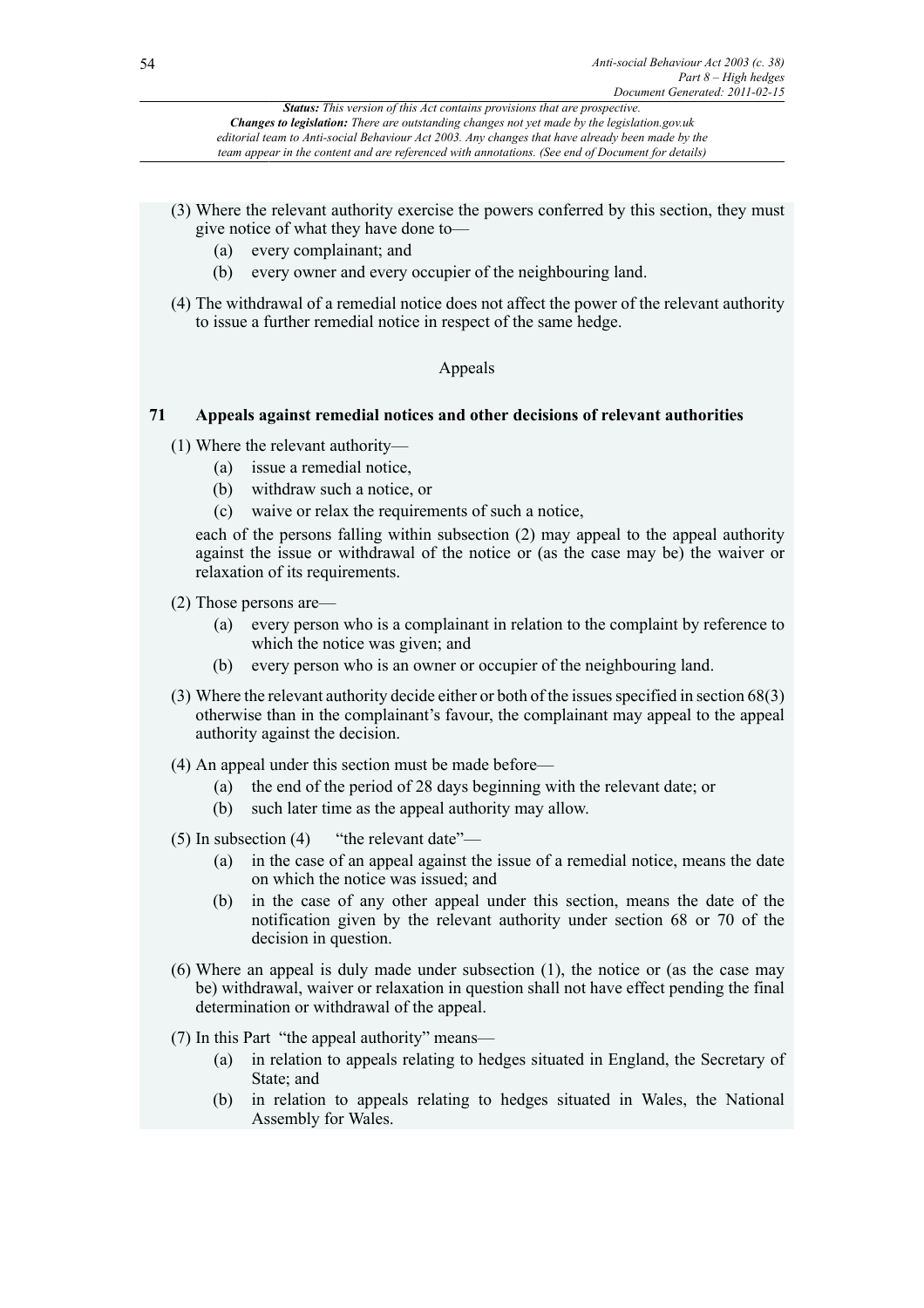# **72 Appeals procedure**

- (1) The appeal authority may by regulations make provision with respect to—
	- (a) the procedure which is to be followed in connection with appeals to that authority under section 71; and
	- (b) other matters consequential on or connected with such appeals.

(2) Regulations under this section may, in particular, make provision—

- (a) specifying the grounds on which appeals may be made;
- (b) prescribing the manner in which appeals are to be made;
- (c) requiring persons making appeals to send copies of such documents as may be prescribed to such persons as may be prescribed;
- (d) requiring local authorities against whose decisions appeals are made to send to the appeal authority such documents as may be prescribed;
- (e) specifying, where a local authority are required by virtue of paragraph (d) to send the appeal authority a statement indicating the submissions which they propose to put forward on the appeal, the matters to be included in such a statement;
- (f) prescribing the period within which a requirement imposed by the regulations is to be complied with;
- (g) enabling such a period to be extended by the appeal authority;
- (h) for a decision on an appeal to be binding on persons falling within section  $71(2)$ in addition to the person by whom the appeal was made;
- (i) for incidental or ancillary matters, including the awarding of costs.
- (3) Where an appeal is made to the appeal authority under section 71 the appeal authority may appoint a person to hear and determine the appeal on its behalf.
- (4) The appeal authority may require such a person to exercise on its behalf any functions which—
	- (a) are conferred on the appeal authority in connection with such an appeal by section 71 or 73 or by regulations under this section; and
	- (b) are specified in that person's appointment;

and references to the appeal authority in section 71 or 73 or in any regulations under this section shall be construed accordingly.

- (5) The appeal authority may pay a person appointed under subsection (3) such remuneration as it may determine.
- (6) Regulations under this section may provide for any provision of Schedule 20 to the Environment Act 1995 (c. 25) (delegation of appellate functions) to apply in relation to a person appointed under subsection (3) with such modifications (if any) as may be prescribed.
- (7) In this section, "prescribed" means prescribed by regulations made by the appeal authority.

### **73 Determination or withdrawal of appeals**

(1) On an appeal under section 71 the appeal authority may allow or dismiss the appeal, either in whole or in part.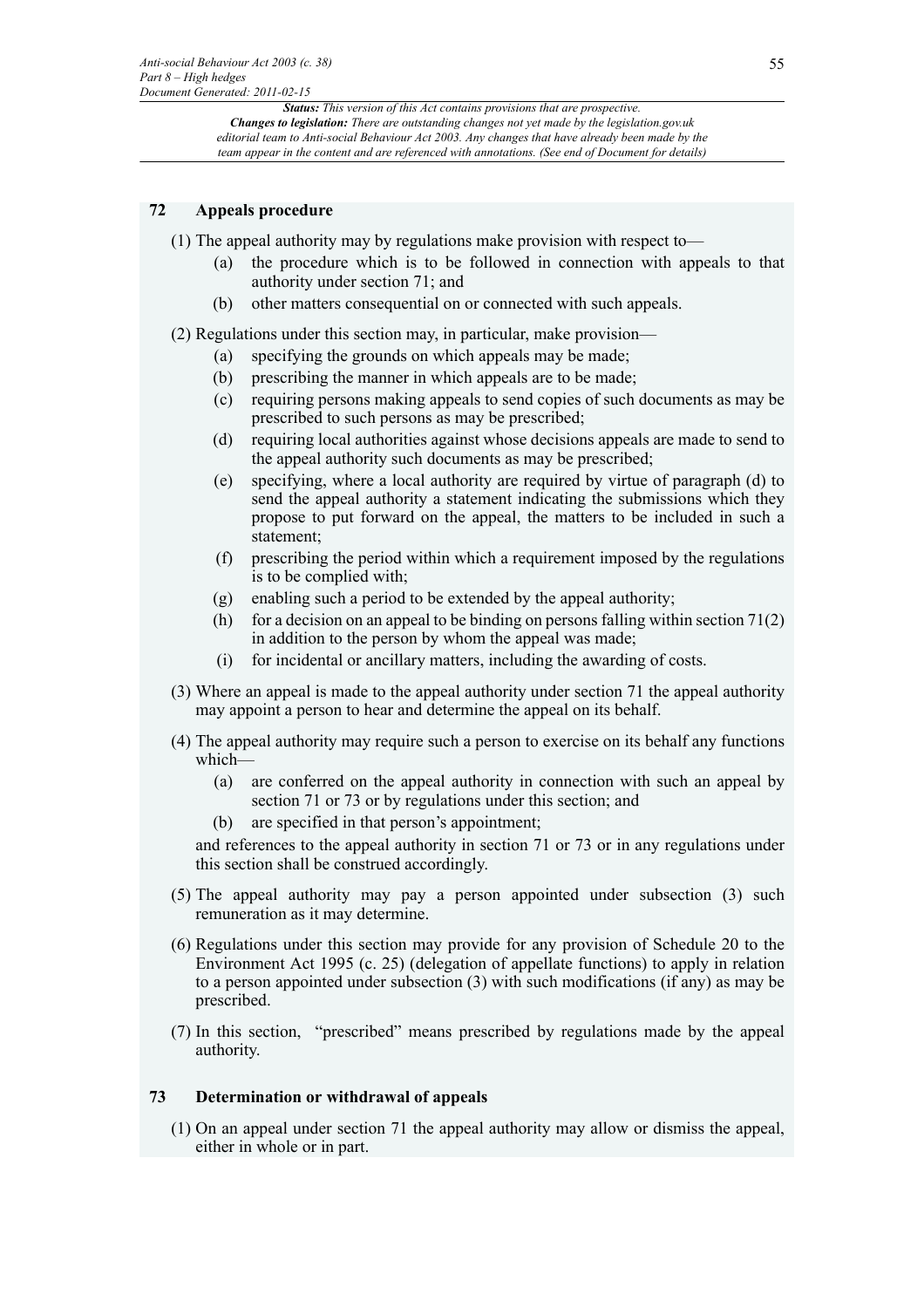- (2) Where the appeal authority decides to allow such an appeal to any extent, it may do such of the following as it considers appropriate—
	- (a) quash a remedial notice or decision to which the appeal relates;
	- (b) vary the requirements of such a notice; or
	- (c) in a case where no remedial notice has been issued, issue on behalf of the relevant authority a remedial notice that could have been issued by the relevant authority on the complaint in question.
- (3) On an appeal under section 71 relating to a remedial notice, the appeal authority may also correct any defect, error or misdescription in the notice if it is satisfied that the correction will not cause injustice to any person falling within section 71(2).
- (4) Once the appeal authority has made its decision on an appeal under section 71, it must, as soon as is reasonably practicable—
	- (a) give a notification of the decision, and
	- (b) if the decision is to issue a remedial notice or to vary or correct the requirements of such a notice, send copies of the notice as issued, varied or corrected,

to every person falling within section 71(2) and to the relevant authority.

- (5) Where, in consequence of the appeal authority's decision on an appeal, a remedial notice is upheld or varied or corrected, the operative date of the notice shall be—
	- (a) the date of the appeal authority's decision; or
	- (b) such later date as may be specified in its decision.
- (6) Where the person making an appeal under section 71 against a remedial notice withdraws his appeal, the operative date of the notice shall be the date on which the appeal is withdrawn.
- (7) In any case falling within subsection (5) or (6), the compliance period for the notice shall accordingly run from the date which is its operative date by virtue of that subsection (and any period which may have started to run from a date preceding that on which the appeal was made shall accordingly be disregarded).

# Powers of entry

# **74 Powers of entry for the purposes of complaints and appeals**

- (1) Where, under this Part, a complaint has been made or a remedial notice has been issued, a person authorised by the relevant authority may enter the neighbouring land in order to obtain information required by the relevant authority for the purpose of determining—
	- (a) whether this Part applies to the complaint;
	- (b) whether to issue or withdraw a remedial notice;
	- (c) whether to waive or relax a requirement of a remedial notice;
	- (d) whether a requirement of a remedial notice has been complied with.
- (2) Where an appeal has been made under section 71, a person authorised—
	- (a) by the appeal authority, or
	- (b) by a person appointed to determine appeals on its behalf,

may enter the neighbouring land in order to obtain information required by the appeal authority, or by the person so appointed, for the purpose of determining an appeal under this Part.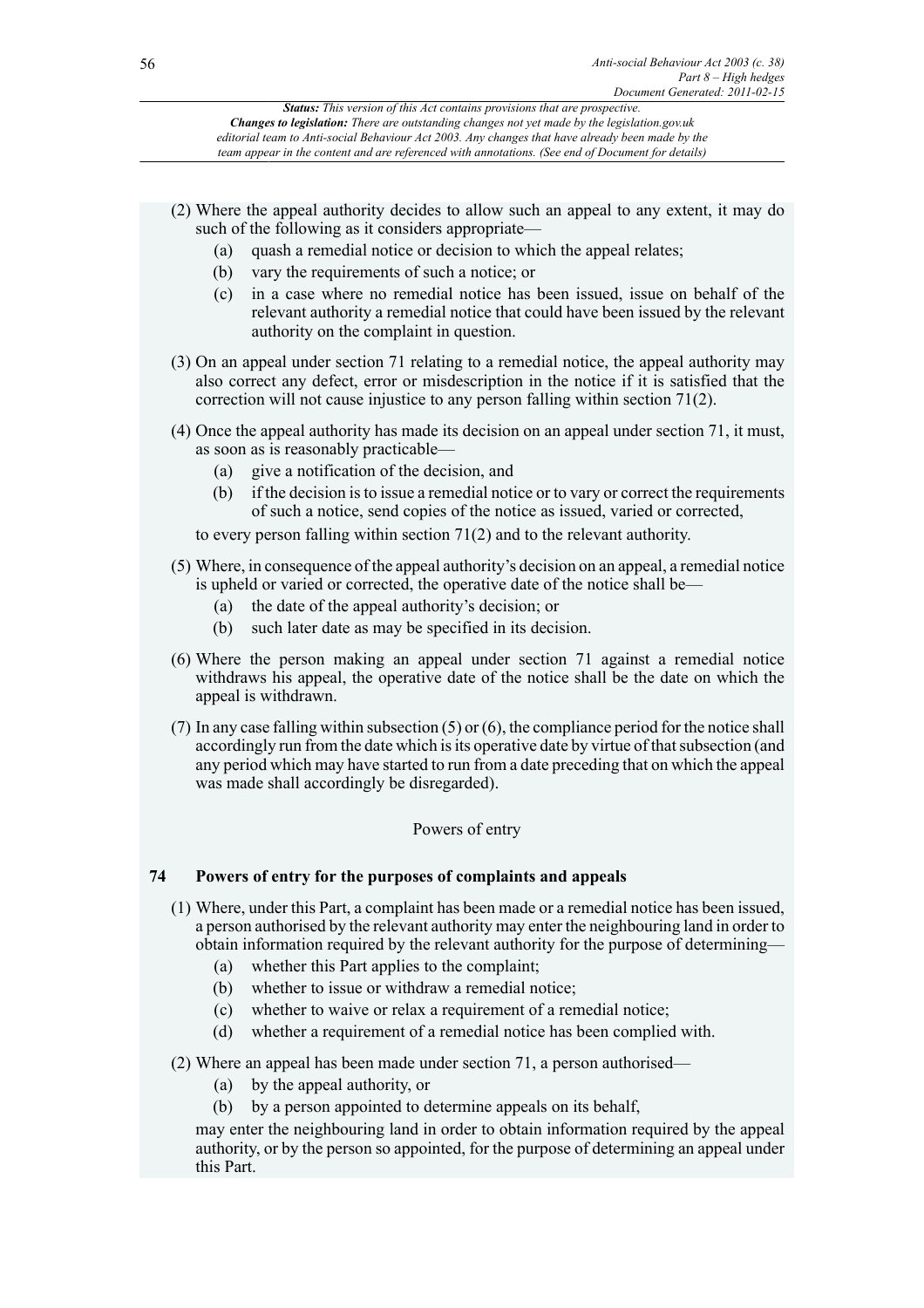- (3) A person shall not enter land in the exercise of a power conferred by this section unless at least 24 hours' notice of the intended entry has been given to every occupier of the land.
- (4) A person authorised under this section to enter land—
	- (a) shall, if so required, produce evidence of his authority before entering; and
	- (b) shall produce such evidence if required to do so at any time while he remains on the land.

# (5) A person who enters land in the exercise of a power conferred by this section may—

- (a) take with him such other persons as may be necessary;
- (b) take with him equipment and materials needed in order to obtain the information required;
- (c) take samples of any trees or shrubs that appear to him to form part of a high hedge.
- (6) If, in the exercise of a power conferred by this section, a person enters land which is unoccupied or from which all of the persons occupying the land are temporarily absent, he must on his departure leave it as effectively secured against unauthorised entry as he found it.
- (7) A person who intentionally obstructs a person acting in the exercise of the powers under this section is guilty of an offence and shall be liable, on summary conviction, to a fine not exceeding level 3 on the standard scale.

Enforcement powers etc.

# **75 Offences**

- (1) Where—
	- (a) a remedial notice requires the taking of any action, and
	- (b) that action is not taken in accordance with that notice within the compliance period or (as the case may be) by the subsequent time by which it is required to betaken,

every person who, at a relevant time, is an owner or occupier of the neighbouring land is guilty of an offence and shall be liable, on summary conviction, to a fine notexceeding level 3 on the standard scale.

- (2) In subsection (1) "relevant time"—
	- (a) in relation to action required to be taken before the end of the compliance period, means a time after the end of that period and before the action is taken; and
	- (b) in relation to any preventative action which is required to be taken after the end of that period, means a time after that at which the action is required to be taken butbefore it is taken.
- (3) In proceedings against a person for an offence under subsection (1) it shall be a defence for him to show that he did everything he could be expected to do tosecure compliance with the notice.
- (4) In any such proceedings against a person, it shall also be a defence for him to show, in a case in which he—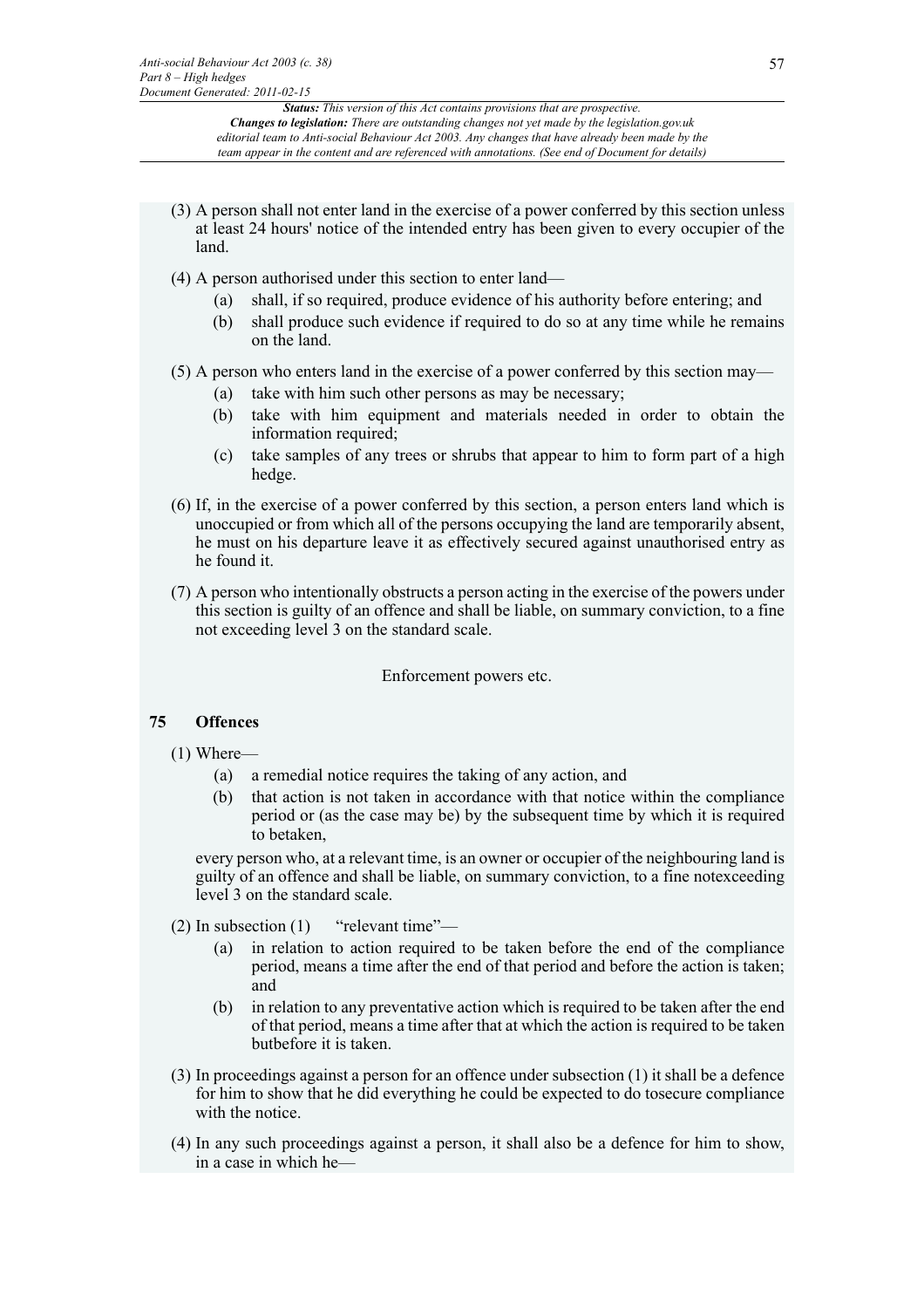| Anti-social Behaviour Act 2003 (c. 38)<br>58<br>Part $8 - High$ hedges |               |                                                                                                                                                                                                                                                                                                                                                                                                                                           |
|------------------------------------------------------------------------|---------------|-------------------------------------------------------------------------------------------------------------------------------------------------------------------------------------------------------------------------------------------------------------------------------------------------------------------------------------------------------------------------------------------------------------------------------------------|
|                                                                        |               | Document Generated: 2011-02-15<br>Status: This version of this Act contains provisions that are prospective.<br><b>Changes to legislation:</b> There are outstanding changes not yet made by the legislation.gov.uk<br>editorial team to Anti-social Behaviour Act 2003. Any changes that have already been made by the<br>team appear in the content and are referenced with annotations. (See end of Document for details)              |
|                                                                        |               |                                                                                                                                                                                                                                                                                                                                                                                                                                           |
|                                                                        | (a)           | is not a person to whom a copy of the remedial notice was sent in accordance<br>with a provision of this Part, and                                                                                                                                                                                                                                                                                                                        |
|                                                                        | (b)           | is not assumed under subsection (5) to have had knowledge of the notice at the<br>time of the alleged offence,                                                                                                                                                                                                                                                                                                                            |
|                                                                        |               | that he was not aware of the existence of the notice at that time.                                                                                                                                                                                                                                                                                                                                                                        |
|                                                                        | at that time- | (5) A person shall be assumed to have had knowledge of a remedial notice at any time if                                                                                                                                                                                                                                                                                                                                                   |
|                                                                        | (a)<br>(b)    | he was an owner of the neighbouring land; and<br>the notice was at that time registered as a local land charge.                                                                                                                                                                                                                                                                                                                           |
|                                                                        |               | $(6)$ Section 198 of the Law of Property Act 1925 (c. 20)<br>(constructive notice) shall be<br>disregarded for the purposes of this section.                                                                                                                                                                                                                                                                                              |
|                                                                        | $court$ —     | (7) Where a person is convicted of an offence under subsection (1) and it appears to the                                                                                                                                                                                                                                                                                                                                                  |
|                                                                        | (a)           | that a failure to comply with the remedial notice is continuing, and                                                                                                                                                                                                                                                                                                                                                                      |
|                                                                        | (b)           | that it is within that person's power to secure compliance with the notice,                                                                                                                                                                                                                                                                                                                                                               |
|                                                                        |               | the court may, in addition to or instead of imposing a punishment, order him to take the<br>steps specified in the order for securing compliance with the notice.                                                                                                                                                                                                                                                                         |
|                                                                        |               | (8) An order under subsection (7) must require those steps to be taken within such<br>reasonable period as may be fixed by the order.                                                                                                                                                                                                                                                                                                     |
|                                                                        |               | (9) Where a person fails without reasonable excuse to comply with an order under<br>subsection (7) he is guilty of an offence and shall be liable, on summary conviction, to<br>a fine not exceeding level 3 on the standard scale.                                                                                                                                                                                                       |
|                                                                        |               | $(10)$ Where a person continues after conviction of an offence under subsection $(9)$ (or of an<br>offence under this subsection) to fail, without reasonable excuse, to take steps which he<br>has been ordered to take under subsection (7), he is guilty of a further offence and shall<br>be liable, on summary conviction, to a fine notexceeding one-twentieth of that level for<br>each day on which the failure has so continued. |
| 76                                                                     |               | Power to require occupier to permit action to be taken by owner                                                                                                                                                                                                                                                                                                                                                                           |
|                                                                        |               | Section 289 of the Public Health Act 1936 (c. 49) (power of court to require occupier<br>to permit work to be done by owner) shall apply with any necessary modifications for<br>the purpose of giving an owner of land to which a remedial notice relates the right, as<br>against all other persons interested in the land, to comply with the notice.                                                                                  |
| 77                                                                     |               | <b>Action by relevant authority</b>                                                                                                                                                                                                                                                                                                                                                                                                       |
|                                                                        |               | $(1)$ This section applies where—                                                                                                                                                                                                                                                                                                                                                                                                         |
|                                                                        | (a)<br>(b)    | a remedial notice requires the taking of any action; and<br>that action is not taken in accordance with that notice within the compliance                                                                                                                                                                                                                                                                                                 |
|                                                                        |               | period or (as the case may be) after the end of that period when it is required<br>to be taken by the notice.                                                                                                                                                                                                                                                                                                                             |
|                                                                        |               | (2) Where this section applies—                                                                                                                                                                                                                                                                                                                                                                                                           |

(a) a person authorised by the relevant authority may enter the neighbouring land and take the required action; and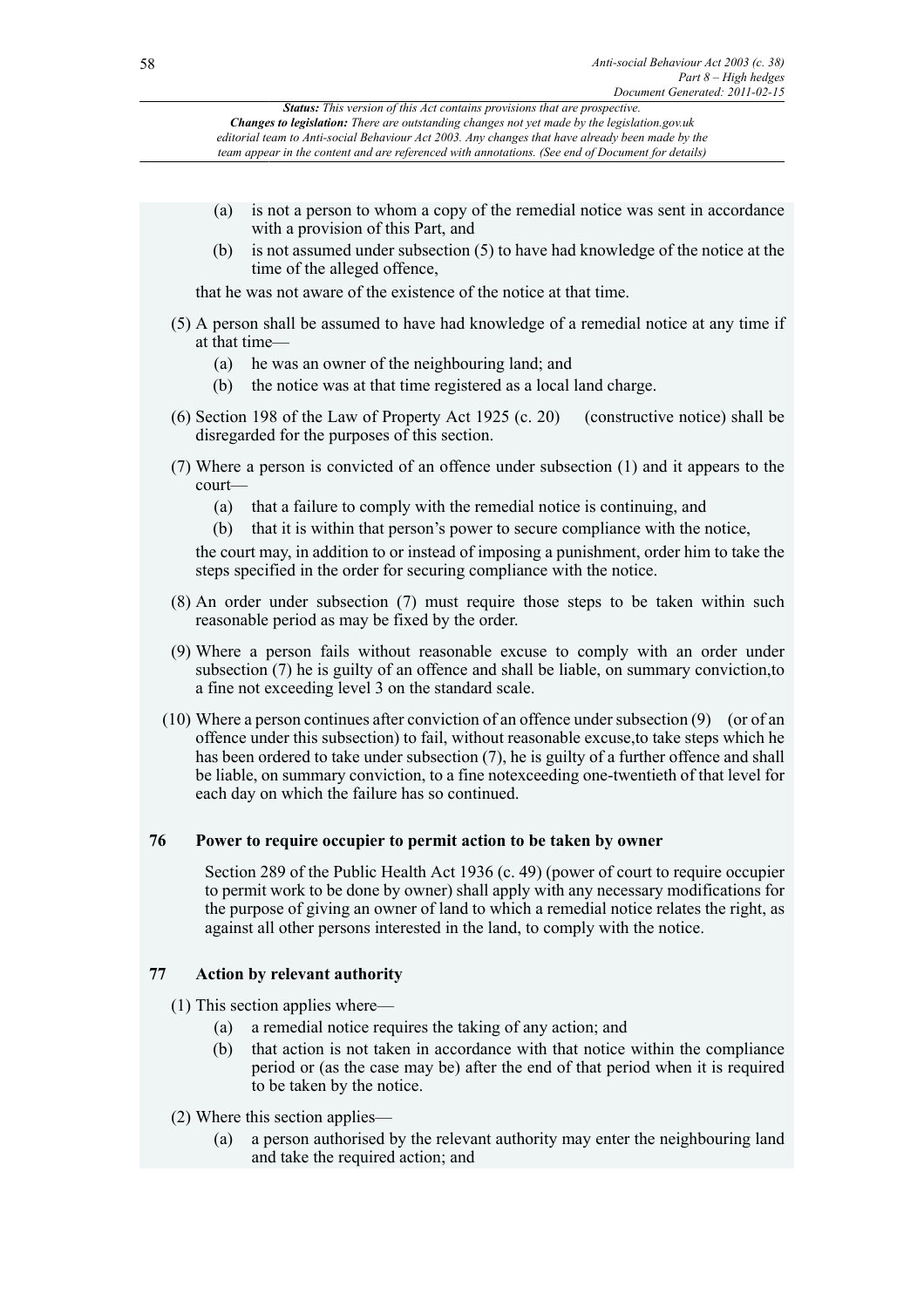- (b) the relevant authority may recover any expenses reasonably incurred by that person in doing so from any person who is an owner or occupier of the land.
- (3) Expenses recoverable under this section shall be a local land charge and binding on successive owners of the land and on successive occupiers of it.
- (4) Where expenses are recoverable under this section from two or more persons, those persons shall be jointly and severally liable for the expenses.
- (5) A person shall not enter land in the exercise of a power conferred by this section unless at least 7 days' notice of the intended entry has been given to every occupier of the land.
- (6) A person authorised under this section to enter land—
	- (a) shall, if so required, produce evidence of his authority before entering; and
	- (b) shall produce such evidence if required to do so at any time while he remains on the land.
- (7) A person who enters land in the exercise of a power conferred by this section may—
	- (a) use a vehicle to enter the land;
	- (b) take with him such other persons as may be necessary;
	- (c) take with him equipment and materials needed for the purpose of taking the required action.
- (8) If, in the exercise of a power conferred by this section, a person enters land which is unoccupied or from which all of the persons occupying the land are temporarily absent, he must on his departure leave it as effectively secured against unauthorised entry as he found it.
- (9) A person who wilfully obstructs a person acting in the exercise of powers under this section to enter land and take action on that land is guilty of an offence and shall be liable, on summary conviction, to a fine not exceeding level 3 on the standard scale.

# **78 Offences committed by bodies corporate**

- (1) Where an offence under this Part committed by a body corporate is proved to have been committed with the consent or connivance of, or to be attributable to any neglect on the part of—
	- (a) a director, manager, secretary or other similar officer of the body corporate, or (b) any person who was purporting to act in any such capacity,

he, as well as the body corporate, shall be guilty of that offence and be liable to be proceeded against and punished accordingly.

(2) Where the affairs of a body corporate are managed by its members, subsection (1) applies in relation to the acts and defaults of a member in connection with his functions of management as if he were a director of the body corporate.

# Supplementary

# **79 Service of documents**

(1) A notification or other document required to be given or sent to a person by virtue of this Part shall be taken to be duly given or sent to him if served in accordance with the following provisions of this section.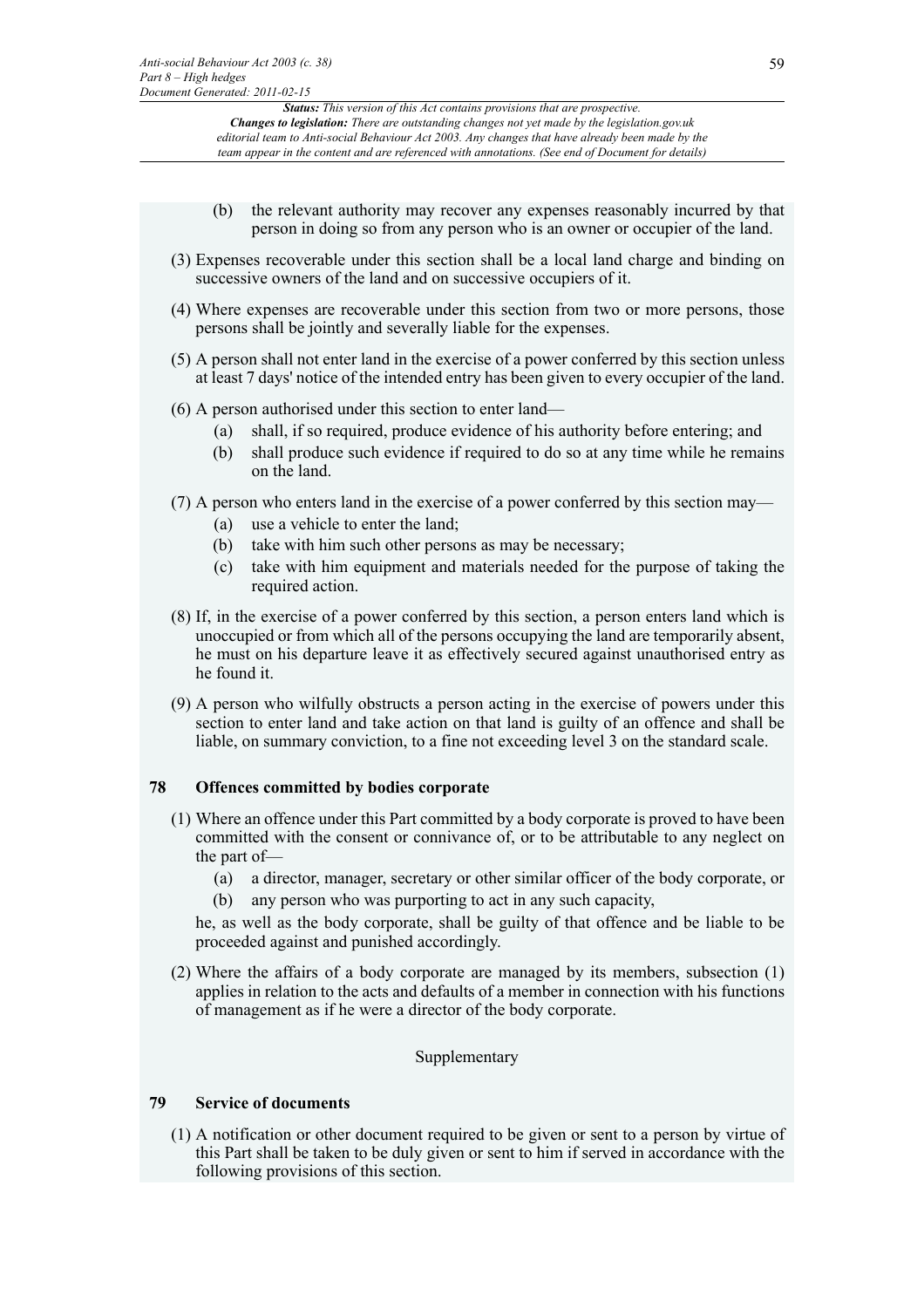(2) Such a document may be served—

- (a) by delivering it to the person in question;
- (b) by leaving it at his proper address; or
- (c) by sending it by post to him at that address.
- (3) Such a document may—
	- (a) in the case of a body corporate, be served on the secretary or clerk of that body;
	- (b) in the case of a partnership, be served on a partner or a person having the control or management of the partnership business.
- (4) For the purposes of this section and of section 7 of the Interpretation Act 1978 (c. 30) (service of documents by post) in its application to this section, a person's proper address shall be his last known address, except that—
	- (a) in the case of a body corporate or their secretary or clerk, it shall be the address of the registered or principal office of that body; and
	- (b) in the case of a partnership or person having the control or the management of the partnership business, it shall be the principal office of the partnership.
- (5) For the purposes of subsection (4) the principal office of—
	- (a) a company registered outside the United Kingdom, or
	- (b) a partnership carrying on business outside the United Kingdom,

shall be their principal office within the United Kingdom.

- (6) If a person has specified an address in the United Kingdom other than his proper address within the meaning of subsection (4) as the one at which he or someone on his behalf will accept documents of a particular description, that address shall also be treated for the purposes of this section and section 7 of the Interpretation Act 1978 as his proper address in connection with the service on him of a document of that description.
- (7) Where—
	- (a) by virtue of this Part a document is required to be given or sent to a person who is an owner or occupier of any land, and
	- (b) the name or address of that person cannot be ascertained after reasonable inquiry,

the document may be served either by leaving it in the hands of a person who is or appears to be resident or employed on the land or by leaving it conspicuously affixed to some building or object on the land.

# **80 Documents in electronic form**

(1) A requirement of this Part—

- (a) to send a copy of a remedial notice to a person, or
- (b) to notify a person under section 68(4) of the reasons for the issue of a remedial notice,

is not capable of being satisfied by transmitting the copy or notification electronically or by making it available on a web-site.

- (2) The delivery of any other document to a person (the "recipient") may be effected for the purposes of section  $79(2)(a)$ —
	- (a) by transmitting it electronically, or
	- (b) by making it available on a web-site,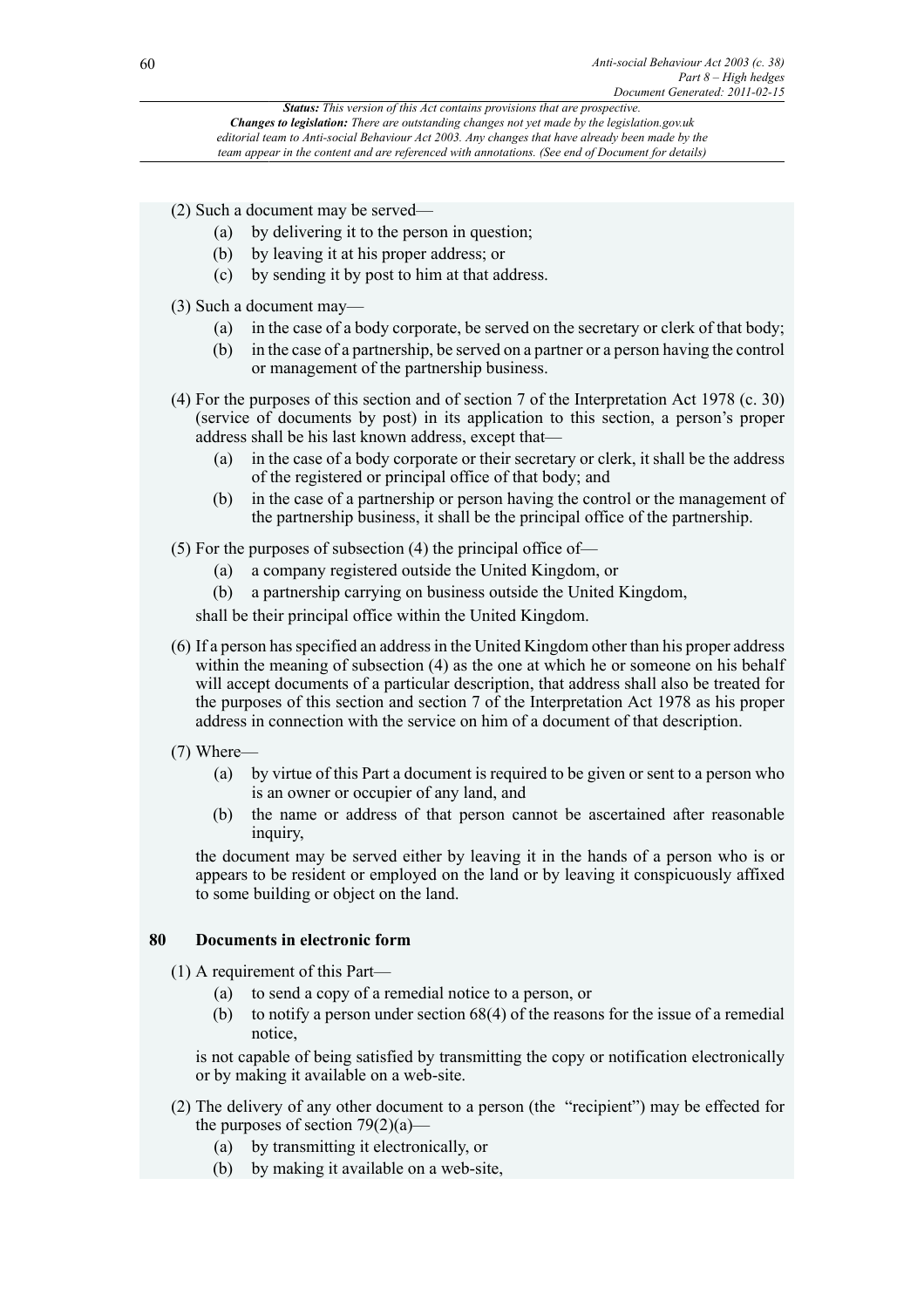but only if it is transmitted or made available in accordance with subsection (3) or (5).

- (3) A document is transmitted electronically in accordance with this subsection if—
	- (a) the recipient has agreed that documents may be delivered to him by being transmitted to an electronic address and in an electronic form specified by him for that purpose; and
	- (b) the document is a document to which that agreement applies and is transmitted to that address in that form.
- (4) A document which is transmitted in accordance with subsection (3) by means of an electronic communications network shall, unless the contrary is proved, be treated as having been delivered at 9 a.m. on the working day immediately following the day on which it is transmitted.
- (5) A document is made available on a web-site in accordance with this subsection if—
	- (a) the recipient has agreed that documents may be delivered to him by being made available on a web-site;
	- (b) the document is a document to which that agreement applies and is made available on a web-site;
	- (c) the recipient is notified, in a manner agreed by him, of—
		- (i) the presence of the document on the web-site;
		- (ii) the address of the web-site; and
		- (iii) the place on the web-site where the document may be accessed.
- (6) A document made available on a web-site in accordance with subsection (5) shall, unless the contrary is proved, be treated as having been delivered at 9a.m. on the working day immediately following the day on which the recipient is notified in accordance with subsection (5)(c).
- (7) In this section—

"electronic address" includes any number or address used for the purposes of receiving electronic communications;

"electronic communication" means an electronic communication within the meaning of the Electronic Communications Act 2000 (c. 7) the processing of which on receipt is intended to produce writing;

"electronic communications network" means an electronic communications network within the meaning of the Communications Act 2003 (c. 21);

"electronically" means in the form of an electronic communication;

"working day" means a day which is not a Saturday or a Sunday, Christmas Day, Good Friday or a bank holiday in England and Wales under the Banking and Financial Dealings Act 1971 (c. 80).

## **81 Power to make further provision about documents in electronic form**

- (1) Regulations may amend section 80 by modifying the circumstances in which, and the conditions subject to which, the delivery of a document for the purposes of section 79(2) (a) may be effected by—
	- (a) transmitting the document electronically; or
	- (b) making the document available on a web-site.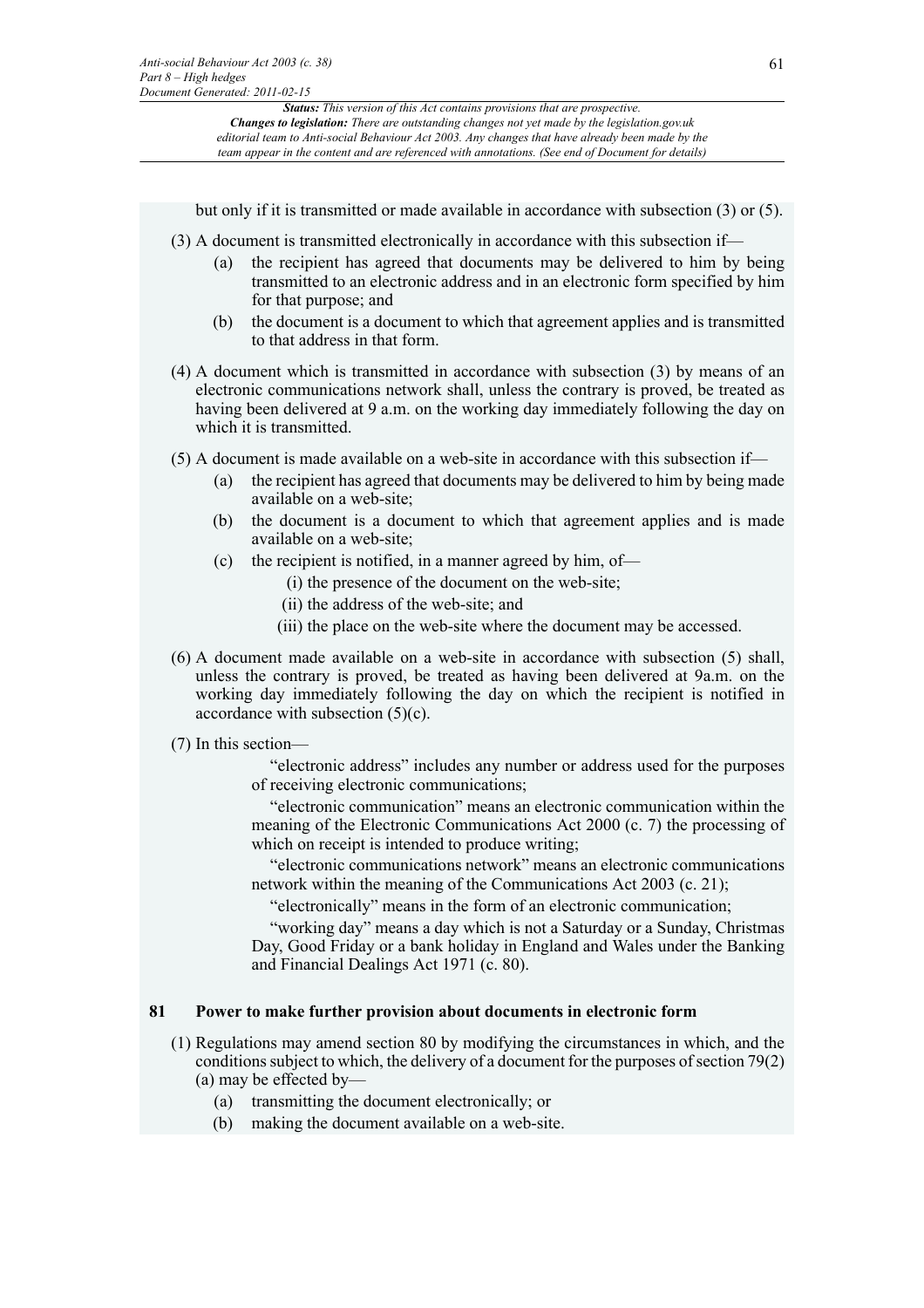- (2) Regulations may also amend section 80 by modifying the day on which and the time at which documents which are transmitted electronically or made available on a web-site in accordance with that section are to be treated as having been delivered.
- (3) Regulations under this section may make such consequential amendments of this Part as the person making the regulations considers appropriate.
- (4) The power to make such regulations shall be exercisable—
	- (a) in relation to documents relating to complaints about hedges situated in England, by the Secretary of State; and
	- (b) in relation to documents relating to complaints about hedges situated in Wales, by the National Assembly for Wales.
- (5) In this section "electronically" has the meaning given in section 80.

# **82 Interpretation**

In this Part—

"the appeal authority" has the meaning given by section  $71(7)$ ;

"complaint" shall be construed in accordance with section 65;

"complainant" has the meaning given by section 65(5);

"the compliance period" has the meaning given by section 69(6);

"domestic property" has the meaning given by section 67;

"high hedge" has the meaning given by section 66;

"local authority", in relation to England, means—

- (a) a district council;
- (b) a county council for a county in which there are no districts;
- (c) a London borough council; or
- (d) the Common Council of the City of London;

and, in relation to Wales, means a county council or a county borough council;

"the neighbouring land" has the meaning given by section 65(5);

"occupier", in relation to any land, means a person entitled to possession of the land by virtue of an estate or interest in it;

"the operative date" shall be construed in accordance with sections  $69(5)$ and 73(5) and (6);

"owner", in relation to any land, means a person (other than a mortgagee not in possession) who, whether in his own right or as trustee for any person—

(a) is entitled to receive the rack rent of the land, or

(b) where the land is not let at a rack rent, would be so entitled if it were so let; "preventative action" has the meaning given by section 69(9);

"the relevant authority" has the meaning given by section  $65(5)$ ;

"remedial notice" shall be construed in accordance with section 69(1);

"remedial action" has the meaning given by section 69(9).

# **83 Power to amend sections 65 and 66**

(1) Regulations may do one or both of the following—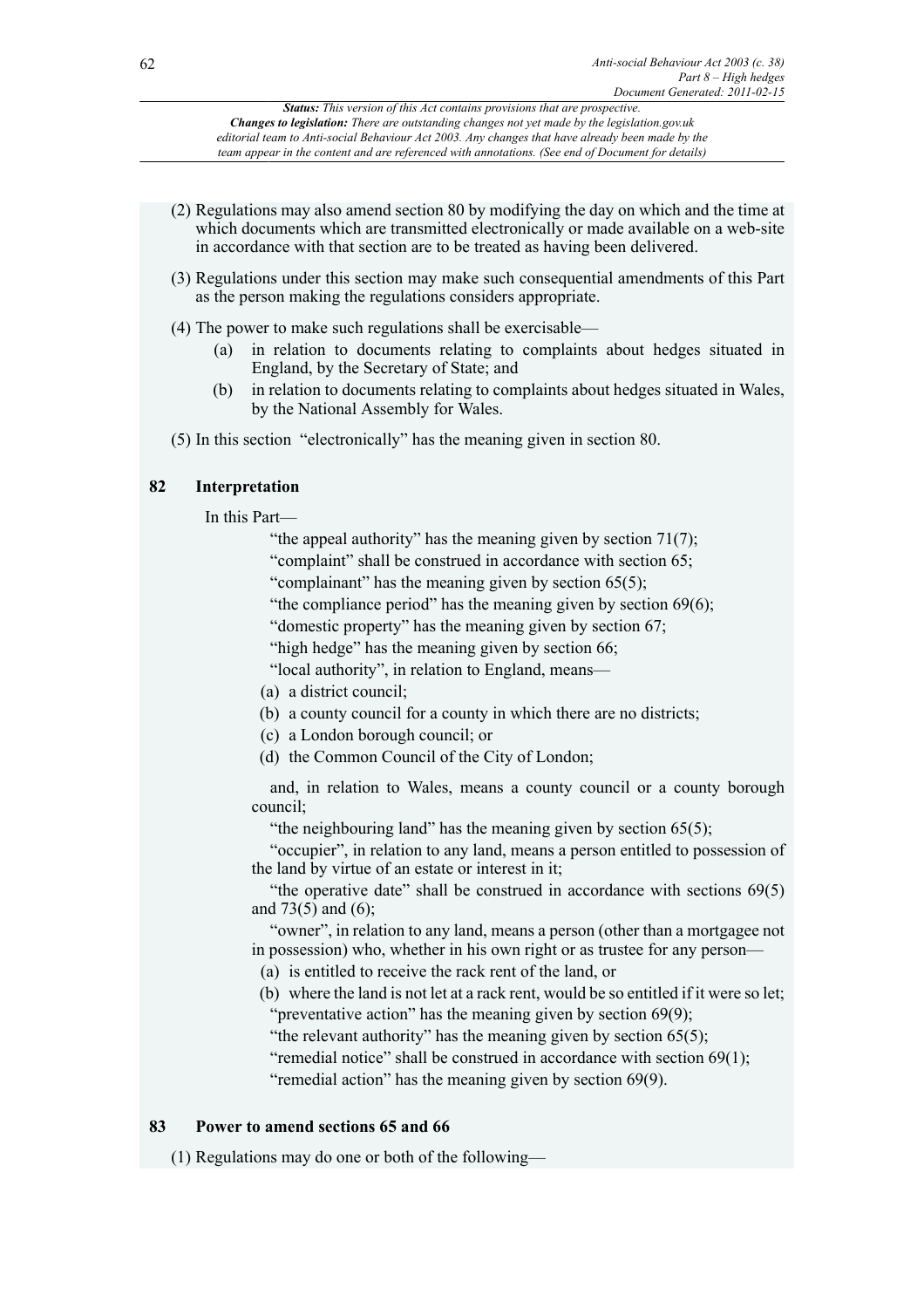- (a) amend section 65 for the purpose of extending the scope of complaints relating to high hedges to which this Part applies; and
- (b) amend section 66 (definition of "high hedge").

(2) The power to make such regulations shall be exercisable—

- (a) in relation to complaints about hedges situated in England, by the Secretary of State; and
- (b) in relation to complaints about hedges situated in Wales, by the National Assembly for Wales.
- (3) Regulations under this section may make such consequential amendments of this Part as the person making the regulations considers appropriate.

# **84 Crown application**

- (1) This Part and any provision made under it bind the Crown.
- (2) This section does not impose criminal liability on the Crown.
- (3) Subsection (2) does not affect the criminal liability of persons in the service of the Crown.

# PROSPECTIVE

# **PART 9**

### MISCELLANEOUS POWERS

### **85 Anti-social behaviour orders**

- (1) The Crime and Disorder Act 1998 (c. 37) is amended as follows.
- (2) In section  $1(1A)$  (authorities who may apply for anti-social behaviour orders)—
	- (a) after paragraph (a) there is inserted—

"(aa) in relation to England, a county council;";

- (b) after paragraph (c) "or" is omitted;
- (c) after paragraph (d) there is inserted "or
	- (e) a housing action trust established by order in pursuance of section 62 of the Housing Act 1988."
- (3) In section 1(1B) (persons requiring protection from anti-social acts)—
	- (a) after paragraph (a) there is inserted—
		- "(aa) in relation to a relevant authority falling within paragraph (aa) of subsection (1A), persons within the county of the county council;";
	- (b) in paragraph (d) after "paragraph (d)" there is inserted " or (e)".
- (4) In section 1 after subsection (10) (penalty for breach of anti-social behaviour order) there are inserted the following subsections—

"(10A) The following may bring proceedings for an offence under subsection  $(10)$ —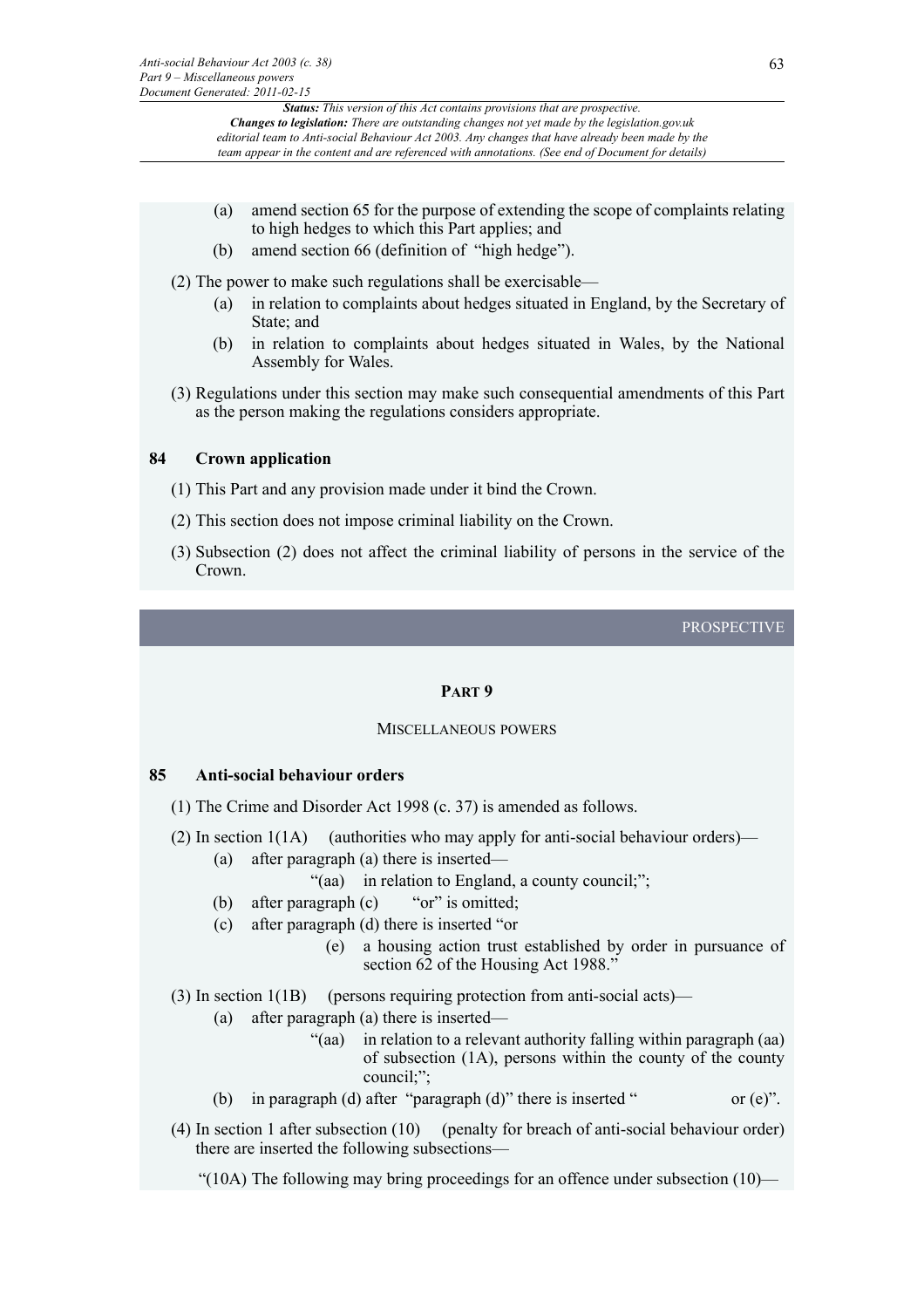- (a) a council which is a relevant authority;
- (b) the council for the local government area in which a person in respect of whom an anti-social behaviour order has been made resides or appears to reside.
- (10B) If proceedings for an offence under subsection (10) are brought in a youth court section 47(2) of the Children and Young Persons Act 1933 (c. 12) has effect as if the persons entitled to be present at a sitting for the purposes of those proceedings include one person authorised to be present by a relevant authority."
- (5) In section 1B (anti-social behaviour orders in county court proceedings) after subsection (3) there are inserted the following subsections—
	- "(3A) Subsection (3B) applies if a relevant authority is a party to the principal proceedings and considers—
		- (a) that a person who is not a party to the proceedings has acted in an antisocial manner, and
		- (b) that the person's anti-social acts are material in relation to the principal proceedings.
	- (3B) The relevant authority may—
		- (a) make an application for the person mentioned in subsection  $(3A)(a)$ to be joined to the principal proceedings to enable an order under subsection (4) to be made in relation to that person;
		- (b) if that person is so joined, apply for an order under subsection (4).
	- (3C) But a person must not be joined to proceedings in pursuance of subsection (3B) unless his anti-social acts are material in relation to the principal proceedings."
- (6) In section 1B(5) for "party to the principal proceedings" there is substituted " person".
- (7) In section 1E (consultation requirements) after subsection (4) there is inserted—
	- $(5)$  Subsection (4)(a) does not apply if the relevant authority is a county council for a county in which there are no districts."
- (8) In section 9 (which makes supplemental provision about parenting orders) after subsection (1A) there is inserted the following subsection—
	- "(1B) If an anti-social behaviour order is made in respect of a person under the age of 16 the court which makes the order—
		- (a) must make a parenting order if it is satisfied that the relevant condition is fulfilled;
		- (b) if it is not so satisfied, must state in open court that it is not and why it is not."
- (9) An order under section 93 below made in relation to subsection (5) above may make provision for that subsection to come into force—
	- (a) for such period as is specified in the order;
	- (b) on different days in respect of persons of different ages.
- (10) Subsection (9) does not affect section 94(2) below.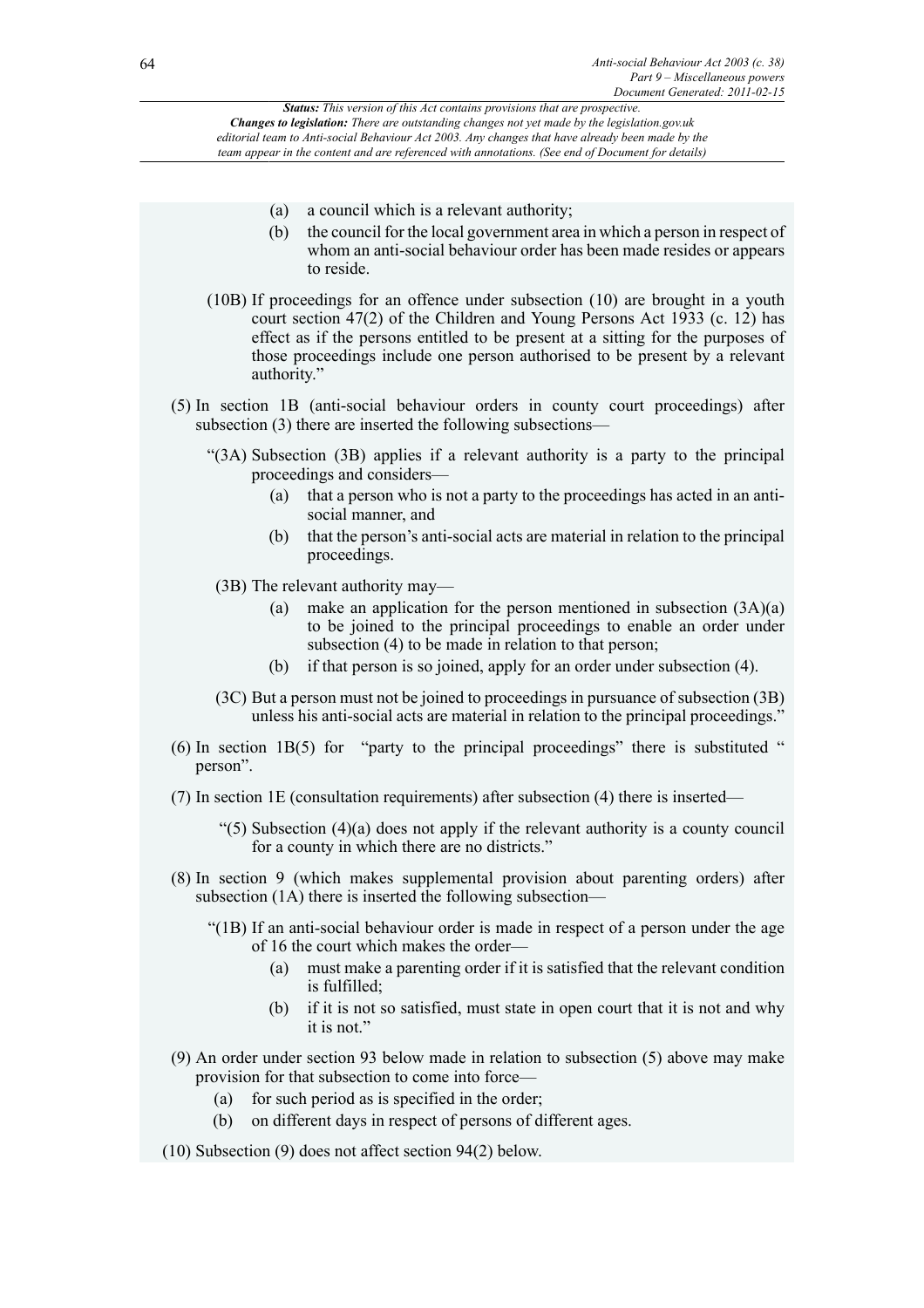- (11) The making of an order as mentioned in subsection (9)(a) does not prevent the making of a further order under section 93 below—
	- (a) whether for the same or a different purpose, or
	- (b) in relation to the same area.

# **86 Certain orders made on conviction of offences**

- (1) In section 1C of the Crime and Disorder Act 1998 (c. 37) (orders on conviction of an offence to prevent anti-social acts) in subsection (3) for the words from "whether or not" to the end there is substituted "—
	- (a) if the prosecutor asks it to do so, or
	- (b) if the court thinks it is appropriate to do so."
- (2) After subsection (3) of that section there are inserted the following subsections—
	- "(3A) For the purpose of deciding whether to make an order under this section the court may consider evidence led by the prosecution and the defence.
	- (3B) It is immaterial whether evidence led in pursuance of subsection (3A) would have been admissible in the proceedings in which the offender was convicted."
- (3) After subsection (9) of that section there are inserted the following subsections—
	- "(9A) The council for the local government area in which a person in respect of whom an anti-social behaviour order has been made resides or appears to reside may bring proceedings under section  $1(10)$  (as applied by subsection (9) above) for breach of an order under subsection (2) above.
	- (9B) Subsection (9C) applies in relation to proceedings in which an order under subsection (2) is made against a child or young person who is convicted of an offence.
	- (9C) In so far as the proceedings relate to the making of the order—
		- (a) section 49 of the Children and Young Persons Act 1933 (c. 12) (restrictions on reports of proceedings in which children and young persons are concerned) does not apply in respect of the child or young person against whom the order is made;
		- (b) section 39 of that Act (power to prohibit publication of certain matter) does so apply."
- (4) In subsection (10) of that section before the entry relating to "the commencement date" there is inserted—

""child" and "young person" have the same meaning as in the Children and Young Persons Act 1933 (c. 12);".

- (5) In section 14A of the Football Spectators Act 1989 (c. 37) after subsection (3) there are inserted the following subsections—
	- "(3A) For the purpose of deciding whether to make an order under this section the court may consider evidence led by the prosecution and the defence.
	- (3B) It is immaterial whether evidence led in pursuance of subsection (3A) would have been admissible in the proceedings in which the offender was convicted."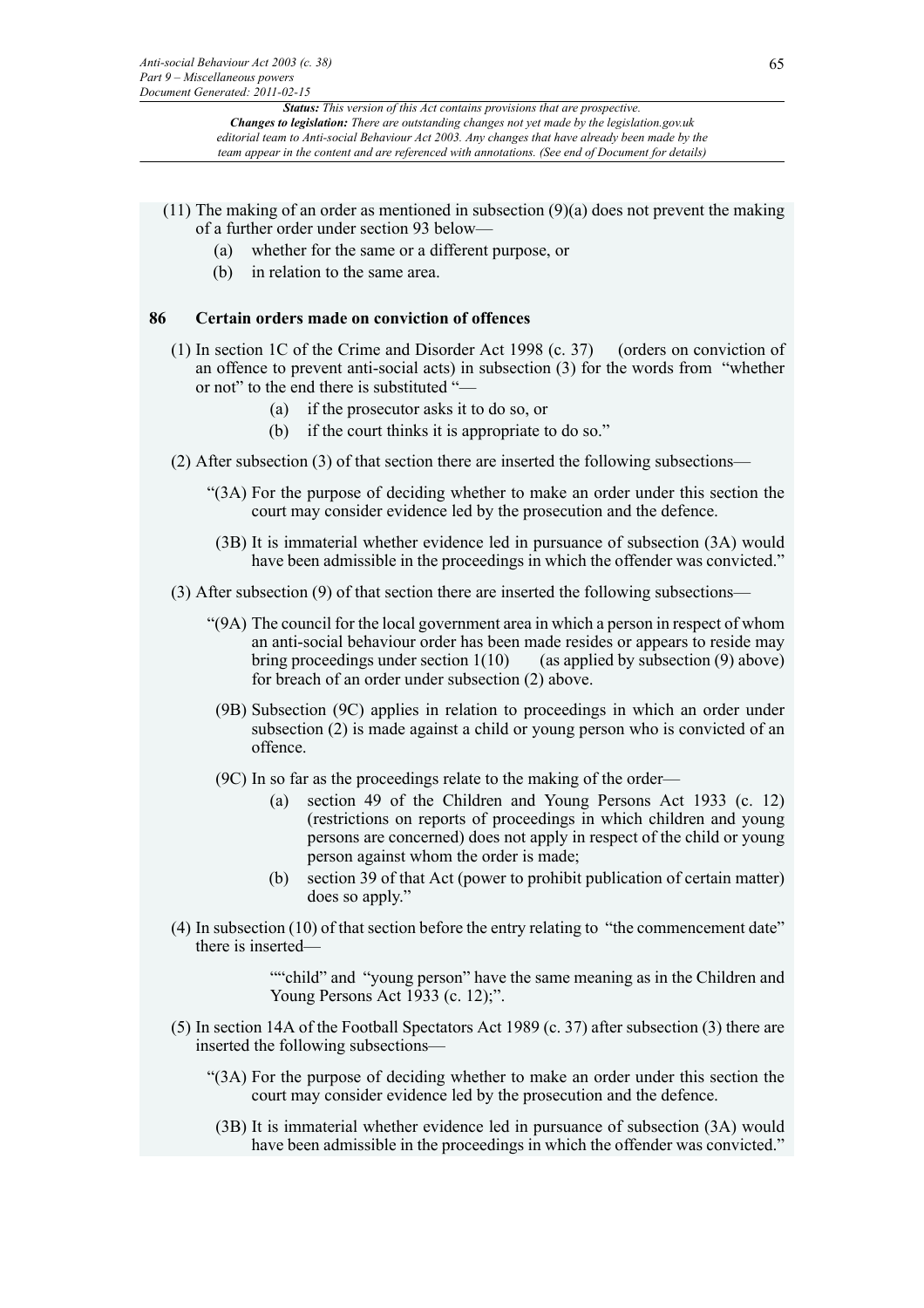- (6) In section 3(2) of the Prosecution of Offences Act 1985 (c. 23) (functions of the Director of Public Prosecutions) after paragraph (f) the word "and" is omitted and there is inserted the following paragraph—
	- "(fa) to have the conduct of applications for orders under section 1C of the Crime and Disorder Act 1998 (orders made on conviction of certain offences) and section 14A of the Football Spectators Act 1989 (banning orders made on conviction of certain offences);".

# **87 Penalty notices for disorderly behaviour by young persons**

- (1) The Criminal Justice and Police Act 2001 (c. 16) is amended as follows.
- (2) In section 2(1) (penalty notices for disorderly behaviour by persons aged 18 or over) for " $18$ " substitute "  $16$ ".
- (3) After section 2(5) insert—

"(6) The Secretary of State may by order—

- (a) amend subsection (1) by substituting for the age for the time being specified in that subsection a different age which is not lower than 10, and
- (b) if that different age is lower than 16, make provision as follows—
	- (i) where a person whose age is lower than 16 is given a penalty notice, for a parent or guardian of that person to be notified of the giving of the notice, and
	- (ii) for that parent or guardian to be liable to pay the penalty under the notice.
- (7) The provision which may be made by virtue of subsection (6)(b) includes provision amending, or applying (with or without modifications), this Chapter or any other enactment (whenever passed or made).
- (8) The power conferred by subsection (6) is exercisable by statutory instrument.
- (9) No order shall be made under subsection (6) unless a draft of the order has been laid before and approved by a resolution of each House of Parliament."
- (4) After section  $3(1)$  (amount of penalty) insert—
	- "(1A) The Secretary of State may specify different amounts for persons of different ages."

# **88 Curfew orders and supervision orders**

Schedule 2 (which relates to curfew orders and supervision orders under the Powers of Criminal Courts (Sentencing) Act 2000 (c. 6)) shall have effect.

# **89 Extension of powers of community support officers etc.**

(1) The Police Reform Act 2002 (c. 30) is amended as follows.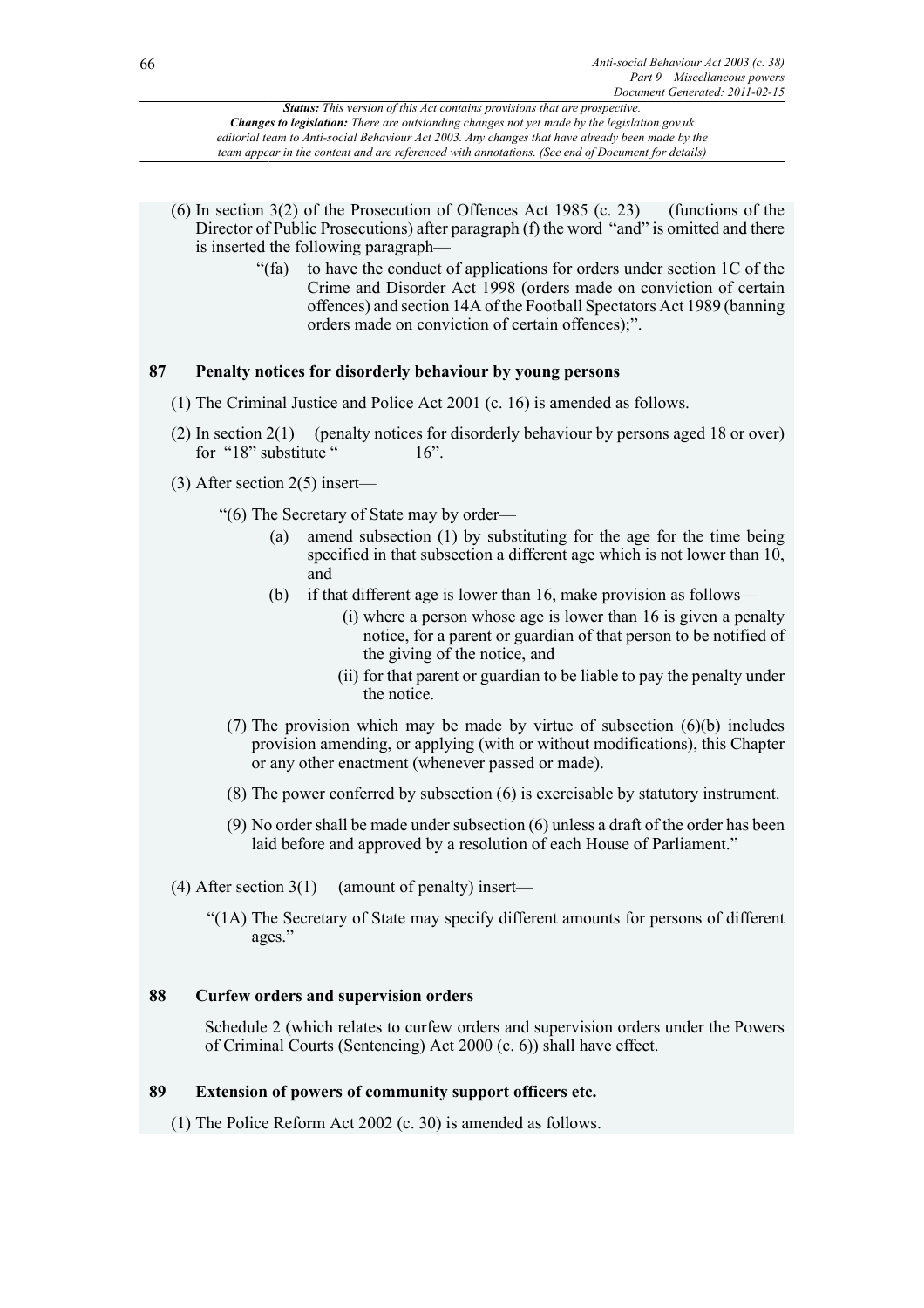- (2) In section 105 (powers of Secretary of State to make orders and regulations) in subsection  $(3)(b)$  after "99(6)" insert " or paragraph 15A(2) of Schedule 4 or paragraph 9A(2) of Schedule 5".
- (3) In Part 1 of Schedule 4 (powers exercisable by community support officers) after paragraph 11 insert—
	- 11A (1) Subject to sub-paragraph (2), where a designation applies this paragraph to any person, that person shall, within the relevant police area, have the power of a constable in uniform under section 163(2) of the Road Traffic Act 1988 to stop a cycle.
		- (2) The power mentioned in sub-paragraph (1) may only be exercised by that person in relation to a person who he has reason to believe has committed an offence under section 72 of the Highway Act 1835 (riding on a footway) by cycling."
- (4) In Part 1 of that Schedule, after paragraph 15 insert—
	- 15A (1) The Secretary of State may by order provide that paragraph  $1(2)(a)$  is to have effect as if the reference to the powers there mentioned did not include those powers so far as they relate to an offence under any provision for the time being mentioned in the first column of the Table in section 1(1) of the Criminal Justice and Police Act 2001 which is specified in the order.
		- (2) The Secretary of State shall not make an order containing (with or without any other provision) any provision authorised by this paragraph unless a draft of that order has been laid before Parliament and approved by a resolution of each House."
- (5) In paragraph 1(2) of Schedule 5 (powers of accredited persons to issue fixed penalty notices) after paragraph (a) insert—
	- "(aa) the powers of a constable in uniform to give a penalty notice under Chapter 1 of Part 1 of the Criminal Justice and Police Act 2001 (fixed penalty notices in respect of offences of disorder) except in respect of an offence under section 12 of the Licensing Act 1872 or section 91 of the Criminal Justice Act 1967;".
- (6) After paragraph 8 of that Schedule insert—
	- 8A (1) Subject to sub-paragraph (2), a person whose accreditation specifies that this paragraph applies to him shall, within the relevant police area, have the power of a constable in uniform under section 163(2) of the Road Traffic Act 1988 to stop a cycle.
		- (2) The power mentioned in sub-paragraph (1) may only be exercised by that person in relation to a person who he has reason to believe has committed an offence under section 72 of the Highway Act 1835 (riding on a footway) by cycling."

(7) After paragraph 9 of that Schedule insert—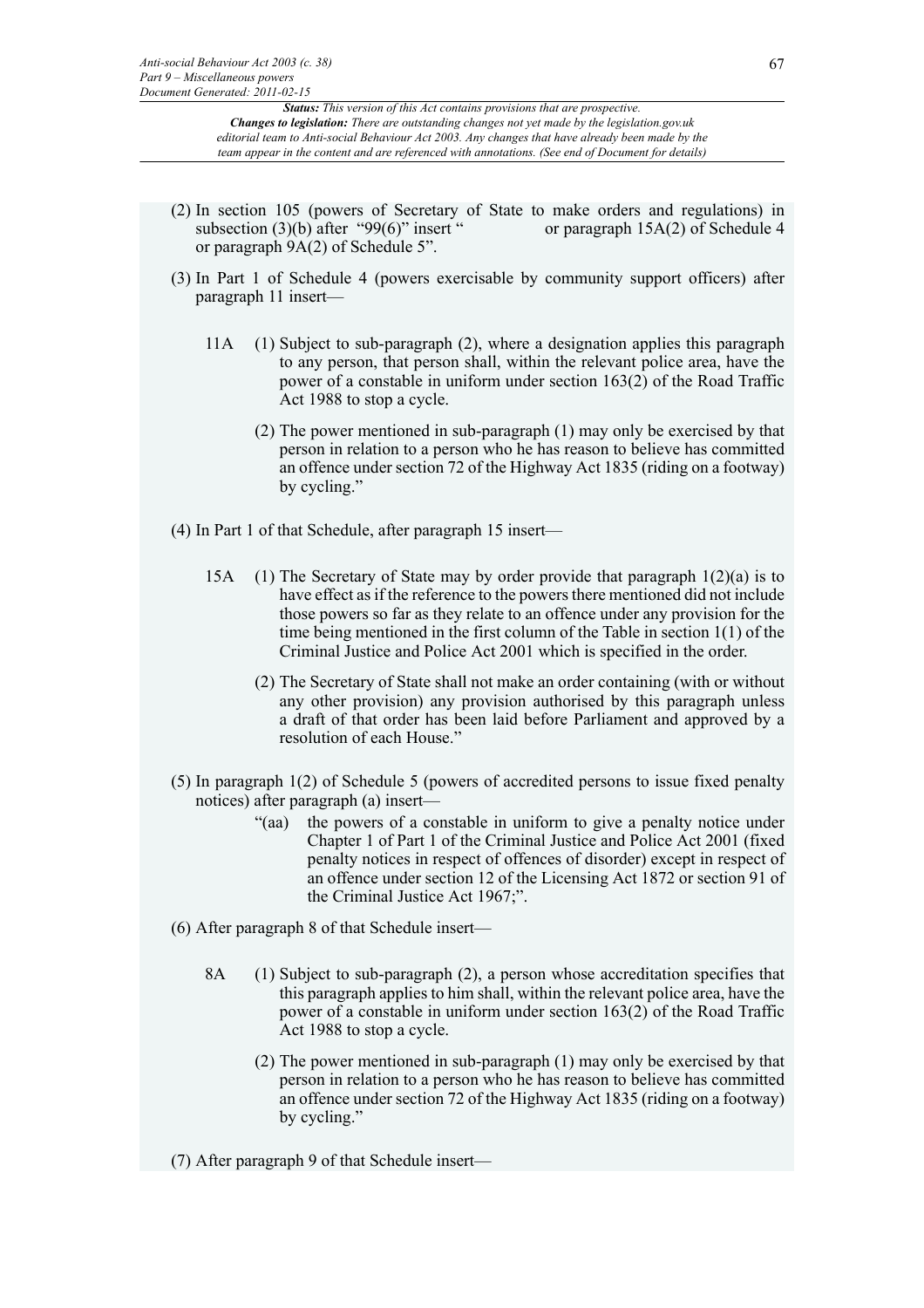- 9A (1) The Secretary of State may by order provide that paragraph 1(2)(aa) is to have effect as if the reference to the powers there mentioned did not include those powers so far as they relate to an offence under any provision for the time being mentioned in the first column of the Table in section 1(1) of the Criminal Justice and Police Act 2001 which is specified in the order.
	- (2) The Secretary of State shall not make an order containing (with or without any other provision) any provision authorised by this paragraph unless a draft of that order has been laid before Parliament and approved by a resolution of each House."

# **90 Report by local authority in certain cases where person remanded on bail**

After section 23A of the Children and Young Persons Act 1969 (c. 54) there is inserted —

# "**23B Report by local authority in certain cases where person remanded on bail**

- (1) Subsection (2) below applies where a court remands a person aged 10 or 11 on bail and either-
	- (a) the person is charged with or has been convicted of a serious offence, or
	- (b) in the opinion of the court the person is a persistent offender.
- (2) The court may order a local authority to make an oral or written report specifying where the person is likely to be placed or maintained if he is further remanded to local authority accommodation.
- (3) An order under subsection (2) above must designate the local authority which is to make the report; and that authority must be the local authority which the court would have designated under section 23(2) of this Act if the person had been remanded to local authority accommodation.
- (4) An order under subsection (2) above must specify the period within which the local authority must comply with the order.
- (5) The maximum period that may be so specified is seven working days.
- (6) If the Secretary of State by order so provides, subsection (2) above also applies where—
	- (a) a court remands on bail any person who has attained the age of 12 and is under the age of 17,
	- (b) the requirement in section 23AA(3) of this Act is fulfilled, and
	- (c) in a case where he is remanded after conviction, the court is satisfied that the behaviour which constituted the offence was due, to a significant extent, to the circumstances in which the offender was living.
- (7) In this section—

"serious offence" means an offence punishable in the case of an adult with imprisonment for a term of two years or more.

"working day" means any day other than—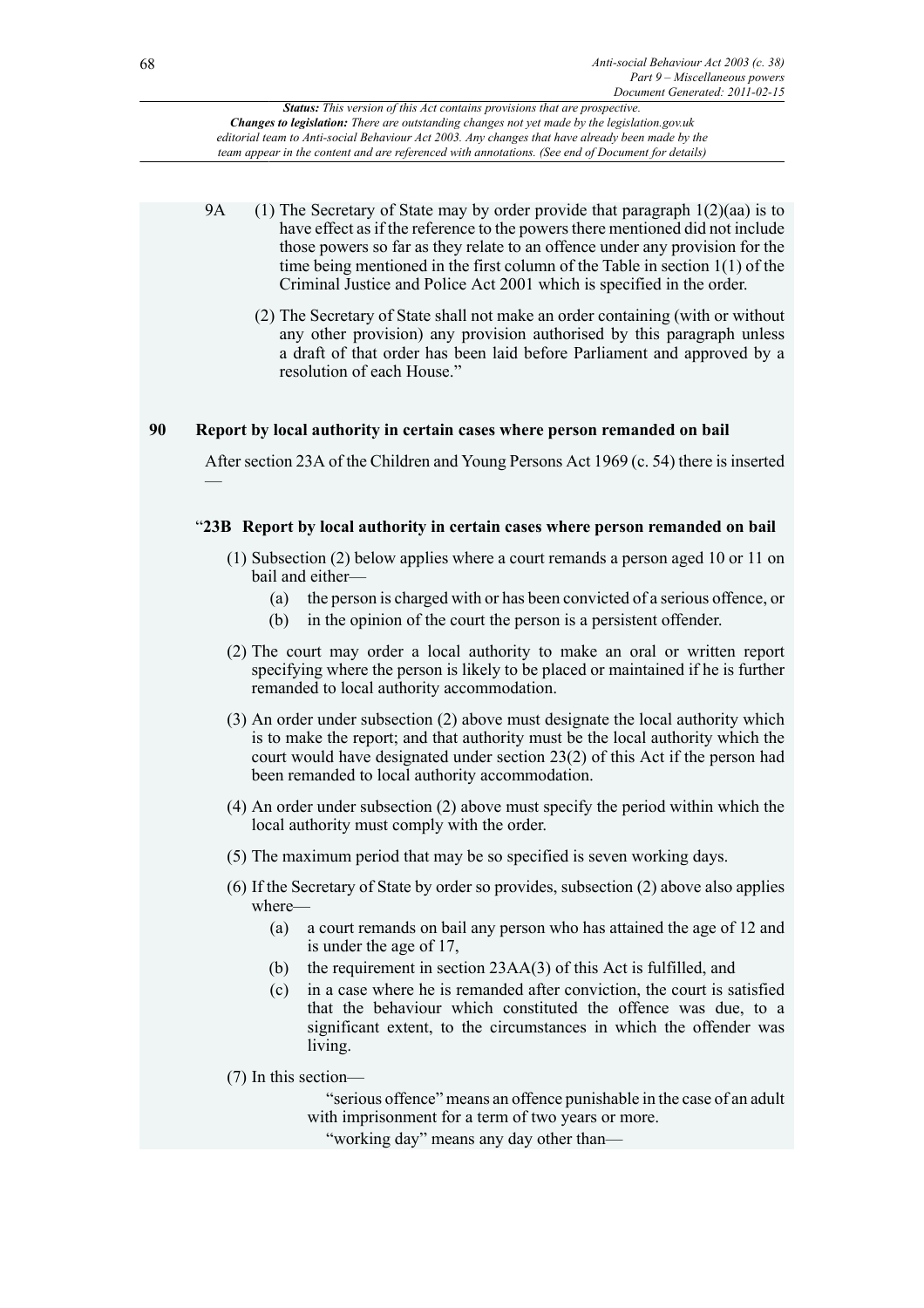- (a) a Saturday or a Sunday,
- (b) Christmas day or Good Friday, or
- (c) a bank holiday in England and Wales under the Banking and Financial Dealings Act 1971.".

# **91 Proceedings under section 222 of the Local Government Act 1972: power of arrest attached to injunction**

- (1) This section applies to proceedings in which a local authority is a party by virtue of section 222 of the Local Government Act 1972 (c. 70) (power of local authority to bring, defend or appear in proceedings for the promotion or protection of the interests of inhabitants of their area).
- (2) If the court grants an injunction which prohibits conduct which is capable of causing nuisance or annoyance to a person it may, if subsection (3) below applies, attach a power of arrest to any provision of the injunction.
- (3) This subsection applies if the local authority applies to the court to attach the power of arrest and the court thinks that either—
	- (a) the conduct mentioned in subsection (2) consists of or includes the use or threatened use of violence, or
	- (b) there is a significant risk of harm to the person mentioned in that subsection.
- (4) Harm includes serious ill-treatment or abuse (whether physical or not).
- (5) Local authority has the same meaning as in section 222 of the Local Government Act 1972.

# **PART 10**

# **GENERAL**

PROSPECTIVE

### **92 Repeals**

Schedule 3 contains repeals.

# **93 Commencement**

- (1) Except as provided in subsections (2) and (3), the preceding provisions of this Act (other than subsections (9) to (11) of section 85) come into force in accordance with provision made by the Secretary of State by order.
- (2) Part 2 and sections 19 to 22, 24, 40 to 45, 47 to 52, 55, 56 and 91—
	- (a) so far as relating to England, come into force in accordance with provision made by the Secretary of State by order;
	- (b) so far as relating to Wales, come into force in accordance with provision made by the National Assembly for Wales by order.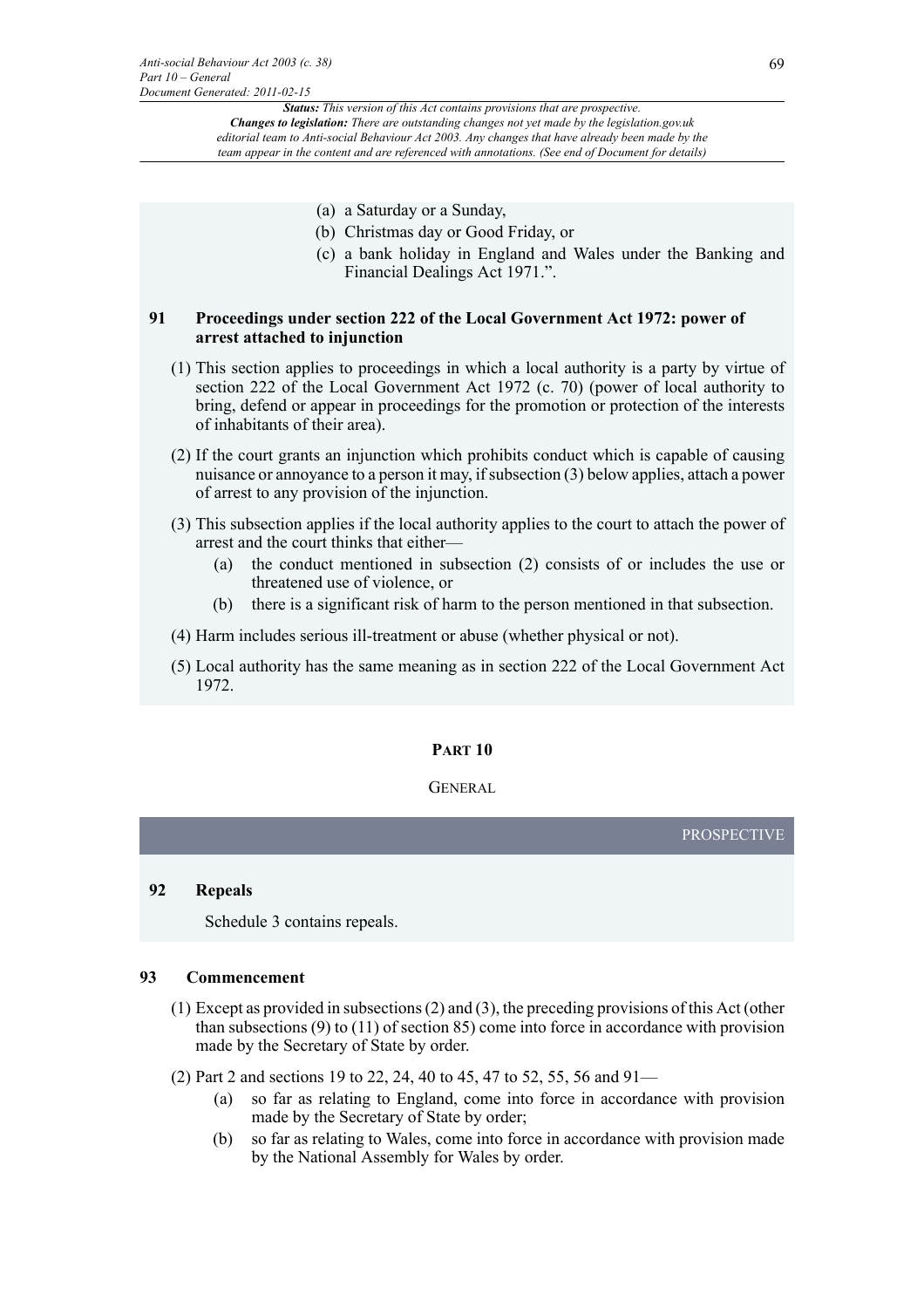(3) Part 8 comes into force—

- (a) in relation to complaints about hedges situated in England, in accordance with provision made by the Secretary of State by order;
- (b) in relation to complaints about hedges situated in Wales, in accordance with provision made by the National Assembly for Wales by order.

# **94 Orders and regulations**

(1) References in this section to subordinate legislation are to—

- (a) an order of the Secretary of State or the National Assembly for Wales under this Act;
- (b) regulations under this Act.
- (2) Subordinate legislation—
	- (a) may make different provision for different purposes, different cases and different areas;
	- (b) may include incidental, supplemental, consequential, saving or transitional provisions (including provisions applying, with or without modification, provision contained in an enactment).
- (3) A power to make subordinate legislation is exercisable by statutory instrument.
- (4) A statutory instrument is subject to annulment in pursuance of a resolution of either House of Parliament if it contains subordinate legislation made by the Secretary of State other than—
	- (a) regulations under section 81 or 83; or
	- (b) an order under section 93.
- (5) No regulations shall be made by the Secretary of State under section 81 or 83 (whether alone or with other provisions) unless a draft of the statutory instrument containing the regulations has been laid before, and approved by a resolution of, each House of Parliament.

# **95 Money**

There shall be paid out of money provided by Parliament any increase attributable to this Act in the sums payable out of money so provided under any other enactment.

# **96 Extent**

- (1) Parts 1 to 4 and 6 to 9 extend to England and Wales only.
- (2) Part 5 and this Part do not extend to Northern Ireland.

# **97 Short title**

This Act may be cited as the Anti-social Behaviour Act 2003.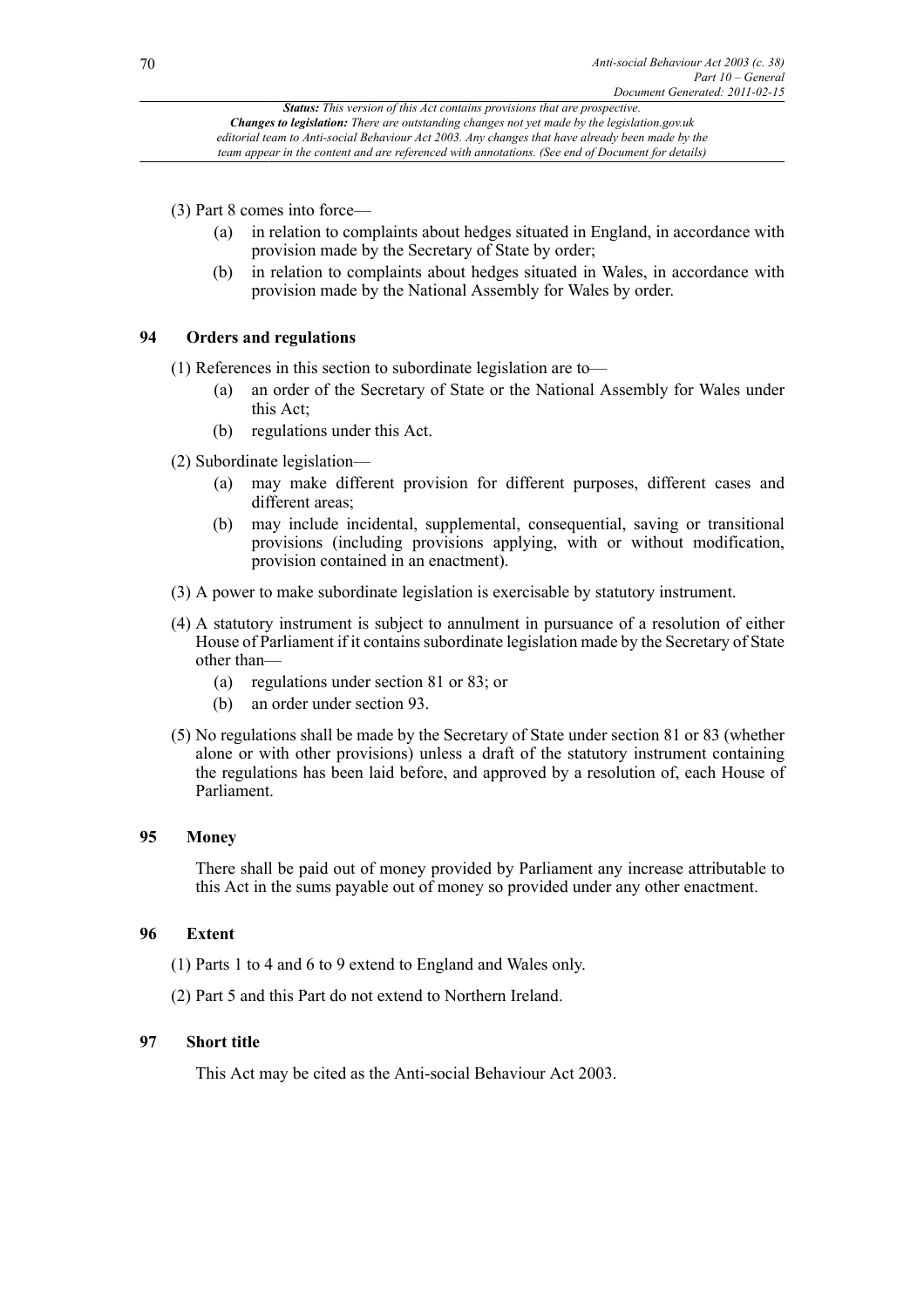# **SCHEDULES**

# SCHEDULE 1 Section 14

### DEMOTED TENANCIES

**1** In the Housing Act 1996 (c. 52) after section 143 the following sections are inserted as Chapter 1A of Part 5—

"General provisions

*Demoted tenancies*

# **143A Demoted tenancies**

- (1) This section applies to a periodic tenancy of a dwelling-house if each of the following conditions is satisfied.
- (2) The first condition is that the landlord is either a local housing authority or a housing action trust.
- (3) The second condition is that the tenant condition in section 81 of the Housing Act 1985 is satisfied.
- (4) The third condition is that the tenancy is created by virtue of a demotion order under section 82A of that Act.
- (5) In this Chapter—
	- (a) a tenancy to which this section applies is referred to as a demoted tenancy;
	- (b) references to demoted tenants must be construed accordingly.

*Duration of demoted tenancy*

### **143B Duration of demoted tenancy**

- (1) A demoted tenancy becomes a secure tenancy at the end of the period of one year (the demotion period) starting with the day the demotion order takes effect; but this is subject to subsections (2) to (5).
- (2) A tenancy ceases to be a demoted tenancy if any of the following paragraphs applies—
	- (a) either of the first or second conditions in section 143A ceases to be satisfied;
	- (b) the demotion order is quashed;
	- (c) the tenant dies and no one is entitled to succeed to the tenancy.
- (3) If at any time before the end of the demotion period the landlord serves a notice of proceedings for possession of the dwelling-house subsection (4) applies.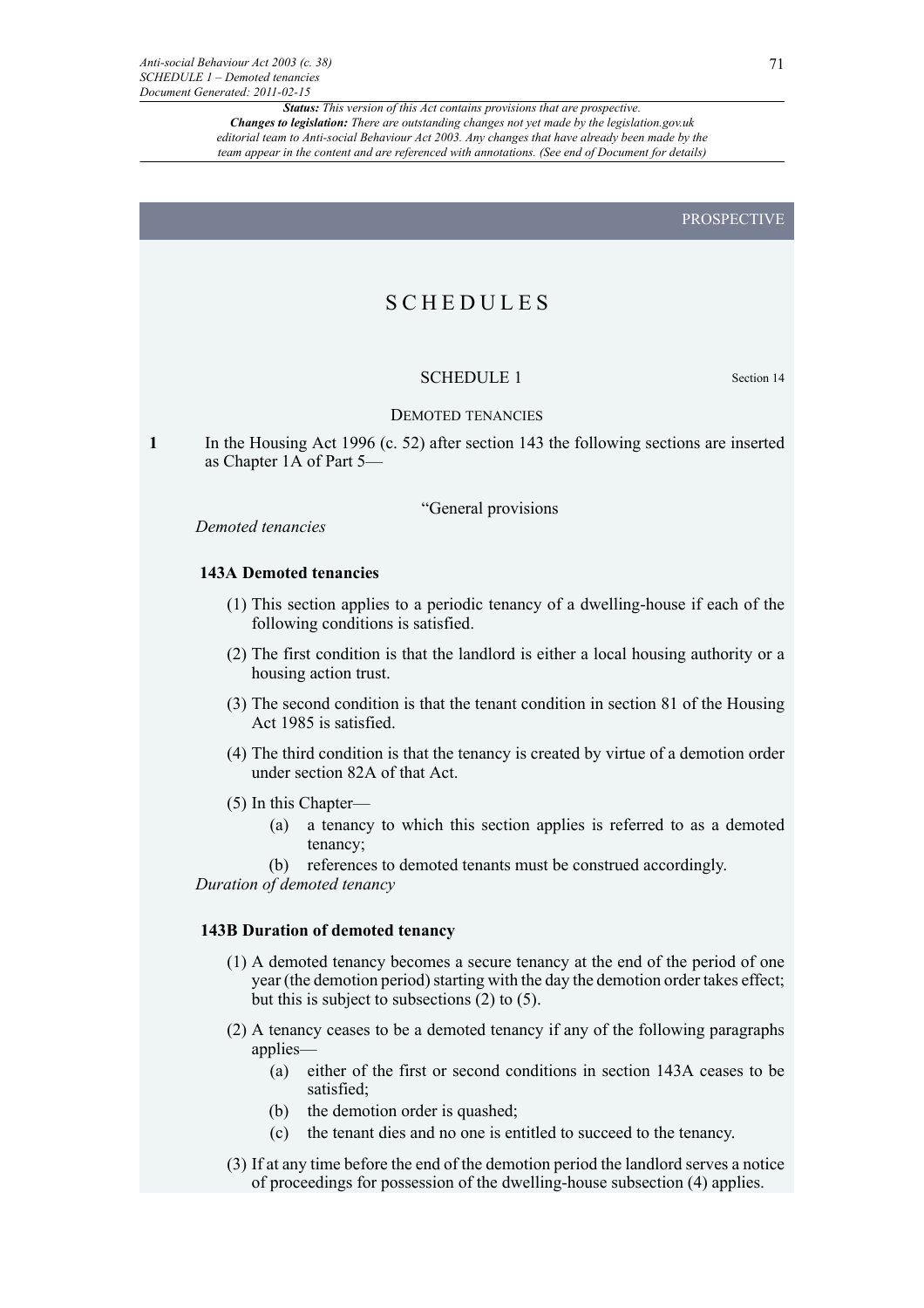- (4) The tenancy continues as a demoted tenancy until the end of the demotion period or (if later) until any of the following occurs—
	- (a) the notice of proceedings is withdrawn by the landlord;
	- (b) the proceedings are determined in favour of the tenant;
	- (c) the period of 6 months beginning with the date on which the notice is served ends and no proceedings for possession have been brought.
- (5) A tenancy does not come to an end merely because it ceases to be a demoted tenancy.

*Change of landlord*

# **143C Change of landlord**

- (1) A tenancy continues to be a demoted tenancy for the duration of the demotion period if—
	- (a) at the time the demoted tenancy is created the interest of the landlord belongs to a local housing authority or a housing action trust, and
	- (b) during the demotion period the interest of the landlord transfers to another person who is a local housing authority or a housing action trust.
- (2) Subsections (3) and (4) apply if—
	- (a) at the time the demoted tenancy is created the interest of the landlord belongs to a local housing authority or a housing action trust, and
	- (b) during the demotion period the interest of the landlord transfers to a person who is not such a body.
- (3) If the new landlord is a registered social landlord or a person who does not satisfy the landlord condition the tenancy becomes an assured shorthold tenancy.
- (4) If the new landlord is not a registered social landlord and does satisfy the landlord condition the tenancy becomes a secure tenancy.
- (5) The landlord condition must be construed in accordance with section 80 of the Housing Act 1985.

# Proceedings for possession

*Proceedings for possession*

# **143D Proceedings for possession**

- (1) The landlord may only bring a demoted tenancy to an end by obtaining an order of the court for possession of the dwelling-house.
- (2) The court must make an order for possession unless it thinks that the procedure under sections 143E and 143F has not been followed.

(3) If the court makes such an order the tenancy comes to an end on the date on which the tenant is to give up possession in pursuance of the order.

*Notice of proceedings for possession*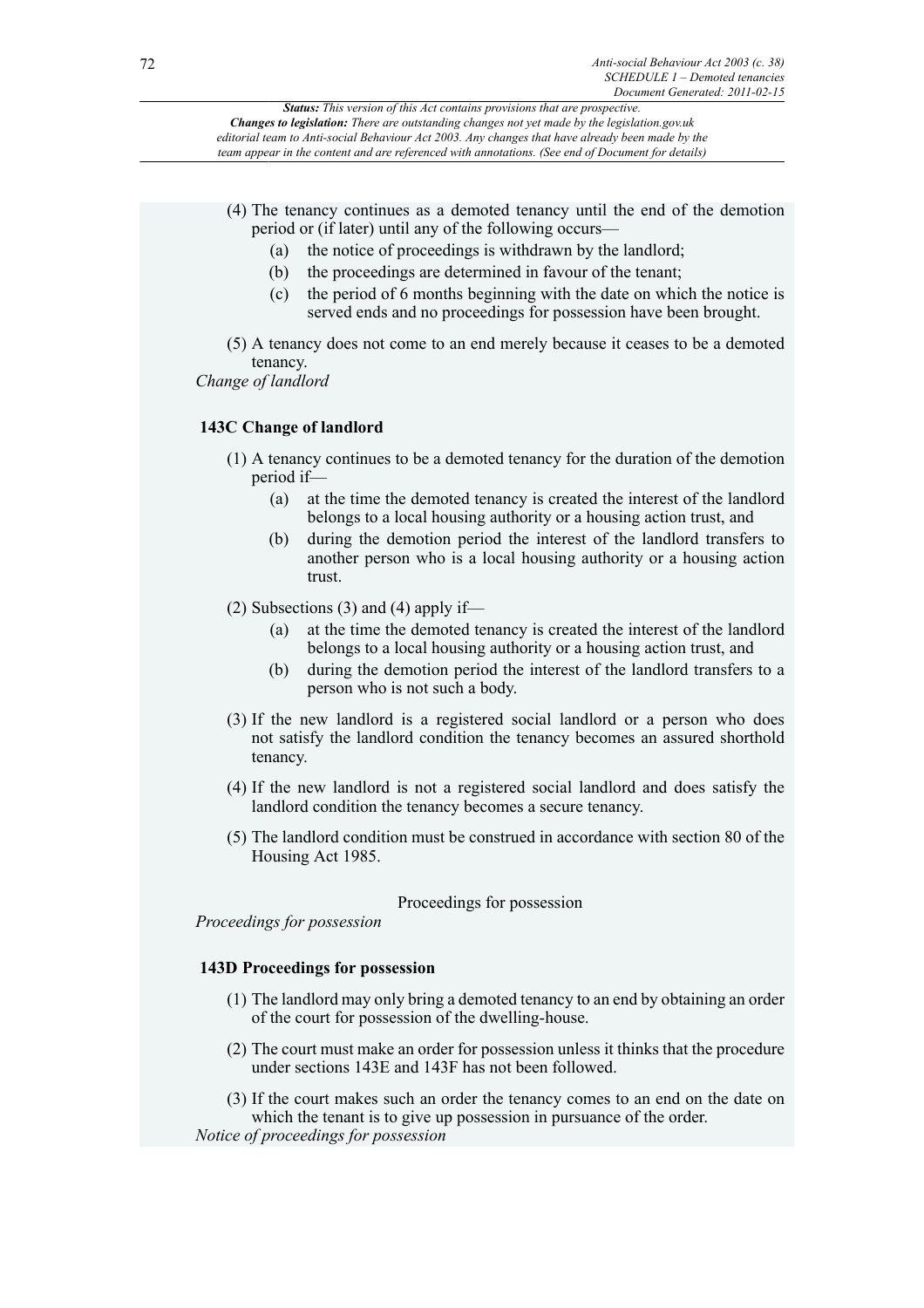#### **143E Notice of proceedings for possession**

- (1) Proceedings for possession of a dwelling-house let under a demoted tenancy must not be brought unless the landlord has served on the tenant a notice of proceedings under this section.
- (2) The notice must—
	- (a) state that the court will be asked to make an order for the possession of the dwelling-house;
	- (b) set out the reasons for the landlord's decision to apply for the order;
	- (c) specify the date after which proceedings for the possession of the dwelling-house may be begun;
	- (d) inform the tenant of his right to request a review of the landlord's decision and of the time within which the request must be made.
- (3) The date specified under subsection (2)(c) must not be earlier than the date on which the tenancy could (apart from this Chapter) be brought to an end by notice to quit given by the landlord on the same date as the notice of proceedings.
- (4) The court must not entertain proceedings begun on or before the date specified under subsection (2)(c).
- (5) The notice must also inform the tenant that if he needs help or advice—
	- (a) about the notice, or
	- (b) about what to do about the notice,

he must take the notice immediately to a Citizen's Advice Bureau, a housing aid centre, a law centre or a solicitor.

*Review of decision to seek possession*

# **143F Review of decision to seek possession**

- (1) Before the end of the period of 14 days beginning with the date of service of a notice for possession of a dwelling-house let under a demoted tenancy the tenant may request the landlord to review its decision to seek an order for possession.
- (2) If a request is made in accordance with subsection (1) the landlord must review the decision.
- (3) The Secretary of State may by regulations make provision as to the procedure to be followed in connection with a review under this section.
- (4) The regulations may include provision—
	- (a) requiring the decision on review to be made by a person of appropriate seniority who was not involved in the original decision;
	- (b) as to the circumstances in which the tenant is entitled to an oral hearing, and whether and by whom he may be represented at the hearing.
- (5) The landlord must notify the tenant—
	- (a) of the decision on the review;
	- (b) of the reasons for the decision.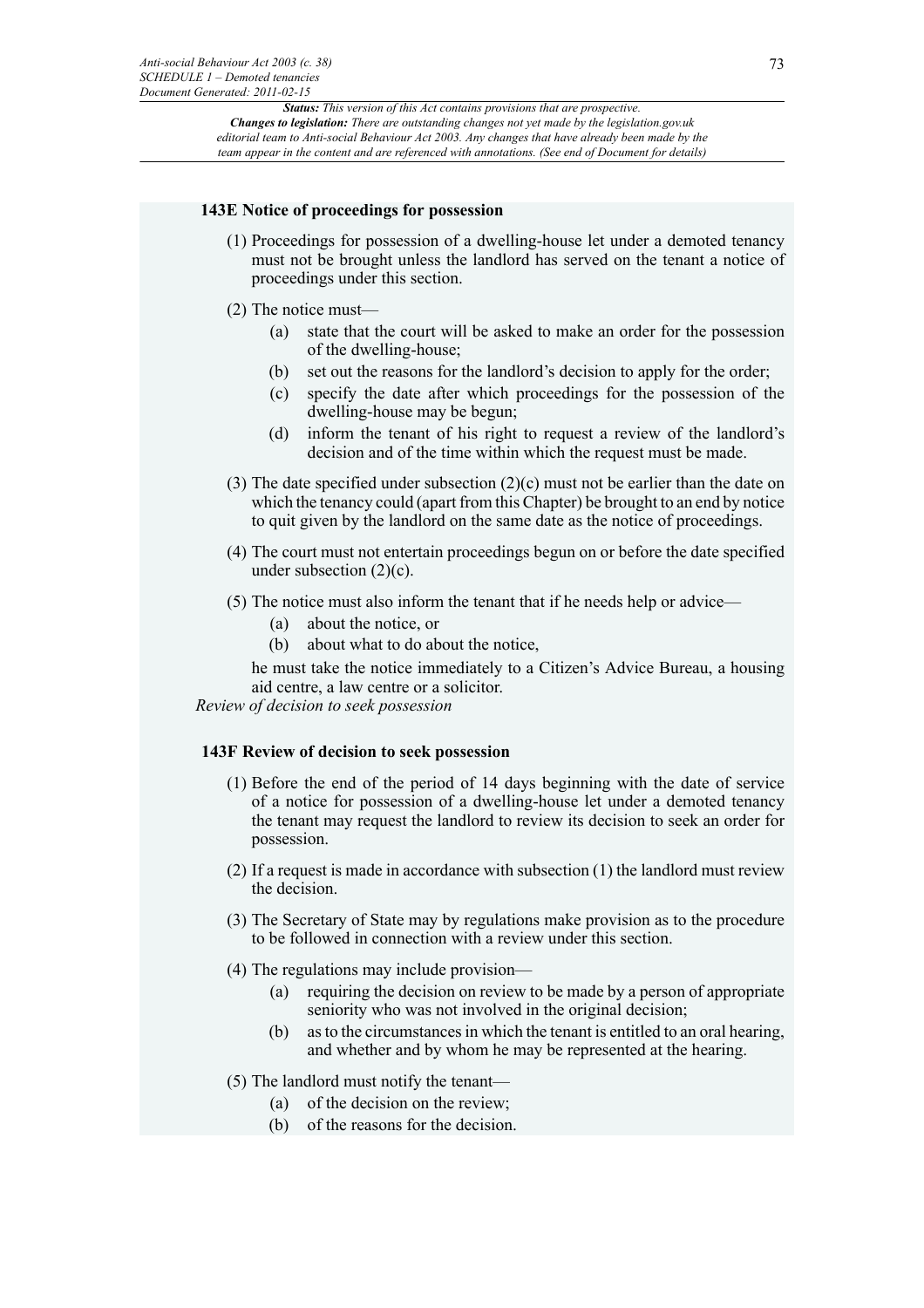(6) The review must be carried out and notice given under subsection (5) before the date specified in the notice of proceedings as the date after which proceedings for possession of the dwelling-house may be begun. *Effect of proceedings for possession*

# **143G Effect of proceedings for possession**

- (1) This section applies if the landlord has begun proceedings for the possession of a dwelling-house let under a demoted tenancy and—
	- (a) the demotion period ends, or
	- (b) any of paragraphs (a) to (c) of section 143B(2) applies (circumstances in which a tenancy ceases to be a demoted tenancy).
- (2) If any of paragraphs (a) to (c) of section 143B(2) applies the tenancy ceases to be a demoted tenancy but the landlord (or the new landlord as the case may be) may continue the proceedings.
- (3) Subsection (4) applies if in accordance with subsection (2) a tenancy ceases to be a demoted tenancy and becomes a secure tenancy.
- (4) The tenant is not entitled to exercise the right to buy unless—
	- (a) the proceedings are finally determined, and
	- (b) he is not required to give up possession of the dwelling-house.
- (5) The proceedings must be treated as finally determined if—
	- (a) they are withdrawn;
	- (b) any appeal is abandoned;
	- (c) the time for appealing expires without an appeal being brought.

Succession

*Succession to demoted tenancy*

# **143H Succession to demoted tenancy**

(1) This section applies if the tenant under a demoted tenancy dies.

- (2) If the tenant was a successor, the tenancy—
	- (a) ceases to be a demoted tenancy, but
	- (b) does not become a secure tenancy.

(3) In any other case a person is qualified to succeed the tenant if—

- (a) he occupies the dwelling-house as his only or principal home at the time of the tenant's death,
- (b) he is a member of the tenant's family, and
- (c) he has resided with the tenant throughout the period of 12 months ending with the tenant's death.
- (4) If only one person is qualified to succeed under subsection (3) the tenancy vests in him by virtue of this section.
- (5) If there is more than one such person the tenancy vests by virtue of this section in the person preferred in accordance with the following rules—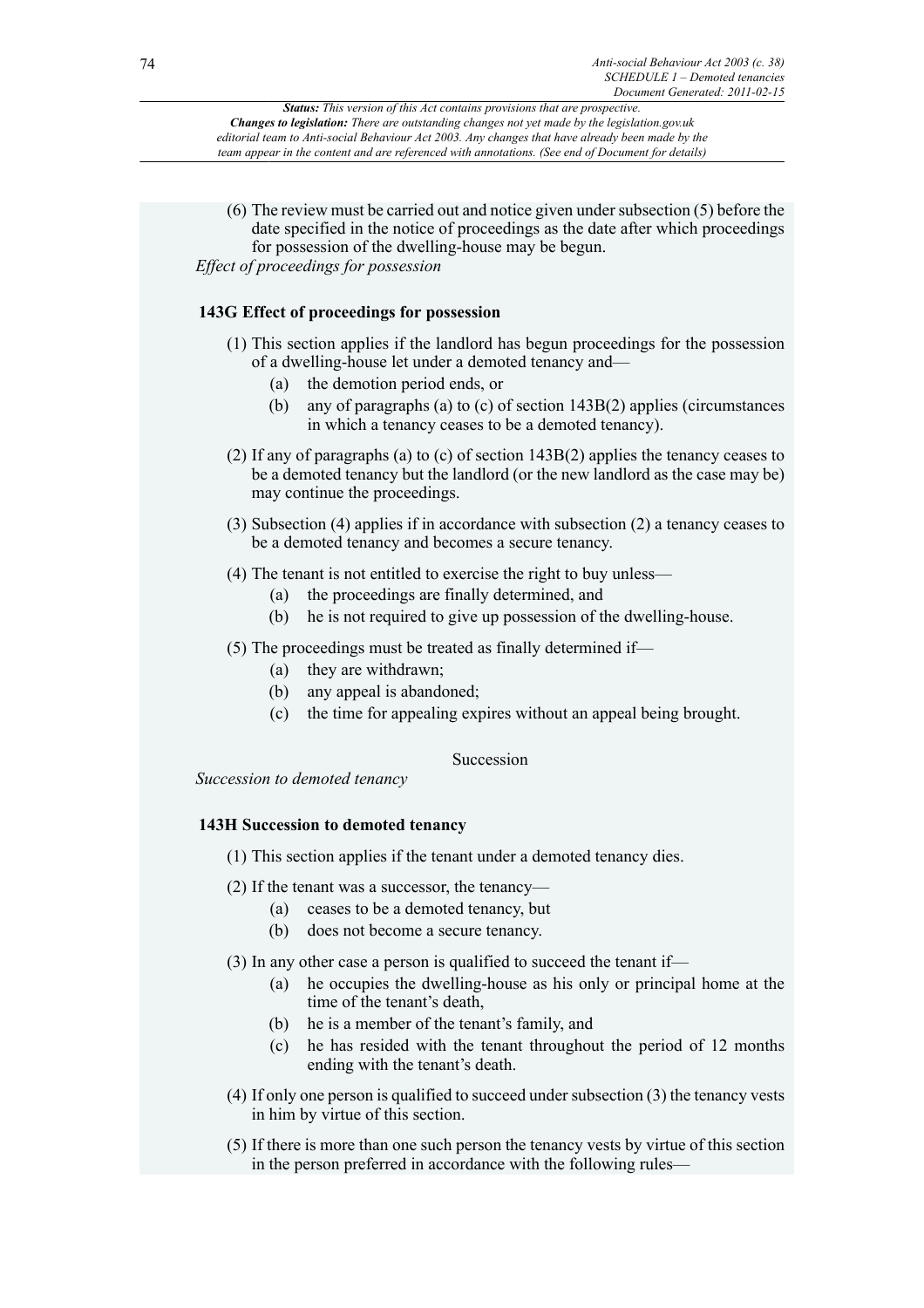- (a) the tenant's spouse or (if the tenant has no spouse) the person mentioned in section  $143P(1)(b)$  is to be preferred to another member of the tenant's family;
- (b) if there are two or more other members of the tenant's family the person preferred may be agreed between them or (if there is no such agreement) selected by the landlord.

*No successor tenant: termination*

#### **143I No successor tenant: termination**

- (1) This section applies if the demoted tenant dies and no person is qualified to succeed to the tenancy as mentioned in section 143H(3).
- (2) The tenancy ceases to be a demoted tenancy if either subsection (3) or (4) applies.
- (3) This subsection applies if the tenancy is vested or otherwise disposed of in the course of the administration of the tenant's estate unless the vesting or other disposal is in pursuance of an order under—
	- (a) section 23A or 24 of the Matrimonial Causes Act 1973 (property adjustment orders in connection with matrimonial proceedings);
	- (b) section 17(1) of the Matrimonial and Family Proceedings Act 1984 (property adjustment orders after overseas divorce, etc);
	- (c) paragraph 1 of Schedule 1 to the Children Act 1989 (orders for financial relief against parents).
- (4) This subsection applies if it is known that when the tenancy is vested or otherwise disposed of in the course of the administration of the tenant's estate it will not be in pursuance of an order mentioned in subsection (3).
- (5) A tenancy which ceases to be a demoted tenancy by virtue of this section cannot subsequently become a secure tenancy.

*Successor tenants*

# **143J Successor tenants**

- (1) This section applies for the purpose of sections 143H and 143I.
- (2) A person is a successor to a secure tenancy which is terminated by a demotion order if any of subsections (3) to (6) applies to him.
- (3) The tenancy vested in him—
	- (a) by virtue of section 89 of the Housing Act 1985 or section 133 of this Act;
	- (b) under the will or intestacy of the preceding tenant.
- (4) The tenancy arose by virtue of section 86 of the Housing Act 1985 and the original fixed term was granted—
	- (a) to another person, or
	- (b) to him jointly with another person.
- (5) He became the tenant on the tenancy being assigned to him unless—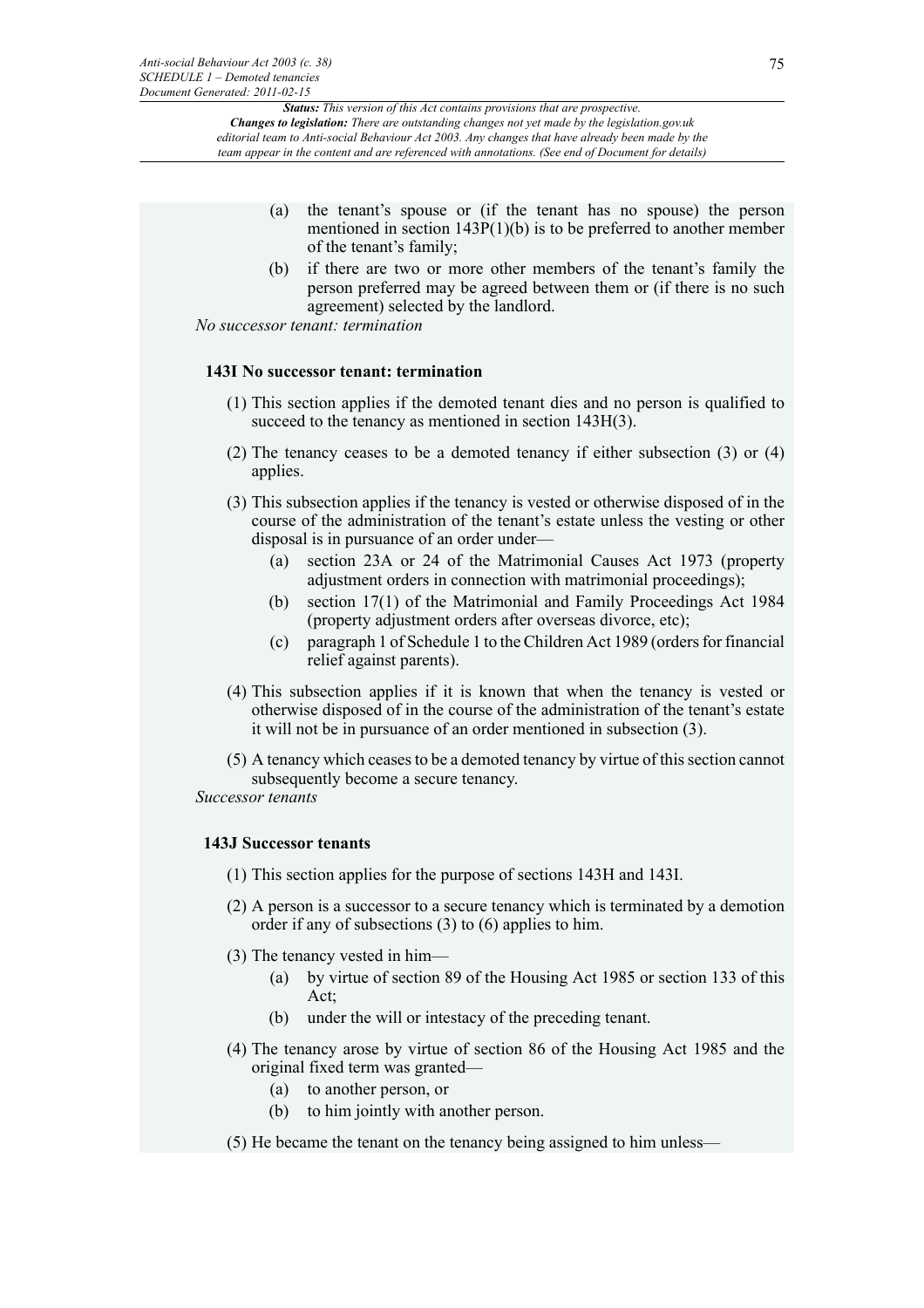| (a)<br>(b)                | the tenancy was assigned in proceedings under section 23A or 24<br>of the Matrimonial Causes Act 1973 (property adjustment orders in<br>connection with matrimonial proceedings) or section $17(1)$ of the<br>Matrimonial and Family Proceedings Act 1984 (property adjustment<br>orders after overseas divorce, etc), and<br>neither he nor the other party to the marriage was a successor.                                                                                                                                                                                                              |
|---------------------------|------------------------------------------------------------------------------------------------------------------------------------------------------------------------------------------------------------------------------------------------------------------------------------------------------------------------------------------------------------------------------------------------------------------------------------------------------------------------------------------------------------------------------------------------------------------------------------------------------------|
|                           | (6) He became the tenant on assignment under section 92 of the Housing Act 1985<br>if he himself was a successor to the tenancy which he assigned in exchange.                                                                                                                                                                                                                                                                                                                                                                                                                                             |
|                           | (7) A person is the successor to a demoted tenancy if the tenancy vested in him by<br>virtue of section $143H(4)$ or (5).                                                                                                                                                                                                                                                                                                                                                                                                                                                                                  |
|                           | (8) A person is the successor to a joint tenancy if he has become the sole tenant.                                                                                                                                                                                                                                                                                                                                                                                                                                                                                                                         |
|                           | Assignment                                                                                                                                                                                                                                                                                                                                                                                                                                                                                                                                                                                                 |
| Restriction on assignment |                                                                                                                                                                                                                                                                                                                                                                                                                                                                                                                                                                                                            |
|                           | <b>143K Restriction on assignment</b>                                                                                                                                                                                                                                                                                                                                                                                                                                                                                                                                                                      |
|                           | (1) A demoted tenancy is not capable of being assigned except as mentioned in<br>subsection $(2)$ .                                                                                                                                                                                                                                                                                                                                                                                                                                                                                                        |
| (a)                       | (2) The exceptions are assignment in pursuance of an order made under—<br>section 24 of the Matrimonial Causes Act 1973 (property adjustment<br>$\mathcal{L} = \mathcal{L} \mathcal{L} = \mathcal{L} \mathcal{L} = \mathcal{L} \mathcal{L} = \mathcal{L} \mathcal{L} = \mathcal{L} \mathcal{L} = \mathcal{L} \mathcal{L} = \mathcal{L} \mathcal{L} = \mathcal{L} \mathcal{L} = \mathcal{L} \mathcal{L} = \mathcal{L} \mathcal{L} = \mathcal{L} \mathcal{L} = \mathcal{L} \mathcal{L} = \mathcal{L} \mathcal{L} = \mathcal{L} \mathcal{L} = \mathcal{L} \mathcal{L} = \mathcal{L} \mathcal{L} = \mathcal{L$ |

- orders in connection with matrimonial proceedings); (b) section 17(1) of the Matrimonial and Family Proceedings Act 1984
- (property adjustment orders after overseas divorce, etc.);
- (c) paragraph 1 of Schedule 1 to the Children Act 1989 (orders for financial relief against parents).

Repairs

*Right to carry out repairs*

# **143L Right to carry out repairs**

The Secretary of State may by regulations under section 96 of the Housing Act 1985 (secure tenants: right to carry out repairs) apply to demoted tenants any provision made under that section in relation to secure tenants.

Provision of information

*Provision of information*

# **143M Provision of information**

- (1) This section applies to a local housing authority or a housing action trust if it is the landlord of a demoted tenancy.
- (2) The landlord must from time to time publish information about the demoted tenancy in such form as it thinks best suited to explain in simple terms and so far as it considers appropriate the effect of—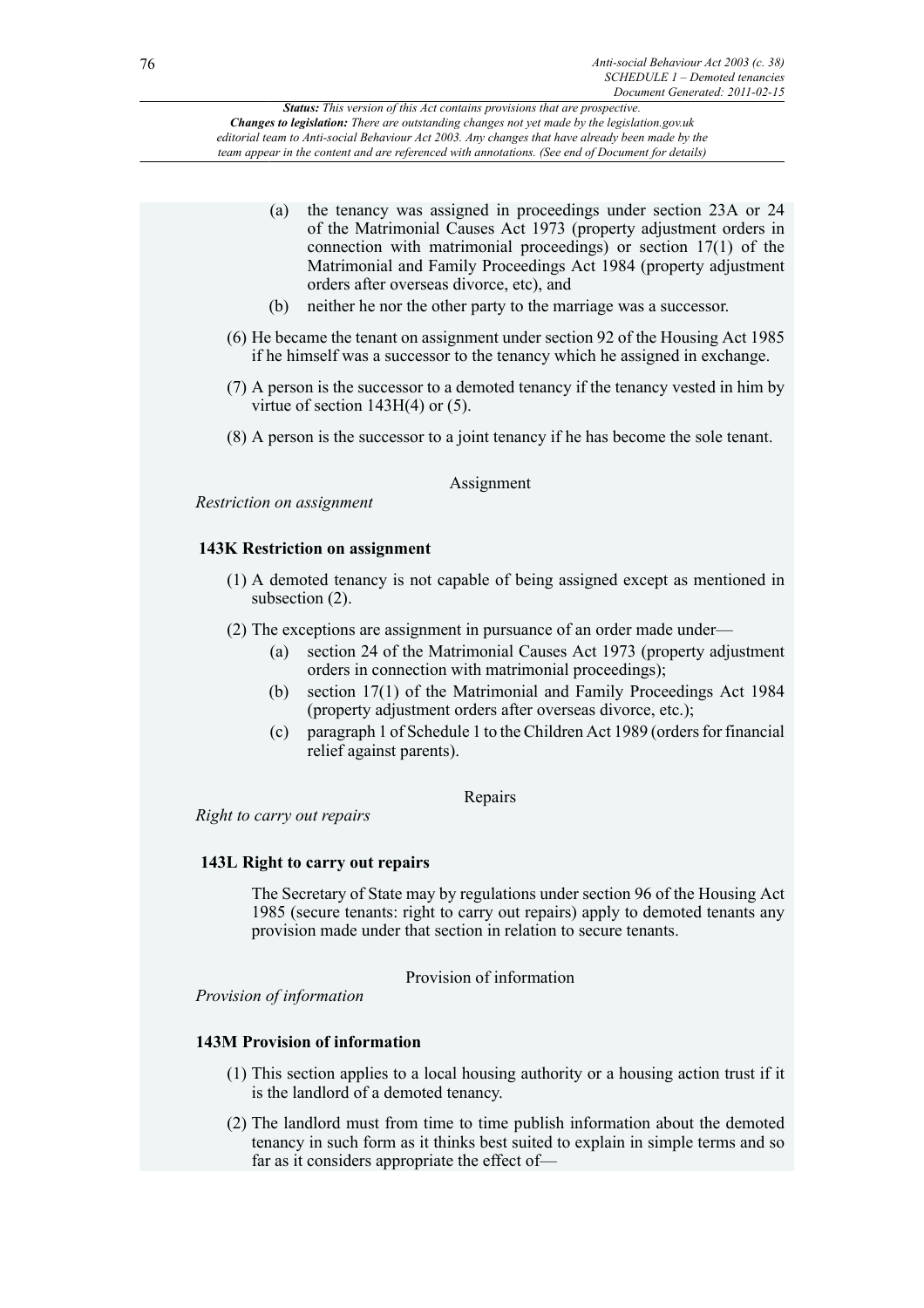*Status: This version of this Act contains provisions that are prospective. Changes to legislation: There are outstanding changes not yet made by the legislation.gov.uk editorial team to Anti-social Behaviour Act 2003. Any changes that have already been made by the*

*team appear in the content and are referenced with annotations. (See end of Document for details)*

- (a) the express terms of the demoted tenancy;
- (b) the provisions of this Chapter;
- (c) the provisions of sections 11 to 16 of the Landlord and Tenant Act 1985 (landlord's repairing obligations).
- (3) The landlord must ensure that information published under subsection (2) is, so far as is reasonably practicable, kept up to date.
- (4) The landlord must supply the tenant with—
	- (a) a copy of the information published under subsection (2);
	- (b) a written statement of the terms of the tenancy, so far as they are neither expressed in the lease or written tenancy agreement (if any) nor implied by law.
- (5) The statement required by subsection (4)(b) must be supplied on the grant of the tenancy or as soon as practicable afterwards.

Supplementary

*Jurisdiction of county court*

# **143N Jurisdiction of county court**

(1) A county court has jurisdiction—

- (a) to determine questions arising under this Chapter;
- (b) to entertain proceedings brought under this Chapter;
- (c) to determine claims (for whatever amount) in connection with a demoted tenancy.
- (2) The jurisdiction includes jurisdiction to entertain proceedings as to whether a statement supplied in pursuance of section 143M(4)(b) (written statement of certain terms of tenancy) is accurate.
- (3) For the purposes of subsection (2) it is immaterial that no relief other than a declaration is sought.
- (4) If a person takes proceedings in the High Court which, by virtue of this section, he could have taken in the county court he is not entitled to recover any costs.
- (5) The Lord Chancellor may make such rules and give such directions as he thinks fit for the purposes of giving effect to this section.
- (6) The rules and directions may provide—
	- (a) for the exercise by a district judge of a county court of any jurisdiction exercisable under this section;
	- (b) for the conduct of proceedings in private.

(7) The power to make rules must be exercised by statutory instrument subject to annulment in pursuance of a resolution of either House of Parliament. *Meaning of dwelling house*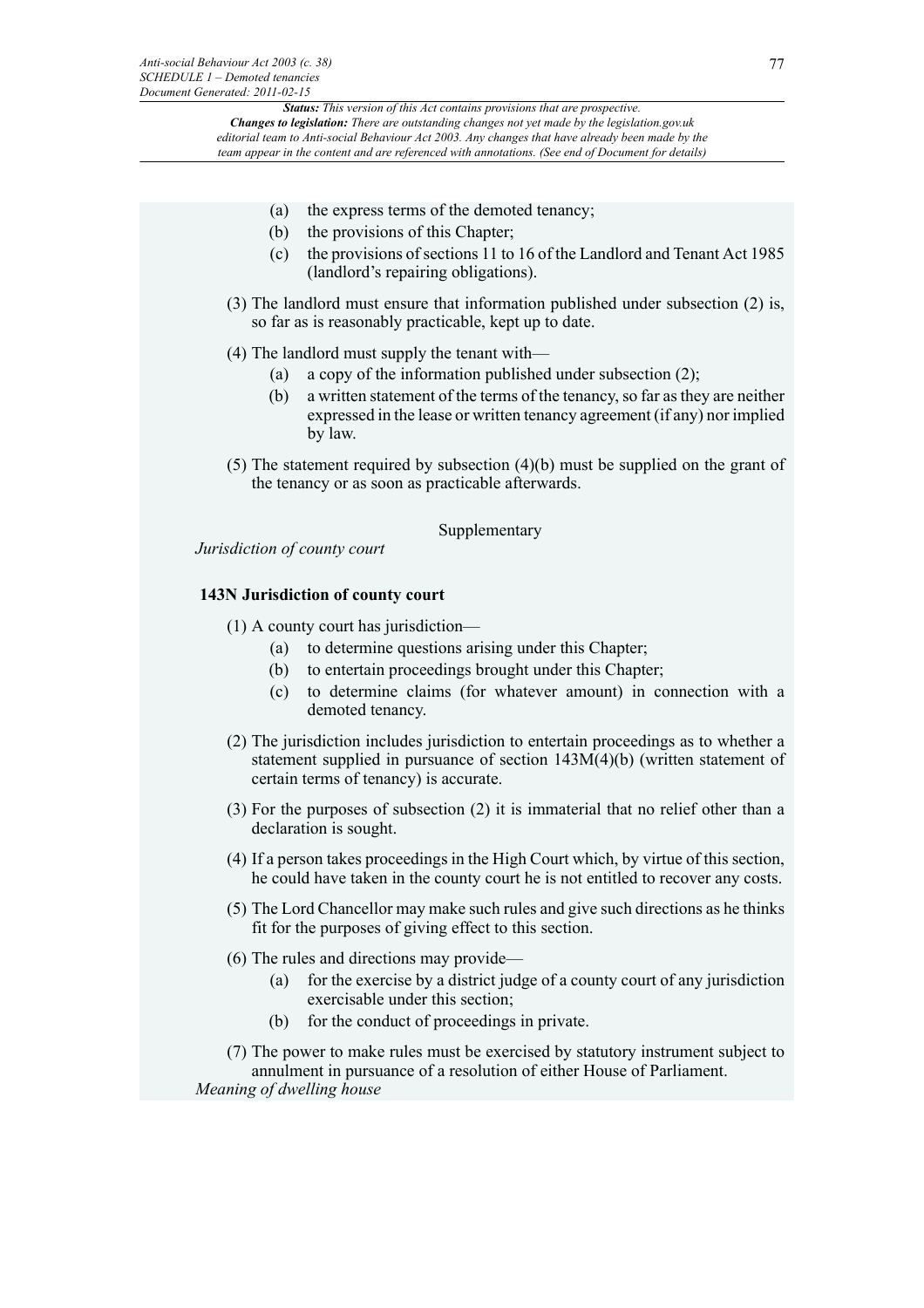# **143O Meaning of dwelling house**

- (1) For the purposes of this Chapter a dwelling-house may be a house or a part of a house.
- (2) Land let together with a dwelling-house must be treated for the purposes of this Chapter as part of the dwelling-house unless the land is agricultural land which would not be treated as part of a dwelling-house for the purposes of Part 4 of the Housing Act 1985.

*Members of a person's family*

# **143P Members of a person's family**

- (1) For the purposes of this Chapter a person is a member of another's family if—
	- (a) he is the spouse of that person;
	- (b) he and that person live together as a couple in an enduring family relationship, but he does not fall within paragraph (c);
	- (c) he is that person's parent, grandparent, child, grandchild, brother, sister, uncle, aunt, nephew or niece.
- (2) For the purposes of subsection  $(1)(b)$  it is immaterial that two persons living together in an enduring family relationship are of the same sex.
- (3) For the purposes of subsection  $(1)(c)$ 
	- (a) a relationship by marriage must be treated as a relationship by blood;
	- (b) a relationship of the half-blood must be treated as a relationship of the whole blood;
	- (c) a stepchild of a person must be treated as his child."
- **2** (1) The Housing Act 1985 (c. 68) is amended as follows.
	- (2) In section 105 (requirement to consult secure tenants on certain housing management matters) after subsection (6) there is inserted the following subsection—
		- "(7) For the purposes of this section—
			- (a) secure tenants include demoted tenants within the meaning of section 143A of the Housing Act 1996;
			- (b) secure tenancies include demoted tenancies within the meaning of that section."
	- (3) In section 171B (extent of preserved right to buy) after subsection (1) there is inserted the following subsection—
		- "(1A) A person to whom this section applies ceases to have the preserved right to buy if the tenancy of a relevant dwelling-house becomes a demoted tenancy by virtue of a demotion order under section 6A of the Housing Act 1988."
	- (4) In Schedule 1 (tenancies which are not secure tenancies) after paragraph 1A (introductory tenancies) there is inserted the following paragraph—
		- "1B A tenancy is not a secure tenancy if it is a demoted tenancy within the meaning of section 143A of the Housing Act 1996."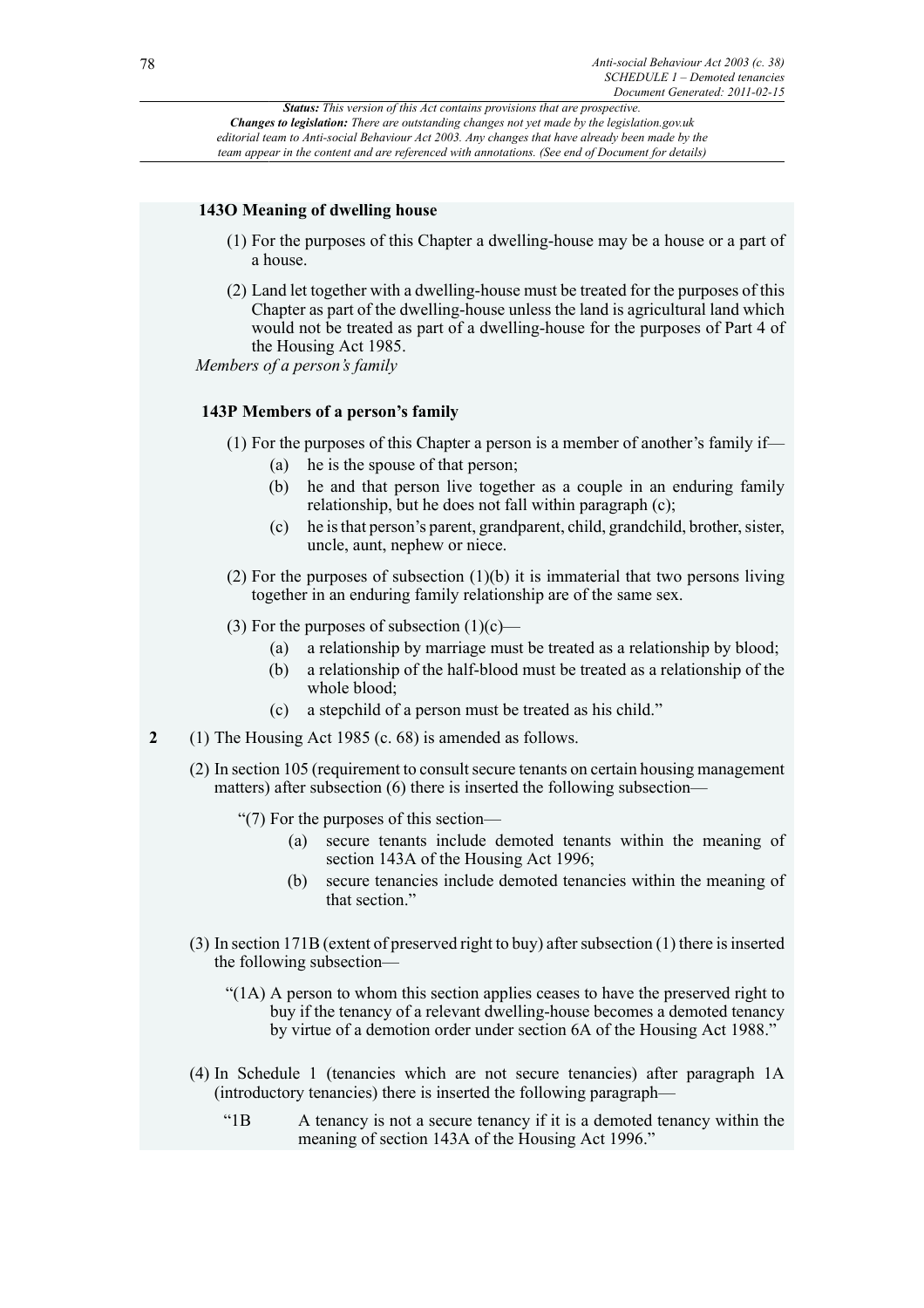- (5) In Schedule 4 (qualifying period for right to buy and discount) after paragraph 9 (the tenant condition) there is inserted the following paragraph—
	- "9A The tenant condition is not met during any period when a tenancy is a demoted tenancy by virtue of section 20B of the Housing Act 1988 or section 143A of the Housing Act 1996."

### SCHEDULE 2 Section 88

### CURFEW ORDERS AND SUPERVISION ORDERS

#### Interpretation

**1** In this Schedule "the 2000 Act" means the Powers of Criminal Courts (Sentencing) Act 2000 (c. 6).

#### Curfew orders

- **2** (1) Section 37 of the 2000 Act (curfew orders) is amended as follows.
	- (2) Subsection (4) (which limits to three months the duration of a curfew order made in respect of a person aged under 16 on conviction) is omitted.
	- (3) For subsection (12) there is substituted—
		- "(12) In this Act, "responsible officer", in relation to an offender subject to a curfew order, means—
			- (a) where the offender is also subject to a supervision order, the person who is the supervisor in relation to the supervision order, and
			- (b) in any other case, the person who is responsible for monitoring the offender's whereabouts during the curfew periods specified in the order."

#### Supervision orders

**3** After section 64 of the 2000 Act there is inserted—

#### "**64A Supervision orders and curfew orders**

Nothing in this Chapter prevents a court which makes a supervision order in respect of an offender from also making a curfew order in respect of him."

- **4** (1) Schedule 6 to the 2000 Act (requirements which may be included in supervision orders) is amended as follows.
	- (2) In paragraph 2(5) (total number of days during which offender may be required to comply with directions of supervisor not to exceed 90), for "90" there is substituted  $" 180"$ .
	- (3) In paragraph 3 (requirements as to activities, reparation, night restrictions etc)— (a) sub-paragraph (2)(e) (night restriction) is omitted, and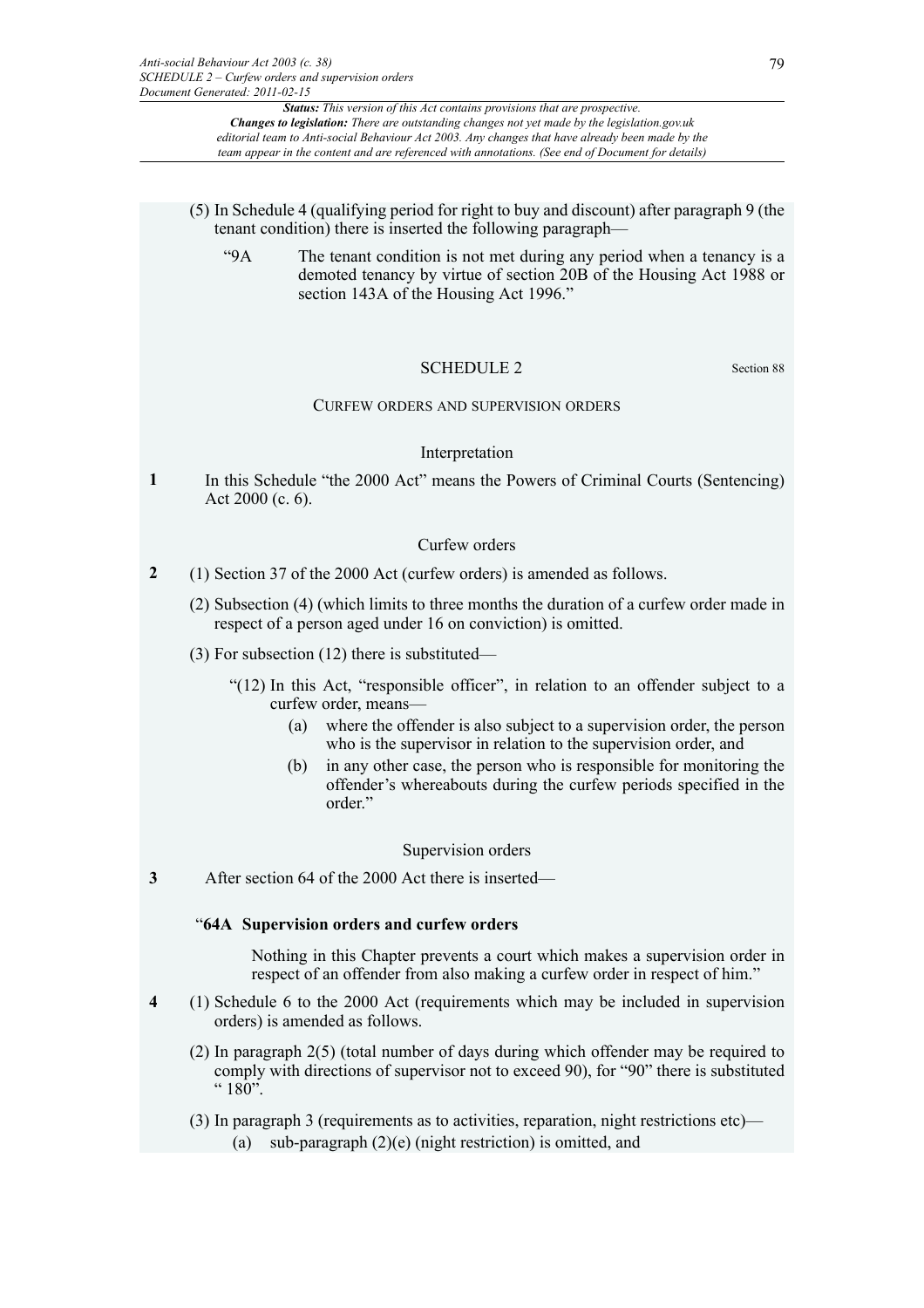- (b) in sub-paragraph (3) (total number of days in respect of which an offender may be subject to requirements imposed by virtue of any of subparagraph  $(2)(a)$  to (e) not to exceed 90)—
	- (i) for the words ", (d) or (e)" there is substituted " or (d)", and
	- (ii) for "90" there is substituted " 180".
- (4) Paragraph 4 (night restrictions) is omitted.
- (5) After paragraph 5 there is inserted—

"Requirement to live for specified period with local authority foster parent

- **5A** (1) Where the conditions mentioned in sub-paragraph (2) below are satisfied, a supervision order may impose a requirement ("a foster parent residence requirement") that the offender shall live for a specified period with a local authority foster parent.
	- (2) The conditions are that—
		- (a) the offence is punishable with imprisonment in the case of an offender aged  $18$  or over;
		- (b) the offence, or the combination of the offence and one or more offences associated with it, was so serious that a custodial sentence would normally be appropriate (or, where the offender is aged 10 or 11, would normally be appropriate if the offender were aged 12 or over); and
		- (c) the court is satisfied that—
			- (i) the behaviour which constituted the offence was due to a significant extent to the circumstances in which the offender was living, and
			- (ii) the imposition of a foster parent residence requirement will assist in his rehabilitation.
	- (3) A foster parent residence requirement shall designate the local authority who are to place the offender with a local authority foster parent under section 23(2)(a) of the Children Act 1989, and that authority shall be the authority in whose area the offender resides.
	- (4) A court shall not impose a foster parent residence requirement unless—
		- (a) the court has been notified by the Secretary of State that arrangements for implementing such a requirement are available in the area of the designated authority;
		- (b) the notice has not been withdrawn; and
		- (c) the court has consulted the designated authority.
	- (5) Subject to paragraph 5(2A) of Schedule 7 to this Act, the maximum period which may be specified in a foster parent residence requirement is twelve months.
	- (6) A court shall not impose a foster parent residence requirement in respect of an offender who is not legally represented at the relevant time in that court unless—
		- (a) he was granted a right to representation funded by the Legal Services Commission as part of the Criminal Defence Service for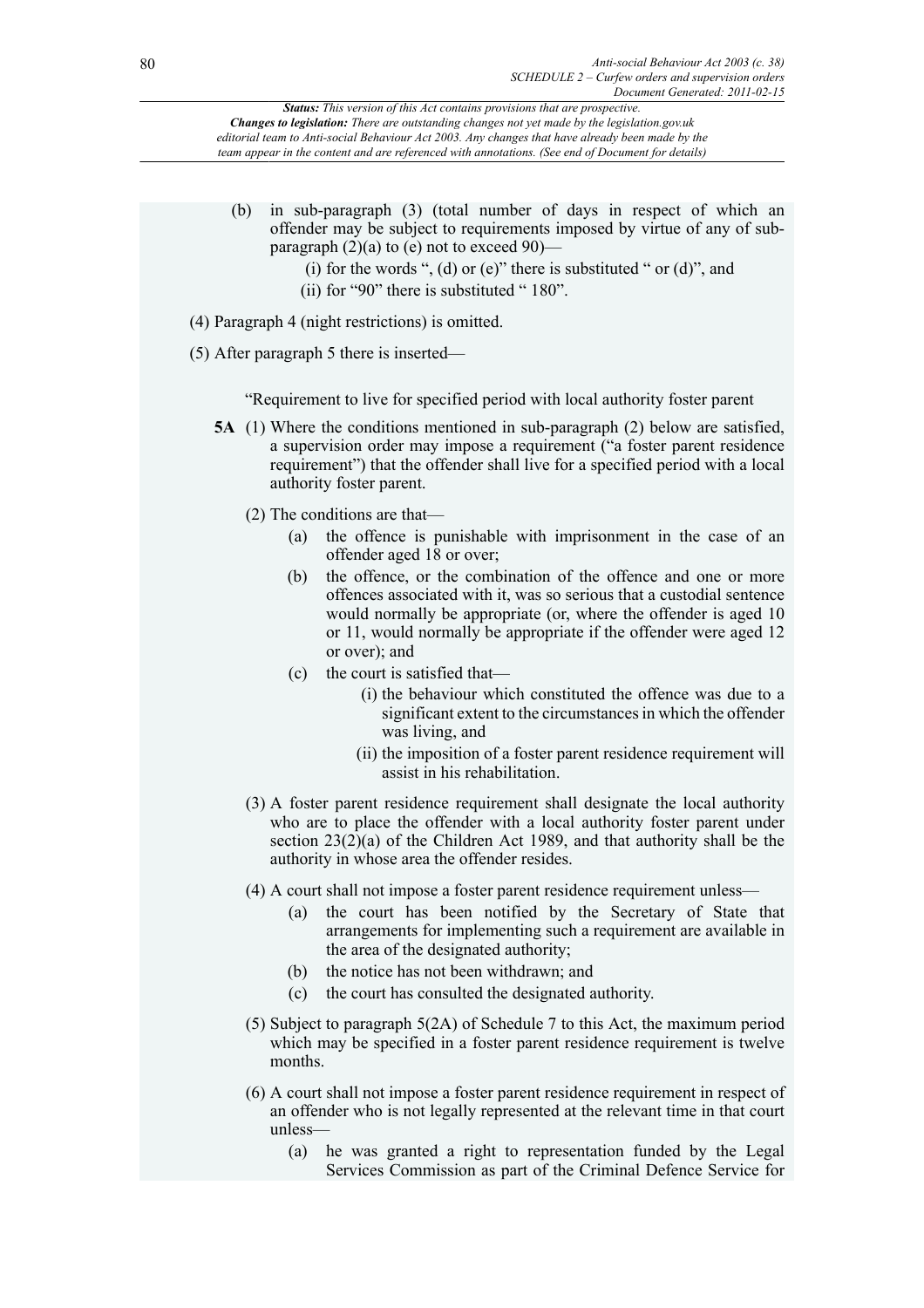> the purposes of the proceedings but the right was withdrawn because of his conduct; or

- (b) he has been informed of his right to apply for such representation for the purposes of the proceedings and has had opportunity to do so, but nevertheless refused or failed to apply.
- (7) In sub-paragraph (6) above—
	- (a) "the relevant time" means the time when the court is considering whether or not to impose the requirement, and
	- (b) "the proceedings" means—
		- (i) the whole proceedings, or
		- (ii) the part of the proceedings relating to the imposition of the requirement.
- (8) A supervision order imposing a foster parent residence requirement may also impose any of the requirements mentioned in paragraphs 2, 3, 6 and 7 of this Schedule.
- (9) If at any time while a supervision order imposing a foster parent residence requirement is in force, the supervisor notifies the offender—
	- (a) that no suitable local authority foster parent is available, and
	- (b) that the supervisor has applied or proposes to apply under paragraph 5 of Schedule 7 for the variation or revocation of the order,

the foster parent residence requirement shall, until the determination of the application, be taken to require the offender to live in local authority accommodation (as defined by section 163 of this Act).

- (10) This paragraph does not affect the power of a local authority to place with a local authority foster parent an offender to whom a local authority residence requirement under paragraph 5 above relates.
- (11) In this paragraph "local authority foster parent" has the same meaning as in the Children Act 1989."

#### Consequential amendments

- **5** In section 21 of the Children Act 1989 (c. 41) (provision of accommodation for children in police protection or detention or on remand, etc.) in subsection  $(2)(c)$ (ii) after "2000" there is inserted " or a foster parent residence requirement under paragraph 5A of that Schedule".
- **6** (1) Schedule 7 to the 2000 Act (breach, revocation and amendment of supervision orders) is amended as follows.

(2) In paragraph 2 (breach of requirement of supervision order)—

- (a) in sub-paragraph (1), after "5" there is inserted " , 5A",
- (b) in sub-paragraph  $(2)(a)(ii)$  after "subject to" there is inserted " subparagraph (2A) below and", and
- (c) after sub-paragraph (2) there is inserted—
	- "(2A) The court may not make a curfew order under sub-paragraph (2) (a)(ii) above in respect of an offender who is already subject to a curfew order."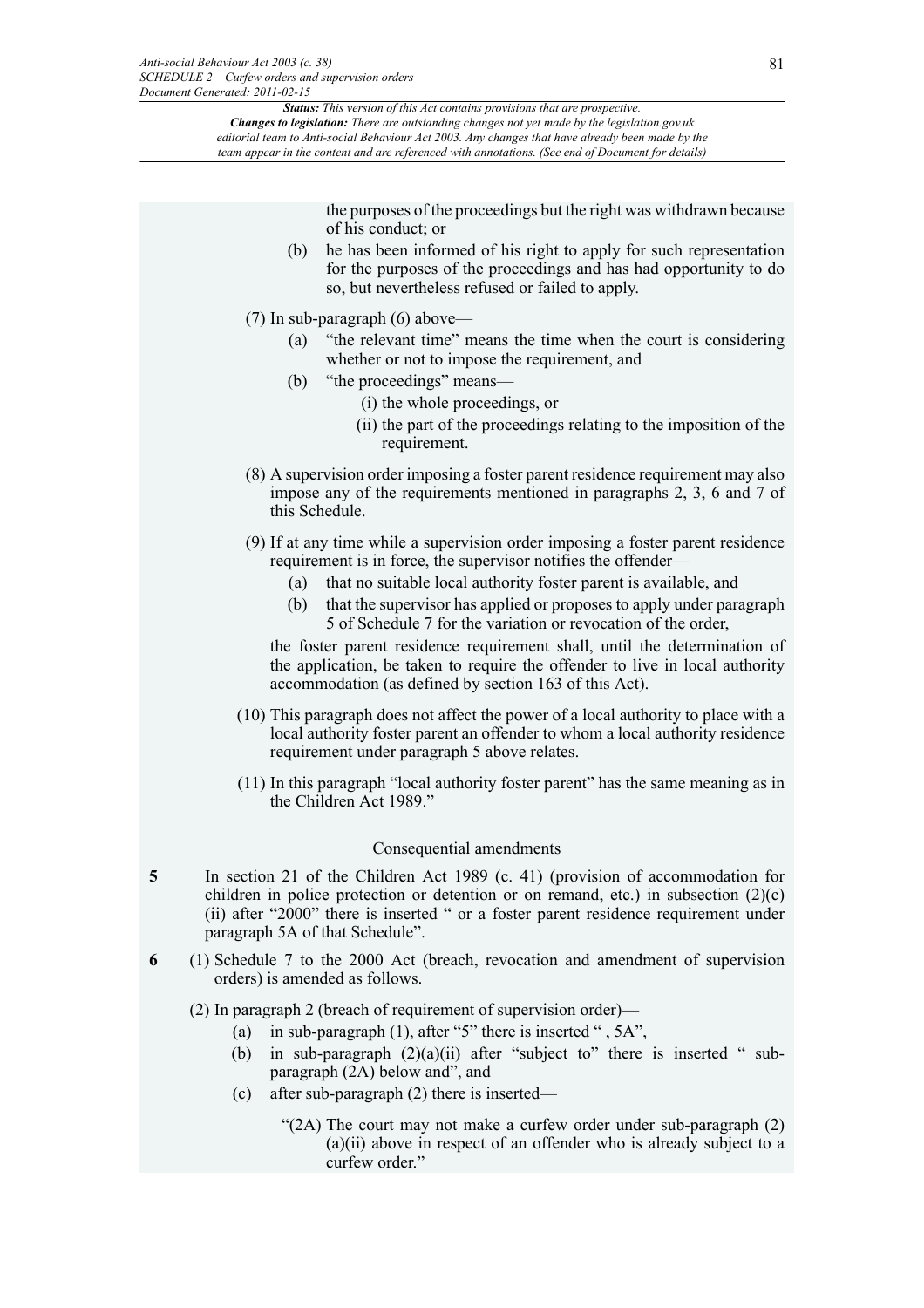(3) In paragraph 5 (revocation and amendment of supervision order)—

- (a) after sub-paragraph (2) there is inserted—
	- "(2A) In relation to a supervision order imposing a foster parent residence requirement under paragraph 5A of Schedule 6 to this Act, the power conferred by sub-paragraph  $(1)(b)(ii)$  above includes power to extend the period specified in the requirement to a period of not more than 18 months beginning with the day on which the requirement first had effect.", and
- (b) sub-paragraph (3)(b) and the word "or" immediately preceding it are omitted.

#### SCHEDULE 3 Section 92

#### REPEALS

| <b>Short title and chapter</b>                              | <b>Extent of repeal</b>                                                                                                                                                       |
|-------------------------------------------------------------|-------------------------------------------------------------------------------------------------------------------------------------------------------------------------------|
| Firearms Act 1968 (c. 27)                                   | Section $22(5)$ .<br>In section 23(2) the words "or $(5)$ ".<br>In Part 1 of Schedule 6, the entry relating to<br>section $22(5)$ .                                           |
| Prosecution of Offences Act 1985 (c. 23)                    | In section $3(2)$ , the word "and" after<br>paragraph (f).                                                                                                                    |
| Firearms (Amendment) Act 1988 (c. 45)                       | In section $1(4)$ , the word "or" at the end of<br>paragraph (a).                                                                                                             |
| Criminal Justice and Public Order Act 1994<br>(c. 33)       | In section $63(2)$ , "in the open air".<br>In section $68(1)$ , "in the open air" in both<br>places.<br>In section $69(1)$ , "in the open air" in both<br>places.             |
| Noise Act 1996 (c. 37)                                      | In section $2(7)$ the words from "and"<br>accordingly" to the end.                                                                                                            |
| Housing Act 1996 (c. 52)                                    | Sections 152 and 153.<br>In section 158-<br>(a) in subsection $(1)$ , the entries relating<br>to "child", "harm", "health" and "ill-<br>treatment";<br>(b) subsection $(2)$ . |
| Crime and Disorder Act 1998 (c. 37)                         | In section $1(1A)$ , the word "or" after<br>paragraph (c).                                                                                                                    |
| Powers of Criminal Courts (Sentencing) Act<br>$2000$ (c. 6) | Section $37(4)$ .<br>In Schedule 6-<br>(a) in paragraph $3(2)$ , the words "and<br>paragraph 4 below" and paragraph (e),<br>and<br>(b) paragraph 4.                           |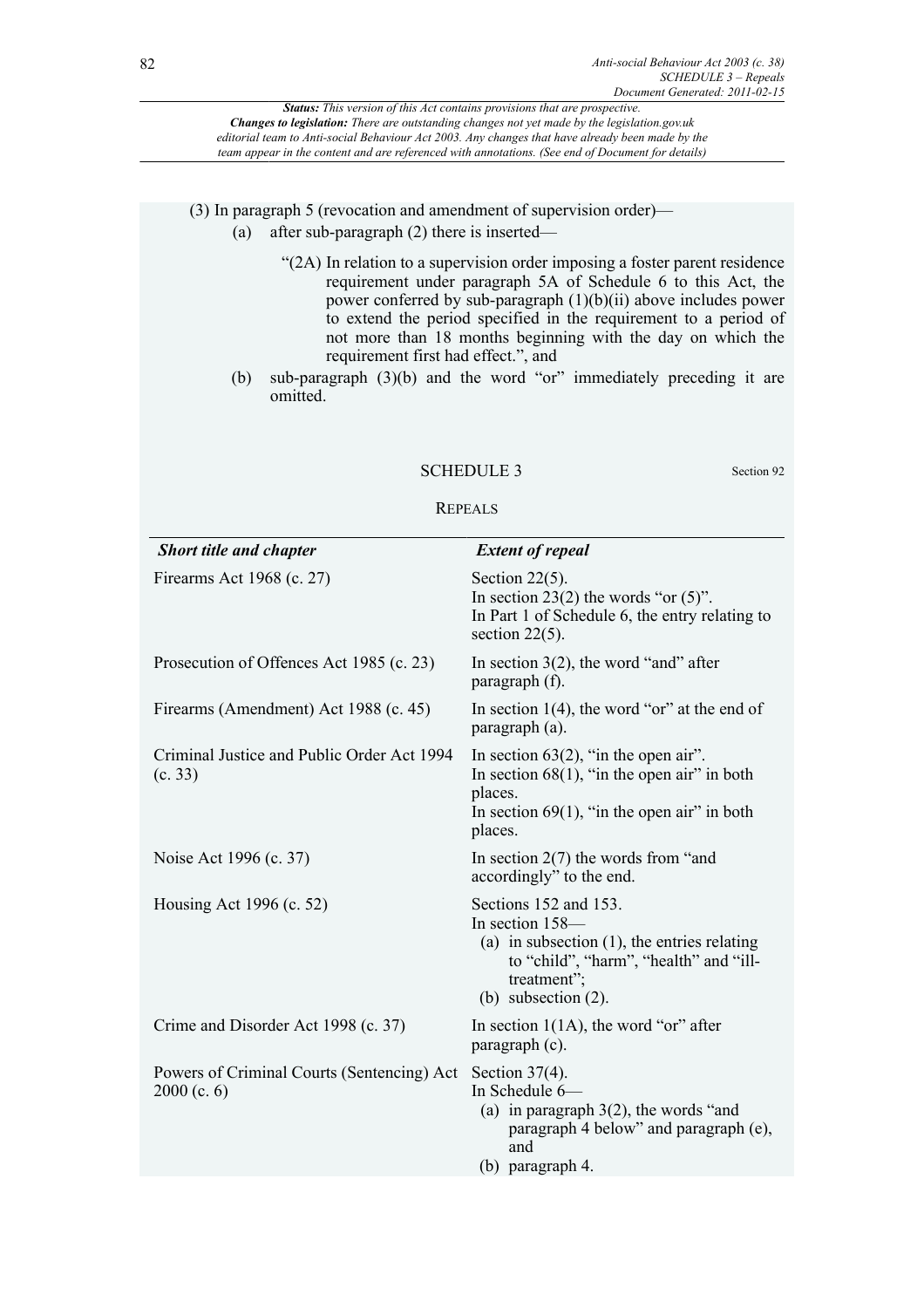|                                | In Schedule 7, paragraph $5(3)(b)$ and the<br>word "or" immediately preceding it.                                                            |
|--------------------------------|----------------------------------------------------------------------------------------------------------------------------------------------|
| Police Reform Act 2002 (c. 30) | In Schedule 4, the word "and" at the end of<br>paragraph $1(2)(c)$ .<br>In Schedule 5, the word "and" at the end of<br>paragraph $1(2)(b)$ . |
|                                |                                                                                                                                              |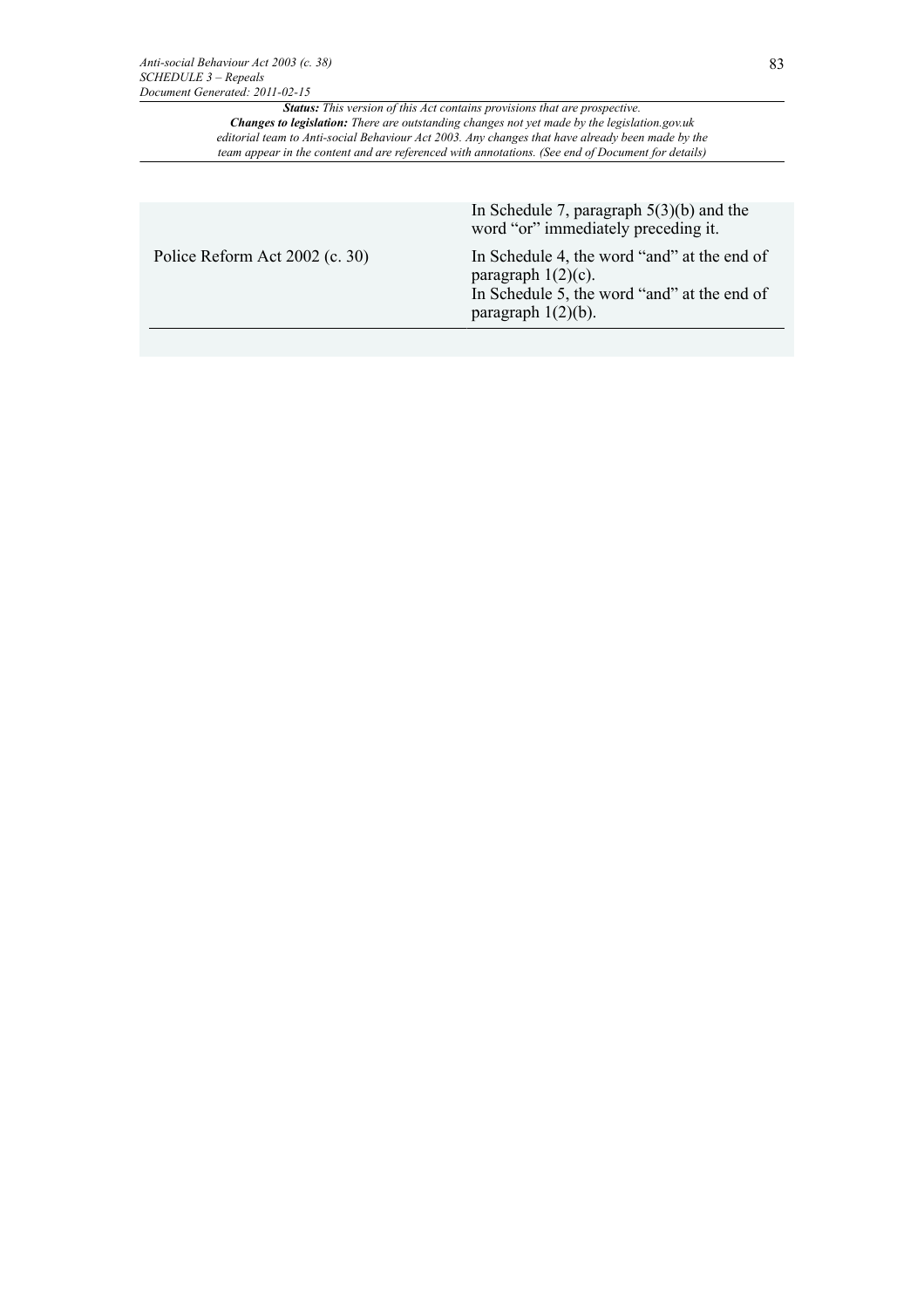### **Status:**

This version of this Act contains provisions that are prospective.

# **Changes to legislation:**

There are outstanding changes not yet made by the legislation.gov.uk editorial team to Antisocial Behaviour Act 2003. Any changes that have already been made by the team appear in the content and are referenced with annotations.

# **Changes and effects yet to be applied to the whole Act, associated Parts and Chapters:**

- Act Appointed Day(s) by [S.I. 2003/3079](http://www.legislation.gov.uk/id/uksi/2003/3079) (commencement order for 2002 c. 38)
- Act Appointed Day(s) by [S.I. 2003/3300](http://www.legislation.gov.uk/id/uksi/2003/3300) (commencement order for 2003 c. 38) Act Appointed Day(s) by [S.I. 2004/1502](http://www.legislation.gov.uk/id/uksi/2004/1502) (commencement order for 2003 c. 38)
- Act Appointed Day(s) by [S.I. 2004/2168](http://www.legislation.gov.uk/id/uksi/2004/2168) (commencement order for 2003 c. 38. This
- SI is amended by SI 2006/835 art. 2)
- Act Appointed Day(s) by [S.I. 2004/690](http://www.legislation.gov.uk/id/uksi/2004/690) (commencement order for 2003 c. 38)
- Act Appointed Day(s) by [S.I. 2005/710](http://www.legislation.gov.uk/id/uksi/2005/710) (commencement order for 2003 c. 38)
- Act Appointed Day(s) by [S.I. 2006/393](http://www.legislation.gov.uk/id/uksi/2006/393) (commencement order for 2003 c. 38)
- Act Appointed Day(s) by [S.I. 2004/2557](http://www.legislation.gov.uk/id/wsi/2004/2557) (commencement order for 2003 c. 38)
- Act Appointed Day(s) by [S.I. 2004/3238](http://www.legislation.gov.uk/id/wsi/2004/3238) (commencement order for 2003 c. 38)
- Act Appointed Day(s) by [S.I. 2004/999](http://www.legislation.gov.uk/id/wsi/2004/999) (commencement order for 2003 c. 38)
- Act Appointed Day(s) by [S.I. 2005/1225](http://www.legislation.gov.uk/id/wsi/2005/1225) (commencement order for 2003 c. 38) – Act Appointed Day(s) by [S.I. 2006/1278](http://www.legislation.gov.uk/id/wsi/2006/1278) (commencement order for 2003 c. 38)
- [S.I. 2005/1521](http://www.legislation.gov.uk/id/uksi/2005/1521) commences (2005 c. 15)
- [S.I. 2005/2034](http://www.legislation.gov.uk/id/uksi/2005/2034) commences (2005 c. 18)
- [S.I. 2005/2223](http://www.legislation.gov.uk/id/uksi/2005/2223) commences (2005 c. 17)
- [S.I. 2005/3495](http://www.legislation.gov.uk/id/uksi/2005/3495) commences (2005 c. 15)
- [S.I. 2006/795](http://www.legislation.gov.uk/id/uksi/2006/795) commences (2005 c. 16)
- [S.I. 2007/1614](http://www.legislation.gov.uk/id/uksi/2007/1614) commences (2006 c. 48)
- [S.I. 2007/1801](http://www.legislation.gov.uk/id/uksi/2007/1801) commences (2006 c. 40)
- [S.I. 2007/2180](http://www.legislation.gov.uk/id/uksi/2007/2180) commences (2006 c. 38)
- [S.I. 2007/390](http://www.legislation.gov.uk/id/uksi/2007/390) commences (2005 c. 16)
- 
- [S.I. 2007/709](http://www.legislation.gov.uk/id/uksi/2007/709) commences (2006 c. 48) – [S.I. 2007/858](http://www.legislation.gov.uk/id/uksi/2007/858) commences (2006 c. 38)
- [S.I. 2008/2993](http://www.legislation.gov.uk/id/uksi/2008/2993) commences (2008 c. 4)
- 
- [S.I. 2009/1261](http://www.legislation.gov.uk/id/uksi/2009/1261) commences (2008 c. 17)
- [S.I. 2009/3074](http://www.legislation.gov.uk/id/uksi/2009/3074) commences (2008 c. 4)
- [S.I. 2009/860](http://www.legislation.gov.uk/id/uksi/2009/860) commences (2008 c. 4)
- [S.I. 2006/1338](http://www.legislation.gov.uk/id/wsi/2006/1338) commences (2005 c. 18)
- [S.I. 2006/2797](http://www.legislation.gov.uk/id/wsi/2006/2797) commences (2005 c. 16. This SI is amended by SI 2007/120)
- [S.I. 2006/768](http://www.legislation.gov.uk/id/wsi/2006/768) commences (2005 c. 16. This SI is amended by SI 2006/2797)
- [S.I. 2007/3371](http://www.legislation.gov.uk/id/wsi/2007/3371) commences (2005 c. 16)
- [S.I. 2010/2543](http://www.legislation.gov.uk/id/wsi/2010/2543) commences (2006 c. 40)
- Act amendment to earlier commencing SI 2004/2168 art. 4(1) by [S.I. 2006/835](http://www.legislation.gov.uk/id/uksi/2006/835) (commencement order for 2003 c. 38)
- Act applied (with modifications) by [S.I. 2006/987](http://www.legislation.gov.uk/id/uksi/2006/987)
- Act inserted by [2005 c. 16](http://www.legislation.gov.uk/id/ukpga/2005/16)
- Act inserted by [2005 c. 17](http://www.legislation.gov.uk/id/ukpga/2005/17)
- Act inserted by [2006 c. 40](http://www.legislation.gov.uk/id/ukpga/2006/40)
- Act inserted by [2006 c. 48](http://www.legislation.gov.uk/id/ukpga/2006/48)
- Act inserted by [2008 c. 4](http://www.legislation.gov.uk/id/ukpga/2008/4)
- Act inserted by [S.I. 2010/866](http://www.legislation.gov.uk/id/uksi/2010/866)
- Act modified by [2005 c. 18](http://www.legislation.gov.uk/id/ukpga/2005/18)
- Act omitted by [S.I. 2005/886](http://www.legislation.gov.uk/id/uksi/2005/886)
- Act repealed by [2005 c. 15](http://www.legislation.gov.uk/id/ukpga/2005/15)
- Act repealed by [2005 c. 16](http://www.legislation.gov.uk/id/ukpga/2005/16)